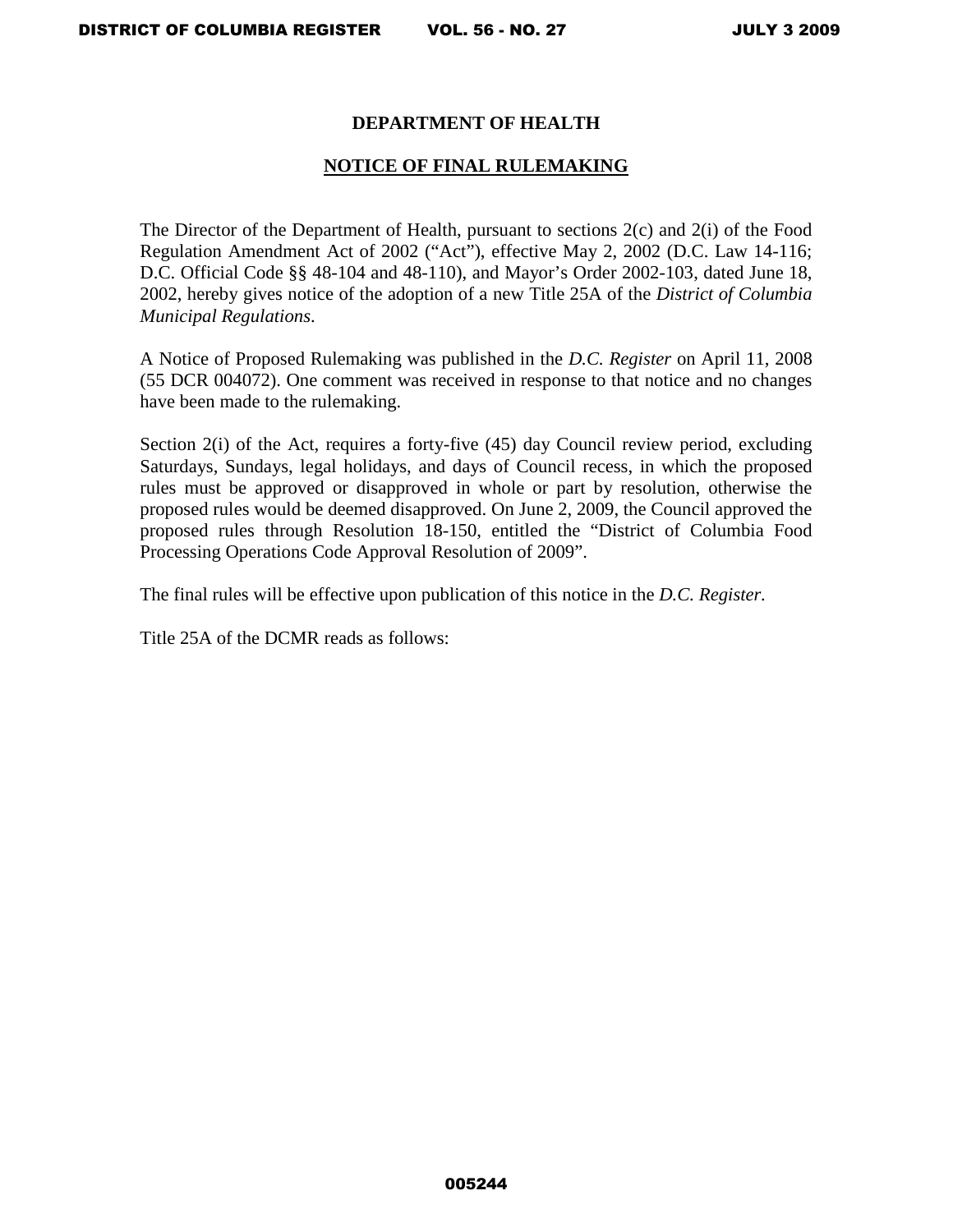### **SUBTITLE A: PURPOSE**

### **CHAPTER 1 TITLE, INTENT, SCOPE**

### **100 TITLE ─ FOOD PROCESSING OPERATIONS CODE**

100.1 These provisions shall be known as the Food Processing Operations Code, hereinafter referred to as "this Code."

#### **101 INTENT ─ FOOD SAFETY, SANITATION**

- 101.1 The purpose of this Code is to provide food safety and sanitation requirements for food processing operations. These requirements will safeguard public health by:
	- (a) Ensuring that food products are safe and unadulterated as defined in section 402(a)(3) and (4) of the Federal Food Act and section 3 of An Act Relating to the adulteration of food and drugs in the District of Columbia, approved February 17, 1898 (30 Stat. 248; D.C. Official Code § 48-103);
	- (b) Protecting the consuming public from products that have been produced under unsanitary conditions; and
	- (c) Ensuring that shellfish is processed in a safe and sanitary manner.

#### 102 **SCOPE — STATEMENT**

- 102.1 This Code establishes definitions; sets quality control standards for personnel, health, sanitary operations, equipment, facilities, and food processing methods; provides for the issuance of licenses and certifications, inspections, and employee restrictions; and provides for enforcement through suspension and revocation of licenses and certifications, embargo and condemnation of foods and equipment, and fines and penalties.
- 102.2 Subtitle H of this Code establishes a shellfish safety and sanitation program that regulates shellfish processing procedures and facilities; product labeling of shellfish; storage, handling and packing of shellfish; shellfish shipment in interstate commerce; and shellfish dealers pursuant to the National Shellfish Sanitation Program (NSSP).
- 102.3 Certain provisions of this Code are identified as critical. Critical provisions are those provisions where noncompliance is more likely to contribute to food contamination, illness, or an environmental health hazard. A critical item is denoted with an asterisk (\*).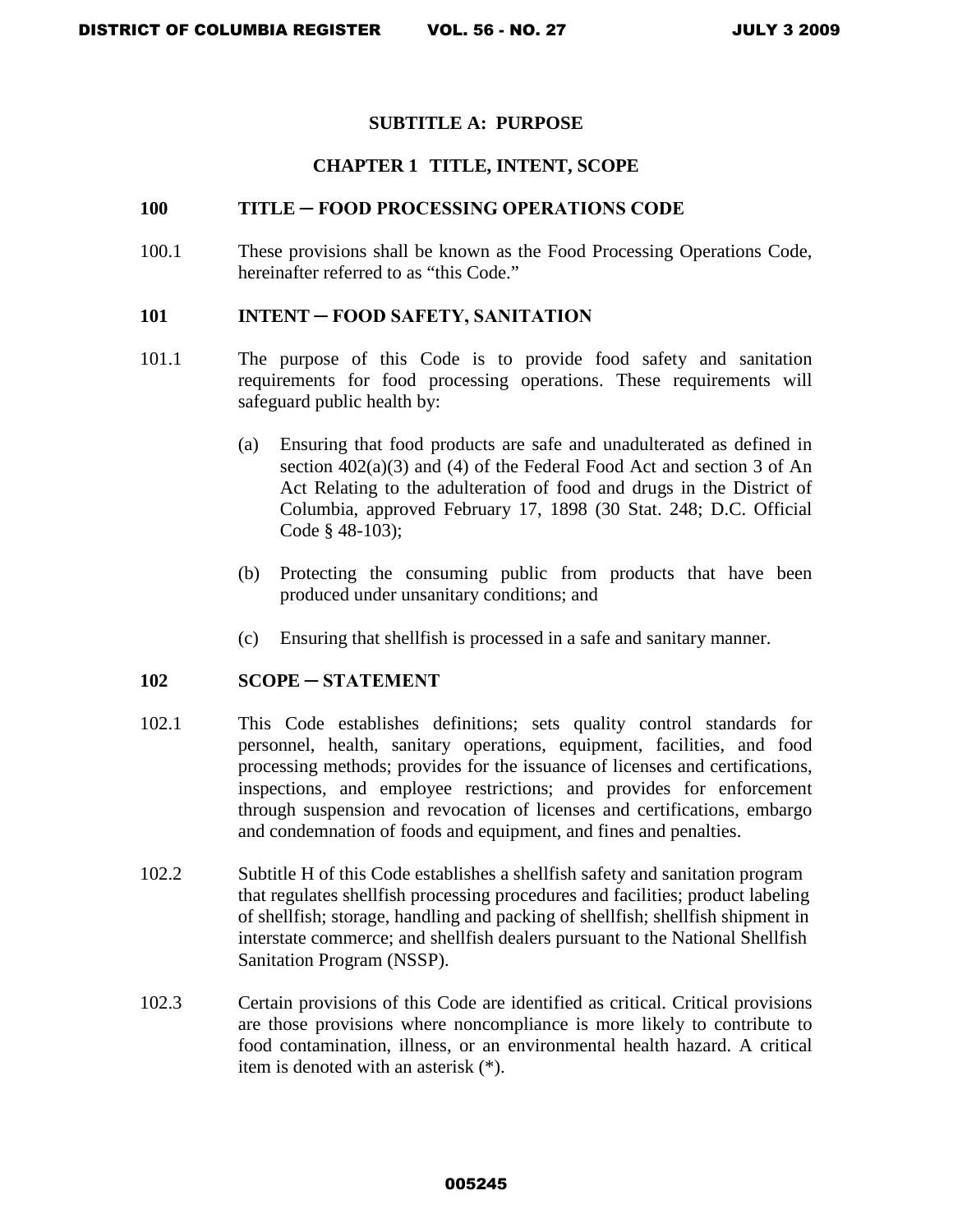102.4 Certain provisions of this Code are identified as noncritical. Noncritical provisions are those provisions where noncompliance is less likely to contribute to food contamination, illness, or environmental degradation. A part that is denoted in the Code without an asterisk (\*) after the headnote is a noncritical item. A part designated as a critical item may have a provision within the part designated as a noncritical item. This is indicated by a superscripted letter "**N**" following the provision.

# **SUBTITLE B: MANAGEMENT AND PERSONNEL**

## **CHAPTER 2 SUPERVISION AND TRAINING**

### **200 SUPERVISORS ─ QUALIFICATION, ASSIGNMENT & POSTING**\*

- 200.1 The licensee shall ensure that supervisors meet the training, certification, and registration requirements in this chapter and in the federal regulations identified in this chapter.
- 200.2 The licensee shall ensure that supervisors responsible for preventing sanitation failures or food contamination have an educational background or experience, or a combination thereof, in FDA and USDA good manufacturing practice for the safe manufacturing, processing, and packing processes of acidified foods and thermally processed low-acid foods in hermetically sealed containers.
- 200.3 The licensee shall ensure that supervisors involved in thermal processing systems, acidification, and container closure evaluation programs for lowacid and acidified canned foods are certified by an FDA and USDA approved institution.
- 200.4 The licensee shall ensure that supervisors who are certified as specified in section 200.3 are also registered with the FDA as qualified food canning supervisors.
- 200.5 The licensee shall ensure that all food employees involved in acidification, ph control, heat treatment, or other critical factors of a food processing operation are under the direct supervision of a person who:
	- (a) Has satisfactorily completed the required training specified in section 200.2 and the following federal regulations:
		- $(1)$  9 CFR 318.310 Personnel and training;
		- (2) 9 CFR  $381.310$  Personnel and training;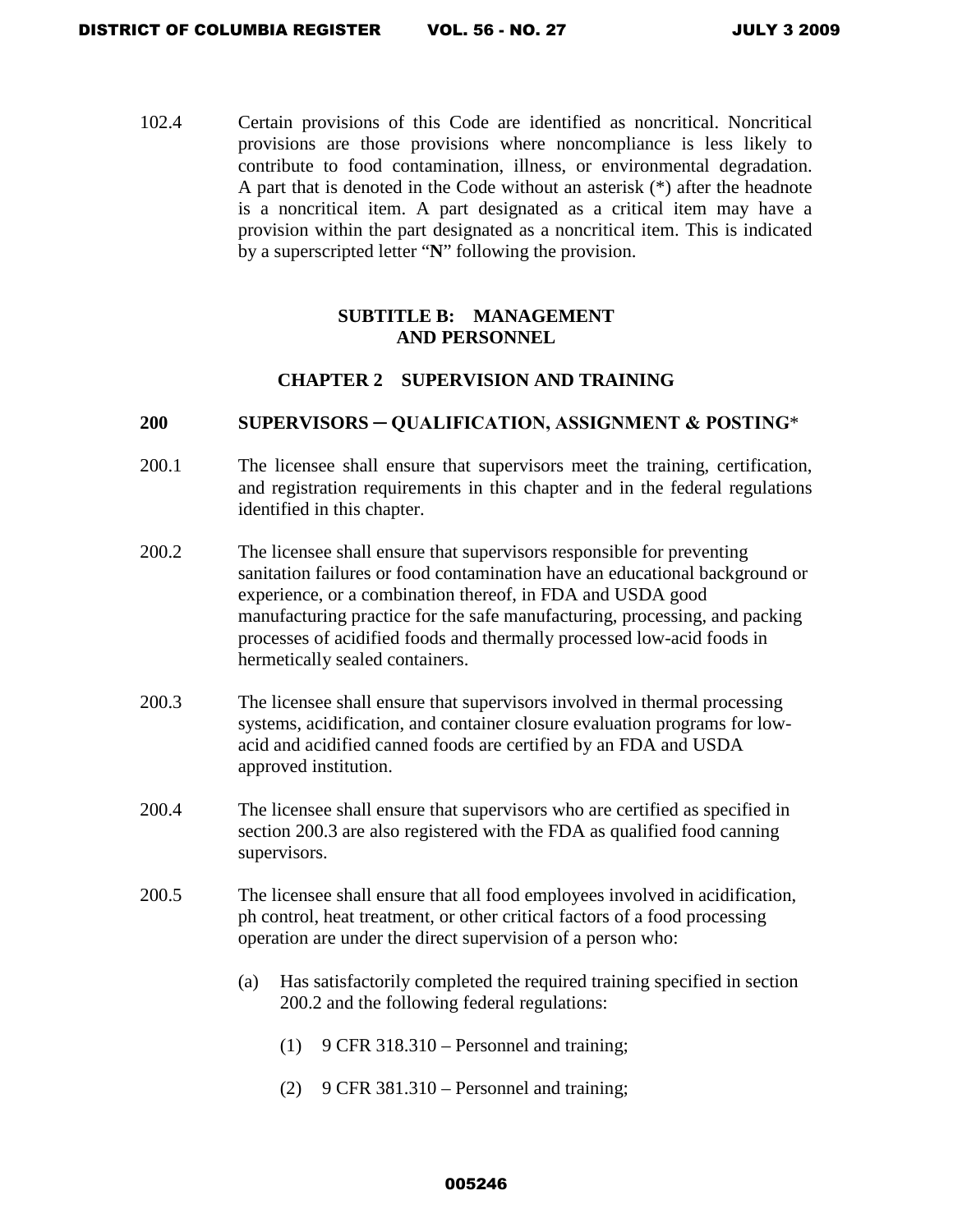- (3) 21 CFR 108.25 (f) Acidified foods;
- (4) 21 CFR 108.35 (g) Thermal processing of low-acid foods packaged in hermetically sealed containers;
- (5) 21 CFR 113.10 Personnel;
- (6) 21 CFR 114.10 Personnel; and
- (b) Has received training in food-handling techniques, food protection principles, personal hygiene, and plant sanitation practices as specified in section 200.7.
- 200.6 Supervisors who are certified and registered with the FDA as required under sections 200.3 and 200.4 shall supervise only in areas in which they are certified. A food processing operation shall have supervisors certified in all relevant food processing activities on the premises at all times when such activities are being conducted.
- 200.7 Supervisors who are certified and registered with the FDA as required under sections 200.3 and 200.4 shall be knowledgeable in the following areas:
	- (a) The relationship between the prevention of foodborne disease and the personal hygiene of a food employee;
	- (b) The responsibility of supervisors for preventing the transmission of foodborne disease by a food employee who has an illness or medical condition that may cause a foodborne disease;
	- (c) Symptoms associated with the diseases that are transmissible through food;
	- (d) The relationship between the prevention of foodborne illness and the management and control of the following:
		- (1) Cross contamination;
		- (2) Hand contact with ready-to-eat foods;
		- (3) Handwashing; and
		- (4) Maintaining the food processing operation in a clean condition and in good repair;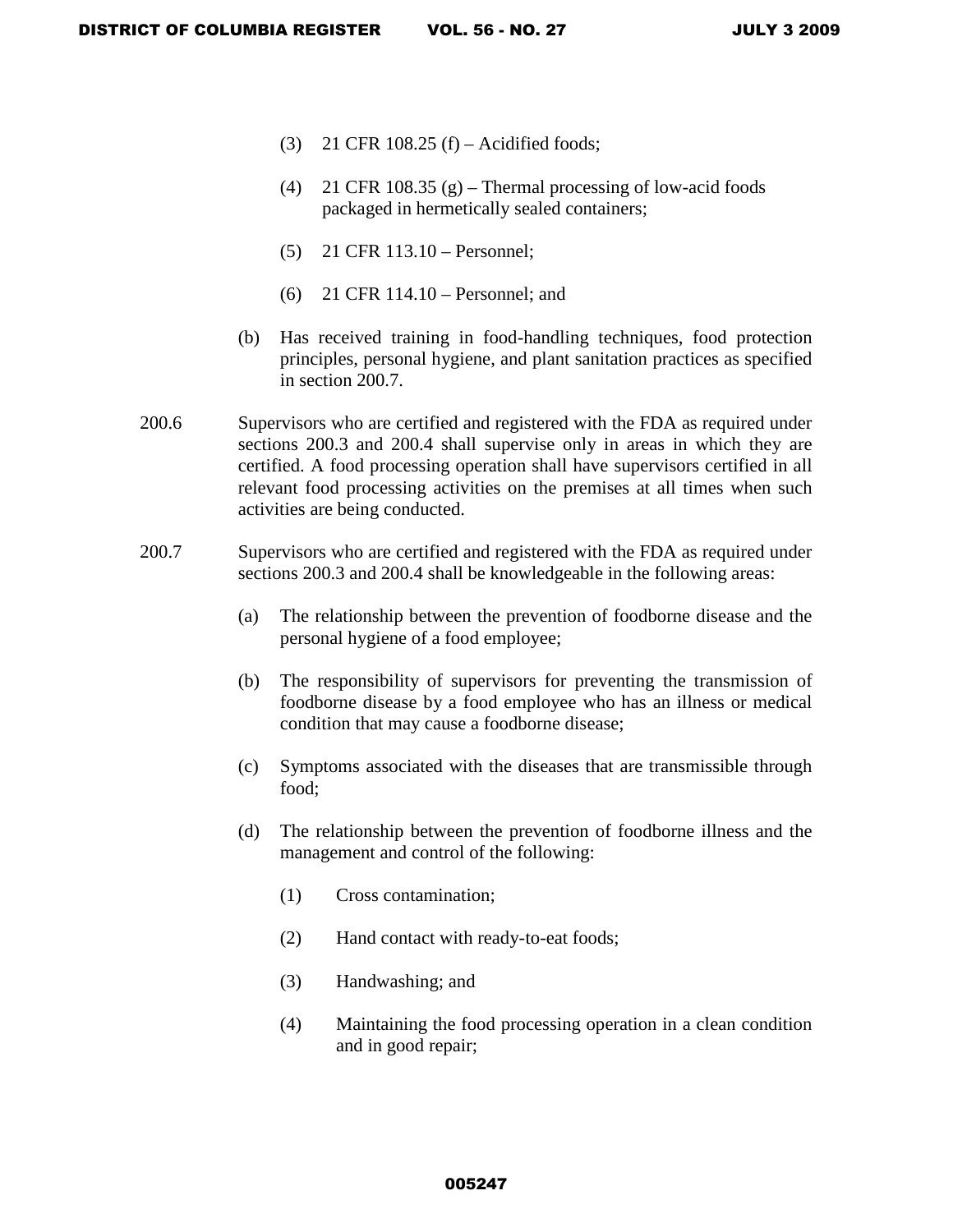- (e) The correct procedures for cleaning and sanitizing equipment, utensils and food-contact surfaces;
- (f) Poisonous or toxic materials identification and the procedures necessary to ensure that these materials are safely stored, dispensed, used, and disposed of in accordance with applicable District law;
- (g) Important processing points in the food processing operation from purchasing through sale or service;
- (h) The principles and details of an HACCP plan, if used or required by District or federal laws or regulations or under an agreement between the Department and the licensee; and
- (i) Water source identification and measures to be taken to ensure that water sources remain protected from contamination, such as providing protection from backflow and precluding the creation of crossconnections.
- 200.8 Documentation that a supervisor is certified and registered with the FDA as required under sections 200.3 and 200.4 shall be conspicuously posted in the food processing operation next to the food processing operation's Districtissued license. This documentation shall be removed when the individual is no longer employed on-site by the food processing operation.
- 200.9 All supervisors of food processing operations required to be certified and registered by the FDA under section 200.3 and 200.4 shall obtain an identification card, issued by the Department, which shall be renewed every two (2) years.

### **201 DUTIES ─ SUPERVISORS**

- 201.1 Supervisors shall ensure that persons unnecessary to plant operations are not allowed in areas used for food operations, except that brief visits and tours may be authorized by supervisors if steps are taken to ensure that exposed food, clean equipment, utensils, food-contact surfaces, and food-packaging materials are protected from contamination.
- 201.2 Supervisors shall ensure that food employees and other persons, such as delivery and maintenance persons and pesticide applicators, entering areas used for food operations comply with this Code.
- 201.3 Supervisors shall ensure that food employees are effectively cleaning their hands by routinely monitoring the employees' handwashing to ensure compliance with sections 401, 402, and 403.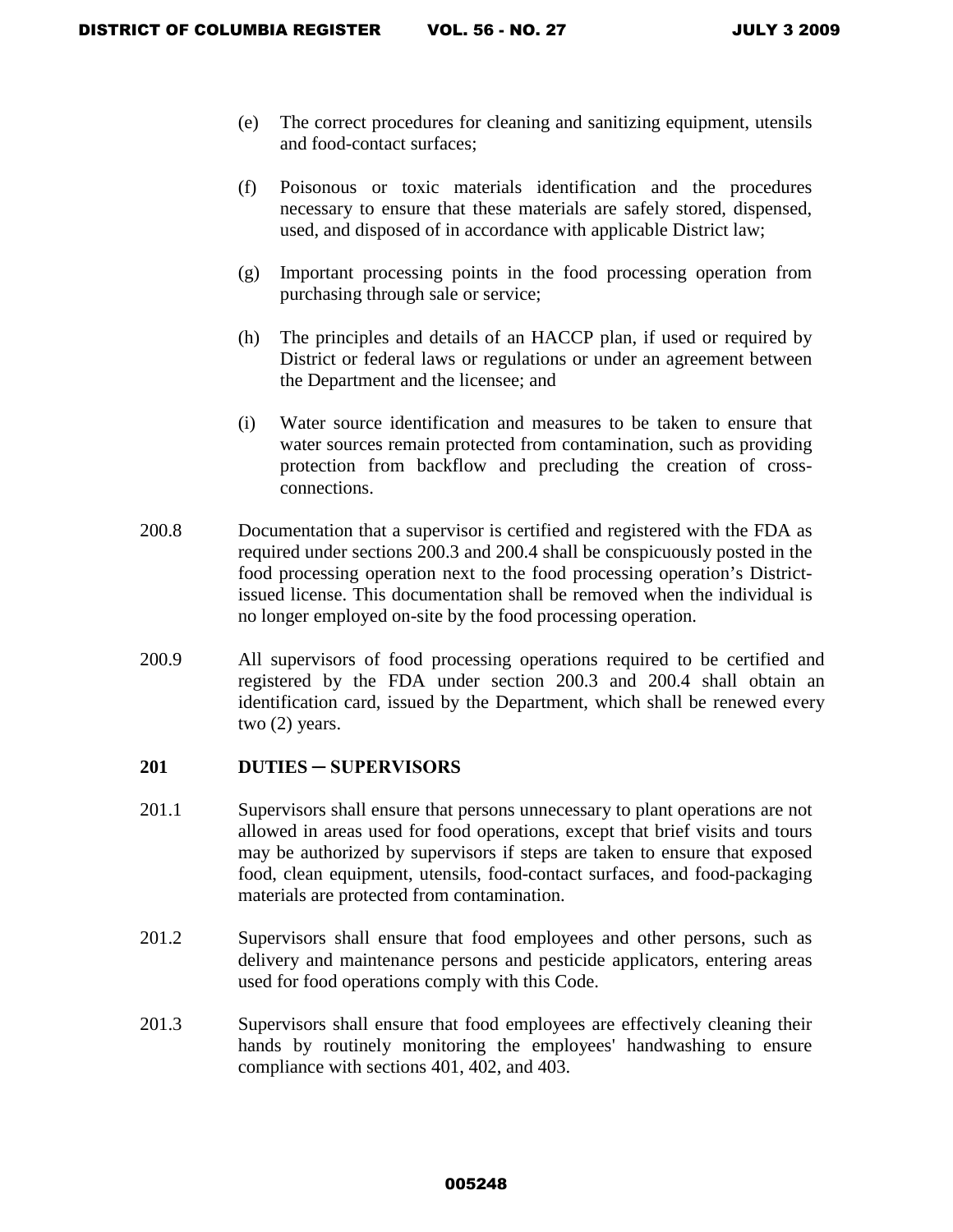- 201.4 Supervisors shall ensure that food employees are visibly observing food and food shipments as they are received to determine that they are from approved sources, delivered at the required temperatures, protected from contamination, unadulterated, honestly presented, and accurately labeled by routinely monitoring the employees' observations and periodically evaluating food and food shipments upon their receipt, storage, handling, packing, transportation, sale, and distribution.
- 201.5 Supervisors shall ensure that food employees are properly sanitizing cleaned multiuse equipment and utensils before they are reused, through routine monitoring of solution temperature and exposure time for hot water sanitizing, and chemical concentration, pH, temperature, and exposure time for chemical sanitizing.
- 201.6 Supervisors shall take every reasonable measure and precaution to ensure compliance with 21 CFR 110.10 – Personnel, and this Code, and that food employees are properly trained in food safety as it relates to their assigned duties.

# **CHAPTER 3 EMPLOYEE HEALTH**

# **300 DISEASE OR MEDICAL CONDITION ─ RESPONSIBILITY OF FOOD EMPLOYEES AND CONDITIONAL EMPLOYEES TO REPORT SYMPTOMS AND DIAGNOSIS\***

- 300.1 The licensee shall require food employees and conditional employees to report to their supervisors, in accordance with this section, information about their health and activities as they relate to diseases that are transmissible through food.
- 300.2 A food employee or conditional employee shall report the information in a manner that allows the supervisor to reduce the risk of foodborne disease transmission, including providing necessary additional information, such as the date of onset of symptoms of an illness or of a diagnosis without symptoms.
- 300.3 A food employee or conditional employee shall report to his or her supervisor when he or she has any of the following symptoms:
	- (a) Vomiting;
	- (b) Diarrhea;
	- (c) Jaundice;
	- (d) Sore throat with fever; or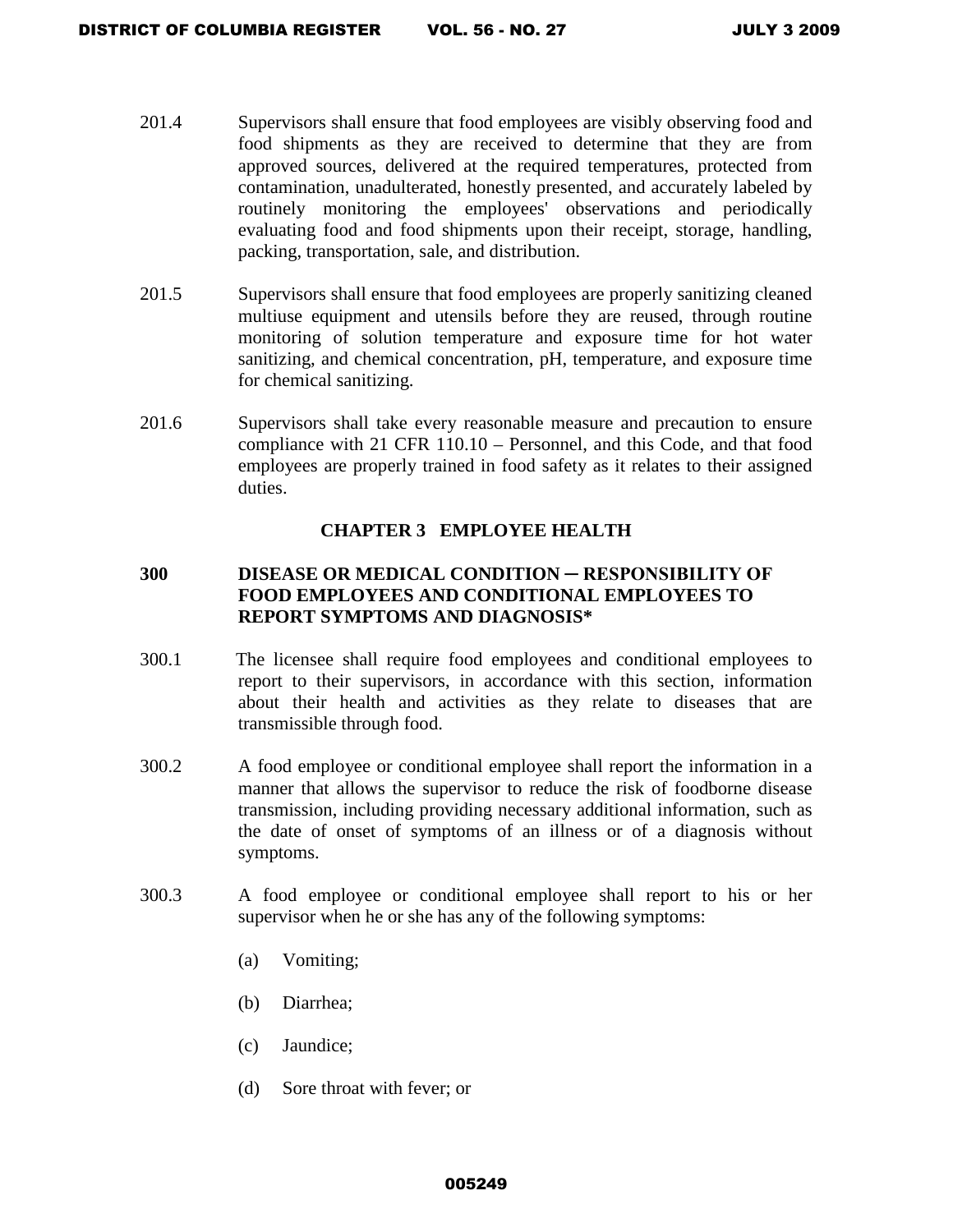- (e) A lesion containing pus, such as a boil or infected wound that is open or draining and is:
	- (1) On the hands or wrists, unless an impermeable cover such as a finger cot or stall protects the lesion and a single-use glove is worn over the impermeable cover;
	- (2) On exposed portions of the arms, unless the lesion is protected by an impermeable cover; or
	- (3) On other parts of the body, unless the lesion is covered by a dry, durable, tight-fitting bandage.
- 300.4 A food employee or conditional employee shall report to his or her supervisor if he or she has an illness diagnosed by a licensed physician due to:
	- (a) Norovirus;
	- (b)Hepatitis A virus;
	- (c) *Shigella* spp.;
	- (d) Enterohemorrhagic or Shiga Toxin-Producing *Escherichia coli*; or
	- (e) *Salmonella* Typhi.
- 300.5 A food employee or conditional employee shall report to his or her supervisor if he or she had a previous illness, diagnosed by a licensed physician, within the past three (3) months due to *Salmonella* Typhi, without having received antibiotic therapy.
- 300.6 A food employee or conditional employee shall report to his or her supervisor if he or she has been exposed to, or is the suspected source of, a confirmed disease outbreak involving one of the diseases specified in section 300.4, because the food employee or conditional employee:
	- (a) Consumed or prepared food implicated in the outbreak;
	- (b) Consumed food at an event prepared by a person who is infected or ill with the disease;
	- (c) Was exposed by attending or working in a setting where there is a confirmed disease outbreak;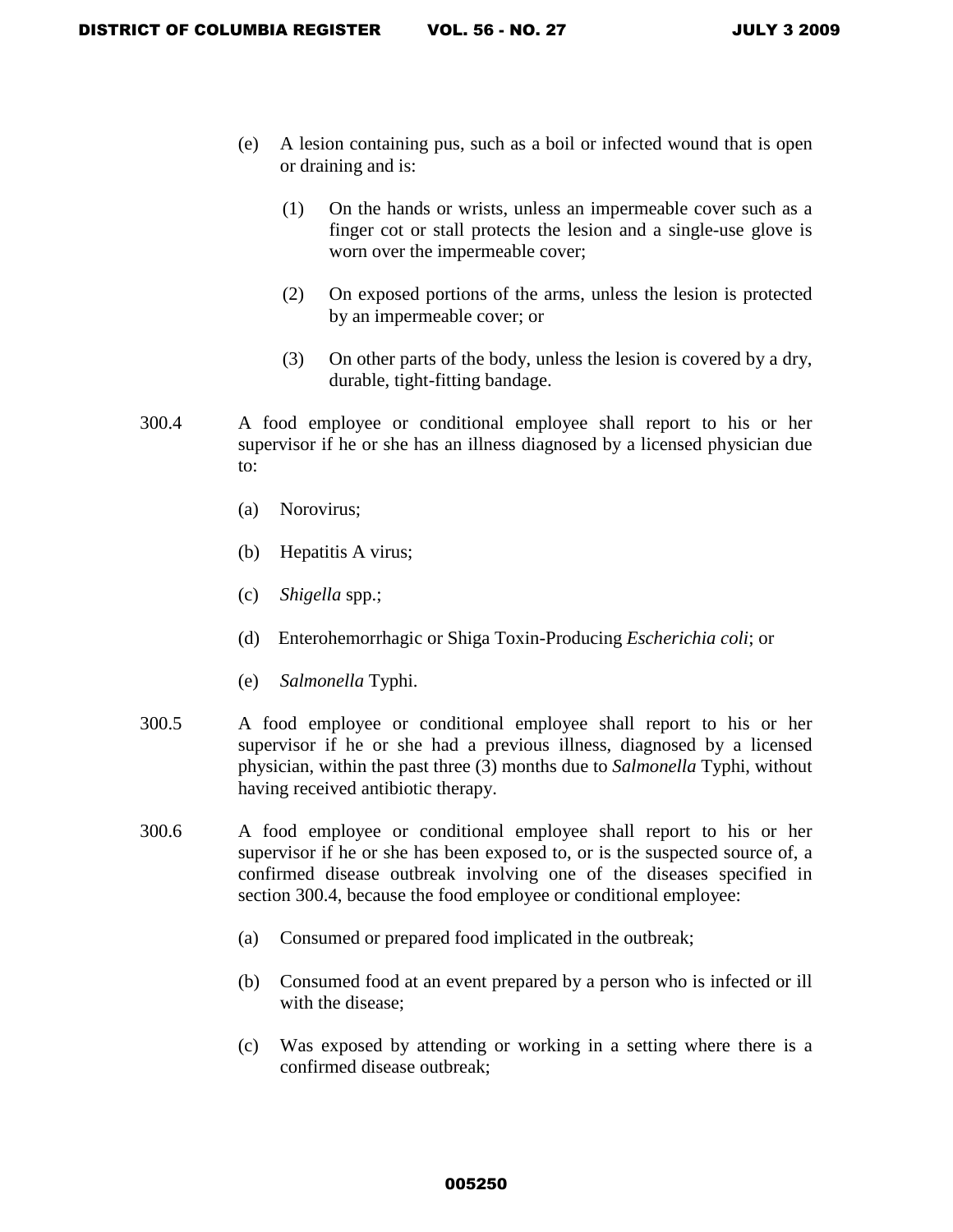- (d) Is living in the same household as an individual who works in or attends a setting where there is a confirmed disease outbreak, and the employee has knowledge of that person's exposure; or
- (e) Is living in the same household as an individual diagnosed with an illness and has knowledge of the diagnosis.
- 300.7 A food employee or conditional employee shall make the report required under section 300.6 if the exposure was to:
	- (a) Norovirus and the most recent exposure occurred within the past fortyeight (48) hours;
	- (b) Enterohemorrhagic or Shiga Toxin-Producing *Escherichia coli, or Shigella* spp. and the most recent exposure occurred within the past three (3) days;
	- (c) *Salmonella* Typhi and the most recent exposure occurred within the past fourteen (14) days; or
	- (d) Hepatitis A virus and the most recent exposure occurred within thirty (30) days.

# **301 DISEASE OR MEDICAL CONDITION ─ RESPONSIBILITY OF SUPERVISOR TO REPORT SPECIFIC ILLNESS OF FOOD EMPLOYEE TO THE DEPARTMENT**

- 301.1 A supervisor shall notify the Department when a food employee is:
	- (a) Jaundiced; or
	- (b) Diagnosed with an illness due to a pathogen specified in section 300.4.

# **302 DISEASE OR MEDICAL CONDITION ─ RESPONSIBILITY OF SUPERVISOR TO PROHIBIT A CONDITIONAL EMPLOYEE WITH A SPECIFIC ILLNESS FROM BECOMING A FOOD EMPLOYEE**

302.1 A supervisor shall ensure that a conditional employee who exhibits or reports a symptom, or reports a diagnosed illness as specified in sections 300.3 through 300.5, is prohibited from becoming a food employee until the conditional employee satisfies the requirements for reinstatement associated with specific symptoms or diagnosed illnesses specified in section 307.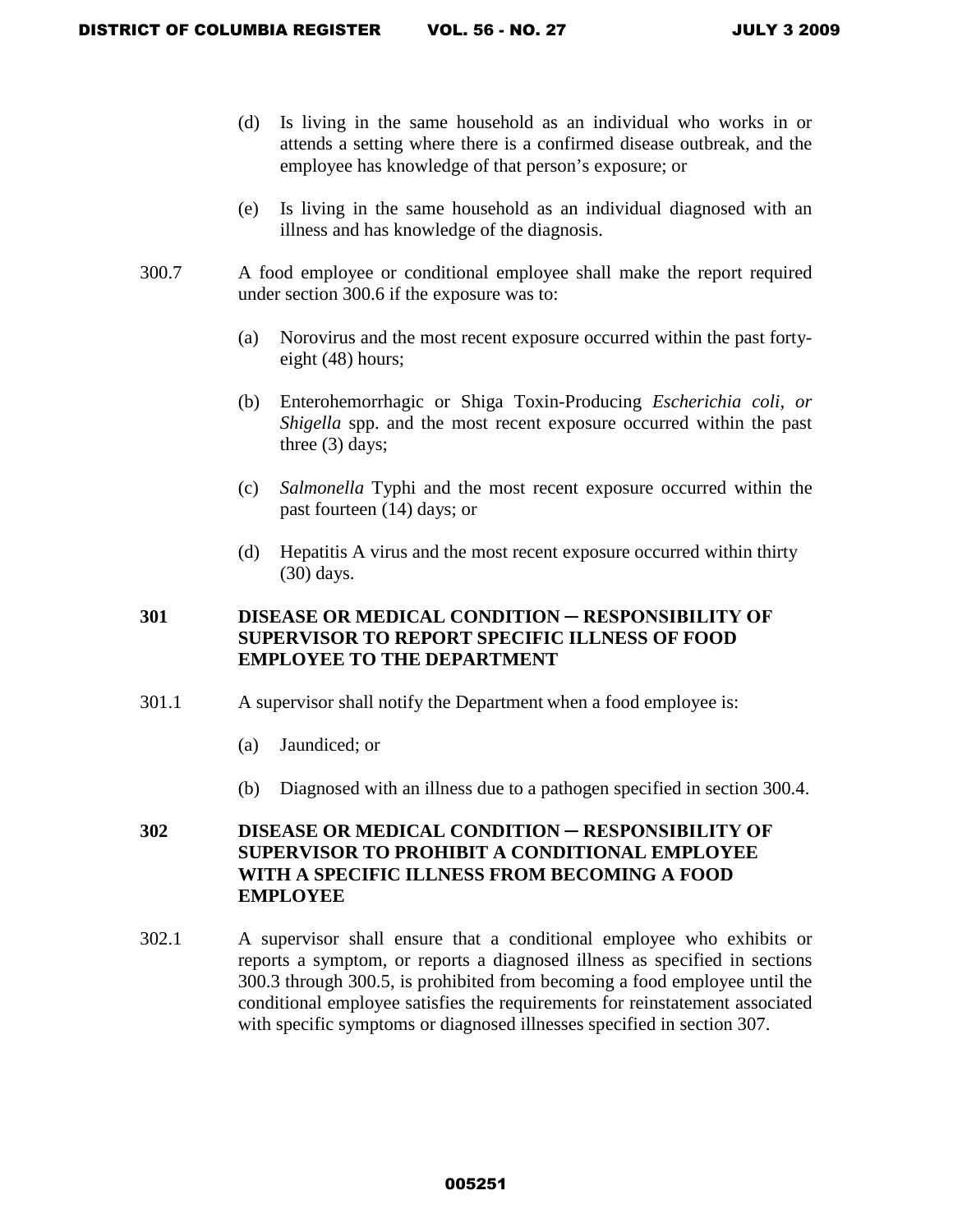## **303 DISEASE OR MEDICAL CONDITION ─ RESPONSIBILITY OF SUPERVISOR TO EXCLUDE OR RESTRICT ILL FOOD EMPLOYEES\***

- 303.1 A supervisor shall ensure that a food employee who exhibits or reports a symptom or who reports a diagnosed illness as specified in sections 300.3 through 300.5 is:
	- (a) Excluded as specified in sections 305, except as provided in section 307; or
	- (b) Restricted as specified in section 306, except as provided in section 307.

# **304 DISEASE OR MEDICAL CONDITION RESPONSIBILITY OF FOOD EMPLOYEES TO COMPLY WITH EXCLUSIONS OR RESTRICTIONS**

- 304.1 A food employee shall comply with:
	- (a) An exclusion imposed pursuant to section 305, unless reinstated pursuant to section 307; or
	- (b) A restriction imposed pursuant to section 306, unless reinstated pursuant to section 307.

# **305 DISEASE OR MEDICAL CONDITION ─ CONDITIONS REQUIRING EXCLUSION OF ILL FOOD EMPLOYEES**

- 305.1 A supervisor shall exclude a food employee from a food processing operation if the food employee is:
	- (a) Symptomatic with vomiting or diarrhea; or
	- (b) Symptomatic with vomiting or diarrhea and diagnosed with an infection from *Norovirus, Shigella* spp., or Enterohemorrhagic or Shiga Toxin-Producing *Escherichia coli.*
- 305.2 A supervisor shall exclude a food employee who is:
	- (a) Jaundiced and the onset of jaundice occurred within the last seven (7) calendar days, unless the food employee provides his or her supervisor with written medical documentation from a licensed physician specifying that the jaundice is not caused by hepatitis A virus or other fecal-orally transmitted infection;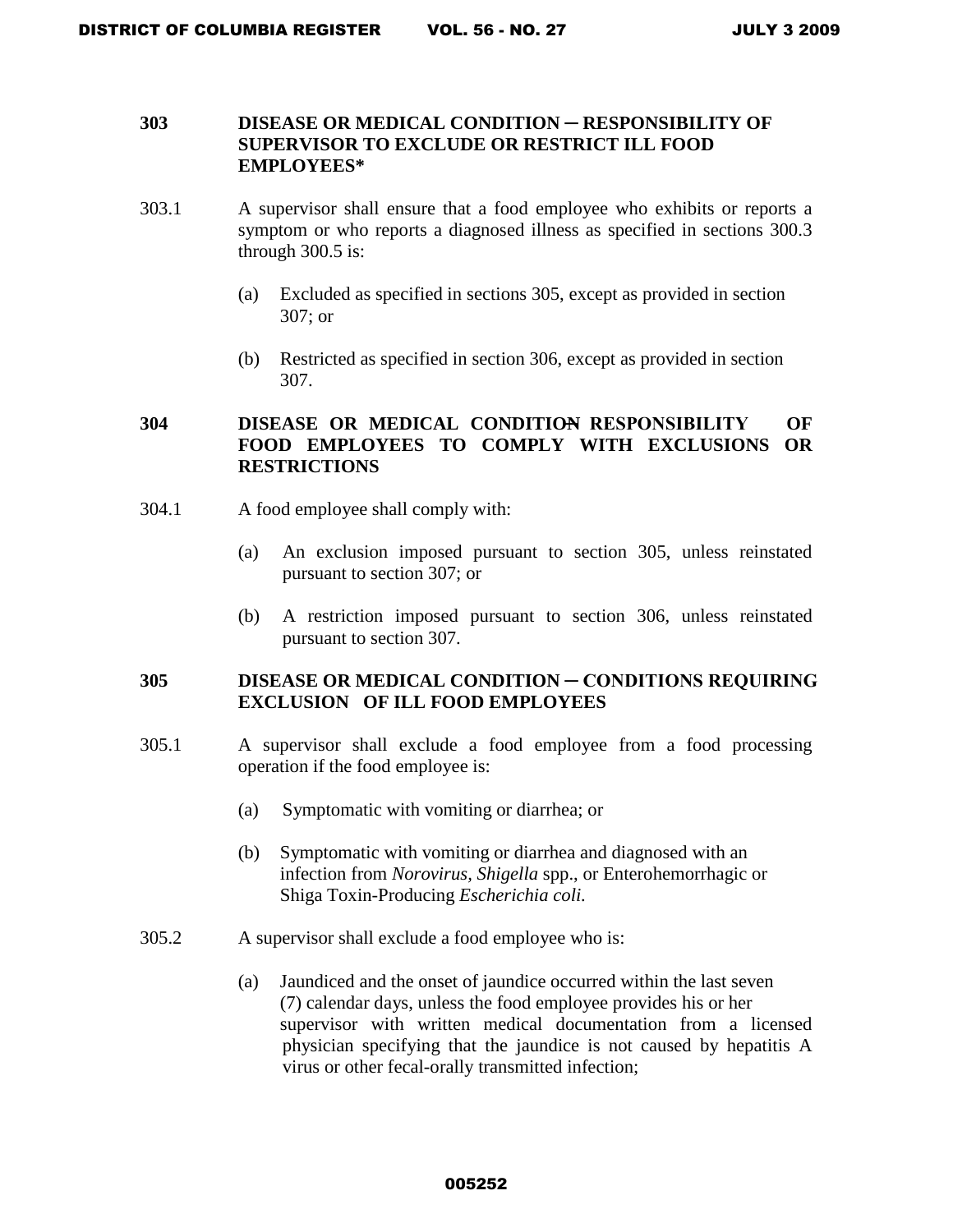- (b) Diagnosed with an infection from hepatits A virus within fourteen (14) calendar days after the onset of any illness symptoms, or within seven (7) calendar days after the onset of jaundice; or
- (c) Diagnosed with an infection from hepatitis A virus without developing symptoms.
- 305.3 A supervisor shall exclude a food employee who is diagnosed with an infection from *Salmonella* Typhi, or reports a previous infection with *Salmonella* Typhi within the past three (3) months without having received antibiotic therapy.

## **306 DISEASE OR MEDICAL CONDITION ─ CONDITIONS REQUIRING RESTRICTION OF ILL FOOD EMPLOYEES**

- 306.1 If a food employee is diagnosed with an infection from Norovirus, *Shigella*  spp., or Enterohemorrhagic or Shiga Toxin-Producing *Escherichia coli*, and is asymptomatic, a supervisor shall restrict the food employee.
- 306.2 If a food employee is ill with symptoms of acute onset of sore throat with fever, a supervisor shall restrict the food employee.
- 306.3 A supervisor shall restrict a food employee who is infected with a skin lesion containing pus, such as a boil or infected wound that is open or draining and not properly covered as specified in section 300.3(e).

# **307 DISEASE OR MEDICAL CONDITION RESPONSIBILITY OF SUPERVISOR TO REMOVE, ADJUST, OR RETAIN EXCLUSIONS AND RESTRICTIONS OF ILL FOOD EMPLOYEES\***

- 307.1 A supervisor may reinstate a food employee who was excluded under section 305.1(a) for being symptomatic with vomiting or diarrhea if the food employee:
	- (a) Is asymptomatic for at least twenty-four (24) hours; or
	- (b) Provides his or her supervisor with written medical documentation from a licensed physician that states the symptom is from a noninfectious condition.
- 307.2 If a food employee was diagnosed with an infection from Norovirus and excluded under section 305.1(b), a supervisor may restrict the food employee after he or she has been asymptomatic for at least twenty-four (24) hours, and may reinstate the food employee after the conditions for reinstatement specified in sections 307.6 have been met.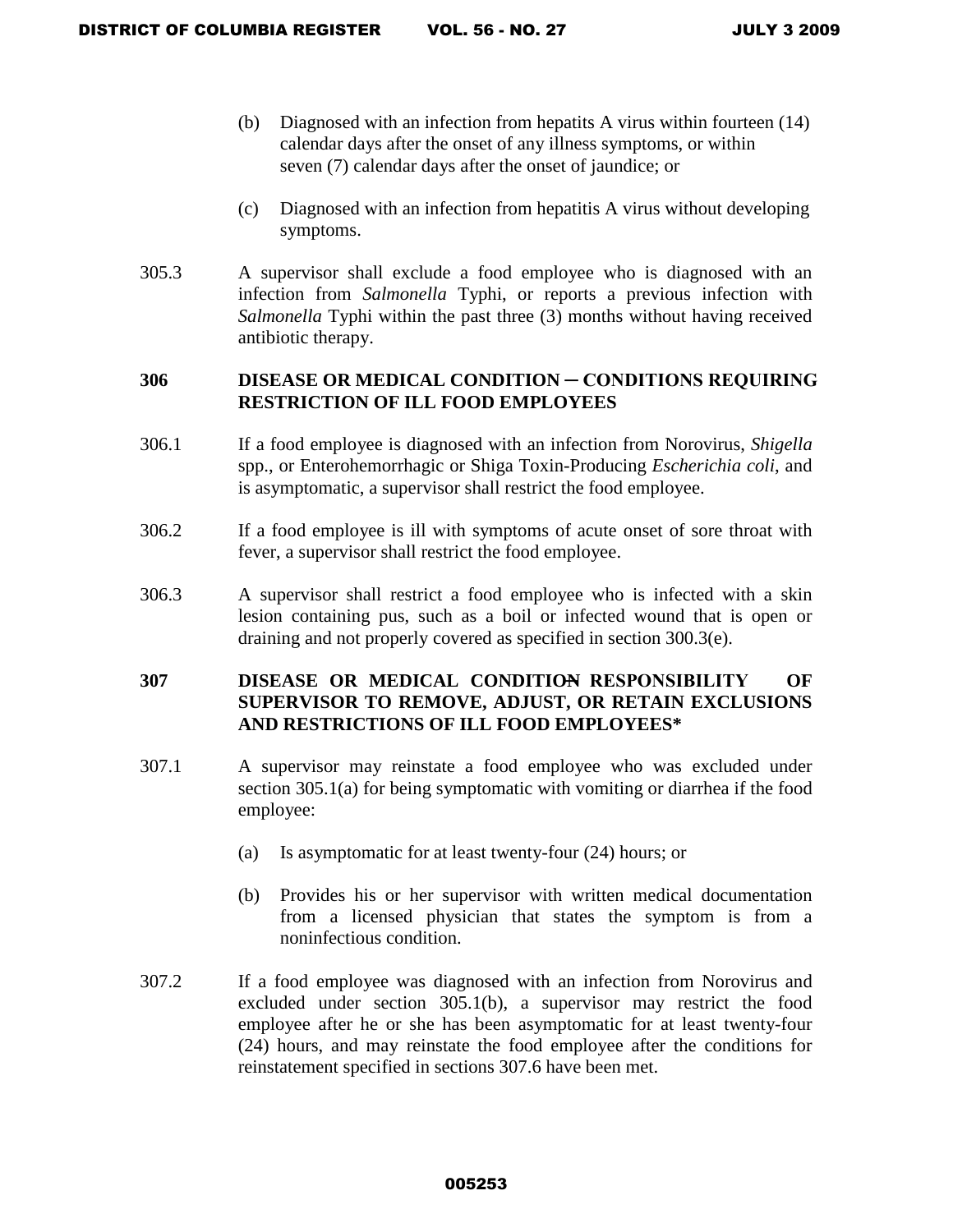- 307.3 If a food employee was diagnosed with an infection from *Shigella* spp. or Entrohemorrahgic or Shiga Toxin-Producing *Escherichia coli* and excluded under section 305.1(b), a supervisor may restrict the food employee after he or she has been asymptomatic for at least twenty-four (24) hours, and may reinstate the food employee after the conditions for reinstatement specified in sections 307.7 have been met; or
- 307.4 A supervisor may reinstate a food employee who was excluded due to jaundice or a diagnosis of hepatitis A under section 305.2 if the supervisor obtains approval from the Department and one (1) of the following conditions is met:
	- (a) The food employee has been jaundiced for more than seven (7) calendar days;
	- (b) The anicteric food employee has had symptoms other than jaundice for more than fourteen (14) calendar days; or
	- (c) The food employee provides his or her supervisor with written medical documentation from a licensed physician that states the food employee is free of a hepatitis A virus infection.
- 307.5 A supervisor may reinstate a food employee who was excluded for *Salmonella* Typhi under section 305.3 if:
	- (a) The supervisor obtains approval from the Department; and
	- (b) The food employee provides his or her supervisor with written medical documentation from a licensed physician that states the food employee is free from *Salmonella* Typhi infection.
- 307.6 A supervisor may reinstate a food employee who was excluded under section 305.1(b) or restricted under section 306.1 or 307.2 for Norovirus if the supervisor obtains approval from the Department and one (1) of the following conditions is met:
	- (a) The excluded or restricted employee provides his or her supervisor with written medical documentation from a licensed physician that states the food employee is free of Norovirus infection;
	- (b) The food employee was restricted after symptoms of vomiting or diarrhea resolved, and more than forty-eight (48) hours have passed since the food employee became asymptomatic; or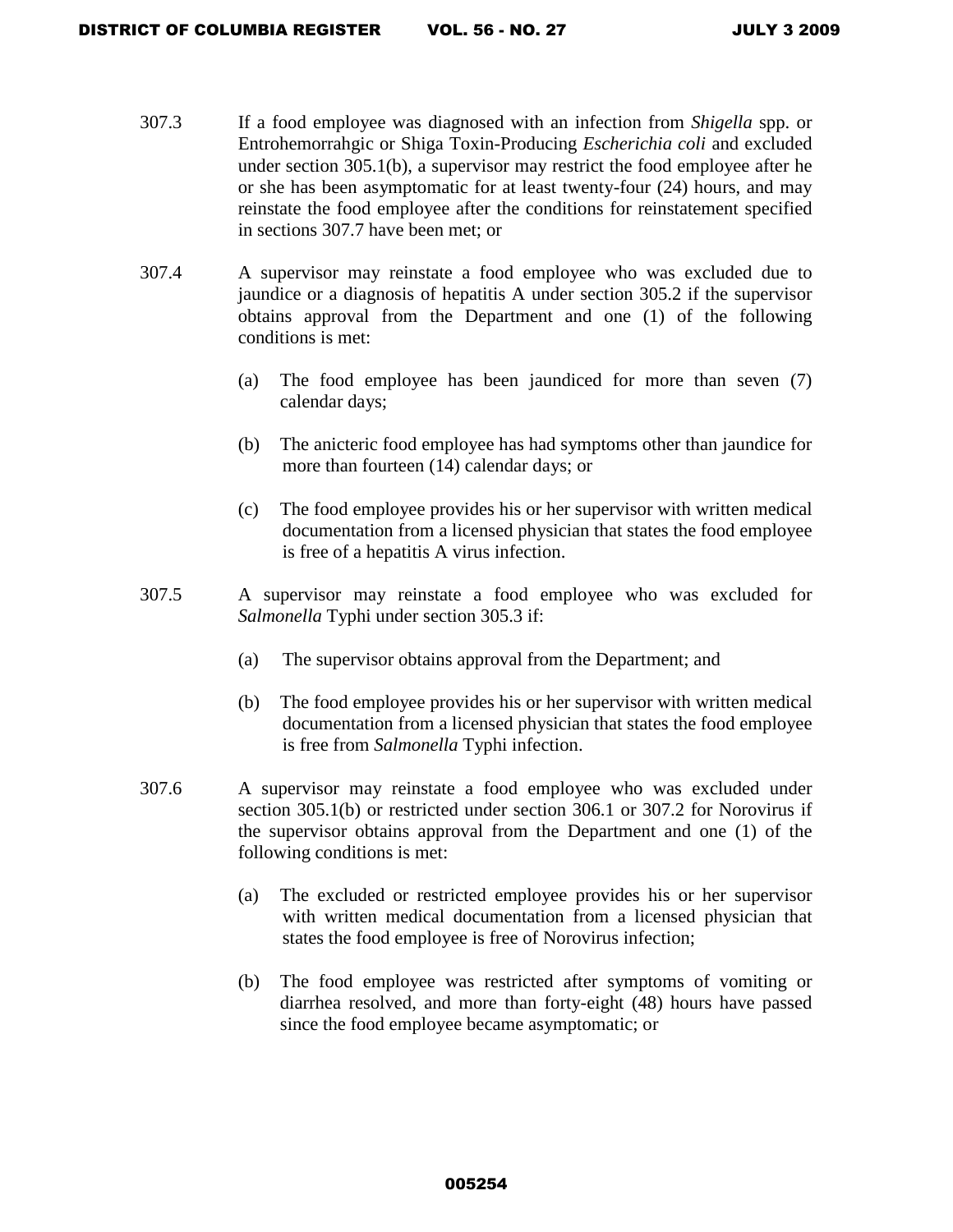- (c) The food employee was restricted and did not develop symptoms and more than forty-eight (48) hours have passed since the food employee was diagnosed.
- 307.7 A supervisor may reinstate a food employee who was excluded under section 305.1(b) or restricted under section 306.1 or 307.3 for *Shigella* spp. or Entrohemorrahgic or Shiga Toxin-Producing *Escherichia coli* if the supervisor obtains approval from the Department and one (1) of the following conditions is met:
	- (a) The excluded or restricted food employee provides his or her supervisor with written medical documentation from a licensed physician that states the food employee is free of a *Shigella* spp*.* or Entrohemorrahgic or Shiga Toxin-Producing *Escherichia coli* infection based on test results showing two (2) consecutive negative stool specimen cultures that are taken:
		- (1) Not earlier than forty-eight (48) hours after discontinuance of antibiotics, and
		- (2) At least twenty-four (24) hours apart;
	- (b) The food employee was restricted after symptoms of vomiting or diarrhea resolved, and more than seven (7) calendar days have passed since the food employee became asymptomatic; or
	- (c) The food employee was restricted and did not develop symptoms and more than seven (7) calendar days have passed since the food employee was diagnosed.
- 307.8 A supervisor may reinstate a food employee who was restricted under section 306.2 for sore throat with fever if the food employee provides his or her supervisor with written medical documentation from a licensed physician that states the food employee meets one (1) of the following conditions:
	- (a) Has received antibiotic therapy for *Streptoccoccus pyogenes* infection for more than twenty-four (24) hours;
	- (b) Has at least one negative throat specimen culture for *Streptoccoccus pyogenes* infection; or
	- (c) Is otherwise determined by a licensed physician to be free of a *Streptoccoccus pyogenes* infection.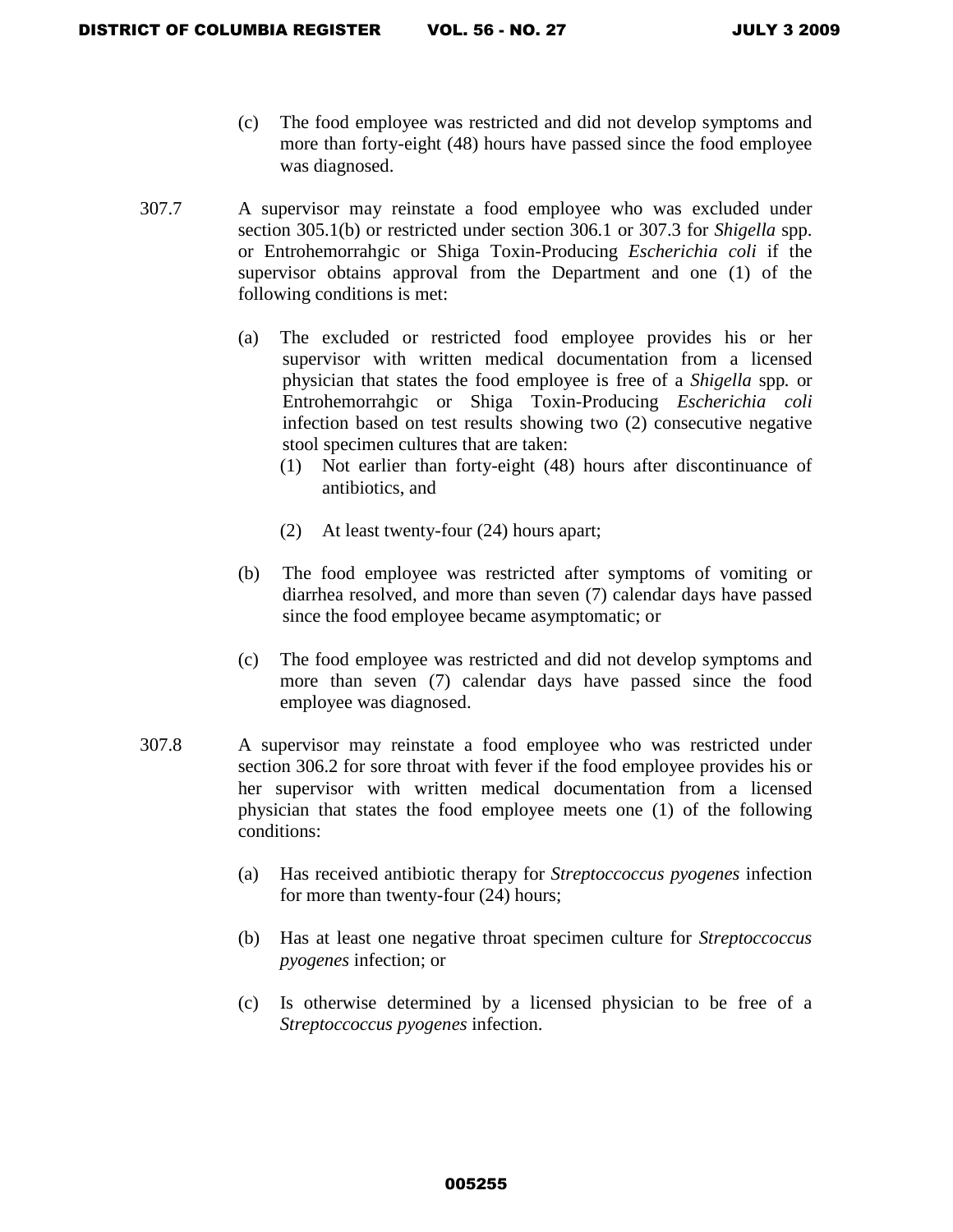- 307.9 A supervisor may reinstate a food employee who was restricted as specified in section 306.3 if the skin, infected wound, cut, or pustular boil is properly covered with one (1) of the following:
	- (a) An impermeable cover such as a finger cot or stall and a single-use glove over the impermeable cover if the infected wound or pustular boil is on the hand, finger, or wrist;
	- (b) An impermeable cover on the arm if the infected wound or pustular boil is on the arm; or
	- (c) A dry, durable, tight-fitting bandage if the infected wound or pustular boil is on another part of the body.

# **CHAPTER 4 PERSONAL CLEANLINESS AND HYGIENIC PRACTICES OF FOOD EMPLOYEES**

## **400 HANDS AND ARMS** ─ **CLEAN CONDITION \***

400.1 Food employees shall keep their hands and exposed portions of their arms clean.

# **401 HANDS AND ARMS ─ CLEANING PROCEDURE**\*

- 401.1 Except as specified in section 401.4, food employees shall clean their hands and exposed portions of their arms, including surrogate prosthetic devices for hands or arms, for at least twenty (20) seconds, using a cleaning compound in a handwashing sink that is equipped as specified in sections 1402 and 1900 through 1906.
- 401.2 Food employees shall use the following cleaning procedure in the order stated to clean their hands and exposed portions of their arms, including surrogate prosthetic devices for hands and arms:
	- (a) Rinse under clean, running warm water;
	- (b) Apply an amount of cleaning compound recommended by the cleaning compound manufacturer;
	- (c) Rub together vigorously for at least ten (10) to fifteen (15) seconds while:
		- (1) Paying particular attention to removing soil from underneath the fingernails during the cleaning procedure, and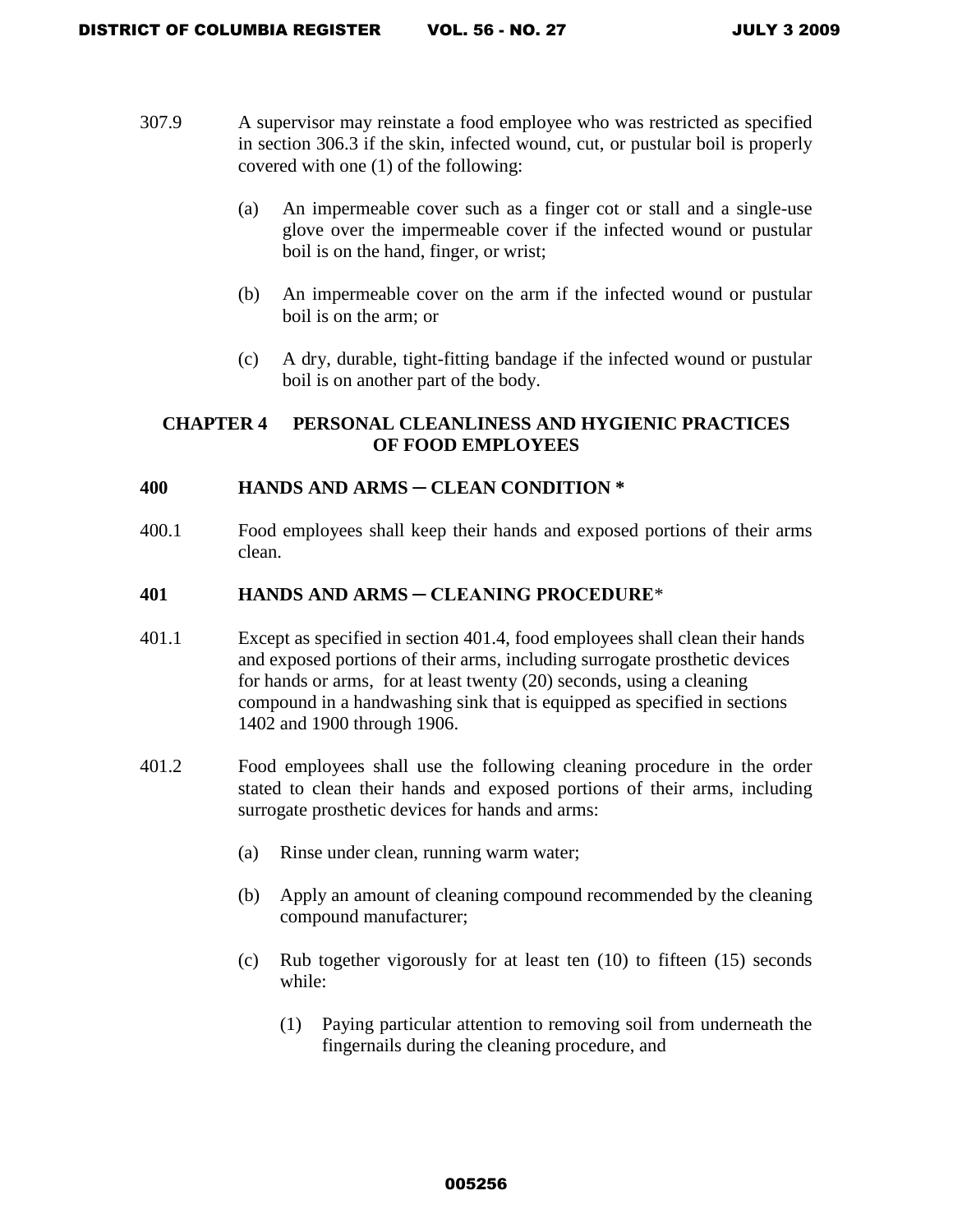- (2) Creating friction on the surfaces of the hands and arms or surrogate prosthetic devices for hands and arms, finger tips, and areas between the fingers;
- (d) Thoroughly rinse under clean, running warm water;
- (e) Immediately follow the cleaning procedure with thorough drying using a method specified in section 1903; and
- (f) Sanitize hands when appropriate in addition to, but not in place of, the proper handwashing methods.
- 401.3 To avoid recontaminating their hands or surrogate prosthetic devices, food employees may use disposable paper towels or similar clean barriers when touching surfaces such as manually operated faucet handles on a handwashing sink or the handle of a restroom door.
- 401.4 If approved and capable of removing the types of soils encountered in the food operations involved, food employees may use an automatic handwashing facility to clean their hands or surrogate prosthetic devices.

### **402 HANDS AND ARMS ─ WHEN TO WASH\***

- 402.1 Food employees shall clean their hands and exposed portions of their arms as specified in section 401 immediately before working in direct contact with food, equipment, utensils, food-contact surfaces, or food-packaging materials, and:
	- (a) After touching bare human body parts other than clean hands and clean, exposed portions of arms;
	- (b) After using the toilet room;
	- (c) After coughing, sneezing, using a handkerchief or disposable tissue, using tobacco, eating, or drinking;
	- (d) After handling soiled surfaces, equipment, or utensils;
	- (e) During food preparation, as often as necessary to remove soil and contamination and to prevent cross-contamination when changing tasks;
	- (f) After each absence from the work station;
	- (g) Immediately before touching ready-to-eat food or food-contact surfaces;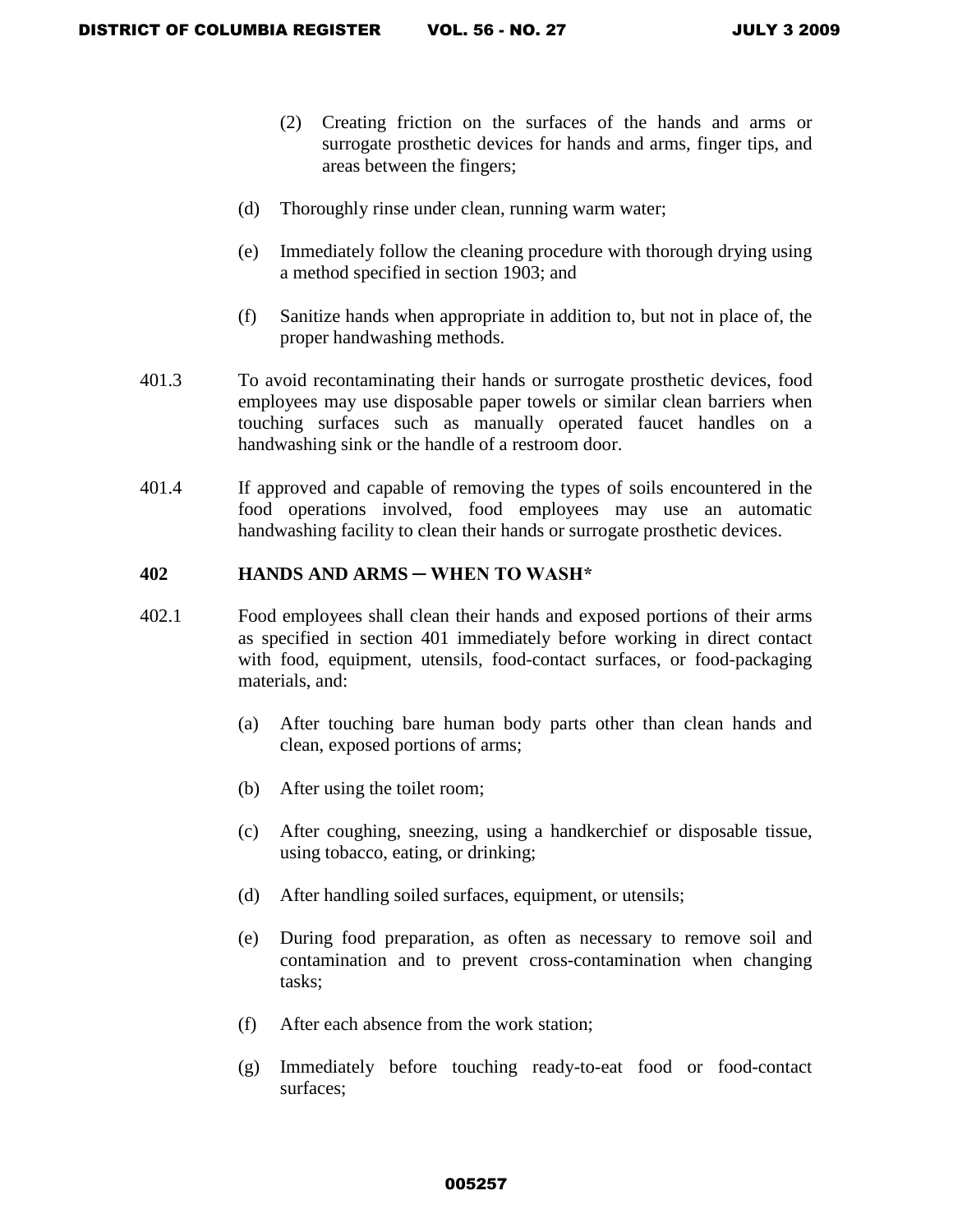- (h) When switching between working with raw food and working with ready-to-eat food;
- (i) Before donning gloves for working with food; and
- (j) After engaging in other activities that contaminate the hands.

### **403 HANDS AND ARMS ─ WHERE TO WASH**

403.1 Food employees shall clean their hands in a handwashing sink or approved automatic handwashing facility and shall not clean their hands in a sink used for food preparation or warewashing, or in a service sink or a curbed cleaning facility used for the disposal of mop water or similar liquid waste.

### **404 HANDS AND ARMS ─ HAND ANTISEPTICS**

- 404.1 A hand antiseptic used as a topical application, a hand antiseptic solution used as a hand dip, or a hand antiseptic soap shall:
	- (a) Comply with one of the following:
		- (1) Be an approved drug that is listed in the FDA publication *Approved Drug Products with Therapeutic Equivalence Evaluations* based on safety and effectiveness; or
		- (2) Have active antimicrobial ingredients that are listed in the FDA monograph for OTC (over-the-counter) Health-Care Antiseptic Drug Products as an antiseptic handwash;
	- (b) Comply with one of the following:
		- (1) Have components that are exempt from the requirements of being listed in the federal food additive regulations as specified in 21 CFR 170.39 Threshold of regulation for substances used in food-contact articles;
		- (2) Comply with and be listed in 21 CFR Part 178 − Indirect Food Additives: Adjuvants: Production Aids, and Sanitizers; or
		- (3) Comply with and be listed in 21 CFR Part  $182$ Substances Generally Recognized as Safe, 21 CFR Part 184 – Direct Food Substances Affirmed as Generally Recognized as Safe, or 21 CFR Part 186 – Indirect Food Substances Affirmed as Generally Recognized as Safe; and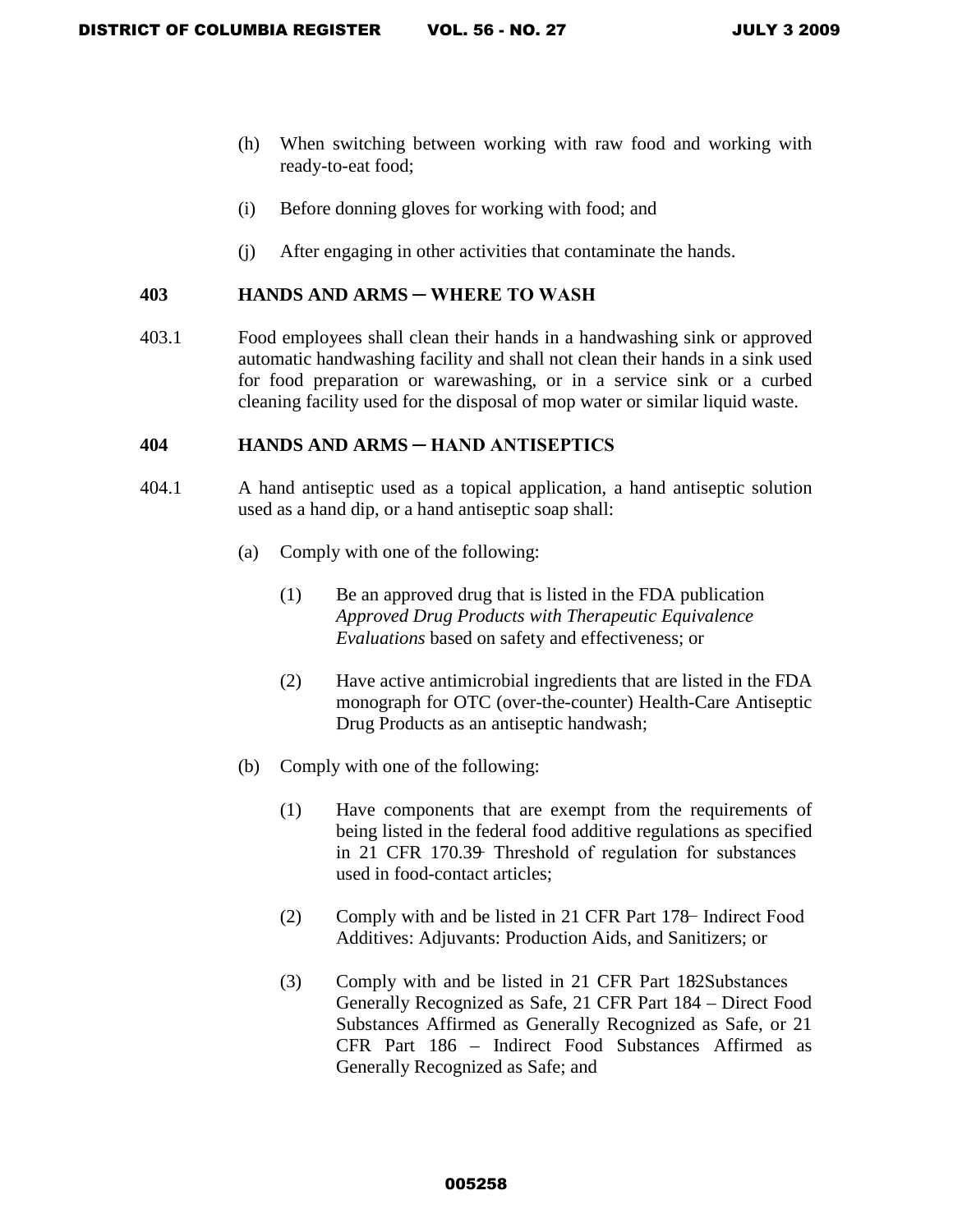- (c) Be applied only to hands that are cleaned as specified in section 401.
- 404.2 If a hand antiseptic or a hand antiseptic solution used as a hand dip does not meet the criteria specified in section 404.1(b), use shall be:
	- (a) Followed by thorough hand rinsing in clean water before hand contact with food or by the use of gloves; or
	- (b) Limited to employees working in situations that involve no direct contact with food by the bare hands.
- 404.3 A hand antiseptic solution used as a hand dip shall be maintained clean and at a strength equivalent to at least one hundred parts per million of chlorine (100 ppm chlorine) or twenty-five parts per million of iodine (25 ppm iodine) and changed every four (4) hours while in use.
- 404.4 A hand antiseptic solution used as a hand dip or a hand sanitizing station shall be provided and properly positioned and maintained in all food operations where food would normally undergo washing, cleaning, cooking or other processing activities.
- 404.5 Food employees shall have ready access to hand sanitizing stations when returning from toilet facilities, handwashing facilities, lunch and breaks, and whenever necessary while working.
- 404.6 Food operations shall provide at least one (1) hand sanitizing station:
	- (a) Inside entryways of food processing areas; and
	- (b) On each side of food processing tables, lines and equipment where food is being manipulated by hand; and
	- (c) For every ten (10) food employees at food processing tables, lines and equipment.

### **405 HANDS AND ARMS ─ FINGERNAIL MAINTENANCE**

- 405.1 All persons working in direct contact with food, equipment, utensils, foodcontact surfaces, or food-packaging materials shall keep their fingernails trimmed, filed, and maintained so that the edges and surfaces are cleanable and not rough.
- 405.2 Unless wearing intact gloves in good repair, a food employee may not wear fingernail polish or artificial fingernails when working with exposed food, equipment, utensils, food-contact surfaces, or food-packaging materials.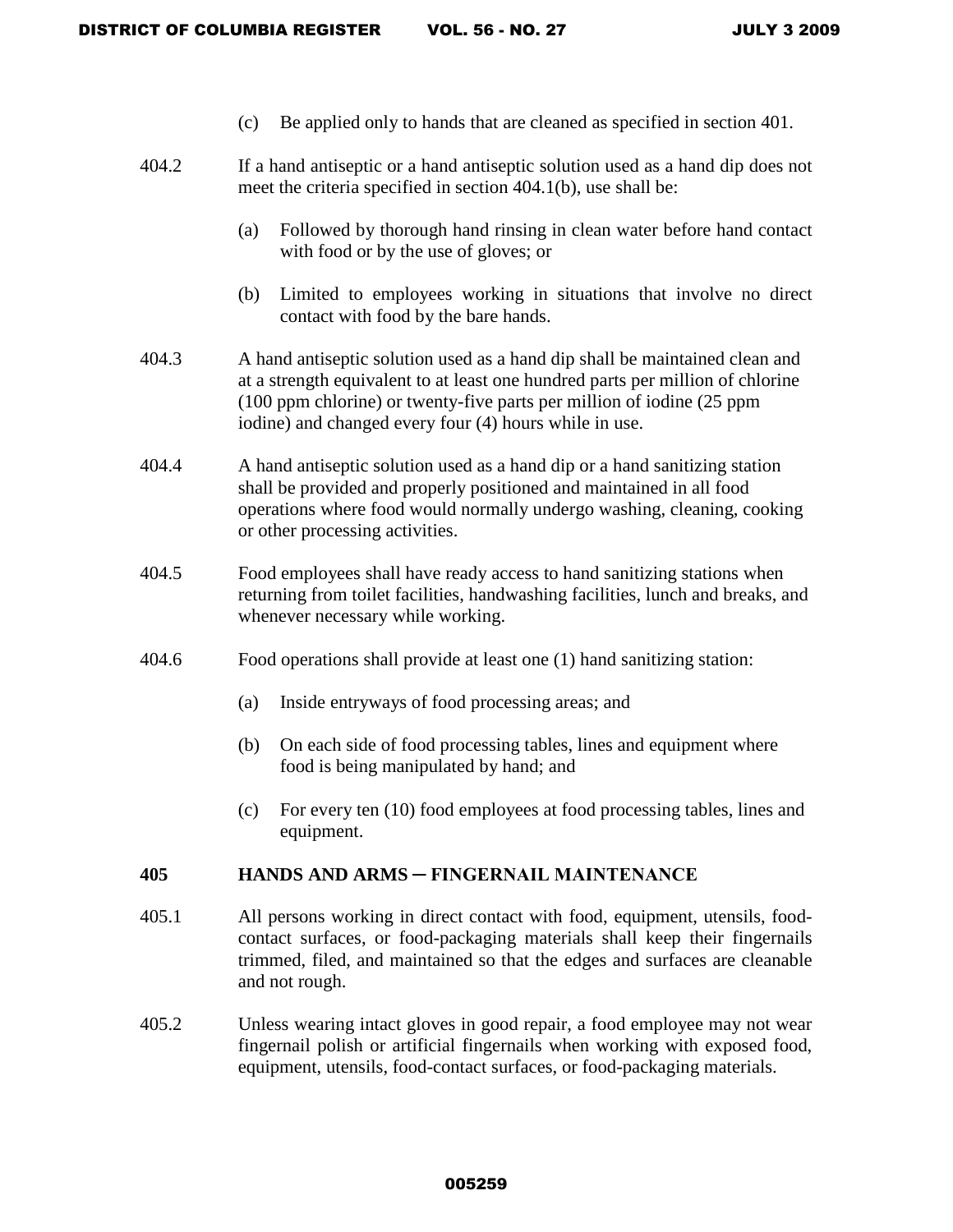#### **406 HANDS AND ARMS ─ JEWELRY PROHIBITION**

406.1 Persons working in direct contact with food, equipment, utensils, foodcontact surfaces, or food-packaging materials shall not wear jewelry, including medical information jewelry on their arms and hands, except for a plain ring such as a wedding band.

### **407 FOOD CONTAMINATION PREVENTION ─ OUTER CLOTHING, CLEAN CONDITION**

- 407.1 All persons working in direct contact with food, equipment, utensils, foodcontact surfaces, or food-packaging materials shall wear clean and protective clothing that is:
	- (a) Clean at the start of the work shift;
	- (b) Changed when the clothing becomes so soiled during the course of the work shift that contamination of food, equipment, utensils, foodcontact surfaces, or food-packaging materials becomes imminent; and
	- (c) Suitable to the specific food processing operation for protection against the contamination of food, equipment, utensils, food-contact surfaces, or food-packaging materials.

## **408 FOOD CONTAMINATION PREVENTION ─ EATING, DRINKING, USING TOBACCO, FOREIGN SUBSTANCES\***

- 408.1 Persons working in direct contact with food, equipment, utensils, foodcontact surfaces, or food-packaging materials shall not eat, drink, chew gum, or use any form of tobacco, except in designated areas where food, food processing equipment, utensils, food-contact surfaces or food-packing materials are not exposed, and where equipment or utensils are not washed or stored.
- 408.2 All persons working in direct contact with food, equipment, utensils, foodcontact surfaces, or food-packaging materials shall take all necessary precautions to protect against the contamination of food, equipment, utensils, food-contact surfaces, or food-packaging materials with microorganisms or foreign substances including, but not limited to, the following:
	- (a) Perspiration;
	- (b) Hair;
	- (c) Cosmetics;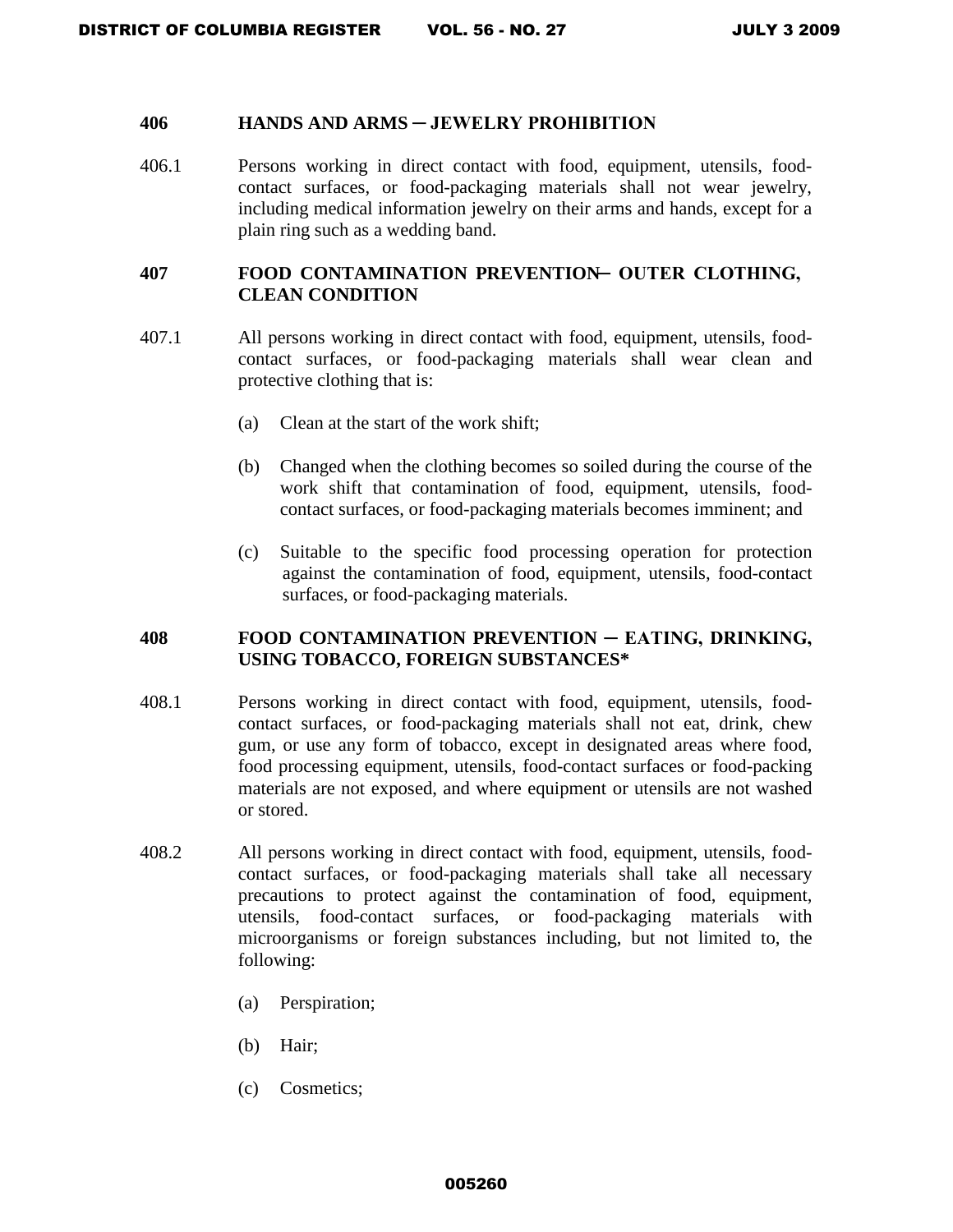- (d) Tobacco;
- (e) Chemicals; or
- (f) Medicines applied to the skin.

# **409 FOOD CONTAMINATION PREVENTION ─ DISCHARGES FROM THE EYES, NOSE, AND MOUTH\***

409.1 Food employees experiencing persistent sneezing, coughing, or a runny nose that causes a discharge from the eyes, nose, or mouth shall not work with exposed food, equipment, utensils, food-contact surfaces, or food-packaging materials.

# **410 FOOD CONTAMINATION PREVENTION** ─ **HAIR RESTRAINTS, EFFECTIVENESS**

410.1 Food employees shall wear clean and effective hair restraints, such as hairnets or beard nets, if appropriate, and clothing that covers body hair and is designed and worn to effectively keep hair from contacting exposed food, clean equipment, utensils, food-contact surfaces, or food-packing materials. Hats, caps, scarves or other head covers are acceptable if the hair is contained to protect from contamination. Hair spray and tying back the hair in a ponytail are not effective hair restraints.

## **411 FOOD CONTAMINATION PREVENTION** ─ **ANIMALS, PROHIBITION ON HANDLING** \*

411.1 Food employees shall not care for or handle animals that may be present in the food processing operation, such as patrol dogs, or service animals that are allowed as specified in section 2012.1.

# **SUBTITLE C: COMPLIANCE WITH FEDERAL LAWS, FOOD REQUIREMENTS, FOOD PROCESSING, PACKAGING, MANUFACTURING, STORAGE, TRANSPORTATION AND LABELING**

## **CHAPTER 5 COMPLIANCE WITH FEDERAL LAWS**

## **500 COMPLIANCE WITH FEDERAL LAWS**

500.1 The most current versions of the following federal regulations are hereby incorporated by reference: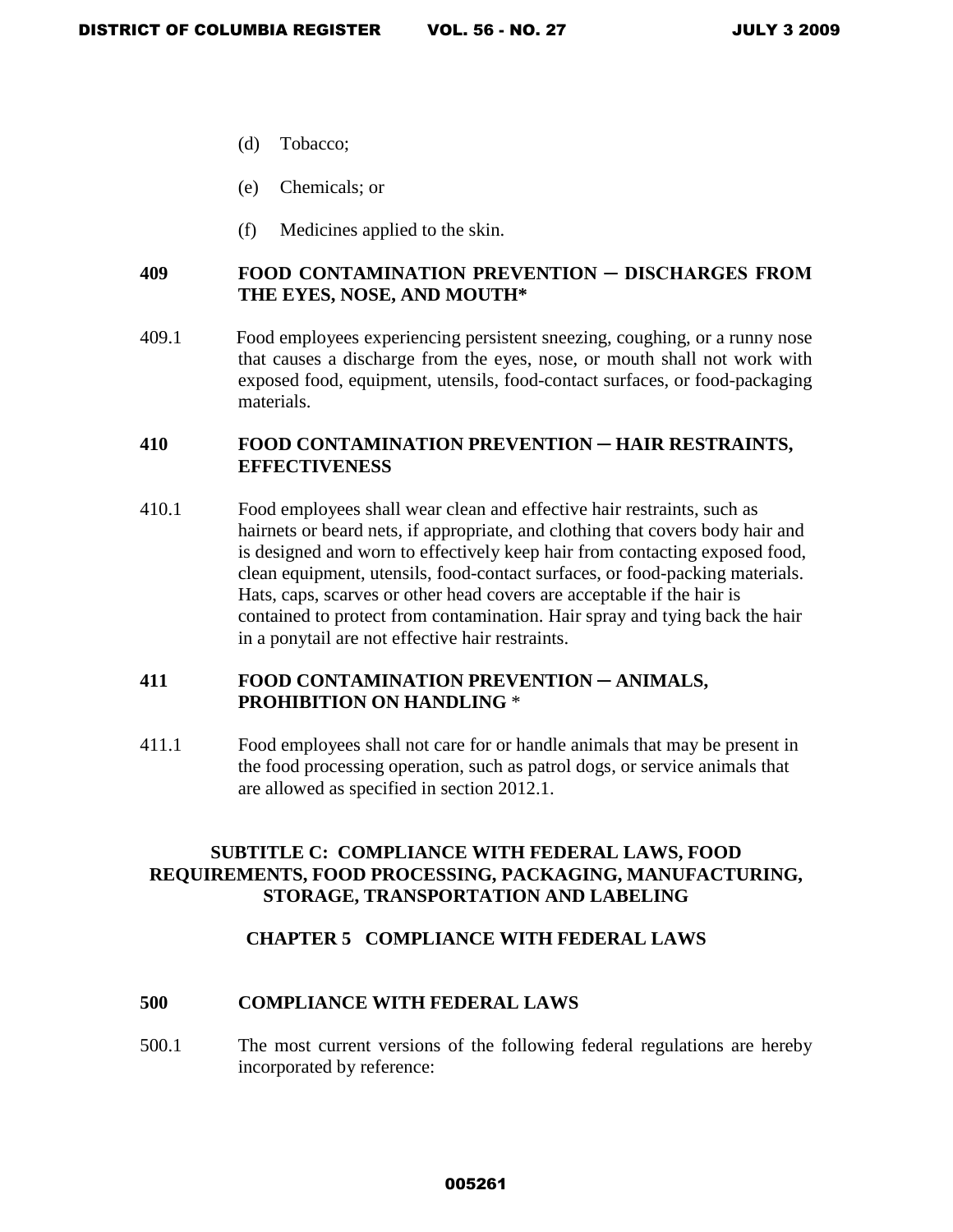- (a)  $7$  CFR 57.200 Part 57 Inspection of Eggs (Egg Products Inspection Act), Subpart  $A - Regular$  Regulations Governing the Inspection of Eggs, Records and related requirements;
- (b) 9 CFR 317.24 Part 317 Labeling, Marking Devices, and Containers, Subpart A – General, Packaging Materials;
- (c) 9 CFR 317.345 Part 317 Labeling, Marking Devices, and Containers, Subpart B – Nutrition Labeling, Guidelines for voluntary nutrition labeling of single ingredient, raw products;
- (d) 9 CFR 318.310 Part 318 Entry into Official Establishments: Reinspection and Preparation of Products, Subpart G – Canning and Canned Products, Personnel and training;
- (e) 9 CFR 381.310 Part 381 Poultry Products Inspection Regulations, Subpart  $X -$  Canning and Canned Products, Personnel and training;
- (f) 9 CFR 590.200 Part 590 Inspection of Eggs and Egg Products (Egg Products Inspection Act), Records and related requirements;
- (g) 9 CFR 590.905 Part 590 Inspection of Eggs and Egg Products (Egg Products Inspection Act), Importation of restricted eggs or eggs containing more restricted eggs than permitted in the official standards for U.S. Consumer Grade B;
- (h) 16 CFR 502.3 Part  $502$  Regulations Under Section  $5(C)$  of the Fair Packaging and Labeling Act, Prohibited acts;
- (i) 21 CFR 1.225 Part 1 General Enforcement Regulations, Subpart H – Registration of Food Facilities, Who must register under this subpart?;
- (j) 21 CFR 7.3 Part 7 Enforcement Policy, Subpart A General Provisions, Definitions;
- (k) 21 CFR 7.42 Part  $7$  Enforcement Policy, Subpart C Recalls (Including Product Corrections) – Guidance on Policy, Procedures, and Industry Responsibilities, Recall strategy;
- (l) 21 CFR 11.10 Part 11 Electronic Records; Electronic Signatures, Subpart B – Electronic Records, Controls for closed systems;
- (m) 21 CFR 101.3 Part 101 Food Labeling, Subpart A General Provisions, Identity labeling of food in packaged form;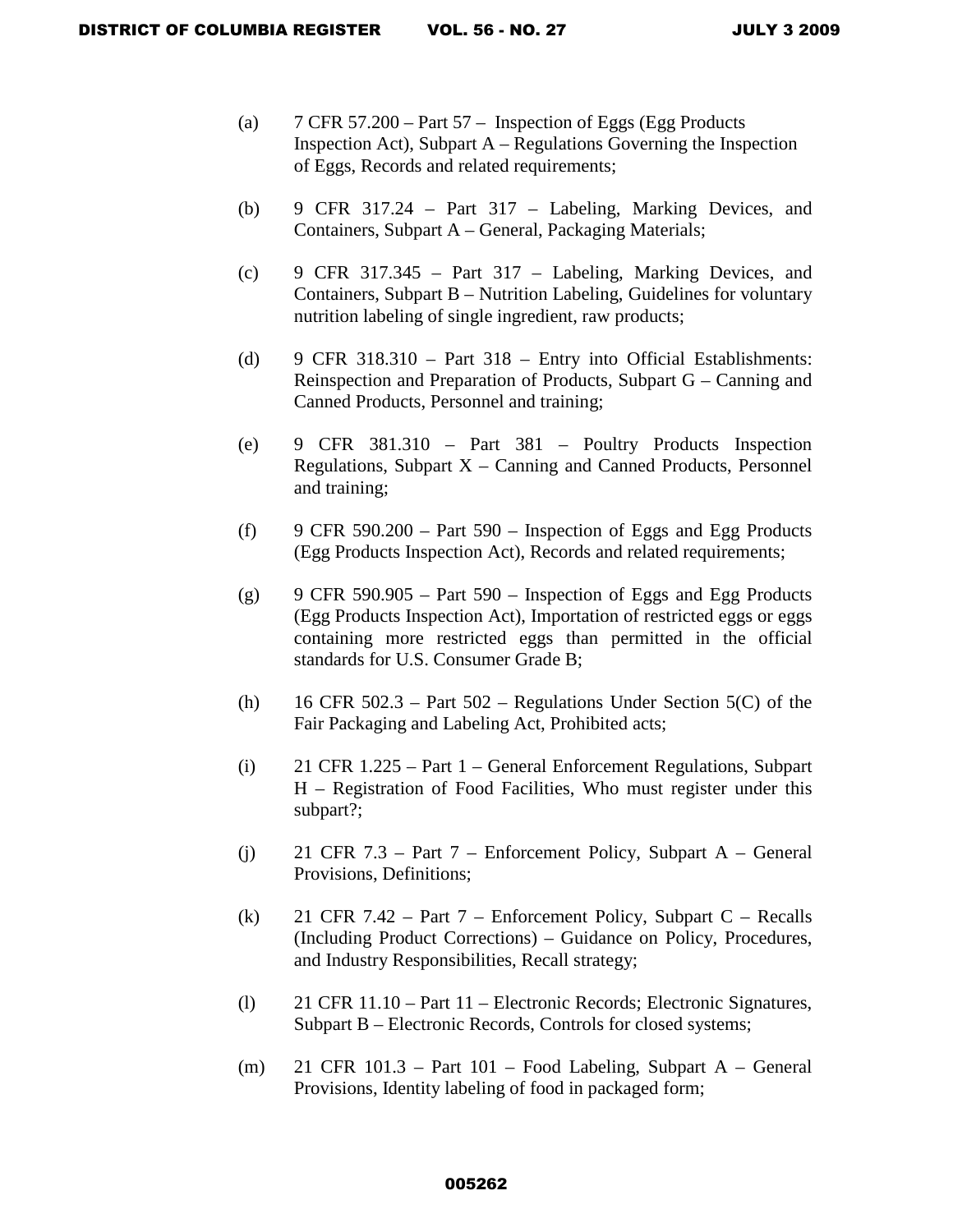- (n) 21 CFR 107.230 Part 107 Infant Formula, Subpart E Infant Formula Recalls, Elements of an infant formula recall;
- (o) 21 CFR 108.25 (f) Part 108 Emergency Permit Control, Subpart B – Specific Requirements and Conditions for Exemption From or Compliance With an Emergency Permit, Acidified foods;
- (p) 21 CFR 108.35 (g) Part 108 Emergency Permit Control, Subpart B – Specific Requirements and Conditions for Exemption From or Compliance With an Emergency Permit, Thermal processing of lowacid foods packaged in hermetically sealed containers;
- (q) 21 CFR 110.5 Part 110 Current Good Manufacturing Practice in Manufacturing, Packing, or Holding Human Food, Subpart A – General Provisions, Current good manufacturing practice;
- (r) 21 CFR 110.10 Part 110 Current Good Manufacturing Practice in Manufacturing, Packing, or Holding Human Food, Subpart A – General Provisions, Personnel;
- (s) 21 CFR 110.20 Part 110 Current Good Manufacturing Practice in Manufacturing, Packing, or Holding Human Food, Subpart B – Buildings and Facilities, Plant and grounds;
- (t) 21 CFR 110.35 Part 110 Current Good Manufacturing Practice in Manufacturing, Packing, or Holding Human Food, Subpart B – Buildings and Facilities, Sanitary operations;
- (u) 21 CFR 110.37 Part 110 Current Good Manufacturing Practice in Manufacturing, Packing, or Holding Human Food, Subpart B – Building and Facilities, Sanitary facilities and controls;
- (v) 21 CFR 110.40 Part 110 Current Good Manufacturing Practice in Manufacturing, Packing, or Holding Human Food, Subpart C – Equipment, Equipment and utensils;
- (w) 21 CFR 110.80 Part 110 Current Good Manufacturing Practice in Manufacturing, Packing, or Holding Human Food, Subpart E – Production and Process Controls, Processes and controls;
- $(x)$  21 CFR 110.93 Part 110 Current Good Manufacturing Practice in Manufacturing, Packing, or Holding Human Food, Subpart E – Production and Process Controls, Warehousing and distribution;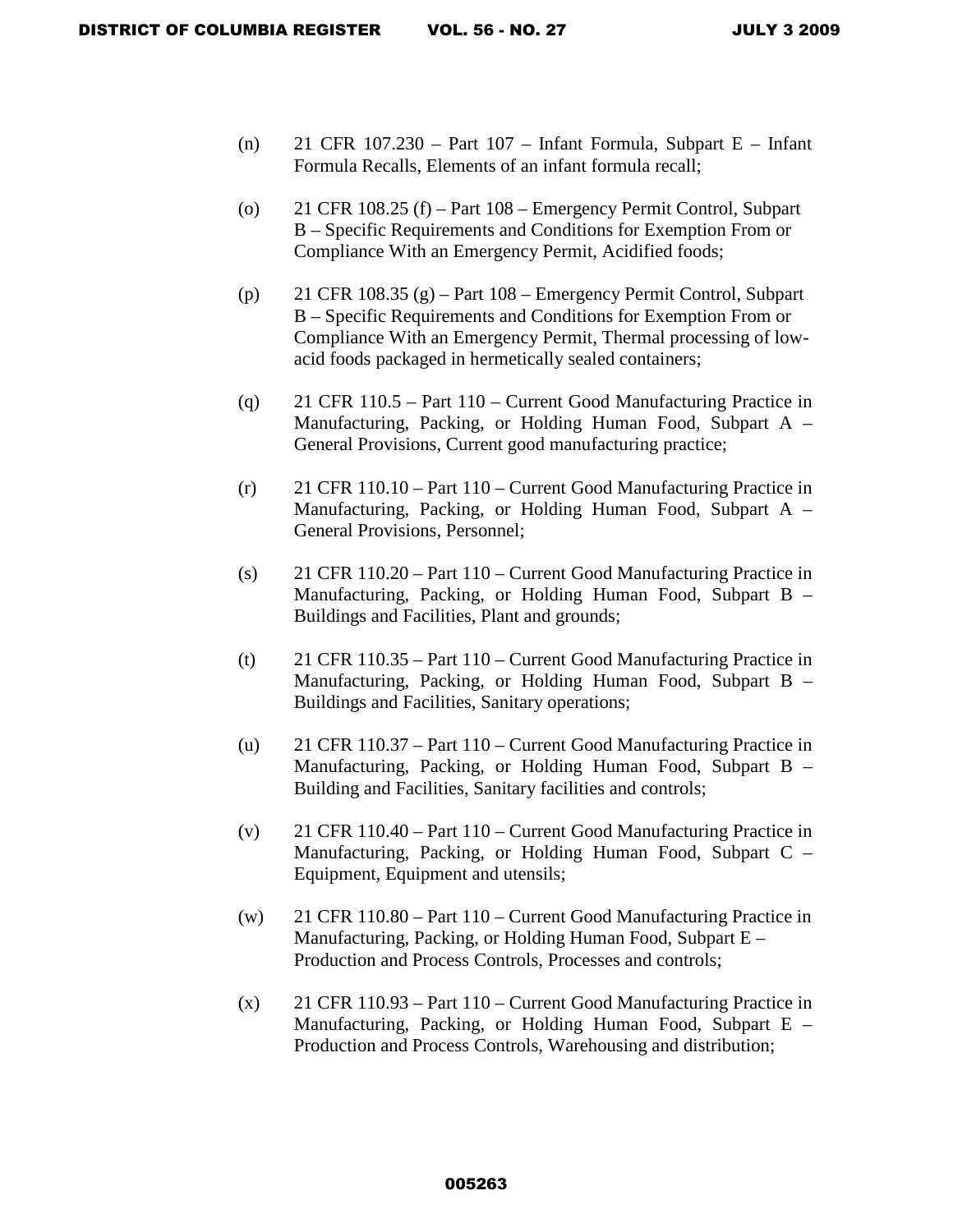- (y) 21 CFR 113.5 Part 113 Thermally Processed Low-Acid Foods Packaged in Hermetically Sealed Containers, Subpart A – General Provisions, Current good manufacturing practice;
- (z) 21 CFR 113.10 Part 113 Thermally Processed Low-Acid Foods Packaged in Hermetically Sealed Containers, Subpart A – General Provisions, Personnel;
- (aa) 21 CFR 113.100 Part 113 Thermally Processed Low-Acid Foods Packaged in Hermetically Sealed Containers, Subpart F – Records and Reports, Processing and production records;
- (bb) 21 CFR 114.5 Part 114 Acidified Foods, Subpart A General Provisions, Current good manufacturing practice;
- (cc) 21 CFR  $114.10 Part 114 Acidified Foods, Subpart A General$ Provisions, Personnel;
- (dd) 21 CFR 114.100 Part 114 Acidified Foods, Subpart  $F$  Records and Reports, Records;
- (ee) 21 CFR 115.50 Part 115 Shell Eggs, Refrigeration of shell eggs held for retail distribution;
- (ff) 21 CFR Part 123 Fish and Fishery Products;,
- (gg) 21 CFR 129.1 Part 129 Processing and Bottling of Bottled Drinking Water, Subpart A - General Provisions, Current good manufacturing practice;
- (hh) 21 CFR 130.10 Part 130 Food Standards: General, Subpart  $A -$ General Provisions, Requirements for foods named by use of a nutrient content claim and a standardized term;
- (ii) 21 CFR 161.130 Part 161 Fish and Shellfish, Subpart B Requirements for Specific Standardized Fish and Shellfish, Oysters;
- (ii) 21 CFR  $165.110 Part 165 Beverages$ , Subpart B Requirements for Specific Standardized Beverages, Bottled water;
- (kk) 21 CFR 170.19 Part 170 Food Additives, Subpart A General Provisions, Pesticide chemicals in processed foods;
- (ll) 21 CFR 170.22 Part 170 Food Additives, Subpart B Food Additive Safety, Safety factors to be considered;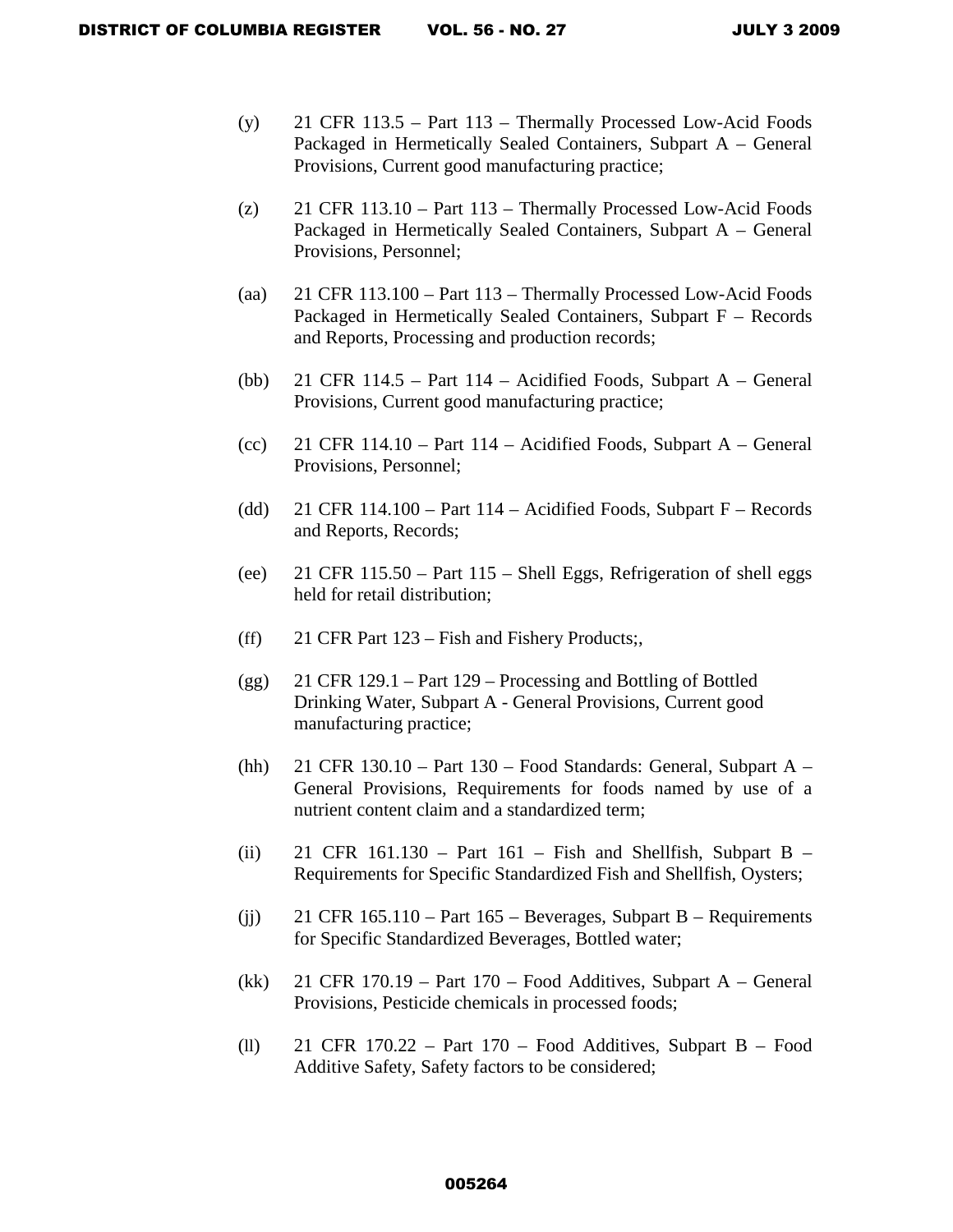- (mm) 21 CFR Part 170.30 Part 170 Food Additives, Subpart B Food Additive Safety, Eligibility for classification as generally recognized as safe (GRAS);
- (nn) 21 CFR 170.39 Part 170 Food Additives, Subpart B Food Additive Safety, Threshold of regulation for substances used in foodcontact articles
- (oo) 21 CFR 173.310 Part 173 Secondary Direct Food Additives Permitted in Food for Human Consumption, Subpart D – Specific Usage Additives, Boiler water additives;
- (pp) 21 CFR 173.315 Part 173 Secondary Direct Food Additives Permitted in Food for Human Consumption, Subpart D – Specific Usage Additives, Chemicals used in washing or to assist in the peeling of fruits and vegetables;
- (qq) 21 CFR 174.5 Part 174 Indirect Food Additives: General, General provisions applicable to indirect food additives;
- (rr) 21 CFR 174.6 Part 174 Indirect Food Additives: General, Threshold of regulation for substances used in food-contact articles;
- (ss) 21 CFR Part 175 Indirect Food Additives: Adhesives and Components of Coatings;
- (tt) 21 CFR Part 176 Indirect Food Additives: Paper and Paperboard Components;
- (uu) 21 CFR Part 177 Indirect Food Additives: Polymers;
- (vv) 21 CFR Part 178 Indirect Food Additives: Adjuvants, Production Aids, and Sanitizers;
- (ww) 21 CFR 178.1010 Part 178 Indirect Food Additives: Adjuvants, Production Aids, and Sanitizers, Subpart B – Substances Utilized to Control the Growth of Microorganisms, Sanitizing solutions;
- $(xx)$  21 CFR 178.3570 Part 178 Indirect Food Additives: Adjuvants, Production Aids, and Sanitizers, Subpart D – Certain Adjuvants and Production Aids, Lubricants with incidental food contact;
- (yy) 21 CFR Part 181 Prior-Sanctioned Food Ingredients;
- (zz) 21 CFR 181.22 Part 181 Prior-Sanctioned Food Ingredients, Subpart B – Specific Prior-Sanctioned Food Ingredients, Certain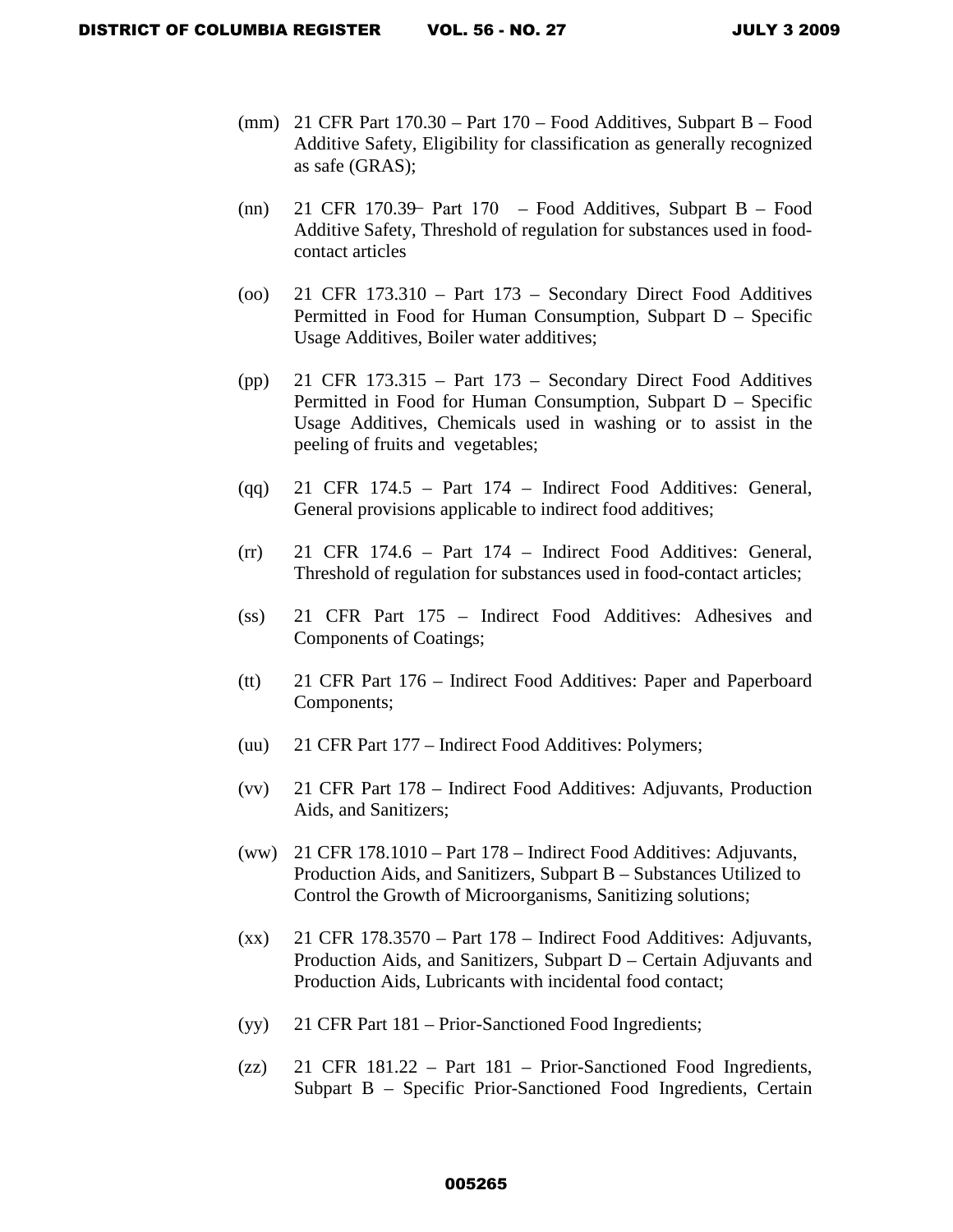substances employed in the manufacture of food-packaging materials;

- (aaa) 21 CFR Part 182 Substances Generally Recognized as Safe;
- (bbb) 21 CFR Part 184 Direct Food Substances Affirmed as Generally Recognized as Safe;
- (ccc) 21 CFR Part 186 Indirect Food Substances Affirmed as Generally Recognized as Safe;
- (ddd) 40 CFR Part 141 National Primary Drinking Water Regulations;
- (eee) 40 CFR 142.2 − Part 142 National Primary Drinking Water Regulations Implementation, Subpart A – General Provisions, Definitions;
- (fff) 40 CFR 152.170 Part 152 Pesticide Registration and Classification Procedures, Subpart I – Classification of Pesticides, Criteria for restriction to use by certified applicators.

## **CHAPTER 6 FOOD REQUIREMENTS**

#### **600 CONDITION OF FOOD\***

- 600.1 Food and food ingredients processed in a food processing operation shall be:
	- (a) Safe for human consumption;
	- (b) Clean;
	- (c) Free of spoilage;
	- (d) From an approved source; and
	- (e) Generally recognized as safe (GRAS).

### **601 ADULTERATED FOOD**

- 601.1 Adulterated food shall not be offered as food to human beings.
- 601.2 Adulterated food that is not for rework to ensure safety, wholesomeness, and proper labeling shall be:
	- (a) Destroyed or diverted to non-food uses; and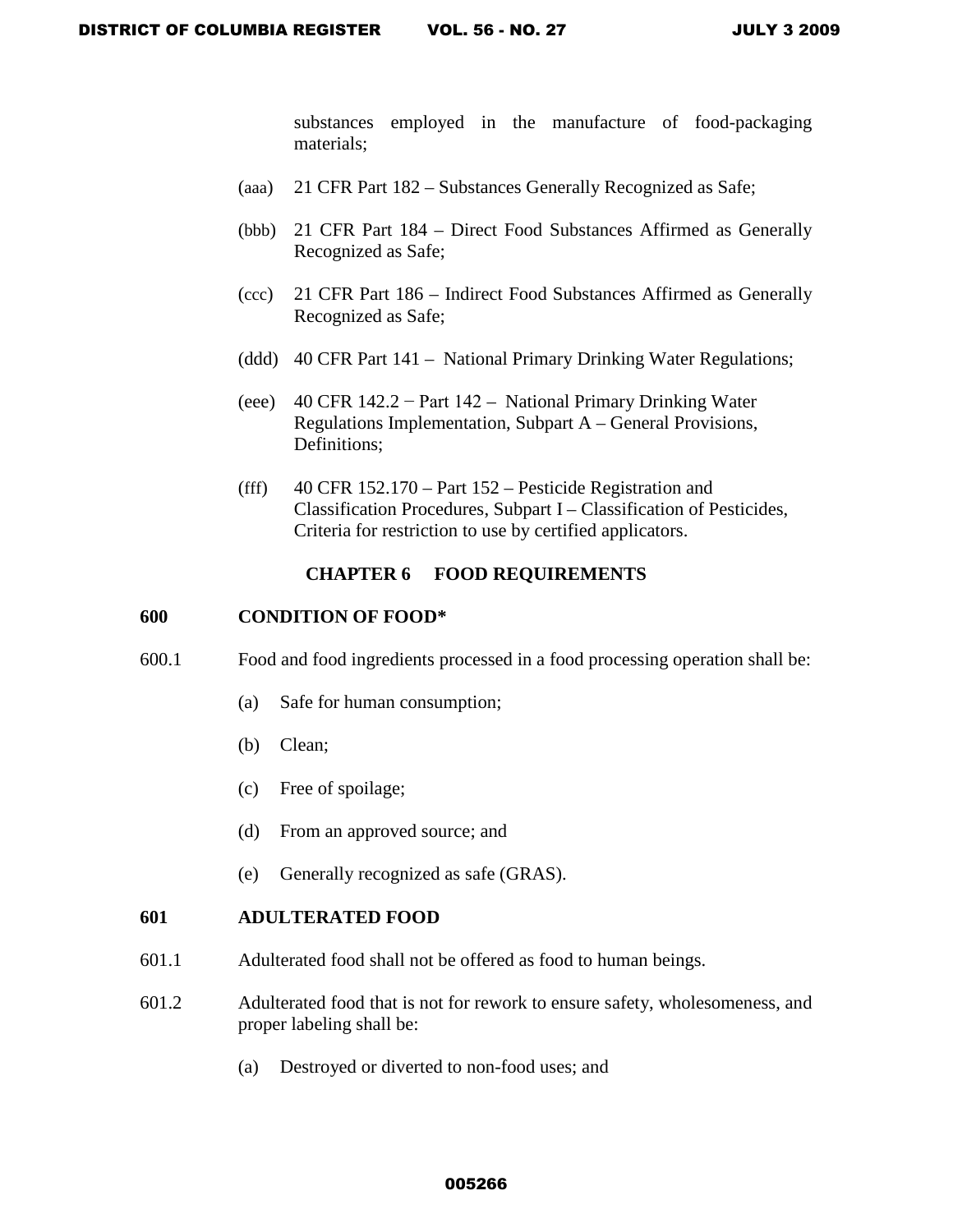- (b) When within a food processing operation, stored only in a designated area, as specified in section 1912, that is:
	- (1) Separated from all other food, equipment, utensils, foodcontact surfaces, food-packaging materials, and food operations; and
	- (2) Conspicuously marked as an area for distressed merchandise.

### **602 IMPORTED MANUFACTURED OR PROCESSED FOOD**

602.1 Manufacturers, processors, and packers that import food for human consumption into the District, or operators of storage facilities that hold food for human or animal consumption in the District shall be registered with the FDA in accordance with 21 CFR 1.225 – Who must register under this subpart?

### **CHAPTER 7 UNIT PROCESSING OPERATIONS, PROCESSING FOOD FOR SAFETY**

### **700 PRODUCTION AND PROCESS CONTROLS**

- 700.1 Food shall be manufactured, processed, and packaged in accordance with this chapter.
- 700.2 Acidified foods shall be manufactured, processed, and packaged in a manner that prevents adulteration in accordance with 21 CFR 114.5 – Current good manufacturing practice.
- 700.3 Thermally processed low-acid foods shall be manufactured, processed and packaged so as to meet the criteria referenced in 21 CFR 113.5 – Current good manufacturing practice.
- 700.4 Records and reports shall be completed and maintained for acidified foods in accordance with 21 CFR 114.100 – Records; and for low acid foods in accordance with 21 CFR 113.100 – Records.
- 700.5 If a processor makes an electronic record of pH with respect to acidified foods by connection of the pH meter to a computer or by manually keying the pH values into a computer as the primary record, then that record shall be subject to 21 CFR 11.10 – Controls for closed systems.
- 700.6 Complete records covering all aspects of the establishment of the process and associated incubation tests for acidified foods shall be prepared and permanently retained by the person or organization making the determination.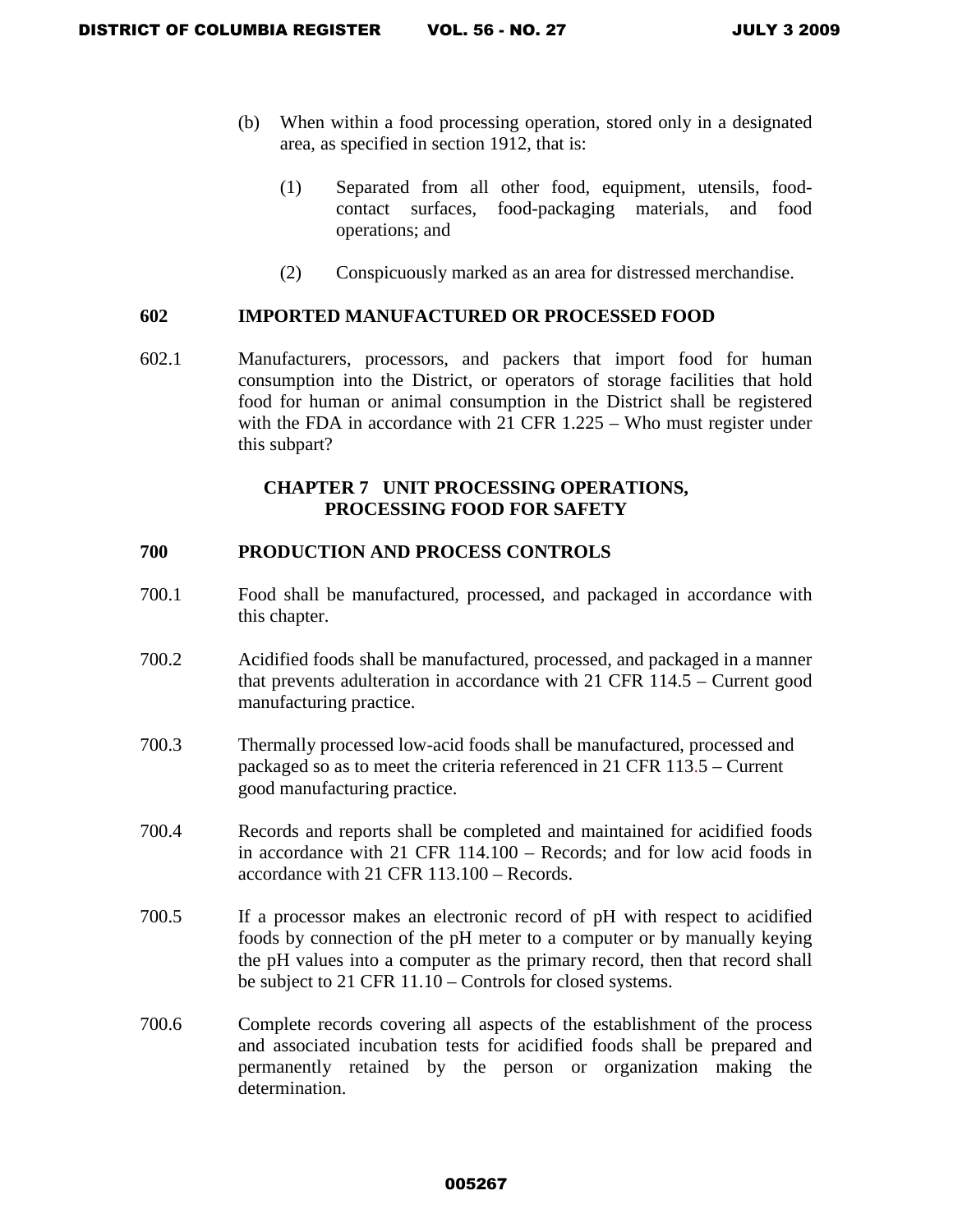- 700.7 Records that document compliance with this chapter shall be:
	- (a) Maintained on site; and
	- (b) Available for inspection by the Department in accordance with section 3200.2(d).

### **701 RAW MATERIALS AND OTHER INGREDIENTS**

- 701.1 General production and processing of raw materials and other food ingredients shall be conducted so as to meet the criteria referenced in 21 CFR 110.5 – Current good manufacturing practice.
- 701.2 The handling and storage of raw materials and other ingredients and rework shall be performed in accordance with 21 CFR 110.80(a) – Processes and controls.
- 701.3 The control of contaminants in raw materials and other food ingredients shall be accomplished in accordance with 21 CFR 110.80(a) – Processes and controls.
- 701.4 Food shall contain only approved food additives or additives that are within permissible limits as specified in 21 CFR 170.19 – Pesticide chemicals in processed foods; 21 CFR 170.22 – Safety factors to be considered; 21 CFR 170.30 – Eligibility for classification as generally recognized as safe (GRAS); 21 CFR Part 181 – Prior Sanctioned Food Ingredients; 21 CFR Part 182 – Substances Generally Recognized as Safe; 21 CFR Part 184 – Direct Food Substances Affirmed as Generally Recognized as Safe; or 21 CFR Part 186 – Indirect Food Substances Affirmed as Generally Recognized as Safe.

### **702 SHELL EGGS AND EGG PRODUCTS**

702.1 All persons engaged in the business of transporting, shipping, receiving any eggs or egg products, or holding such articles so received, and all egg handlers, shall maintain records on a form provided by the Department showing the receipt, delivery, sale, movement, and disposition of all eggs and egg products in accordance with 7 CFR Part 57.200 – Records and related requirements; 9 CFR 590.905 – Importation of restricted eggs or eggs containing more restricted eggs than permitted in the official standards for U.S. Consumer Grade B; and 21 CFR 115.50 – Refrigeration of shell eggs held for retail distribution.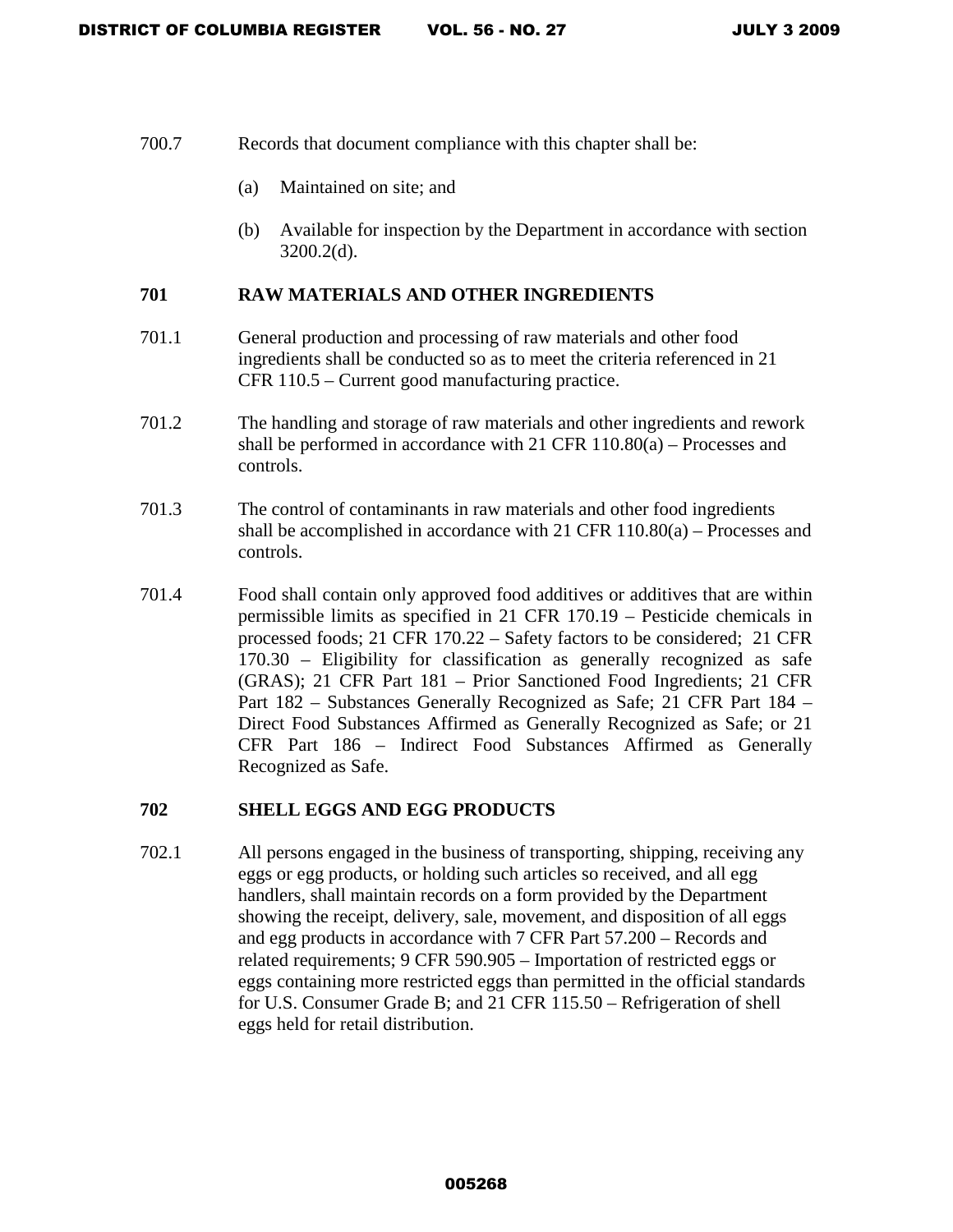#### **703 FISH AND FISHERY PRODUCTS**

703.1 Fish and fishery products shall be processed in accordance with the requirements referenced in 21 CFR Part 123 – Fish and Fishery Products, and subtitle H of this Code.

### **704 HACCP PLAN REQUIREMENTS**

- 704.1 When a food processing operation is required under section 3002 to submit an HACCP Plan to the Department, the plan and specifications shall contain:
	- (a) A flow diagram by specific food processing method identifying critical control points and providing information on the following:
		- (1) Ingredients, materials, and equipment used in the food production; and
		- (2) Formulations that delineate methods and procedural control measures used to address the food safety concerns involved;
	- (b) A food employee and supervisory training plan that addresses food safety issues;
	- (c) A statement of standard operating procedures for the plan under consideration, including clearly identifying:
		- (1) Each critical control point;
		- (2) The critical limits for each critical control point;
		- (3) The method and frequency for monitoring and controlling each critical control point by the food employee designated by supervisory personnel;
		- (4) The method and frequency for supervisors to routinely verify that the food employee is following standard operating procedures and monitoring critical control points;
		- (5) Actions to be taken by supervisors if the critical limits for each critical control point are not met; and
		- (6) Records to be maintained by supervisors to demonstrate that the HACCP Plan is properly operated and managed.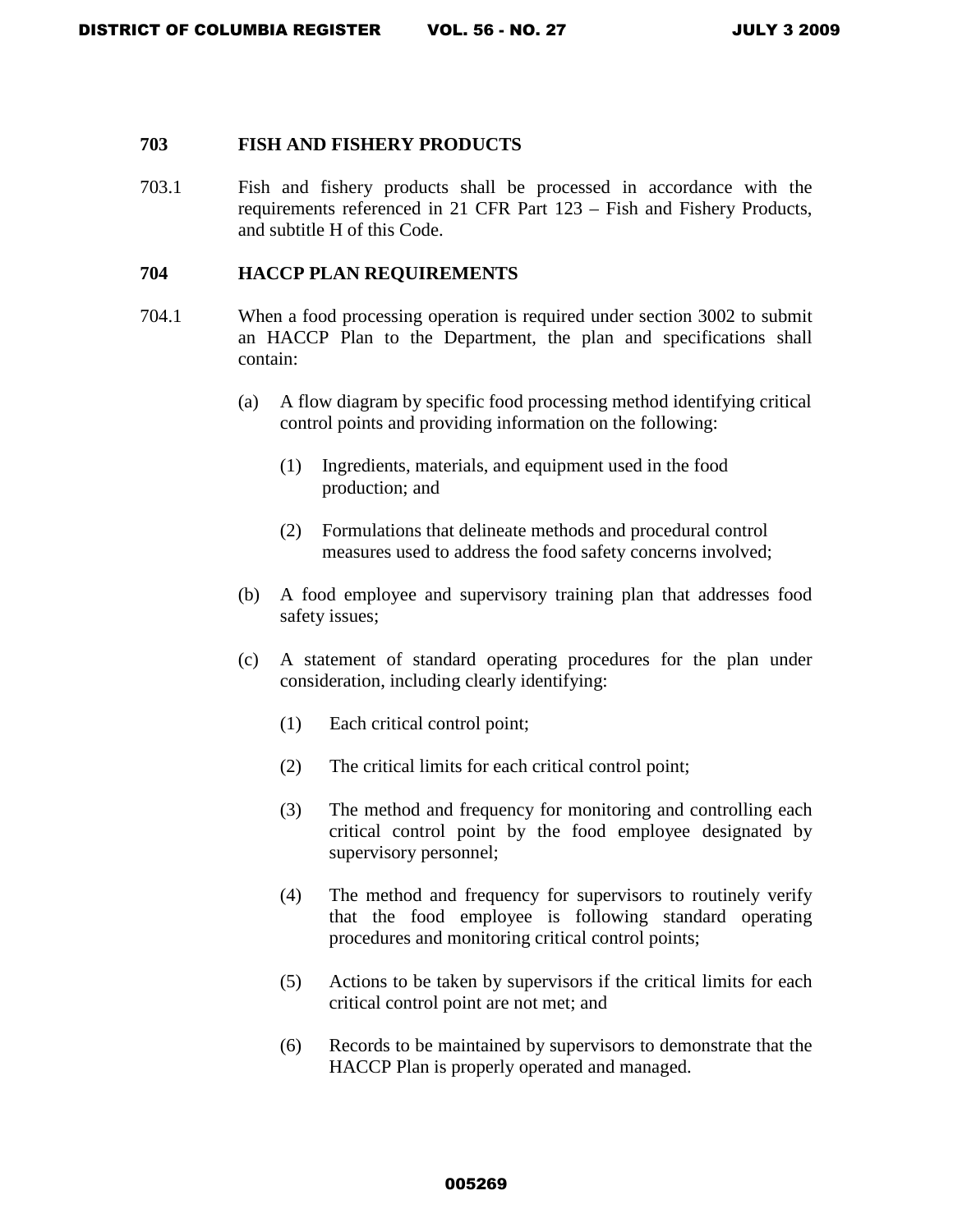- 704.2 A HACCP Plan required under section 3002 shall comply with the requirements of section 801.2 or chapter 25, as applicable, and this section.
- 704.3 The HACCP Plan shall be signed and dated, either by the most responsible individual on site at the food processing operation, or by a higher-level official of the licensee or dealer. This signature shall signify that the licensee or dealer has accepted the HACCP Plan for implementation.
- 704.4 The HACCP Plan shall be signed and dated upon:
	- (a) Initial acceptance;
	- (b) Any modification; and
	- (c) Verification of the HACCP Plan.

### **CHAPTER 8 PACKAGING FOOD AND FOOD PACKAGING MATERIALS**

### **800 PACKAGING FOOD ─ SUPERVISORY RESPONSIBILITIES**

- 800.1 A certified supervisor shall ensure that food packaging is:
	- (a) Designed and installed to maintain food safety and integrity;
	- (b) Made from materials that:
		- (1) Are safe;
		- (2) Are appropriate for the intended use;
		- (3) Will not migrate to or be absorbed by food; and
		- (4) Comply with the FDA requirements stated in 21 CFR 174.5 General provisions applicable to indirect food additives; 21 CFR 174.6 – Threshold of regulation for substances used in foodcontact articles; 21 CFR 178.1010 – Sanitizing solutions; and 21 CFR 178.3570 – Lubricants with incidental food contact; and
	- (c) Evaluated before use for characteristics that may impact the food, such as permeability to:
		- (1) Water and water vapor;
		- (2) Oxygen; and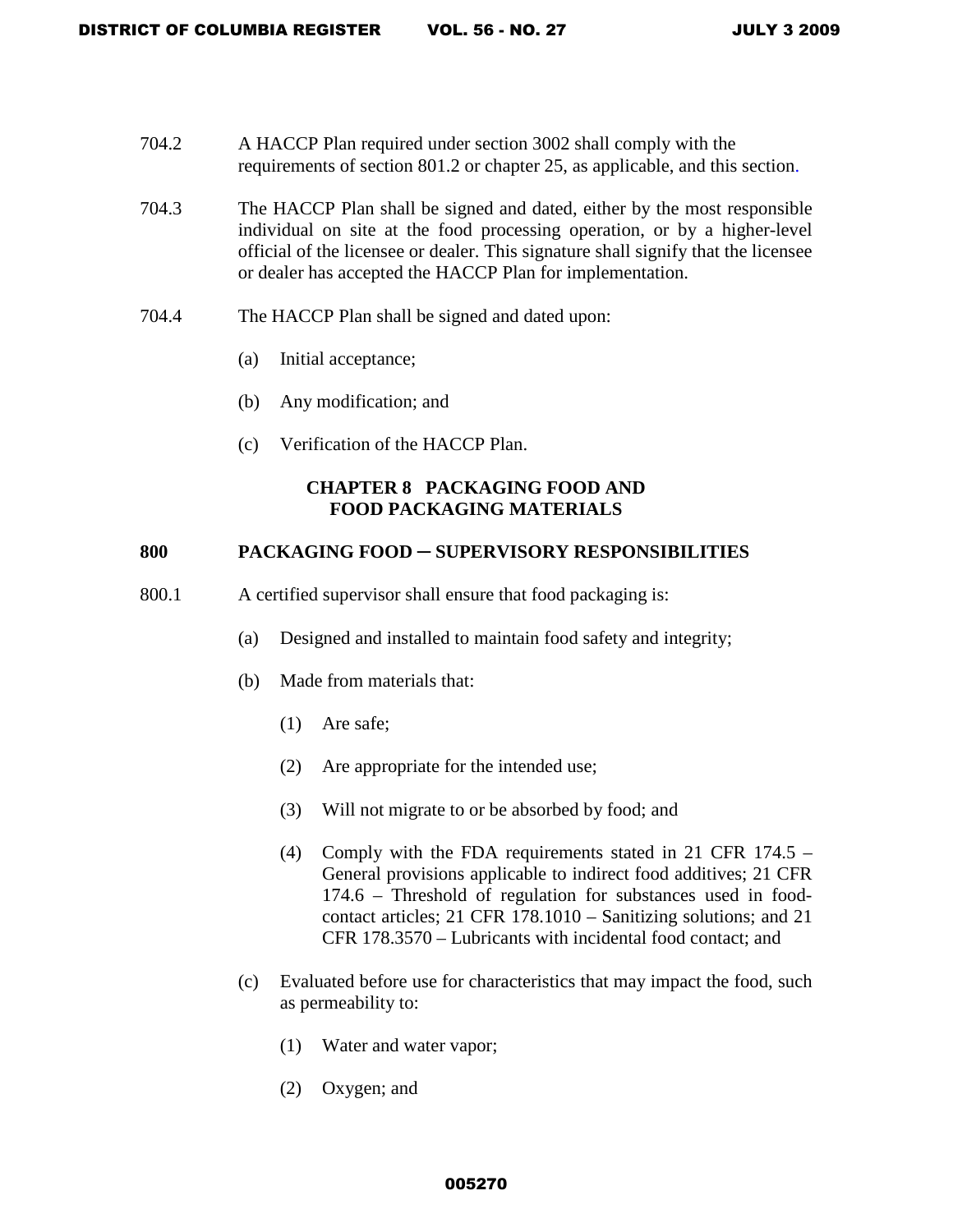(3) Other gases.

### **801 PACKAGING FOOD** ─ **REQUIREMENTS**

- 801.1 A food processing operation that packages food using a reduced oxygen packaging method, with *Clostridium botulinum* identified as the target organism for destruction in the final packaged form shall in addition to modifying the oxygen content use at least two (2) of the following barriers: refrigeration, pH, or water activity to control the growth and toxin formation of *Clostridium botulinum*.
- 801.2 A food processing operation that packages food using a reduced oxygen packaging method with *Clostridium botulinum* identified as a microbiological hazard in the final packaged form, shall have a HACCP plan that complies with the requirements of section 704 and:
	- (a) Contains a flow diagram by specific food or category type identifying critical control points and providing information on the following:
		- (1) Ingredients, materials, and equipment used in the preparation of that food; and
		- (2) Formulations or recipes that delineate methods and procedural control measures that address the food safety concerns involved;
	- (b) Contains a statement of standard operating procedures for the plan that clearly identifies the following:
		- (1) Each critical control point;
		- (2) The critical limits for each critical control point;
		- (3) The method and frequency for monitoring and controlling each critical control point by the food employee designated by a supervisor;
		- (4) The method and frequency for supervisors to routinely verify that the food employee is following standard operating procedures and monitoring critical control points;
		- (5) Action to be taken by supervisors if the critical limits for each critical control point are not met; and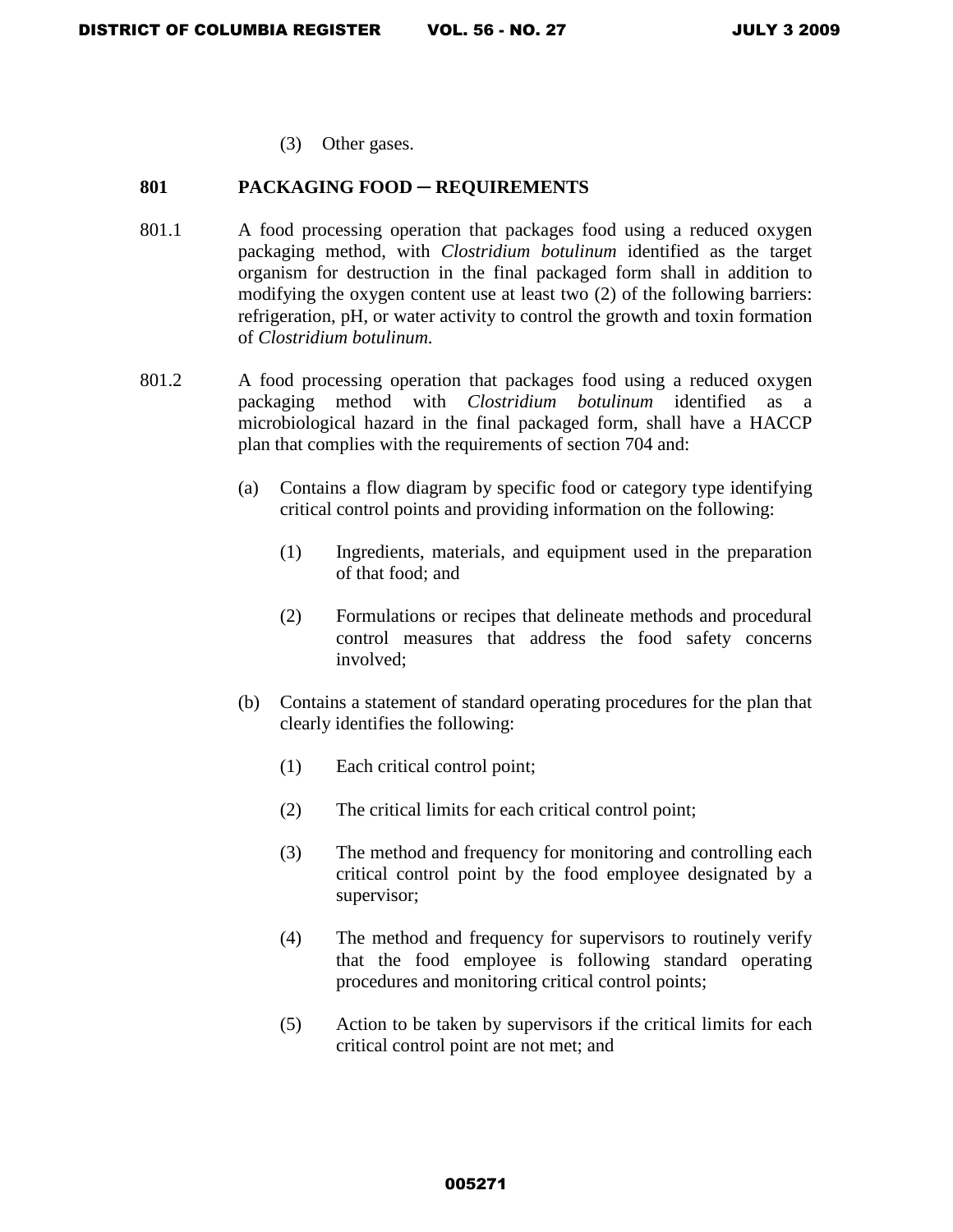- (6) Records to be maintained by supervisors to demonstrate that the HACCP plan is properly operated and managed;
- (c) Identifies the food to be packaged;
- (d) Limits the food packaged to a food that does not support the growth of *Clostridium botulinum* because it meets with one (1) of the following criteria:
	- (1) Has an aw of ninety-one hundredths (0.91) or less;
	- (2) Has a pH of four and six tenths (4.6) or less;
	- (3) Is a meat or poultry product cured at a food processing operation regulated by the USDA and is received in an intact package; or
	- (4) Is a food with a high level of competing organisms, such as raw meat or raw poultry;
- (e) Specifies methods for maintaining food at forty-one degrees (41° F) (five degree Centigrade  $(5^{\circ} \text{ C})$ ) or below;
- (f) Describes how the packages shall be prominently and conspicuously labeled on the principal display panel in bold type on a contrasting background, with instructions to:
	- (1) Maintain the food at forty-one degrees Fahrenheit (41° F) (five degree Centigrade (5° C)) or below; and
	- (2) Discard the food if within fourteen (14) calendar days of its packaging it is not sold for consumption;
- (g) Limits the shelf life to no more than fourteen (14) calendar days from packaging to consumption or the original manufacturer's "sell by" or "use by" date, whichever occurs first;
- (h) Includes operational procedures that prohibit contacting food with bare hands;
- (i) Includes operational procedures that identify a designated area and the method by which:
	- (1) Physical barriers or methods of separation of raw foods and ready-to-eat foods minimize cross contamination; and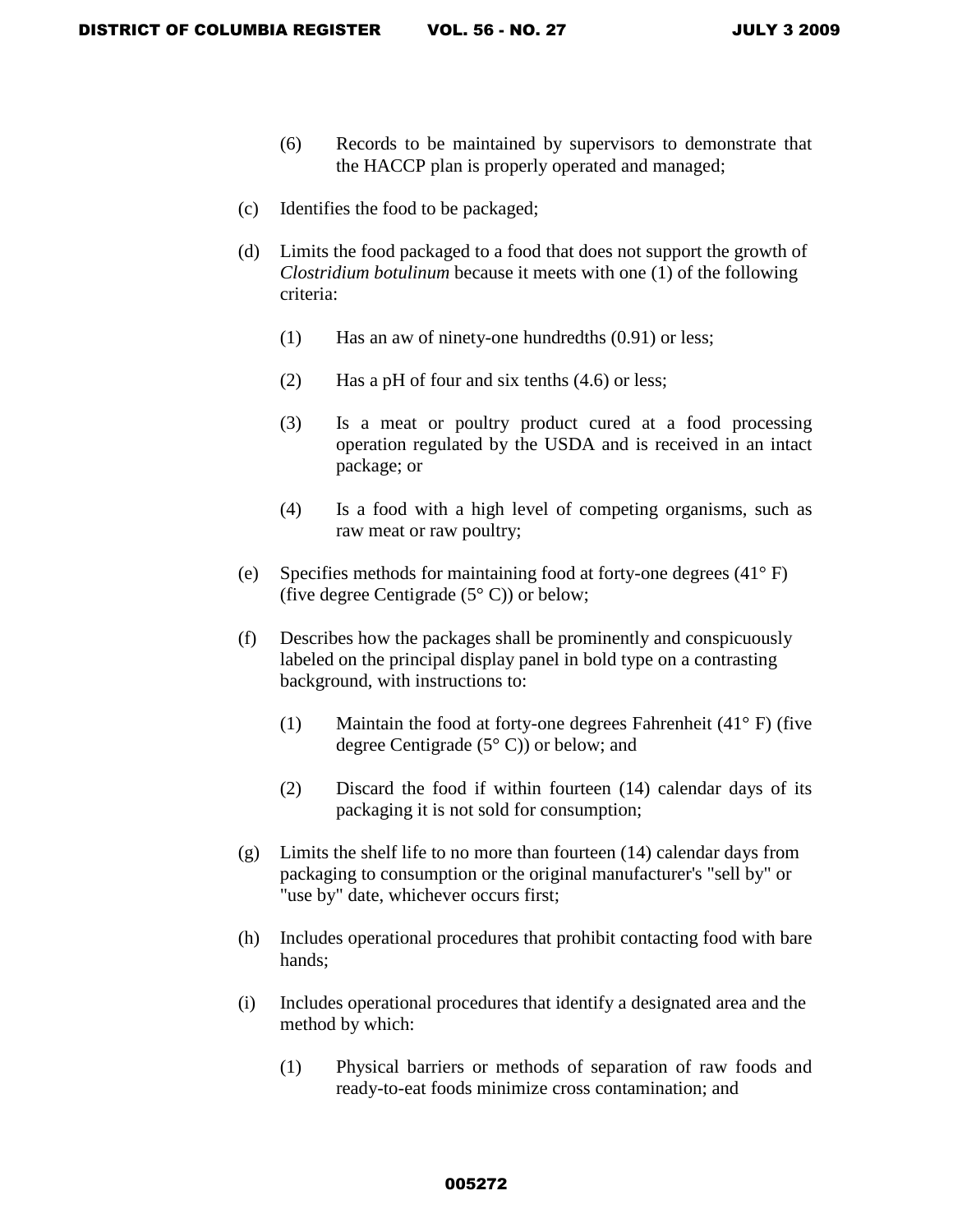- (2) Access to the processing equipment is restricted to responsible trained personnel familiar with the potential hazards of the operation;
- (j) Delineates cleaning and sanitization procedures for food-contact surfaces; and
- (k) Describes the training program that ensures that the individual responsible for the reduced oxygen packaging operation understands the:
	- (1) Concepts required for a safe operation;
	- (2) Equipment and facilities; and
	- (3) Procedures specified under sections  $801.2(b)$  and  $801.2(h)$  (j).

# **CHAPTER 9 FOOD MANUFACTURING OPERATIONS; STORAGE; TRANSPORTATION**

# **900 FOOD MANUFACTURING OPERATIONS – GENERAL PROVISIONS**

- 900.1 Food manufacturing operations shall be conducted in accordance with 21 CFR 110.80 (b) – Processes and controls.
- 900.2 Food that can support the rapid growth of undesirable microorganisms, particularly those of public health significance, shall be held in a manner that prevents the food from becoming adulterated by maintaining cold, potentially hazardous foods at forty-one degrees Fahrenheit (41° F) (five degree Centigrade (5° C)) or below, except when the food is received and stored at temperatures specified in another law, such as laws governing milk, molluscan shellfish, and shell eggs.
- 900.3 Frozen foods shall be maintained in a frozen state and stored at thirty-two degrees Fahrenheit (32° F) (zero degrees Centigrade (0° C)) or below.
- 900.4 Frozen foods shall not be refrozen after having been thawed unless the products are to be further processed by the processor, as necessary to control microbial growth.
- 900.5 Frozen foods during transportation shall remain frozen and at thirty-two degrees Fahrenheit (32° F) (zero degrees Centigrade (0° C)) or below.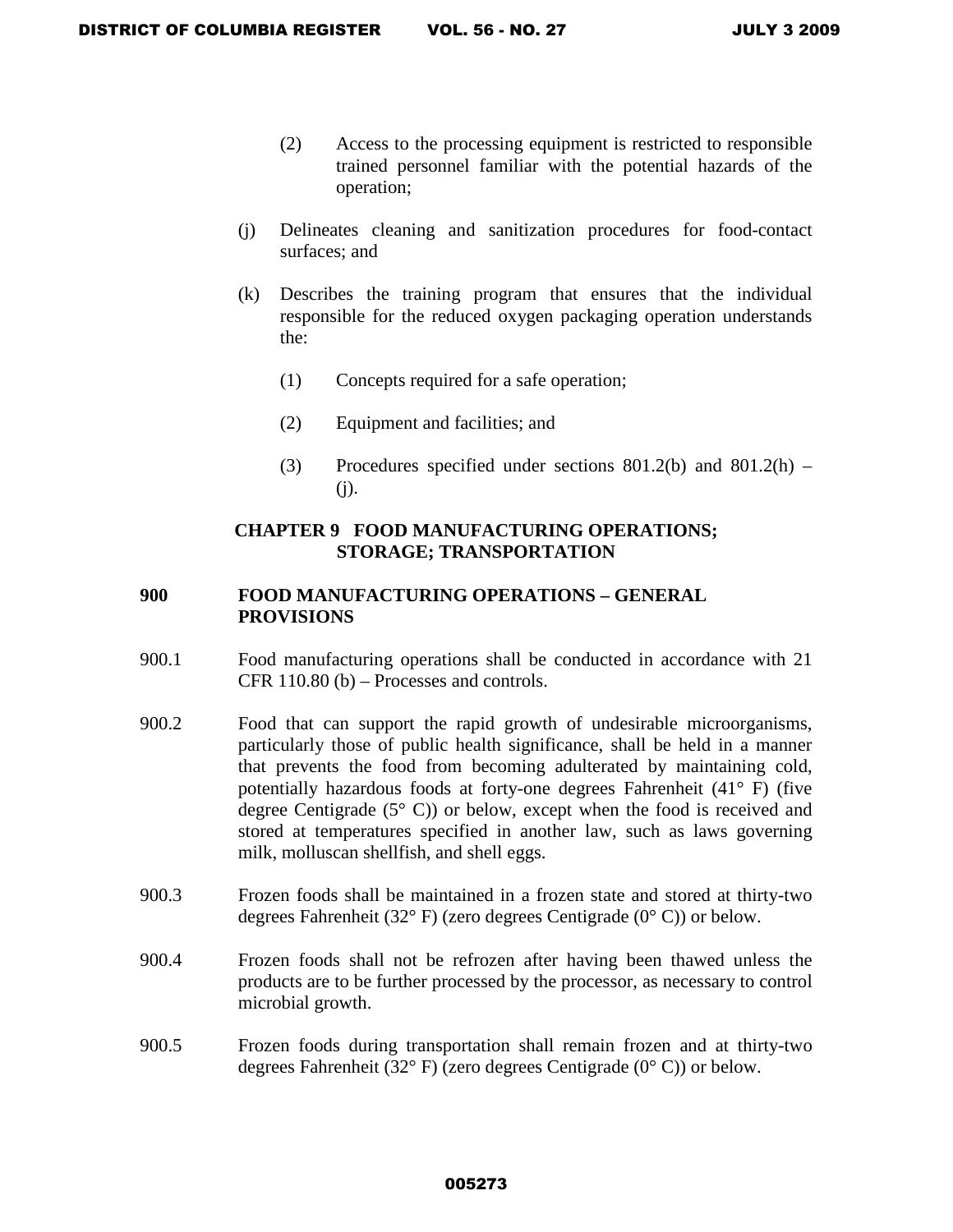- 900.6 Foods refrigerated during transportation shall be at forty-one degrees Fahrenheit (41° F) (five degree Centigrade (5° C)) or below unless a federal  $a_w$  law governing the food's distribution applies, such as temperature requirements for shellfish or shell eggs.
- 900.7 The licensee of a food processing operation shall report to the Department within twenty-four (24) hours after receiving positive test results, any microbiological test or other laboratory analysis that shows the likelihood that any ready-to-eat food produced by that operator contains pathogenic organisms, undeclared allergens, or other health hazards. The licensee may report orally, electronically, or in writing.
- 900.8 A licensee is not required to report test results if:
	- (a) A product code or production date identifies the ready-to-eat food lot number; and
	- (b) The licensee has not sold or distributed any of the food represented by the product code or production lot number.

## **901 FOOD MANUFACTURING OPERATIONS – ICE**

- 901.1 When ice is used as an ingredient or in contact with food, it shall be made from water that is safe and meets the quality standards specified in section 1303. Ice shall be used only if it has been manufactured in accordance with this Code.
- 901.2 When ice is used as an ingredient or in contact with food, it shall be processed, handled, packed, and held under sanitary conditions in accordance with the criteria referenced in 21 CFR 110.5 – Current good manufacturing practices.
- 901.3 Ice used in the processing of food shall be protected from contamination during its manufacture, storage, transportation and use by taking necessary precautions which include but are not limited to ensuring that:
	- (a) Storage bins and containers of water are covered;
	- (b) All storage and packaging containers, including ice house or storage room contact surfaces, are sanitary, readily cleanable, and do not impart deleterious materials to the ice. Wooden totes shall not be used to transport or hold ice;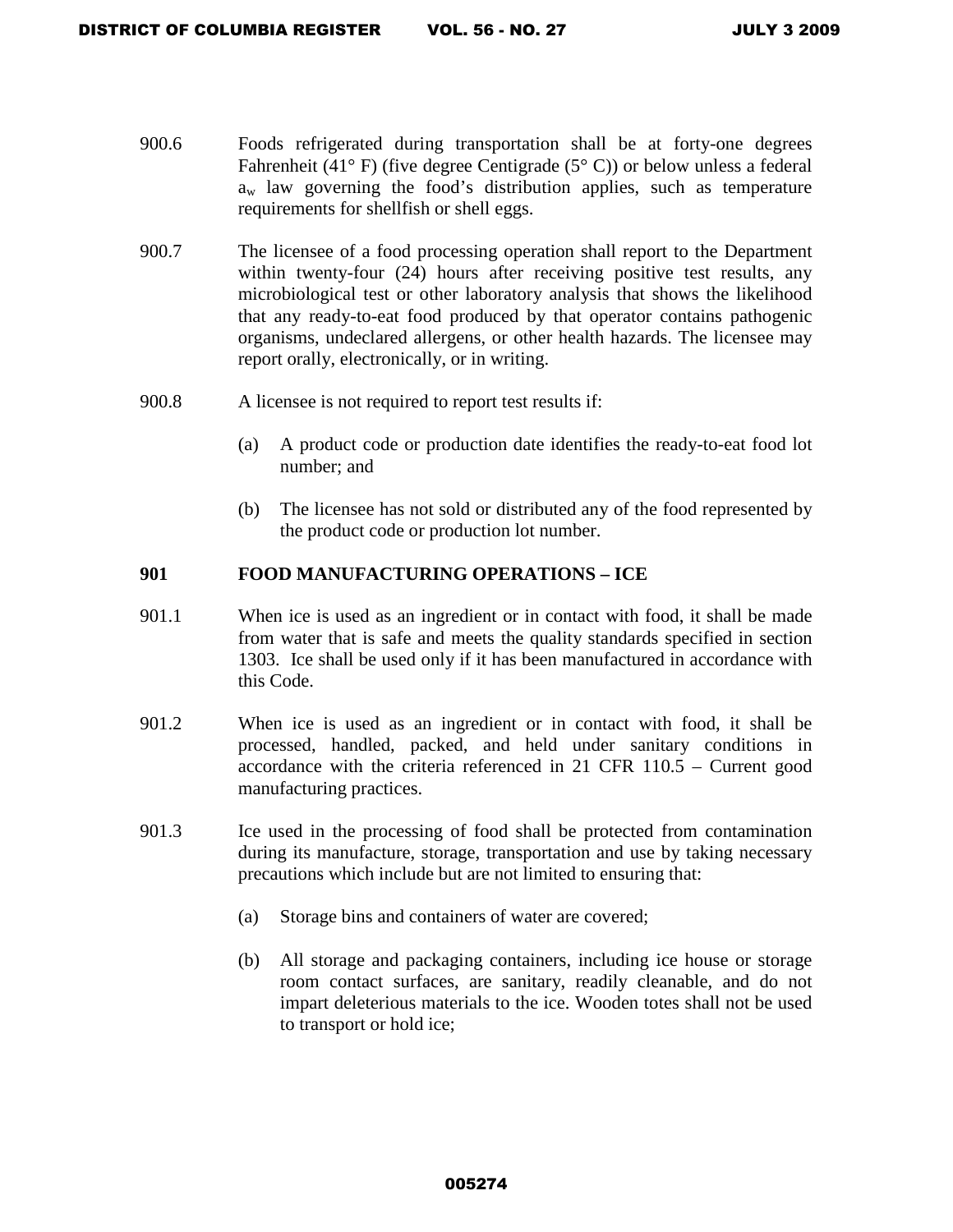- (c) Scoops, shovels and other utensils used in the handling of ice are in a sanitary condition, properly stored, readily cleanable, and do not impart deleterious materials to the ice;
- (d) The ice does not come into contact with floor areas where foot traffic is possible; and
- (e) Equipment used to manufacture ice is in a sanitary condition, readily cleanable and does not impart any deleterious or other foreign substances to the ice.

### **902 FOOD MANUFACTURING OPERATIONS – BOTTLED DRINKING WATER AND BEVERAGES**

- 902.1 Bottled drinking water and beverages shall be processed in accordance with the criteria referenced in 21 CFR 129.1 – Current good manufacturing practice and 21 CFR 165.110 – Bottled water.
- 902.2 Bottled drinking water, manufactured, used, or sold, shall meet the requirements of the criteria referenced in 21 CFR 129.1 – Current good manufacturing practice and 21 CFR 165.110 – Bottled water.

# **903 FOOD MANUFACTURING OPERATIONS – STORAGE AND TRANSPORATION ─ CONTROL OF CONTAMINATION**

- 903.1 Storage and transportation of finished food shall be performed as stated in federal law, specifically 21 CFR 110.93 – Warehousing and distribution.
- 903.2 Potentially hazardous foods shall be transported at the temperatures specified in sections 900.2 through 900.6, and as required under subtitle H of this Code.

## **CHAPTER 10 FOOD LABELING**

### **1000 FOOD LABELING**

- 1000.1 Food packaged or stored in a food processing operation shall be labeled in accordance with 21 CFR 101.3 – Identity labeling of food in packaged form, and 9 CFR 317.345 – Guidelines for voluntary nutrition labeling of single ingredient, raw product.
- 1000.2 Labels shall include all information required by federal laws, except when exemptions exist, such as those documented in section  $403(0)(3)$ -(5) of the Federal Food Act, 21 CFR 101.3 – Identity labeling of food in packaged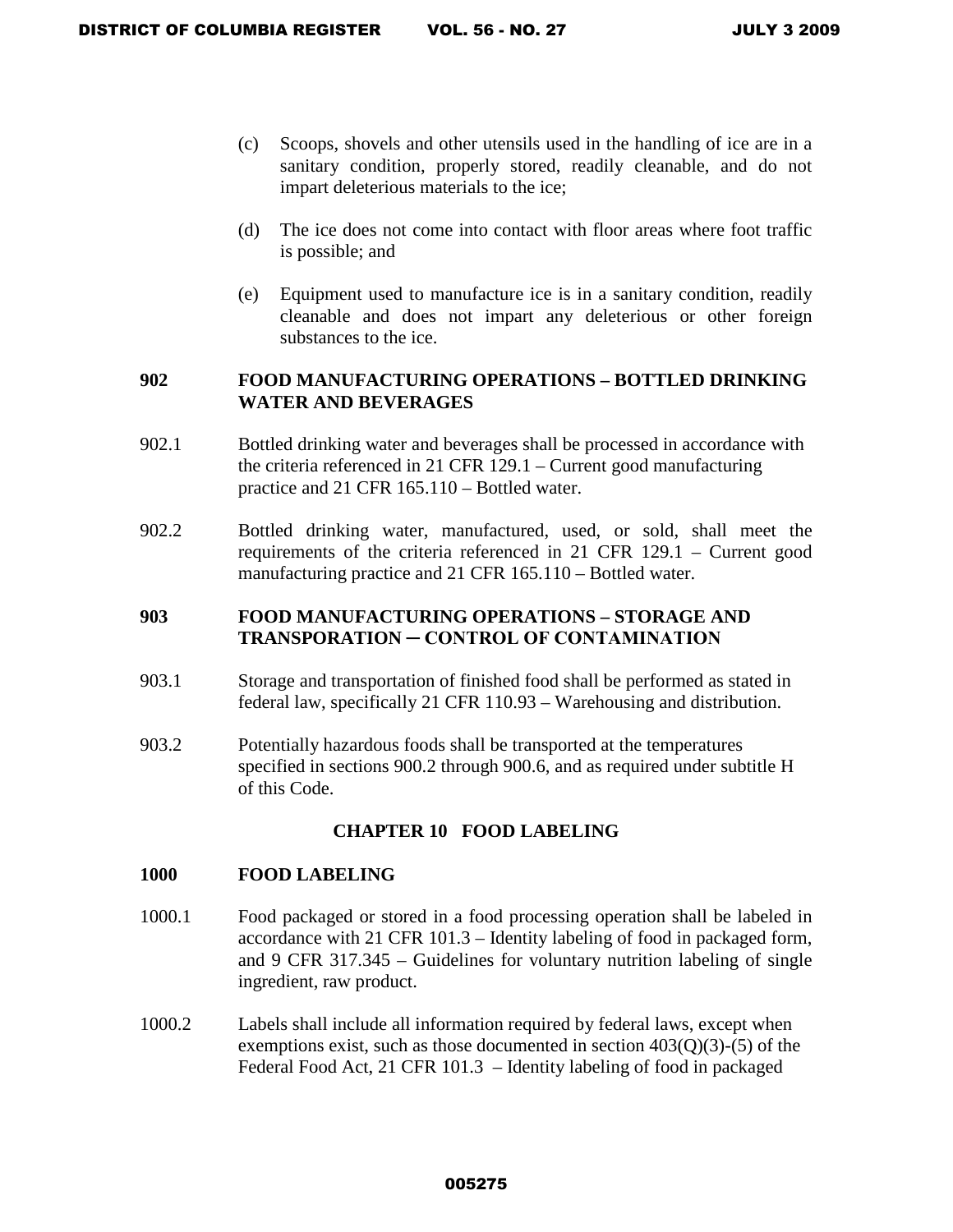form, and 9 CFR 317.345 – Guidelines for voluntary nutrition labeling of single ingredient, raw product.

### **1001 LABELING ─ STANDARDS OF IDENTITY**

1001.1 Packaged food shall comply with the standard of identity requirements in 21 CFR 130.10 – Requirements for foods named by use of a nutrient content claim and a standardized term.

### **1002 LABELING ─ ACCURATE REPRESENTATION**

- 1002.1 Food shall be labeled and offered for human consumption in a way that does not mislead or misinform the consumer.
- 1002.2 Food or color additives, colored overwraps, or lights may not be used to misrepresent the true appearance, color, or quality of the food.

### **1003 FOOD LABELING ─ FOOD EXEMPT IN TRANSIT FOR COMPLETION PURPOSES**

1003.1 Food which is, in accordance with the practice of the trade, to be processed, labeled, or repacked in substantial quantities at an establishment other than the establishment where it was originally processed or packed, is exempt from the affirmative labeling requirements of this chapter, while it is in transit from the one establishment to the other, if such transit is made in good faith for such completion purposes only; but it is otherwise subject to all the applicable provisions of this Code.

### **1004 BOTTLED WATER LABELING STANDARDS**

- 1004.1 All bottled water must conform to applicable federal labeling laws and state labeling laws in the jurisdiction in which the bottled water plant operates, and be labeled in compliance with the following standards:
	- (a) Mineral water may be labeled "mineral water". Bottled water to which minerals are added shall be labeled so as to disclose that minerals are added, and may not be labeled "natural mineral water";
	- (b) Spring water may be labeled "spring water" or "natural spring water";
	- (c) Water containing carbon dioxide that emerges from the source and is bottled directly with its entrapped gas or from which the gas is mechanically separated and later reintroduced at a level not higher than naturally occurring in the water may bear on its label the words "naturally carbonated" or "naturally sparkling";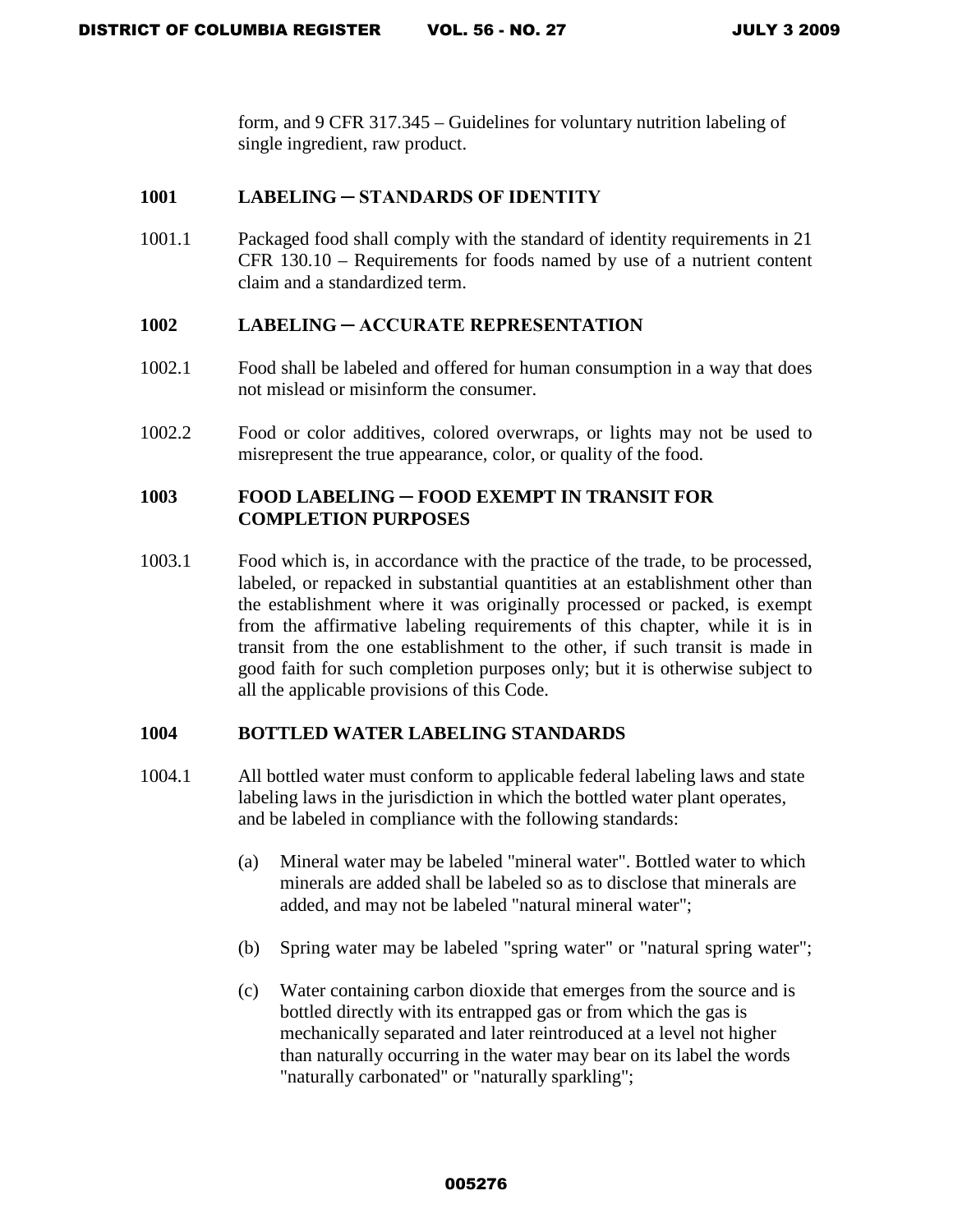- (d) Bottled water that contains carbon dioxide other than that naturally occurring in the source of the product shall be labeled with the words "carbonated", "carbonation added", or "sparkling" if the carbonation is obtained from a natural or manufactured source;
- (e) Well water may be labeled "well water" or "natural well water";
- (f) Artesian water may be labeled "artesian water" or "natural artesian water";
- (g) Purified water may be labeled "purified water" and the method of preparation shall be stated on the label, except that purified water produced by distillation may be labeled as "distilled water";
- (h) Drinking water may be labeled "drinking water";
- (i) The use of the word "spring" or any derivative of "spring" other than in a trademark, trade name, or company name, to describe water that is not spring water is prohibited; and
- (j) Supplemental printed information and graphics may appear on the label but shall not imply properties of the product or preparation methods that are not factual.
- 1004.2 Bottled soft drinks, soda, or seltzer products commonly recognized as soft drinks and identified on the product identity panel with a common or usual name other than one of those specified in section 9901 are exempt from the requirements of this section.
- 1004.3 Water that is not in compliance with the requirements of this section shall not be identified, labeled, or advertised as "artesian water", "bottled water", "distilled water", "natural water", "purified water", "spring water", or "well water".

## **CHAPTER 11 RECALL PROCEDURES**

### **1100 GENERAL PROVISIONS**

- 1100.1 Food processing operations shall develop and implement written recall procedures in accordance with 21 CFR 7.42 – Recall strategy, and 21 CFR 107.230 – Elements of an infant formula recall.
- 1100.2 Shellfish dealers shall develop and implement written procedures for conducting recalls of adulterated and misbranded shellfish products in accordance with 21 CFR 7.42 – Recall strategy.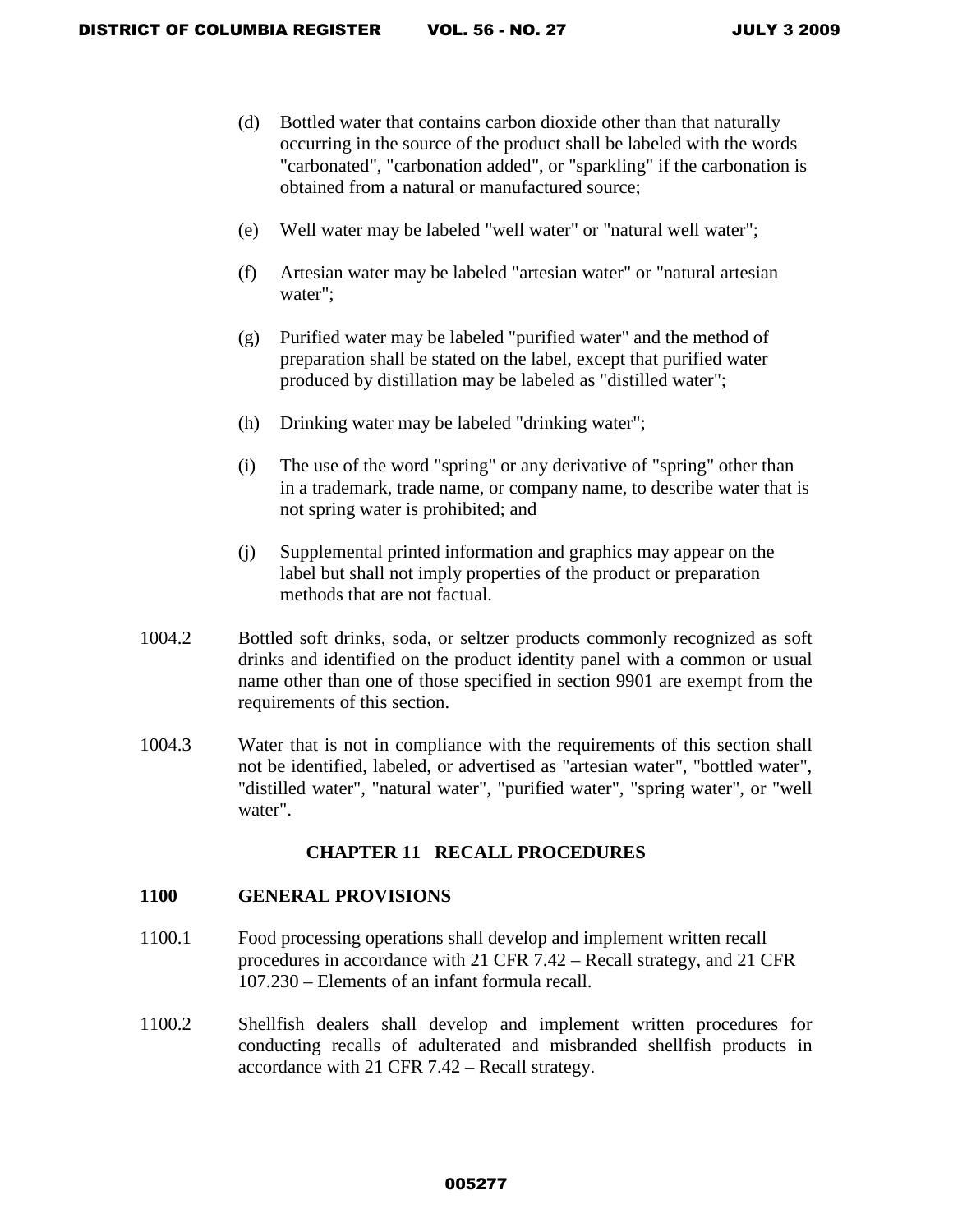- 1100.3 Recall procedures shall include timely notification to the Department of the following information:
	- (a) The situation requiring the recall; and
	- (b) The consignees or distributors who received the affected product, and the effective removal or correction of the affected product.

# **SUBTITLE D: EQUIPMENT, UTENSILS, FOOD CONTACT SURFACES AND FOOD-PACKAGING MATERIALS**

# **CHAPTER 12 DESIGN, CONSTRUCTION, AND MAINTENANCE OF EQUIPMENT, UTENSILS, FOOD-CONTACT SURFACES AND FOOD-PACKAGING MATERIALS**

# **1200 EQUIPMENT AND UTENSILS ─ DESIGN, CONSTRUCTION, DURABILITY AND STRENGTH**

- 1200.1 All food processing equipment, utensils, and fixtures shall be designed and constructed of such material and workmanship to be durable, cleanable, and properly maintained in accordance with 21 CFR 110.40 – Equipment and utensils, and the requirements in this chapter.
- 1200.2 The design, construction, and use of equipment and utensils shall preclude the adulteration of food with lubricants, fuel, metal fragments, contaminated water, or any other contaminants.
- 1200.3 Food processing equipment and utensils that are certified or classified for sanitation either by the National Sanitation Foundation (NSF) International, the Underwriters Laboratories (UL), or the American National Standards Institute (ANSI) shall be deemed in compliance with this Code.

# **1201 EQUIPMENT AND UTENSILS ─ DESIGN, CONSTRUCTION, DURABILITY AND STRENGTH, FOOD TEMPERATURE MEASURING DEVICES\***

1201.1 Food temperature measuring devices shall not have sensors or stems constructed of glass, except that thermometers with glass sensors or stems that are encased in a shatterproof coating such as candy thermometers may be used.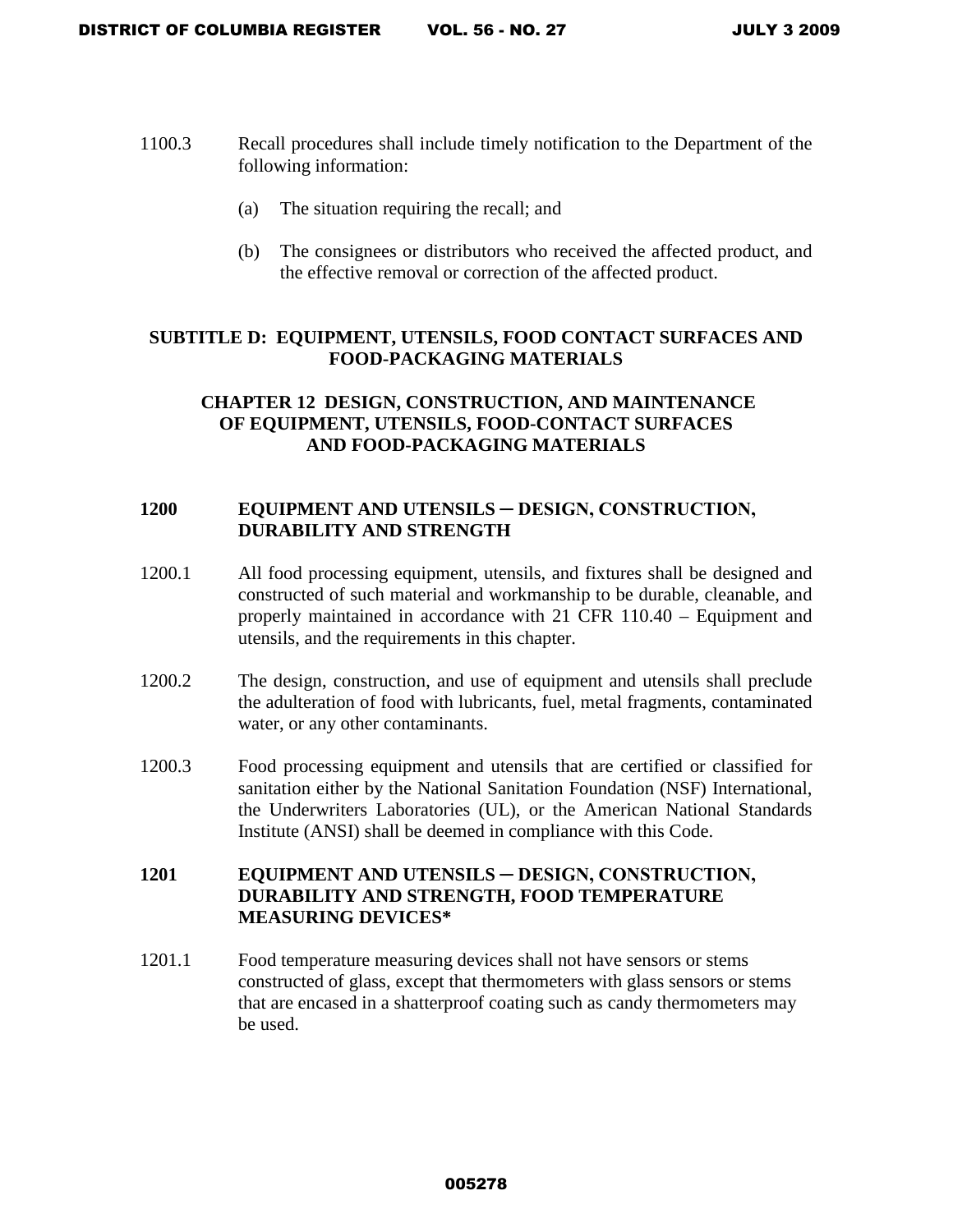#### **1202 EQUIPMENT AND UTENSILS ─ CLEANING**

- 1202.1 Equipment and utensils used in food processing shall be cleaned as frequently as necessary to protect against contamination of food as follows:
	- (a) Food-contact surfaces of equipment and utensils used for manufacturing or holding low moisture food shall be in a dry, clean and sanitary condition at the time of use. When the food-contact surfaces are wet cleaned, they shall be sanitized and thoroughly dried before subsequent use.
	- (b) In wet processing, when cleaning is performed to protect against the introduction of microorganisms into food, food-contact surfaces of equipment and utensils shall be cleaned and sanitized before use and after any interruption during which the food-contact surfaces may have become contaminated.
	- (c) Where equipment and utensils are used in a continuous production operation, food-contact surfaces of the equipment shall be cleaned and sanitized as necessary to prevent contamination.
	- (d) Nonfood-contact surfaces of equipment used in food processing operations shall be cleaned as frequently as necessary to protect against contamination of food.
	- (e) Sanitizing agents shall be effective and safe under conditions of use. Any facility, procedure, or machine is acceptable for cleaning and sanitizing equipment and utensils if it is established that the facility, procedure, or machine will routinely render equipment and utensils clean and sanitized.
	- (f) Chemical sanitizers and other chemical antimicrobials applied to foodcontact surfaces shall meet the requirements specified in 21 CFR 178.1010 – Sanitizing solutions.

## **1203 EQUIPMENT AND UTENSILS ─ STORAGE, PREVENTING CONTAMINATION**

- 1203.1 Equipment and utensils used in the processing of foods, such as knives, scrapers, scoops, shovels, cutters, and other hand tools and equipment shall be place or stored in a manner that prevents food contact surfaces from physical, biological or chemical contamination.
- 1203.2 Cleaned and sanitized portable equipment and utensils shall be stored in a location and manner that protects food-contact surfaces from contamination.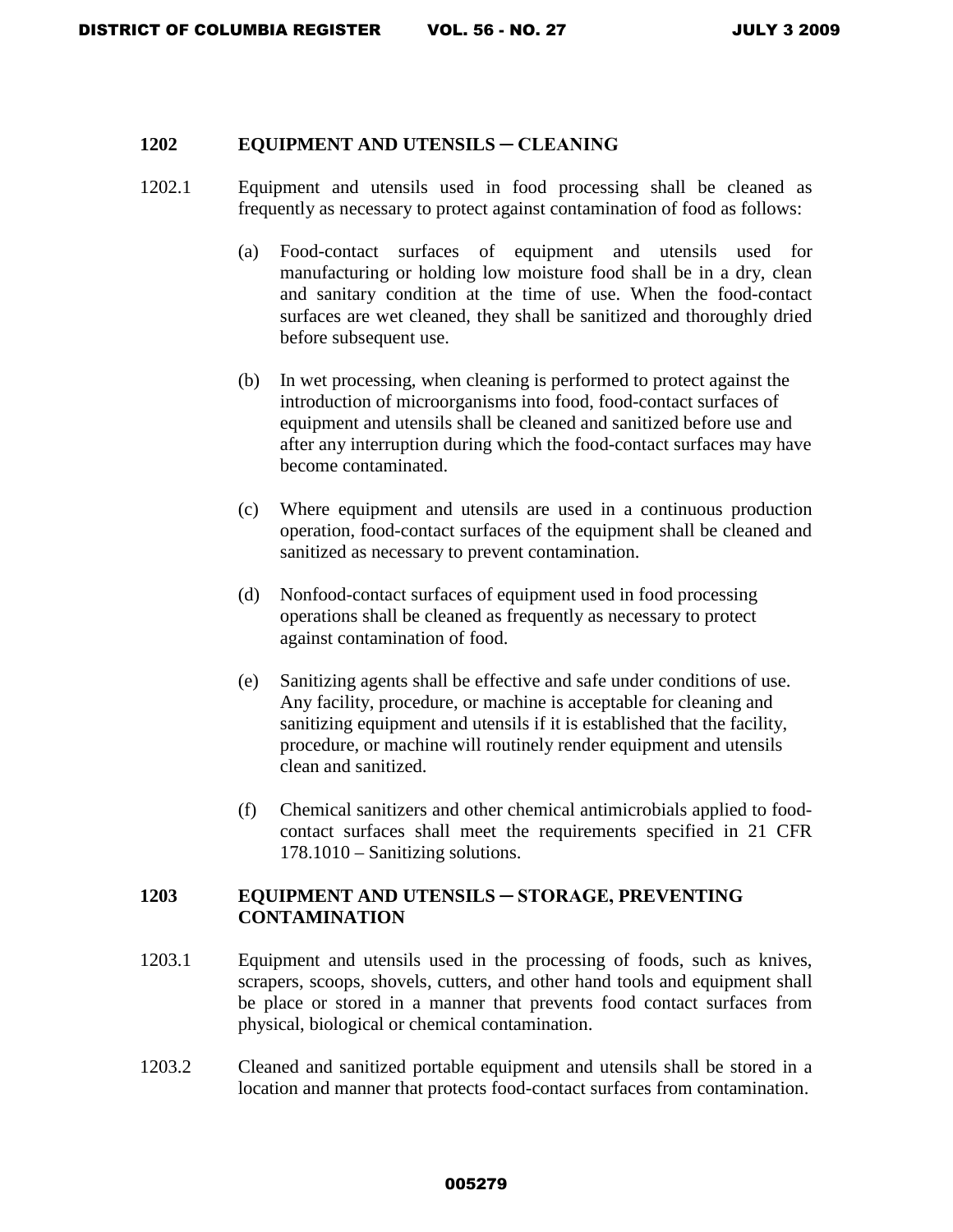- 1203.3 Food contact equipment and utensils shall not be stored in the following manner:
	- (a) In contact with the floor, dirty equipment frames, or other unsanitary nonfood contact surfaces;
	- (b) In contact with containers of nonpotable water (other than sterilizing solutions); or
	- (c) In contact with other contaminants.

# **1204 EQUIPMENT ─ TEMPERATURE MEASURING DEVICES, ACCURACY**

- 1204.1 Food temperature measuring devices that are scaled only in Celsius or dually scaled in Celsius and Fahrenheit shall be accurate to plus or minus one degree Centigrade  $(\pm 1^{\circ} \text{ C})$  (plus or minus two degrees Fahrenheit  $(\pm 2^{\circ} F)$  in the intended range of use.
- 1204.2 Food temperature measuring devices that are scaled only in Fahrenheit shall be accurate to plus or minus two degrees Fahrenheit  $(\pm 2 \degree F)$  (plus or minus one degree Centigrade  $(\pm 1^{\circ} \text{ C})$  in the intended range of use.

# **1205 EQUIPMENT ─ TEMPERATURE MEASURING DEVICES, AMBIENT AIR AND WATER, ACCURACY**

- 1205.1 Ambient air and water temperature measuring devices that are scaled in Celsius or dually scaled in Celsius and Fahrenheit shall be designed to be easily readable and accurate to plus or minus one and one half degrees Centigrade ( $\pm$ 1.5 °C) (thirty-four and seven tenths degrees Fahrenheit ( $\pm$  $34.7 \degree$  F)) in the intended range of use.
- 1205.2 Ambient air and water temperature measuring devices that are scaled only in Fahrenheit shall be accurate to plus or minus three degrees Fahrenheit  $(\pm 3 \degree)$ F) (plus or minus two degrees Centigrade  $(\pm 2 \degree C)$ ) in the intended range of use.

### **1206 EQUIPMENT ─ FOOD TEMPERATURE MEASURING DEVICES, ACCURACY, INSTALLATION\***

1206.1 Each freezer and refrigeration unit, including vehicles used to store, hold or transport food shall be fitted with an indicating thermometer, temperature measuring device or temperature recording device so installed as to show the temperature accurately within the compartment and shall be fitted with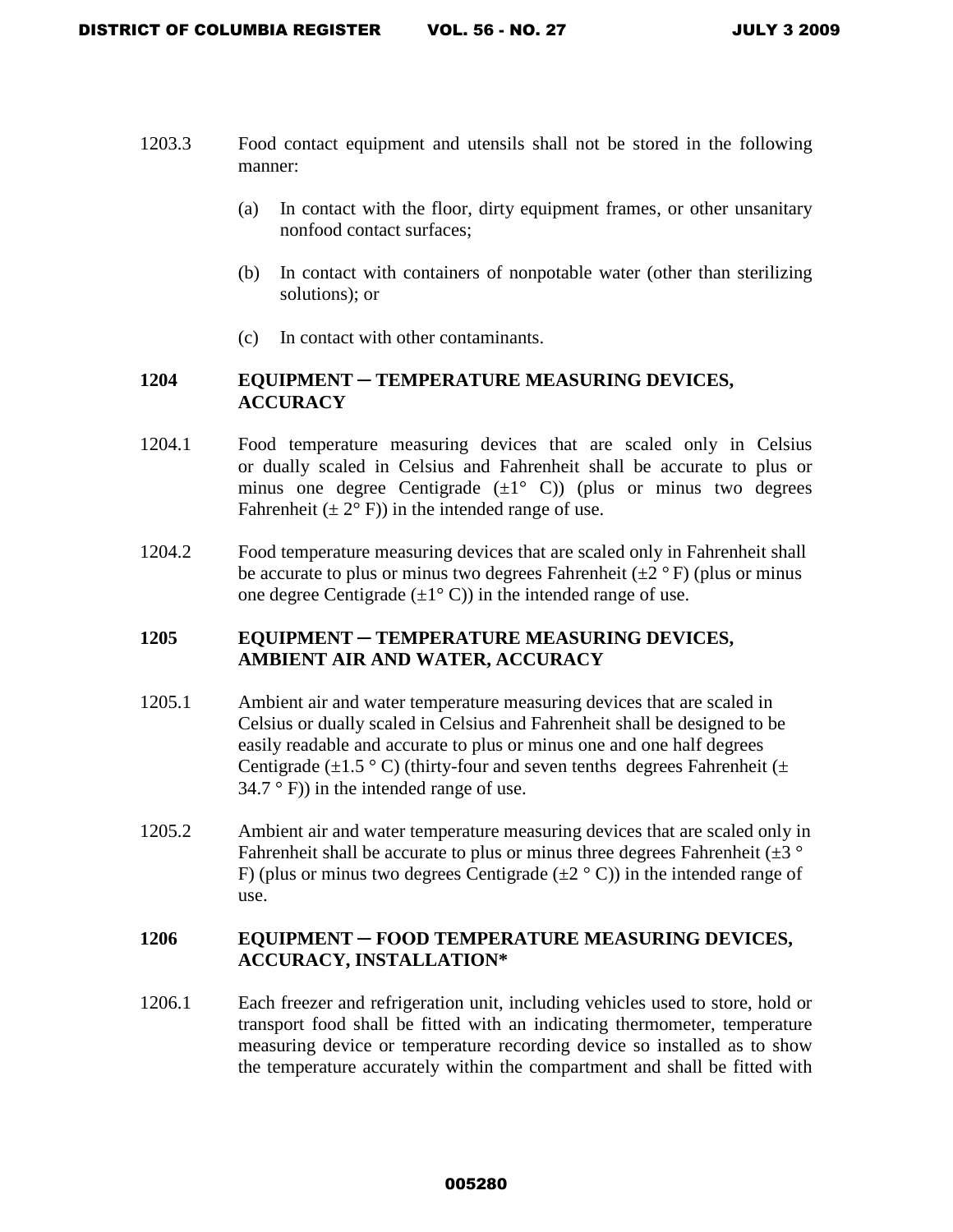an automatic control for regulating temperature or with an automatic alarm system to indicate a significant temperature change in a manual operation.

- 1206.2 The licensee shall:
	- (a) Record the temperature shown by each measuring device installed in the unit, with the date on which the temperature reading was taken. Temperature shall be monitored and recorded at least weekly.
	- (b) Retain and have available for inspection the temperature records for the last six (6) months.
- 1206.3 The amount of food stored in a refrigerator or frozen food storage unit shall not exceed the designed capacity of that unit.

# **1207 EQUIPMENT ─ REFRIGERATED UNITS, CONTROLS, TEMPERATURES**

- 1207.1 Every operator of a refrigerated unit operation shall provide a complete temperature control system with adequate capacity and accurate and reliable controls for the maintenance of the following uniform temperatures of the various refrigerated units under extreme conditions of outside temperatures and under peak load conditions in the food processing operation. Unit temperatures shall be maintained as follows:
	- (a) Chill room: Air temperature shall be maintained at forty-one degrees Fahrenheit (41 $\degree$  F) (five degrees Centigrade (5 $\degree$  C)) or below with accuracy within three degrees Fahrenheit  $(3 \circ F)$  (two degrees Centigrade  $(2 \circ C)$ ).
	- (b) Deep freezing room: Air temperature of a deep freezing room shall be maintained at minus ten degrees Fahrenheit (-10° F) (minus twentythree degrees Centigrade  $(-23^{\circ} \text{ C}))$  or below. When forced air circulation is employed, the maximum air temperature shall be maintained at zero degrees Fahrenheit (0 ° F) (minus seventeen degrees Centigrade  $(-17^{\circ}$  C)) with a tolerance of ten degrees Fahrenheit (10 $\degree$ F) (minus twelve degrees Centigrade (-12 $\degree$ C)).
	- (c) Locker room: Air temperatures of a locker room shall be maintained at zero degrees Fahrenheit (0° F) (minus seventeen degrees Centigrade (-17 $\degree$  C)) with a tolerance of twelve degrees Fahrenheit (12 $\degree$  F) (minus eleven degrees Centigrade (-11° C)).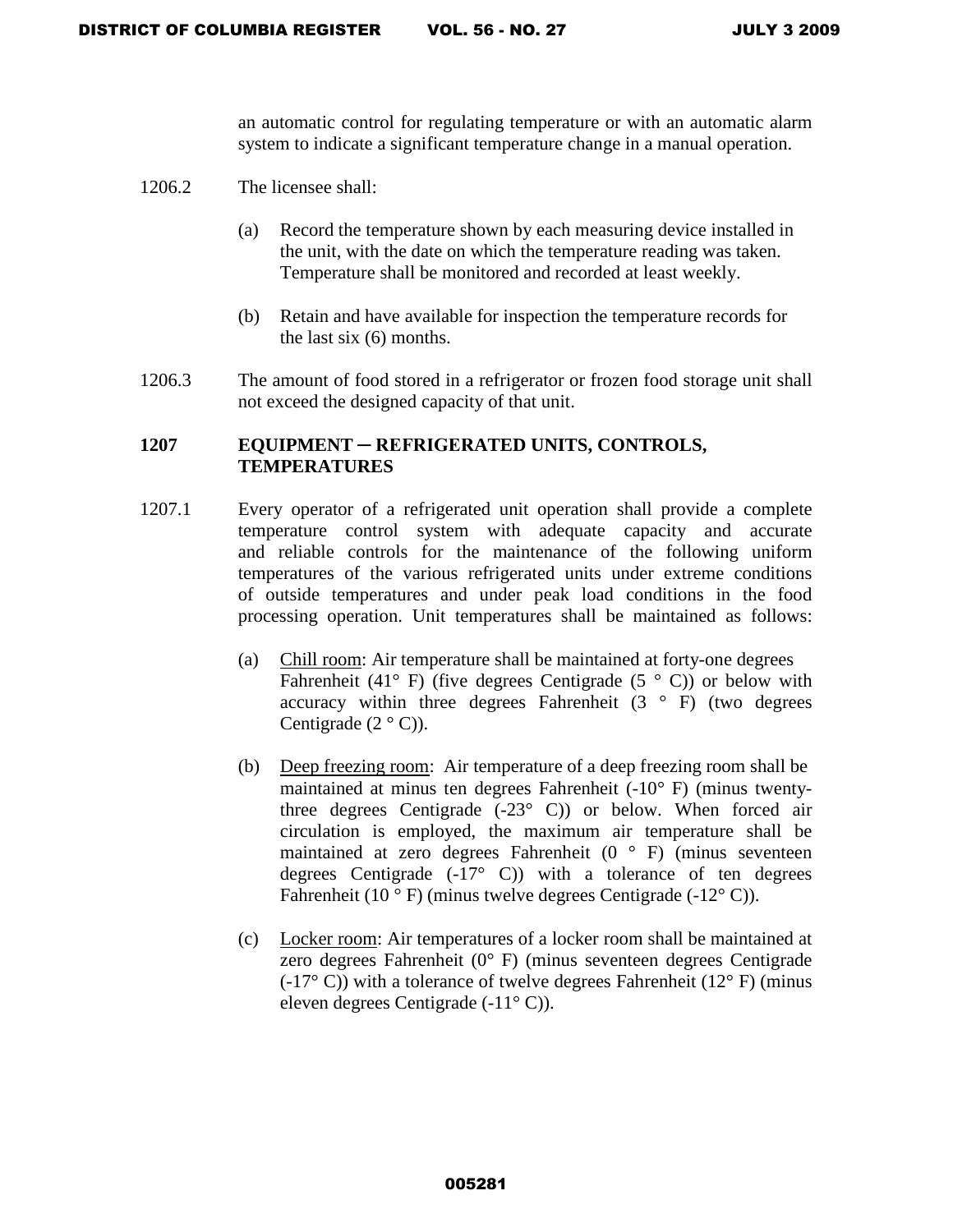### **1208 EQUIPMENT ─ PRESSURE MEASURING DEVICES, MECHANICAL WAREWASHING EQUIPMENT, COMPRESSED AIR**

- 1208.1 Pressure measuring devices that display the pressures in the water supply line for the fresh hot water sanitizing rinse shall have increments of seven (7) kilopascals (1 pound per square inch) or smaller and shall be accurate to plus or minus fourteen  $(\pm 14)$  kilopascals  $(\pm 2)$  pounds per square inch) in the range indicated on the manufacturer's data plate.
- 1208.2 Compressed air or other gases mechanically introduced into food or used to clean food-contact surfaces or equipment shall be treated in such a way that food is not contaminated with unlawful indirect food additives.

#### **1209 EQUIPMENT ─ GOOD REPAIR, COMPLIANCE**

- 1209.1 All equipment shall be in good repair and shall be so installed and maintained as to facilitate the cleaning of the equipment and of all adjacent spaces between the equipment.
- 1209.2 Existing cooling, heating, or temperature holding equipment that does not comply with this Code shall be replaced as specified in sections 3108.7 and 3108.8.

#### **1210 EQUIPMENT ─ GOOD REPAIR AND CALIBRATION, TEMPERATURE AND PRESSURE MEASURING DEVICES**

1210.1 Instruments and controls used for measuring, regulating, or recording temperatures, acidity, water activity, humidity, or other conditions that control or prevent the growth of undesirable microorganisms in food shall be accurate and adequately maintained, sufficient in number for their designated uses, and calibrated at the frequency recommended by the manufacturer of the device.

### **1211 FOOD-CONTACT SURFACES ─ CHARACTERISTICS\***

- 1211.1 Food-contact surfaces shall be made of nontoxic and non-harmful materials and designed to withstand the environment of their intended use, the action of food, and, if applicable, cleaning compounds and sanitizing agents.
- 1211.2 Food-contact surfaces shall be corrosion-resistant when in contact with food.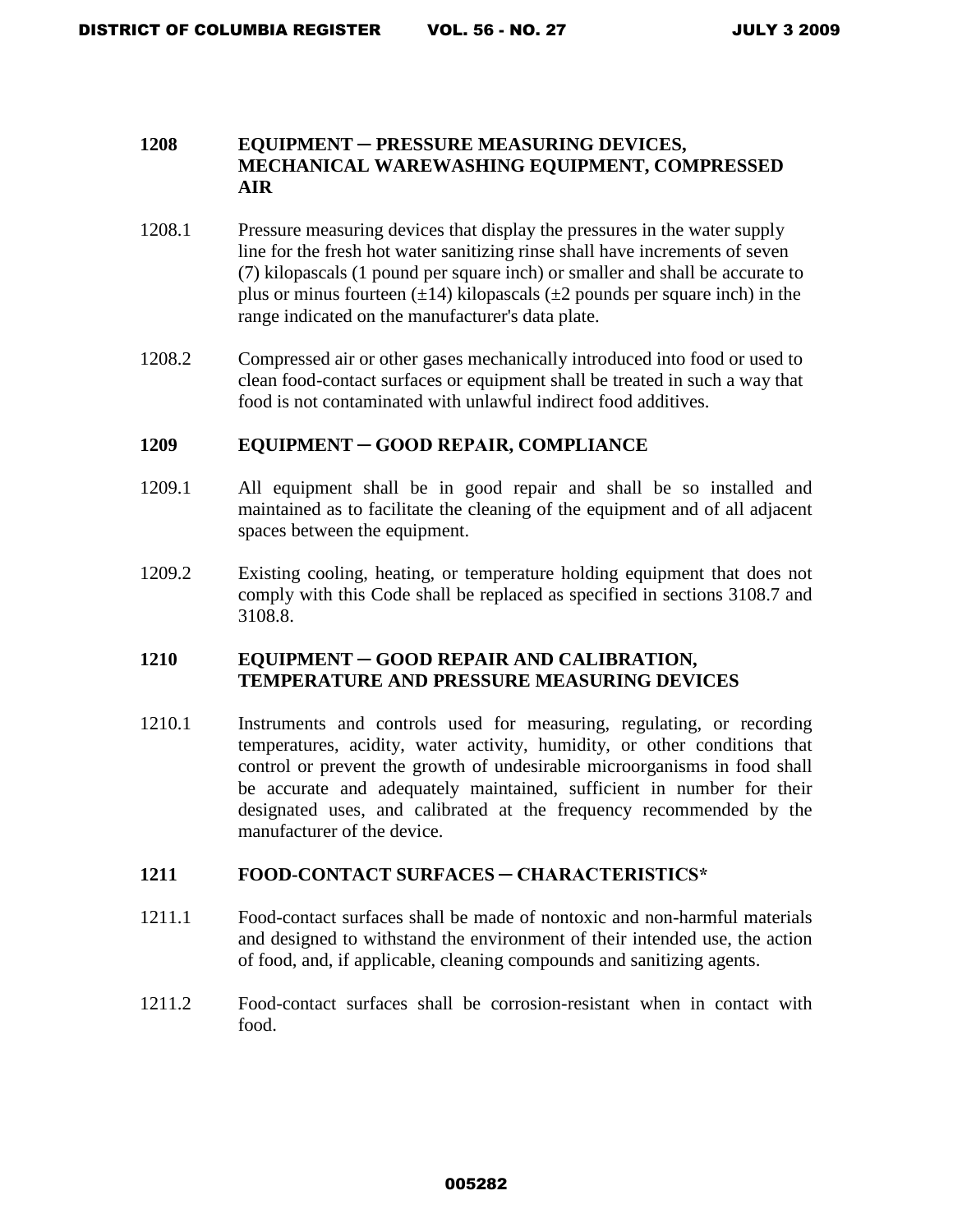#### **1212 FOOD-CONTACT SURFACES ─ CLEANABILITY\***

- 1212.1 Food-contact surfaces shall be maintained to protect food from being contaminated by any source, including unlawful indirect food additives, by the following means:
	- (a) Seams and edges on food-contact surfaces shall be smoothly bonded or maintained so as to minimize accumulation of food particles, dirt, and organic matter and thus minimize the opportunity for growth of microorganisms.
	- (b) Equipment that is in the food processing or food-handling area that does not come into contact with food shall be so constructed that it can be maintained in a clean condition.
	- (c) Holding, conveying, and manufacturing systems, including gravimetric, pneumatic, closed, and automated systems, shall be of a design and construction that enables them to be maintained in an appropriate sanitary condition.

#### **1213 NONFOOD-CONTACT SURFACES – CLEANABILITY**

1213.1 Nonfood-contact surfaces shall be free of unnecessary ledges, projections, and crevices, and designed and constructed to allow easy cleaning and to facilitate maintenance.

#### **1214 FOOD-PACKAGING MATERIALS ─ DESIGN, CONSTRUCTION, DURABILITY AND STRENGTH**

1214.1 All food-packaging materials that are in direct contact with food shall be designed and constructed of material appropriate for their intended use in accordance with 21 CFR 181.22 – Certain substances employed in the manufacture of food-packaging materials and 9 CFR 317.24 – Packaging Materials. .

### **1215 FOOD-PACKAGING MATERIALS ─ HANDLING AND STORAGE, PREVENTING CONTAMINATION**

- 1215.1 Food packaging materials shall be stored in appropriate containers and locations, and shall be handled and disposed of in a manner that protects against contamination of food or food-contact surfaces.
- 1215.2 The food contact surfaces of food packaging materials shall be protected from potential sources of contamination during handling and storage by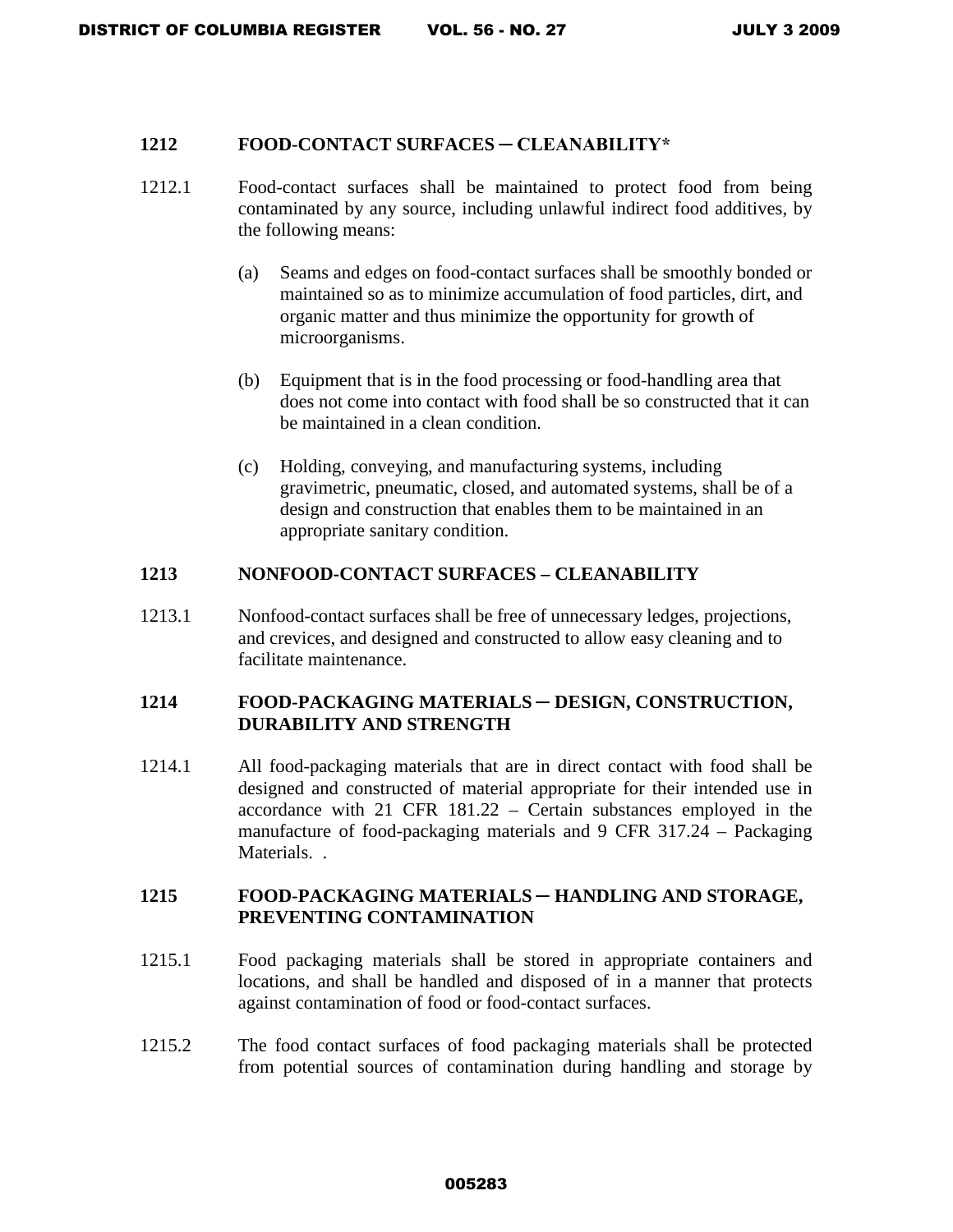taking necessary precautions which include but are not limited to ensuring that:

- (a) Boxes, liners and other primary containers are not stored on floors or other unsanitary surfaces;
- (b) Top containers in a nested stack of lined or primary containers are inverted or otherwise protected;
- (c) All single service containers, caps, roll stock, liner jars, bottles, jugs and other preformed containers are stored in closed sanitary tubes, wrappings, boxes or cartons prior to use;
- (d) The forming, make-up or other package assembly is conducted in a manner that precludes contamination; and
- (e) The handling of packaging material and containers prior to filling or wrapping is conducted so that they are not exposed to contamination by dust, foreign material or other contaminants.

# **SUBTITLE E: WATER, PLUMBING, AND WASTE**

# **CHAPTER 13 WATER**

### **1300 SOURCE ─ APPROVED SYSTEM\***

- 1300.1 The only approved system for drinking water is the District of Columbia public water system.
- 1300.2 A food processing operation shall not obtain water for its operations from a water system that is not the District of Columbia public water system.

### **1301 SOURCE ─ SYSTEM FLUSHING AND DISINFECTION\***

1301.1 A drinking water system shall be flushed and disinfected before being placed in service after construction, repair, or modification and after an emergency situation, such as a flood, that may introduce contaminants to the system.

### **1302 SOURCE ─ BOTTLED DRINKING WATER\***

1302.1 Bottled drinking water used in a food processing operation shall be obtained from approved sources in accordance with 21 CFR 129.1 − Current good manufacturing practice.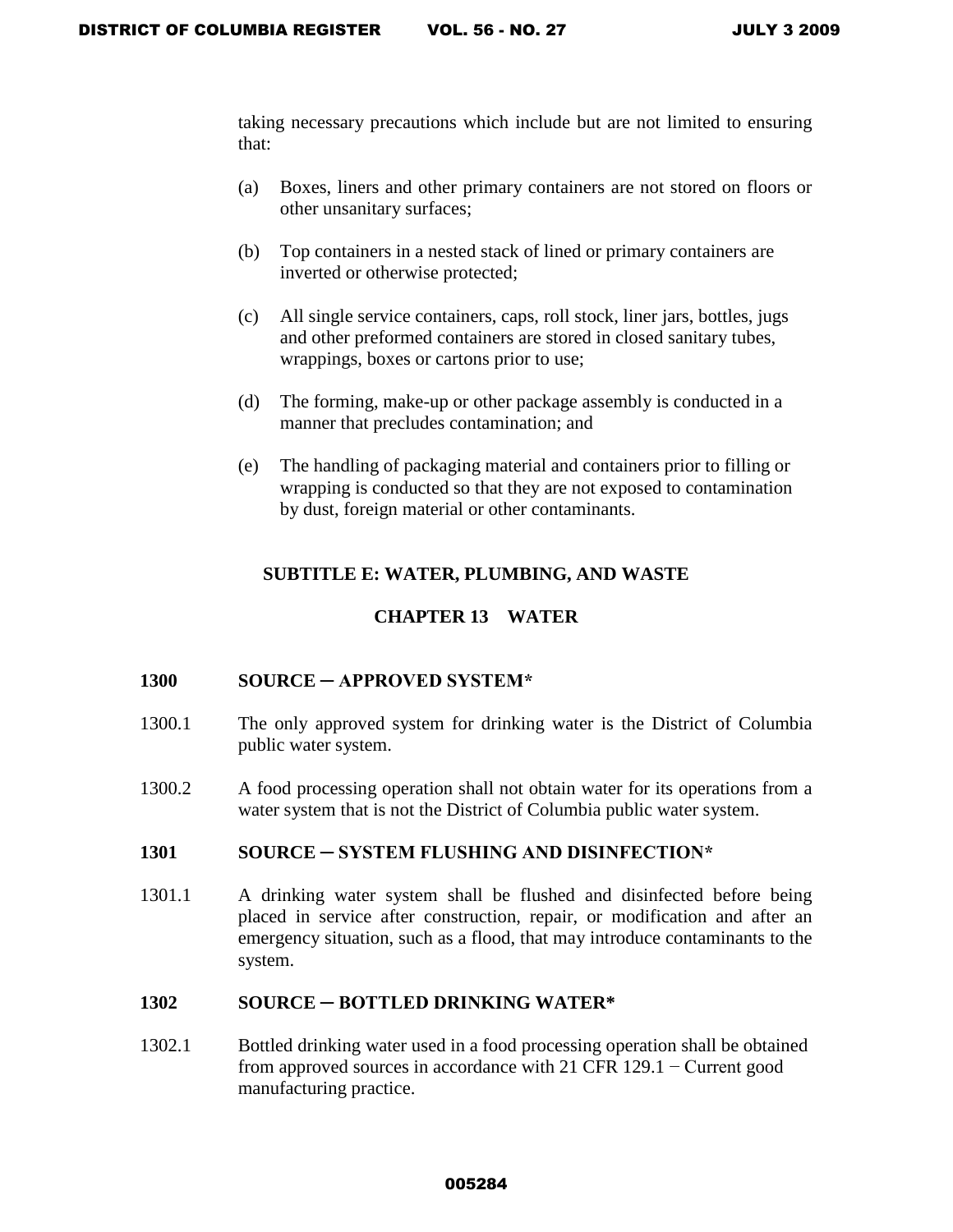#### **1303 QUALITY** ─ **STANDARDS\***

- 1303.1 Water from a public water system or potable water shall meet the requirements of the applicable provisions of 40 CFR Part 141 – National Primary Drinking Water Regulations, and District of Columbia drinking water quality standards.
- 1303.2 Potable water shall be used for drinking; cooking; washing of food, equipment, food contact surfaces, and utensils; and food preparation.
- 1303.3 Any steam used in a food processing operation or that comes in contact with food contact surfaces shall be free from additives or deleterious substances.

#### **1304 QUALITY** ─ **NONDRINKING WATER\***

- 1304.1 A nondrinking water or nonpotable water supply may be used only if its use is approved by the Department.
- 1304.2 Nondrinking water may be used for purposes unrelated to food processing including, but not limited to, air conditioning, nonfood equipment cooling, fire protection, irrigation, plant and equipment cleanup, and other sanitary purposes.

### **1305 QUANTITY AND AVAILABILITY ─ CAPACITY\***

- 1305.1 The water source and system shall be of sufficient capacity to meet the water demands of the food processing operation.
- 1305.2 Hot water generation and distribution systems shall be sufficient to meet the hot water demands throughout the food processing operation.

### **1306 QUANTITY AND AVAILABILITY ─ PRESSURE**

1306.1 Hot or cold water under pressure shall be provided to all fixtures, equipment, and nonfood equipment that are required to use hot or cold water.

#### 1307 **DISTRIBUTION, DELIVERY, AND RETENTION – SYSTEM**

1307.1Water shall be received from the source through the use of an approved public water main, or through one or more of the following, which shall be constructed, maintained, and operated according to the applicable provisions of 40 CFR Part 141 – National Primary Drinking Water Regulations, and District of Columbia drinking water quality standards: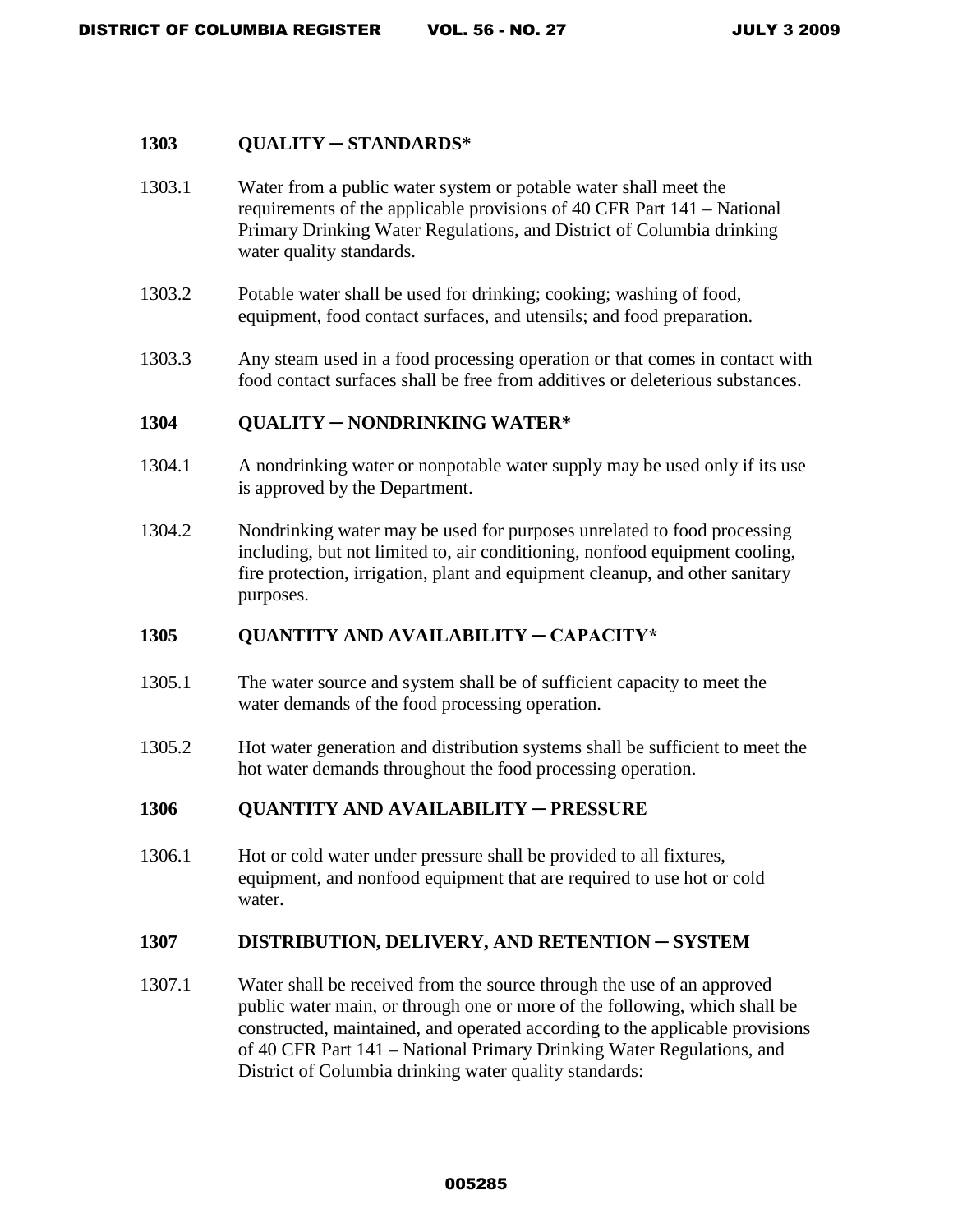- (a) Water transport vehicles; or
- (b) Water containers.

### 1308 DISTRIBUTION, DELIVERY, AND RETENTION — ALTERNATIVE **WATER SUPPLY**

- 1308.1 Water meeting the requirements specified in sections 1300 through 1307 shall be made available for a mobile facility, for a temporary food processing operation without a permanent water supply, and for a food processing operation with a temporary interruption of its water supply through:
	- (a) A supply of containers of commercially bottled drinking water;
	- (b) One or more closed portable water containers;
	- (c) An enclosed vehicular water tank;
	- (d) An on-premises water storage tank; or
	- (e) Piping, tubing, or hoses connected to an adjacent approved source.

#### **CHAPTER 14 PLUMBING SYSTEM**

#### **1400 MATERIALS ─ APPROVED MATERIALS, USE \***

- 1400.1 A plumbing system and hoses conveying water shall be constructed and repaired with approved materials according to the ICC International Plumbing Code/2000 as amended by the D.C. Plumbing Code Supplement/ 2003 (Title 12F of the District of Columbia Municipal Regulations), and subsequent amendments, hereinafter referred to as the "Plumbing Code".
- 1400.2 A water filter shall be made of safe materials.

#### **1401 DESIGN, CONSTRUCTION, AND INSTALLATION ─ APPRO VED SYSTEM AND CLEANABLE FIXTURES\***

- 1401.1 A plumbing system shall be designed, constructed, and installed according to the Plumbing Code.
- 1401.2 A plumbing system shall be of sufficient size and shall be designed, constructed, installed and maintained according to the Plumbing Code to:
	- (a) Carry sufficient quantities of water to required locations throughout the food processing operation;

#### 005286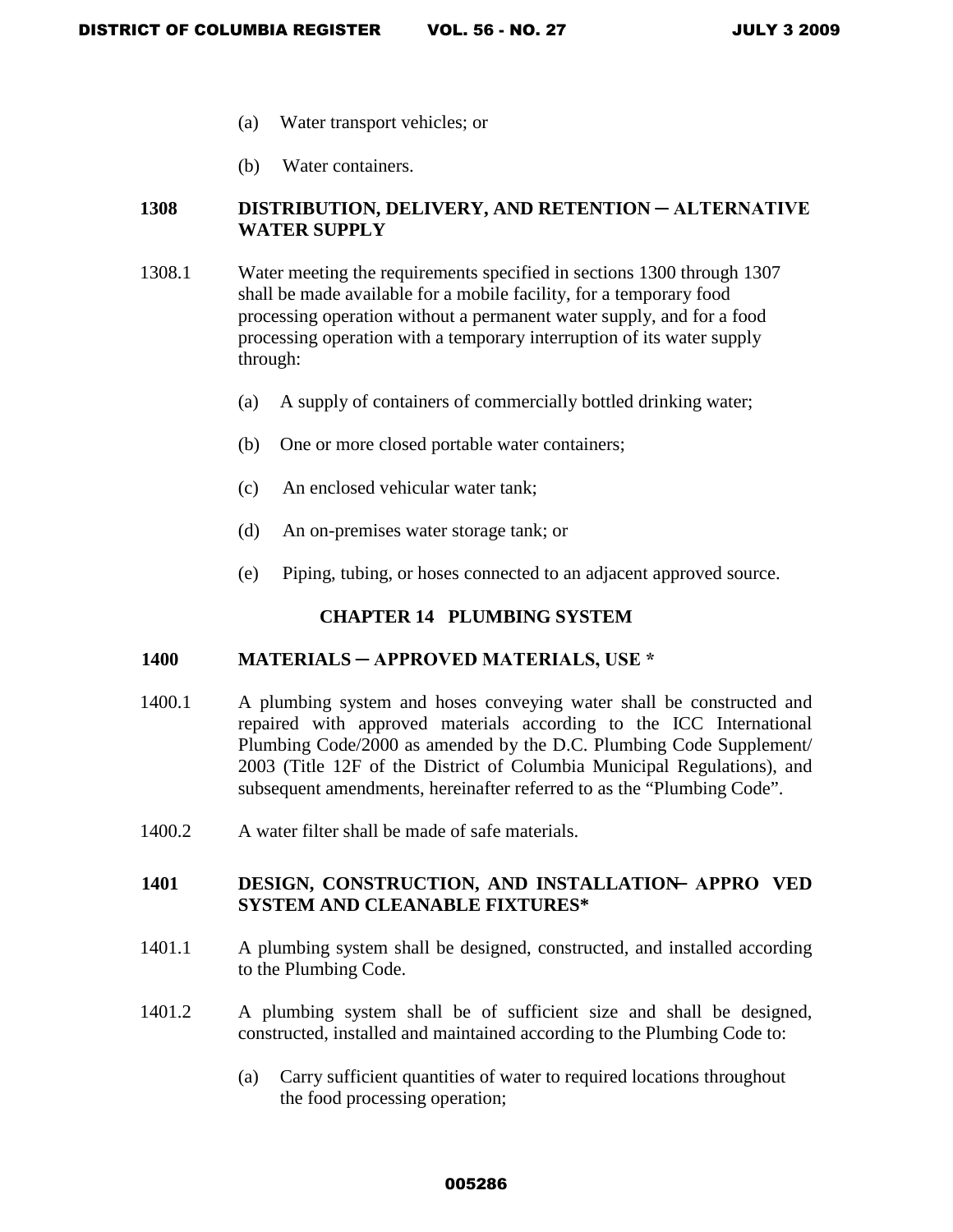- (b) Properly convey sewage and liquid disposable waste from the food processing operation;
- (c) Avoid constituting a source of contamination to food, potable water, food contact surfaces, equipment, utensils or food packaging materials, or creating any unsanitary condition; and
- (d) Provide sufficient floor drainage to prevent excessive pooling of water or other disposable waste in all areas where floors are subject to flooding-type cleaning or where normal operations release or discharge water or other liquid waste on the floor.
- 1401.3 A plumbing fixture such as a handwashing facility, toilet, or urinal shall be easily cleanable.**<sup>N</sup>**
- 1401.4 Each food processing operation shall be equipped with effective plumbing and sewage facilities and adequate accommodations.

# 1402 DESIGN, CONSTRUCTION, AND INSTALLATION -**HANDWASHING SINKS, WATER TEMPERATURE, AND FLOW**

- 1402.1 All handwashing sinks, including those in toilet rooms, shall be equipped to provide water at a temperature of at least one hundred degrees Fahrenheit  $(100^{\circ} \text{ F})$  (thirty-eight degrees Centigrade (38 $^{\circ}$ C)) through a mixing valve, a combination faucet, or tempered water and a single faucet.
- 1402.2 A steam mixing valve shall not be used at a handwashing sink.
- 1402.3 A self-closing, slow-closing, or metering faucet shall provide a flow of water for at least fifteen (15) seconds without the need to reactivate the faucet.
- 1402.4 An automatic handwashing facility shall be installed in accordance with the manufacturer's instructions.

### **1403 DESIGN, CONSTRUCTION AND INSTALLATION – TOILETS AND URINALS**

1403.1 Toilet facilities shall be provided in accordance with section 1908 and the Plumbing Code.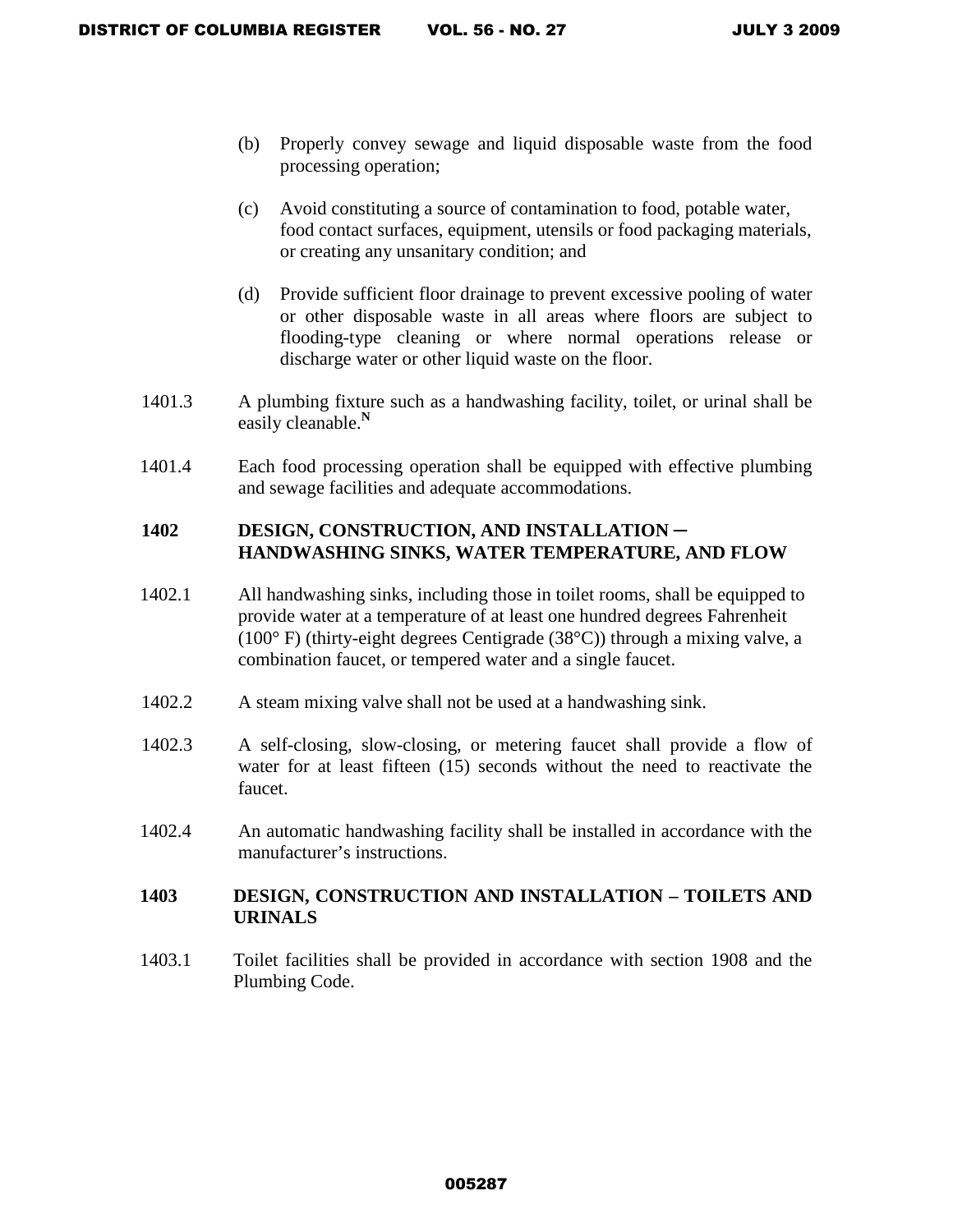#### **1404 DESIGN, CONSTRUCTION AND INSTALLATION – SERVICE SINKS**

1404.1 Service sinks and curbed cleaning facilities shall be provided in accordance with section 1907 and the Plumbing Code.

### 1405 DESIGN, CONSTRUCTION, AND INSTALLATION — BACKFLOW **PREVENTION, AIR GAP\***

1405.1 An air gap between the water supply inlet and the flood level rim of the plumbing fixture, equipment, or nonfood equipment shall be at least twice the diameter of the water supply inlet and may not be less than twenty-five millimeters (25 mm) or one inch (1 in).

### 1406 DESIGN, CONSTRUCTION, AND INSTALLATION — BACKFLOW **PREVENTION DEVICE, DESIGN STANDARD**

1406.1 A backflow or backsiphonage prevention device installed on a water supply system shall meet American Society of Sanitary Engineering standards for construction, installation, maintenance, inspection, and testing for that specific application and type of device.

## 1407 DESIGN, CONSTRUCTION, AND INSTALLATION -**CONDITIONING DEVICE, DESIGN**

1407.1 A water filter, screen, or other water-conditioning device installed on water lines shall be located to facilitate disassembly for periodic servicing and cleaning. A water filter element shall be of the replaceable type.

### **1408 NUMBERS AND CAPACITIES ─ BACKFLOW PREVENTION DEVICE, WHEN REQUIRED\***

- 1408.1 A plumbing system shall be installed to preclude backflow of a solid, liquid, or gas contaminant into the water supply system at each point of use at the food processing operation, including on a hose bibb if a hose is attached or on a hose bibb if a hose is not attached and backflow prevention is required by the Plumbing Code by:
	- (a) Providing an air gap as specified in section 1405; or
	- (b) Installing an approved backflow prevention device as specified in section 1406.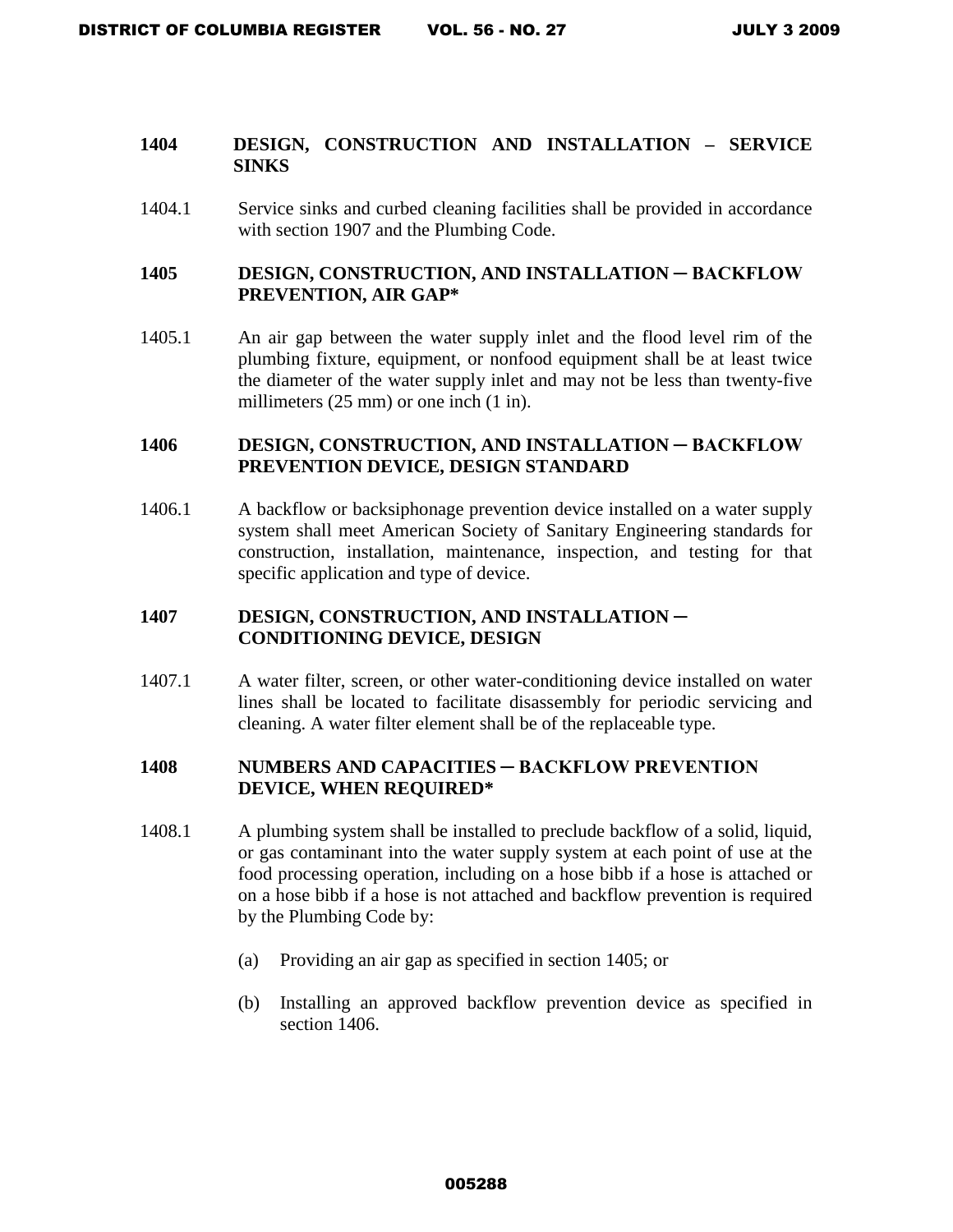#### **1409 NUMBERS AND CAPACITIES ─ BACKFLOW PREVENTION DEVICE, CARBONATOR\***

- 1409.1 If an air gap is not provided as specified in section 1405, a double check valve with an intermediate vent preceded by a screen of not less than one hundred (100) mesh to twenty-five and four tenths millimeters (25.4 mm) (100 mesh to 1 inch) shall be installed upstream from a carbonating device and downstream from any copper in the water supply line.
- 1409.2 A single or double check valve attached to the carbonator need not be of the vented type if an air gap or vented backflow prevention device has been otherwise provided as specified in section 1408.1.

# 1410 LOCATION AND PLACEMEN<del>T</del> BACKFLOW PREVENTION **DEVICE**

1410.1 A backflow prevention device shall be located so that it may be serviced and maintained.

#### **1411 LOCATION AND PLACEMENT ─ CONDITIONING DEVICE**

1411.1 A water filter, screen, or other water-conditioning device installed on water lines shall be located to facilitate disassembly for periodic servicing and cleaning.

# **1412 OPERATION AND MAINTENANCE ─ PROHIBITING A CROSS CONNECTION\***

- 1412.1 A person shall not create a cross connection by connecting a pipe or conduit between the drinking water system and a nondrinking water system or a water system of unknown quality.
- 1412.2 The piping of a nondrinking water system shall be durably identified so that it is readily distinguishable from piping that carries drinking water.**<sup>N</sup>**

### **1413 OPERATION AND MAINTENANCE ─ SCHEDULING INSPECTION AND SERVICE FOR A WATER SYSTEM DEVICE**

1413.1 A device such as a water treatment device or backflow preventer shall be scheduled for inspection and service, in accordance with the manufacturer's instructions and as necessary to prevent device failure based on local water conditions. Records demonstrating inspection and service shall be maintained by supervisors.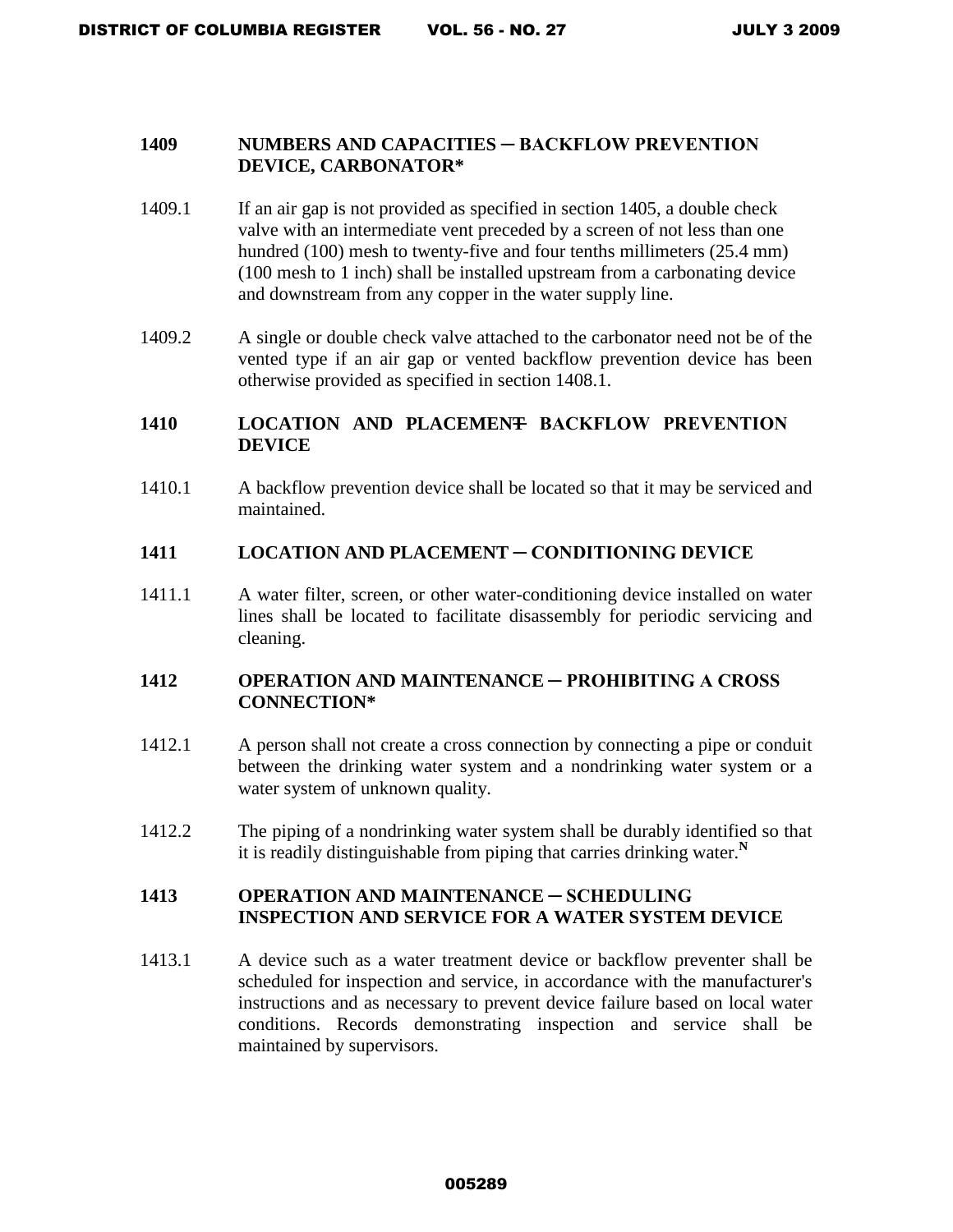### **1414 OPERATION AND MAINTENANCE WATER RESERVOIR OF FOGGING DEVICES, CLEANING\***

- 1414.1 A reservoir that is used to supply water to a device such as a produce fogger shall be cleaned and maintained in accordance with the manufacturer's specifications, or according to the procedures specified in section 1414.2, whichever is more stringent.
- 1414.2 Cleaning procedures shall include at least the following steps and shall be conducted at least once a week:
	- (a) Draining and complete disassembly of the water and aerosol contact parts;
	- (b) Brush-cleaning the reservoir, aerosol tubing, and discharge nozzles with a suitable detergent solution;
	- (c) Flushing the complete system with water to remove the detergent solution and particulate accumulation; and
	- (d) Rinsing by immersing, spraying, or swabbing the reservoir, aerosol tubing, and discharge nozzles with at least fifty (50) mg/L hypochlorite solution.

### 1415 OPERATION AND MAINTENANCE-SYSTEM MAINTAINED IN **GOOD REPAIR\***

- 1415.1 A plumbing system shall be:
	- (a) Repaired according to the Plumbing Code; and
	- (b) Maintained in good repair.

### **CHAPTER 15 SEWAGE, OTHER LIQUID WASTE, AND RAINWATER**

### **1500 RETENTION, DRAINAGE, AND DELIVERY ─ DRAINAGE SYSTEM**

1500.1Food operation drainage systems, including grease traps, that convey sewage shall be designed, constructed and installed in accordance with the Plumbing Code.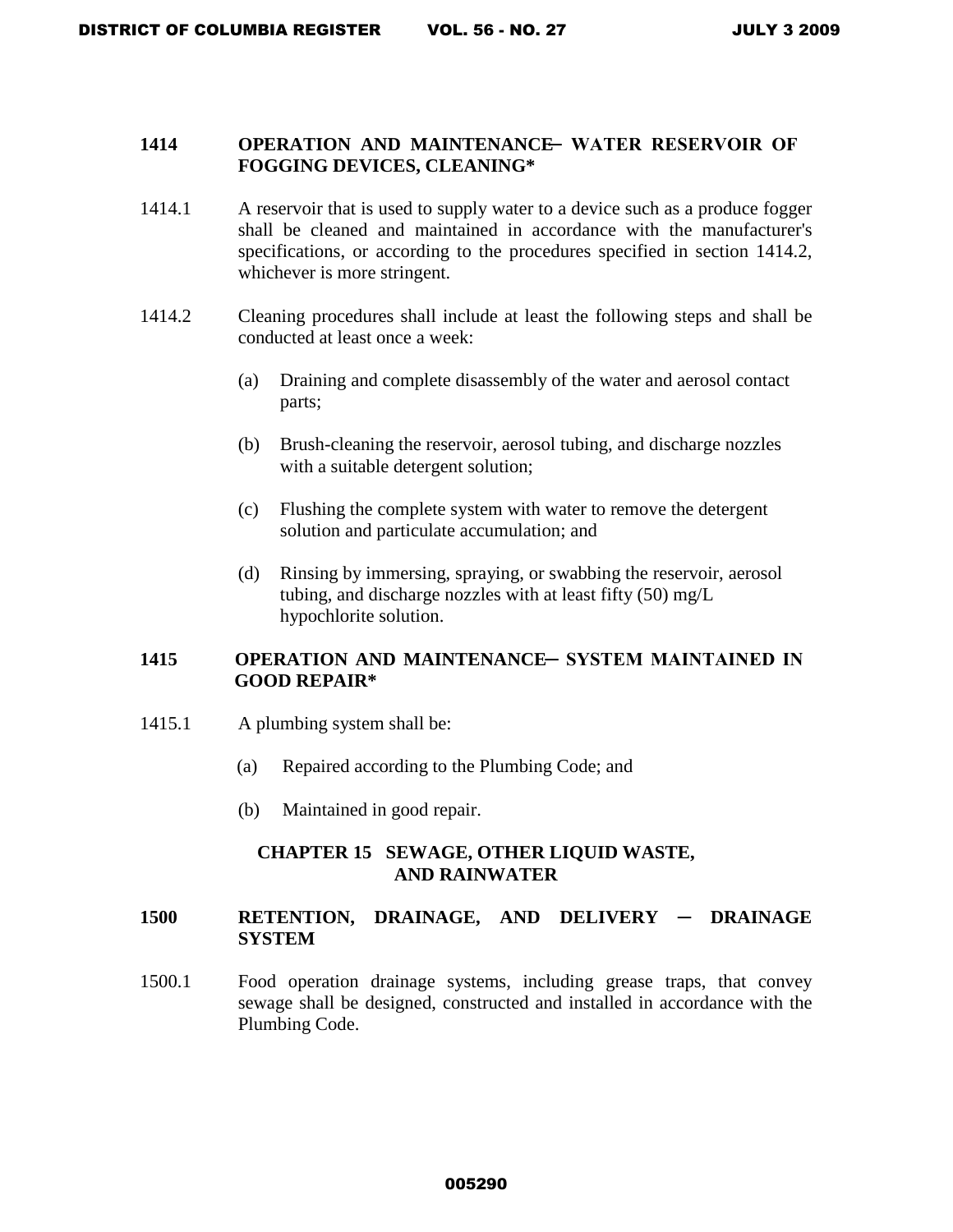#### 1501 RETENTION, DRAINAGE, AND DELIVERYBACKFLOW **PREVENTION\***

- 1501.1 Except as specified in this section, a direct connection shall not exist between the sewage system and a drain originating from equipment in which food, potable water, portable equipment, utensils, or food packaging materials are placed.
- 1501.2 Section 1501.1 shall not apply to floor drains that originate in refrigerated spaces that are constructed as an integral part of the building.
- 1501.3 If allowed by the Plumbing Code, a warewashing machine may have a direct connection between its waste outlet and a floor drain when the machine is located within one and one-half meters (1.5m) or five feet (5 ft.) of a trapped floor drain and the machine outlet is connected to the inlet side of a properly vented floor drain trap.
- 1501.4 If allowed by the Plumbing Code, a warewashing or culinary sink may have a direct connection.

#### 1502 RETENTION, DRAINAGE, AND DELIVERY – GREASE TRAP

1502.1 A grease trap shall be easily accessible for cleaning.

### 1503 RETENTION, DRAINAGE, AND DELIVERY CONVEYING **SEWAGE\***

1503.1 Sewage shall be conveyed to the point of disposal through an approved sanitary sewage system or other system, including use of sewage transport vehicles, waste retention tanks, pumps, pipes, hoses, and connections that are constructed, maintained, and operated in accordance with the Plumbing Code.

### 1504 RETENTION, DRAINAGE, AND DELIVERY — REMOVING FOOD **OPERATION WASTES**

- 1504.1 Removal of liquid waste, including grease collections, shall comply with the provisions of this chapter. The licensee shall maintain a copy of the food processing operation's waste service contract on the premises of the food processing operation indicating approved waste servicing areas, and the:
	- (a) Name and address of the licensed sewage and liquid waste transport contractor;
	- (b) Duration of the contract; and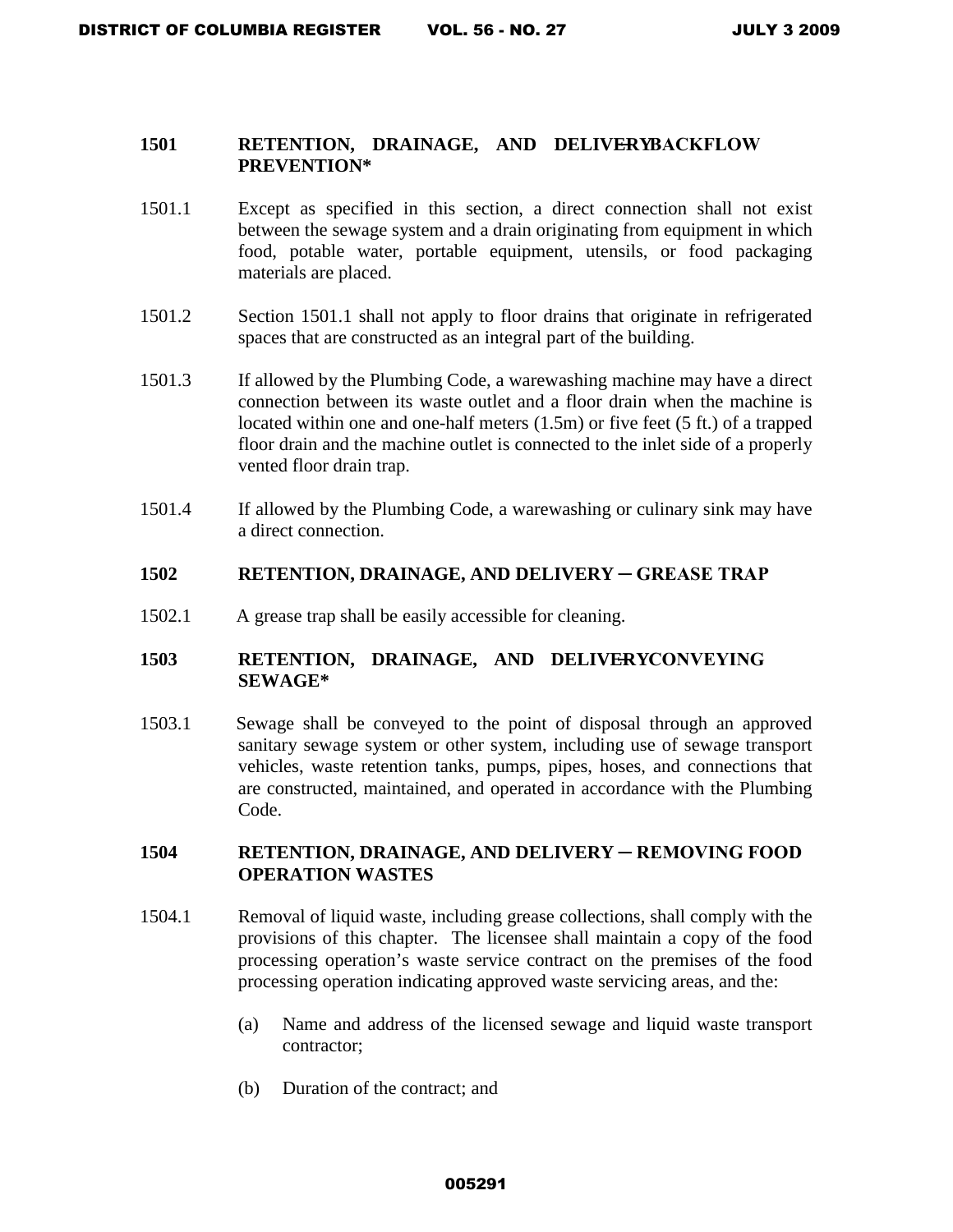- (c) Frequency of sewage and liquid waste removal services provided under the contract.
- 1504.2 Sewage and other liquid wastes shall be removed from a food processing operation by a sewage transport vehicle in such a way that the waste does not constitute a source of contamination in areas where food is exposed, and in such a way that a public health hazard or nuisance is not created.

# 1505 RETENTION, DRAINAGE, AND DELIVERY FLUSHING A **WASTE RETENTION TANK**

1505.1 A tank for liquid waste retention shall be thoroughly flushed and drained in a sanitary manner during the servicing operation.

#### **1506 DISPOSAL FACILITY ─ APPROVED SYSTEM\***

1506.1Sewage shall be disposed through an approved facility that is a public sewage treatment plant or an individual sewage disposal system that is sized, constructed, maintained, and operated according to the Plumbing Code.

# **1507 DISPOSAL FACILITY ─ OTHER LIQU ID WASTES AND RAINWATER**

1507.1 Condensate drainage and other nonsewage liquids and rainwater shall be drained from point of discharge to disposal according to applicable District laws and regulations.

### **CHAPTER 16 RECEPTACLES AND WASTE HANDLING UNITS**

### **1600 FACILITIES ON PREMISES ─ INDOOR STORAGE AREA**

1600.1 If located within a food processing operation, storage areas for refuse, recyclables, and returnables shall meet the requirements specified in section 1608.

### **1601 FACILITIES ON PREMISES ─ OUTDOOR STORAGE SURFACE**

1601.1 An outdoor storage surface for refuse, recyclables, and returnables shall be constructed of nonabsorbent material such as concrete or asphalt and shall be smooth, durable, and sloped to drain.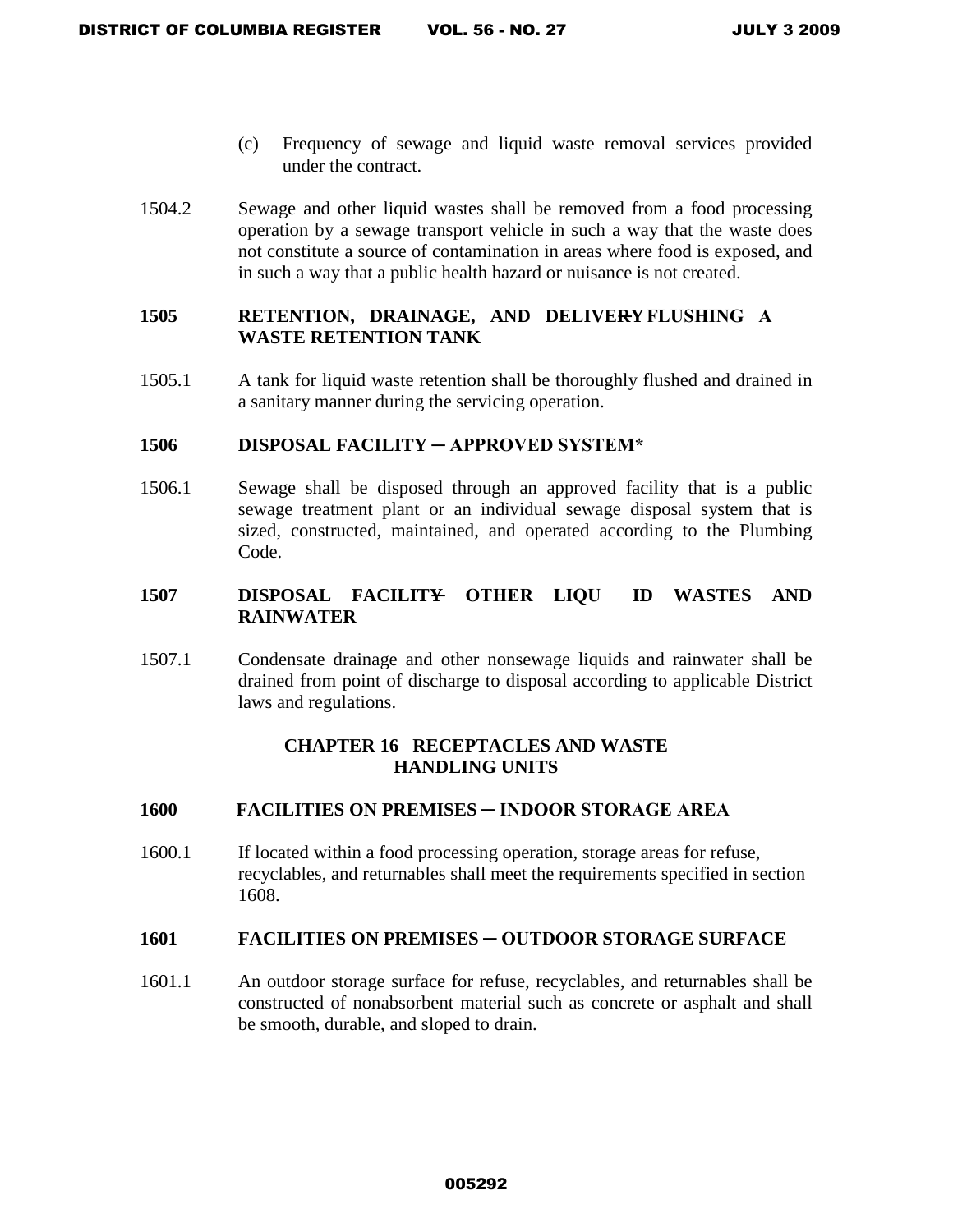#### **1602 FACILITIES ON THE PREMISES ─ OUTDOOR ENCLOSURE**

1602.1 If used, an outdoor enclosure for refuse, recyclables, and returnables shall be constructed of durable and cleanable materials.

#### 1603 **FACILITIES ON PREMISES — RECEPTACLES**

- 1603.1 Receptacles and waste handling units for refuse, recyclables, and returnables and for use with materials containing food residue shall be durable, cleanable, insect- and rodent-resistant, leakproof, nonabsorbent and maintained in good repair.
- 1603.2 Plastic bags and wet strength paper bags may be used to line receptacles for storage inside the food processing operation, or within closed outside receptacles.

#### **1604 FACILITIES ON PREMISES ─ OUTSIDE RECEPTACLES**

- 1604.1 Receptacles and waste handling units for refuse, recyclables, and returnables used with materials containing food residue and used outside the food processing operation shall be designed and constructed to have tight-fitting lids, doors, or covers.
- 1604.2 Receptacles and waste handling units for refuse and recyclables such as an on-site compactor shall be installed so that accumulation of debris, insect, and rodent attraction and harborage are minimized, and effective cleaning is facilitated around and, if the unit is not installed flush with the base pad, under the unit.

## **1605 NUMBERS AND CAPACITIES ─ STORAGE AREAS, ROOMS, AND RECEPTACLES**

- 1605.1 An inside storage room and area, outside storage area and enclosure, and receptacles shall be of sufficient capacity to hold the refuse, recyclables, and returnables that accumulate.
- 1605.2 A receptacle shall be provided in each area of the food processing operation or premises where refuse is generated or commonly discarded, or where recyclables or returnables are placed.
- 1605.3 If disposable towels are used at handwashing sinks, a waste receptacle shall be located at each sink or group of adjacent sinks.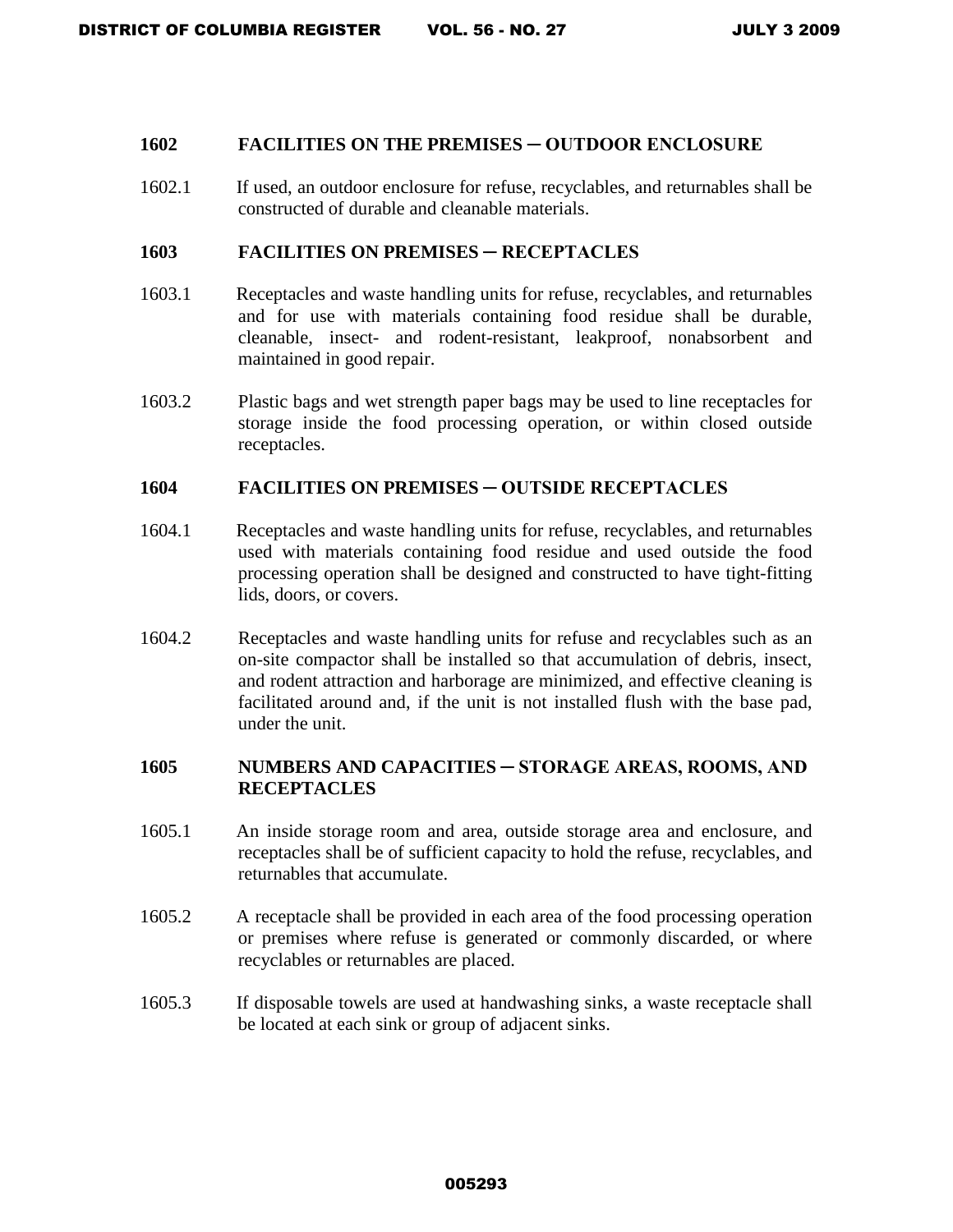#### 1606 NUMBERS AND CAPACITIES-TOILET ROOM RECEPTACLE, **COVERED**

1606.1 A toilet room used by females shall be provided with a covered receptacle for sanitary napkins.

### 1607 NUMBERS AND CAPACITIES – CLEANING IMPLEMENTS AND **SUPPLIES**

- 1607.1 Except as specified in section 1607.2, suitable cleaning implements and supplies such as high-pressure pumps, hot water, steam, and detergent shall be provided as necessary for effective cleaning of receptacles and waste handling units for refuse, recyclables, and returnables.
- 1607.2 If approved by the Department, off-premises-based cleaning services may be used if on-premises cleaning implements and supplies are not provided.

# 1608 LOCATION AND PLACEMENT – STORAGE AREAS, **REDEEMING MACHINES, RECEPTACLES AND WASTE HANDLING UNITS**

- 1608.1 An area designated for refuse, recyclables, returnables, and a redeeming machine for recyclables or returnables shall be located so that it is separate from food processing, storage and packaging areas and a public health hazard or nuisance is not created.
- 1608.2 The location of receptacles and waste handling units for refuse, recyclables, and returnables shall not create a public health hazard or nuisance or interfere with the cleaning of adjacent space.

# **1609 OPERATION AND MAINTENANCE ─ STORAGE OF REFUSE, RECYCLABLES, AND RETURNABLES**

1609.1 Refuse, recyclables, and returnables shall be stored in receptacles or waste handling units so that they are inaccessible to insects and rodents.

#### 1610 OPERATION AND MAINTENANCE – AREAS, ENCLOSURES, **AND RECEPTACLES, GOOD REPAIR**

1610.1 Storage areas, enclosures, and receptacles for refuse, recyclables, and returnables shall be maintained in good repair.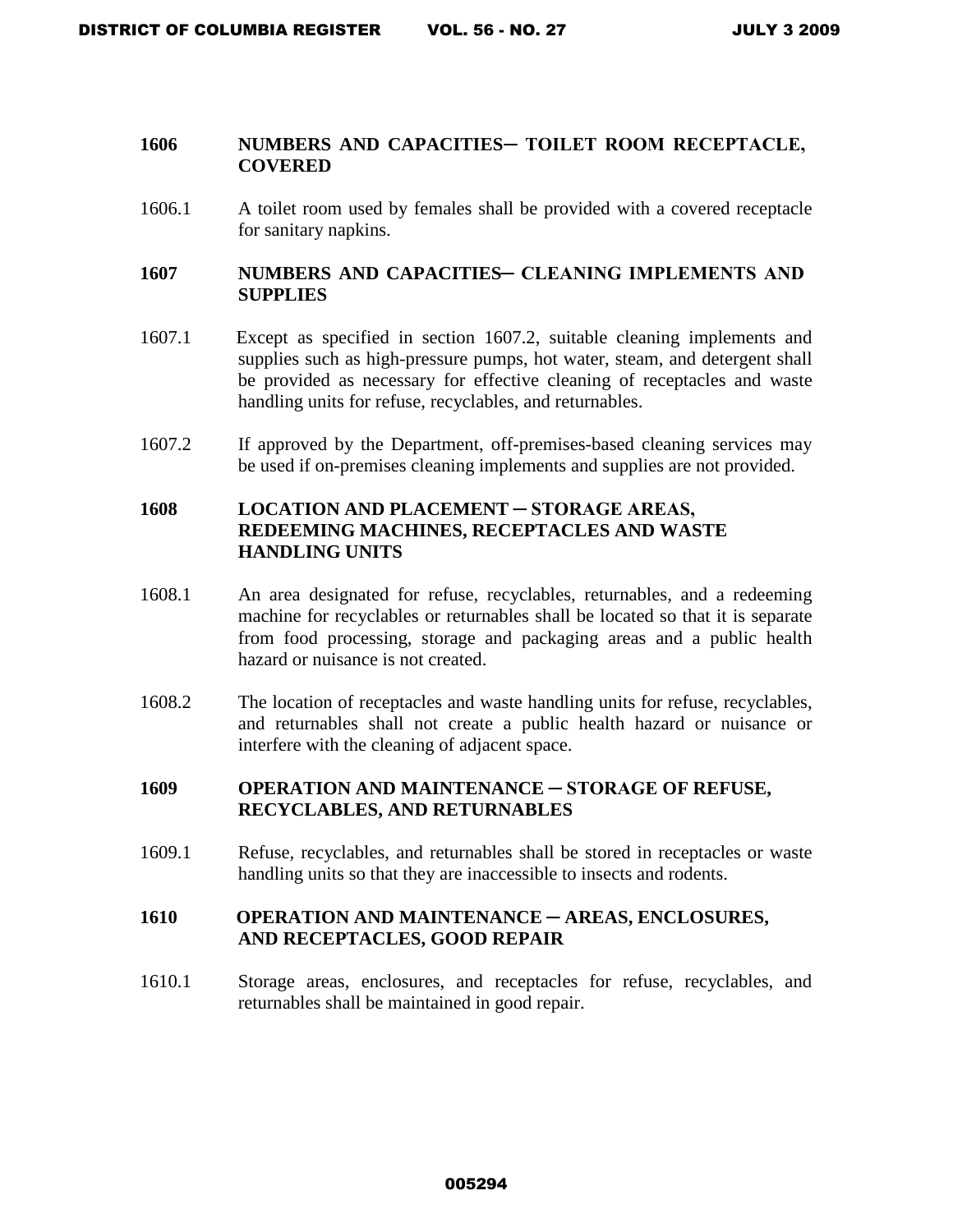#### **1611 OPERATION AND MAINTENANCE – OUTSIDE STORAGE PROHIBITIONS**

- 1611.1 Except as specified in section 1611.2, refuse receptacles not meeting the requirements specified in section 1603, such as receptacles that are not rodent-resistant, unprotected plastic bags and paper bags, or baled units that contain materials with food residue shall not be stored outside.
- 1611.2 Cardboard or other packaging material that does not contain food residue and is awaiting regularly scheduled delivery to a recycling or disposal site may be stored outside without being in a covered receptacle if it is stored so that it does not create a rodent harborage problem.

#### **1612 OPERATION AND MAINTENANCE ─ COVERING RECEPTACLES**

1612.1 Receptacles and waste handling units for refuse, recyclables, and returnables located inside the food procession operation shall be kept covered after they are filled or if they contain food residue and are not in continuous use. If located outside the food processing operation, receptacles and units shall be kept covered with tight-fitting lids or doors.

#### **1613 OPERATION AND MAINTENANCE ─ USING DRAIN PLUGS**

1613.1 Drains in receptacles and waste handling units for refuse, recyclables, and returnables shall have drain plugs in place.

### 1614 OPERATION AND MAINTENANC<del>E</del> REFUSE AREAS AND **ENCLOSURES**

1614.1 Storage areas and enclosures for refuse, recyclables, or returnables shall be kept clean, and maintained free of unnecessary items, as specified in section 2000.

#### **1615 OPERATION AND MAINTENANCE ─ LOCATION**

1615.1 Storage areas and enclosures for receptacles and waste handling equipment shall be located at a distance from the building that minimizes the entrance of pests and other vermin.

#### **1616 OPERATION AND MAINTENANCE ─ CLEANING RECEPTACLES**

1616.1 Receptacles and waste handling units for refuse, recyclables, and returnables shall be thoroughly cleaned in a way that does not contaminate food, utensils, equipment, food-contact surfaces, or food-packaging materials, and waste water shall be disposed of as specified in sections 1503 and 1504.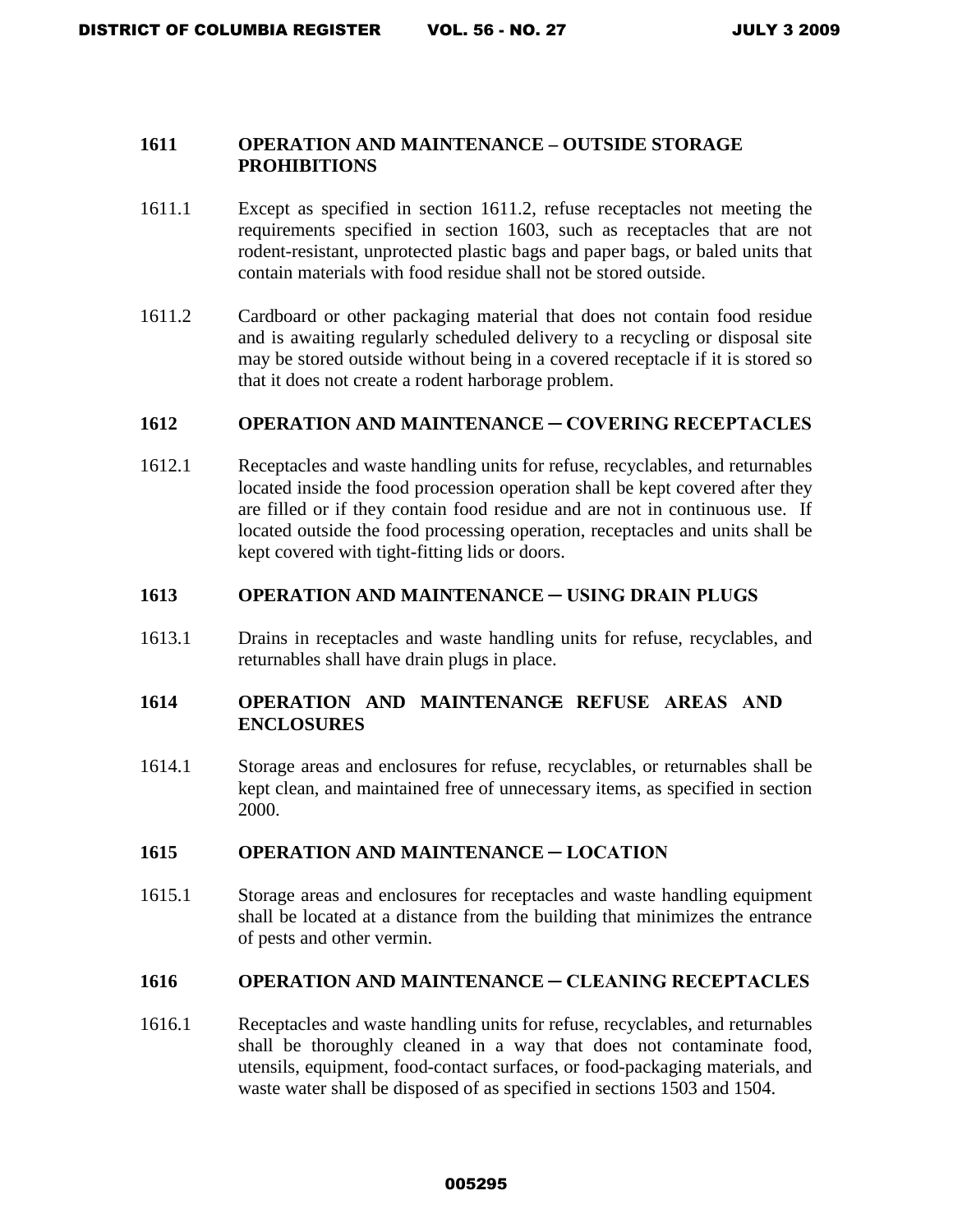1616.2 Soiled receptacles and waste handling units for refuse, recyclables, and returnables shall be cleaned at a frequency necessary to prevent them from developing a buildup of soil or becoming attractants for insects and rodents.

#### 1617 REMOVAL – FREQUENCY

- 1617.1 Refuse, recyclables, and returnables shall be removed from the premises at a frequency that will minimize the development of objectionable odors and other conditions that attract or harbor insects and rodents and that protects against contamination of food, utensils, equipment, food-contact surfaces, food packaging materials, water supplies, and ground surfaces.
- 1617.2 The licensee shall maintain a copy of the facility's professional service contract which documents the following information:
	- (a) Name and address of its licensed trash or solid waste contractor;
	- (b) Duration of the contract; and
	- (c) Frequency of trash or solid waste collection services provided under the contract.
- 1617.3 Trash or solid waste collection shall comply with title 21, chapter 7 of the DCMR.

#### **1618 REMOVAL ─ RECEPTACLES OR VEHICLES**

- 1618.1 Refuse, recyclables, and returnables shall be removed from the premises by way of:
	- (a) Portable receptacles that meet District law; or
	- (b) A transport vehicle that is maintained and operated according to District law.

#### **SUBTITLE F: PHYSICAL FACILITIES**

# **CHAPTER 17 MATERIALS FOR CONSTRUCTION AND REPAIR OF PHYSICAL FACILITIES**

#### **1700 INDOOR AREAS ─ SURFACE CHARACTERISTICS**

1700.1 Materials for indoor floor, wall, and ceiling surfaces under conditions of normal use shall be: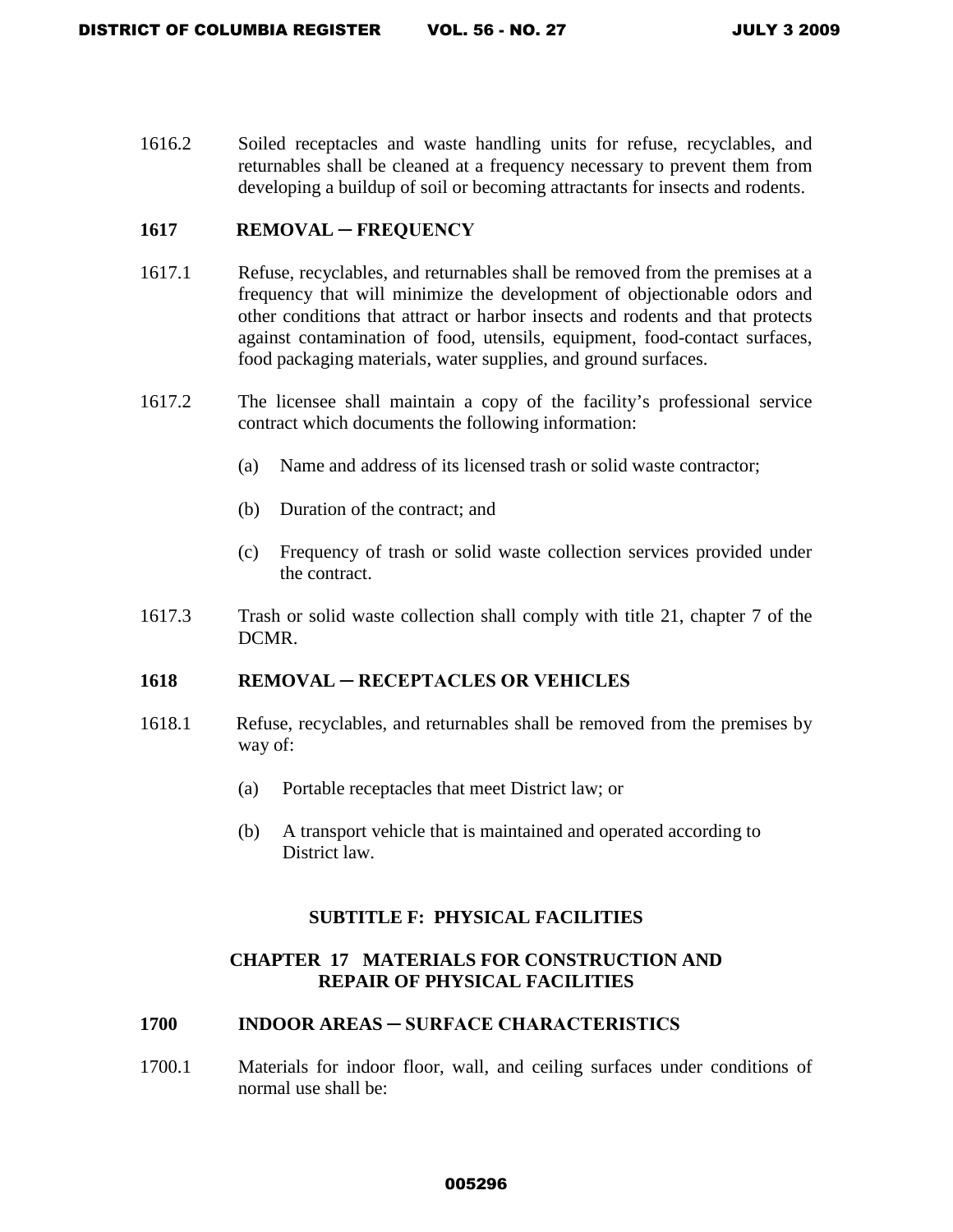- (a) Smooth, durable, and easily cleanable for areas where food operations are conducted;
- (b) Closely woven and easily cleanable carpet for carpeted areas; and
- (c) Nonabsorbent for areas subject to moisture, such as food processing areas, walk-in refrigerators, toilet rooms, and areas subject to flushing or spray cleaning methods.

### **1701 OUTDOOR AREAS ─ SURFACE CHARACTERISTICS**

- 1701.1 The outdoor walking and driving areas shall be surfaced with concrete, asphalt, or gravel, or other materials that have been effectively treated to minimize dust, facilitate maintenance, and prevent muddy conditions.
- 1701.2 Exterior surfaces of buildings shall be of weather-resistant materials, and shall comply with applicable District laws and regulations.
- 1701.3 Outdoor storage areas for refuse, recyclables, or returnables shall be constructed of materials specified in sections 1601 and 1602.

# **CHAPTER 18 DESIGN, CONSTRUCTION, AND INSTALLATION OF PHYSICAL FACILITIES**

### 1800 DESIGN AND CONSTRUCTION – PHYSICAL FACILITIES

- 1800.1 Physical facilities shall be adequate in size, construction, and design to facilitate maintenance and the sanitary operation of the food processing operation in accordance with 21 CFR 110.20 – Plant and grounds, 21 CFR 110.35 – Sanitary operations, 21 CFR 110.37 – Sanitary facilities and controls, and this Code.
- 1800.2 The floor of every workroom shall be maintained, as far as practicable, in a dry condition. Where wet processes are used, drainage shall be maintained and false floors, platforms, mats, or other dry standing places shall be provided. Where practicable and appropriate, waterproof footgear shall be provided.

## **1801 CLEANABILITY ─ FLOORS, WALLS, AND CEILINGS**

1801.1 Except as specified in section 1804, the floors, floor coverings, walls, wall coverings, and ceilings shall be designed, constructed, and installed so they are smooth and easily cleanable, except that antislip floor coverings or applications may be used for safety reasons.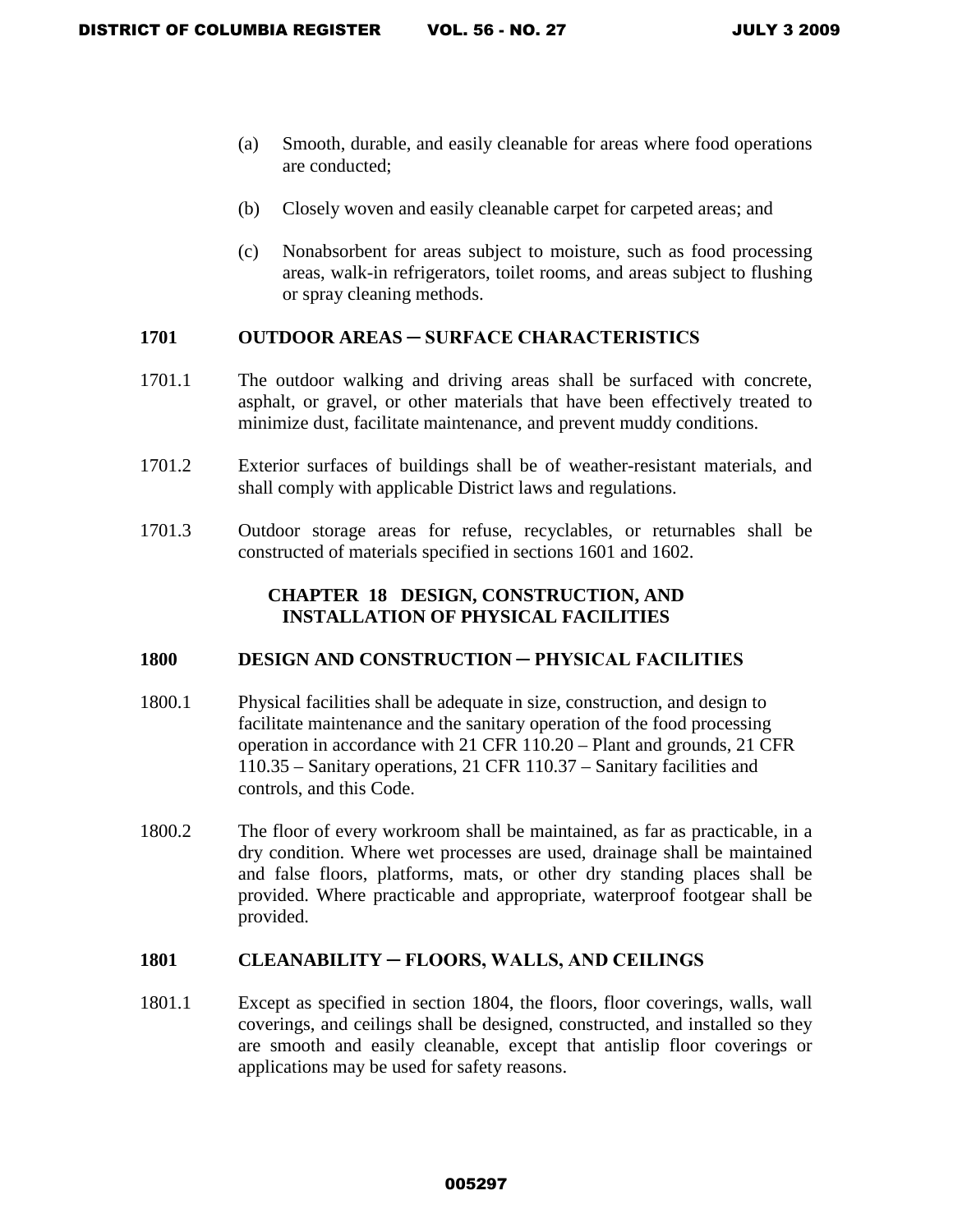1801.2 To facilitate cleaning, floors, workrooms, and passageways shall be kept free from protruding nails, splinters, loose boards, and unnecessary holes and openings.

# **1802 CLEANABILITY ─ FLOORS, WALLS, CEILINGS, AND UTILITY LINES**

- 1802.1 Utility service lines and pipes shall not be unnecessarily exposed.
- 1802.2 Exposed utility service lines and pipes shall be installed so they do not obstruct or prevent cleaning of the floors, walls, or ceilings.
- 1802.3 Exposed horizontal utility service lines and pipes shall not be installed on the floor.

# **1803 CLEANABILITY ─ FLOOR AND WALL JUNCTURES, COVED, AND ENCLOSED OR SEALED**

- 1803.1 In food processing operations in which cleaning methods other than water flushing are used for cleaning floors, the floor and wall junctures shall be coved and closed to no larger than one millimeter (1 mm) or one thirtysecond of an inch  $(1/32 \text{ in.})$ .
- 1803.2 The floors in food processing operations in which water flush cleaning methods are used shall be provided with floor drains and be graded to drain. The floor and wall junctures shall be coved and sealed.

# **1804 CLEANABILITY ─ FLOOR CARPETING, RESTRICTIONS AND INSTALLATION**

- 1804.1 A floor covering such as carpeting or similar material shall not be installed as a floor covering in food processing areas, walk-in refrigerators, warewashing areas, toilet room areas where handwashing sinks, toilets, or urinals are located, refuse storage rooms, or other areas where the floor is subject to moisture, flushing, or spray cleaning methods.
- 1804.2 If carpeting is installed as a floor covering in areas other than those specified in section 1804.1, it shall be:
	- (a) Securely attached to the floor with a durable mastic, by using a stretch and tack method, or by another similar method; and
	- (b) Installed tightly against the wall under the coving or installed away from the wall with a space between the carpet and the wall and with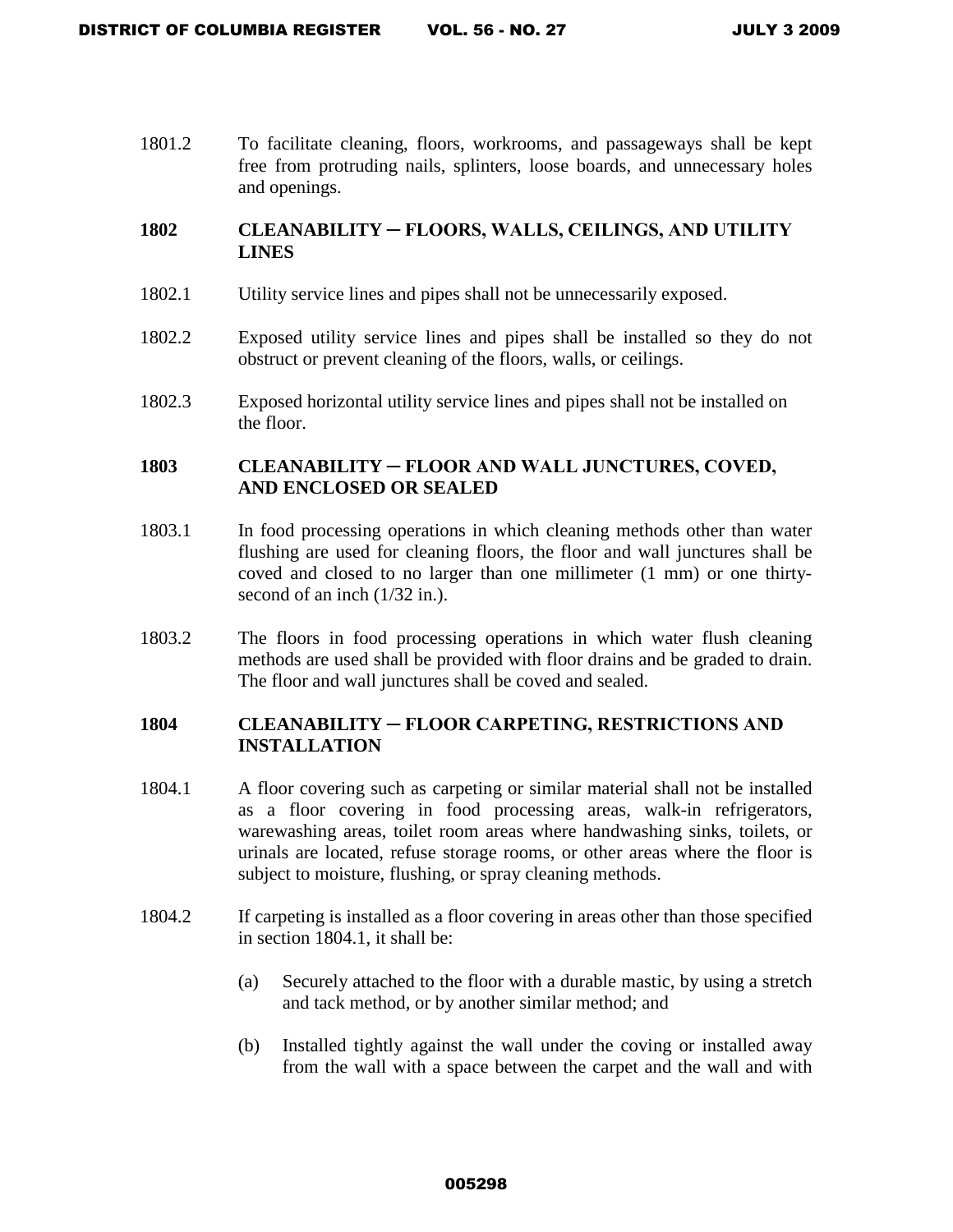the edges of the carpet secured by metal stripping or some other means.

#### **1805 CLEANABILITY ─ FLOOR COVERING, MATS AND DUCKBOARDS**

1805.1 Mats and duckboards shall be designed to be removable and easily cleanable.

### **1806 CLEANABILITY ─ WALL AND CEILING COVERINGS AND COATINGS**

- 1806.1 Wall and ceiling covering materials shall be attached so that they are easily cleanable.
- 1806.2Except in areas used only for dry storage, concrete, porous blocks, or bricks used for indoor wall construction shall be finished and sealed to provide a smooth, nonabsorbent, easily cleanable surface.

# 1807 CLEANABILITY AND EXPOSURE – WALLS AND CEILINGS, **ATTACHMENTS, STUDS, JOISTS, AND RAFTERS**

- 1807.1 Except as specified in section 1807.2, attachments to walls and ceilings such as light fixtures, mechanical room ventilation system components, vent covers, wall mounted fans, decorative items, and other attachments shall be easily cleanable.
- 1807.2In public areas, wall and ceiling surfaces and decorative items and attachments that are provided for ambiance need not meet the requirements of section 1807.1 if they are kept clean.
- 1807.3 Studs, joists, and rafters shall not be exposed in areas subject to moisture.

#### **1808 FUNCTIONALITY – LIGHTING, INTENSITY**

- 1808.1 The light intensity inside a food processing operation shall be:
	- (a) At least one hundred and eight (108) lux or ten (10) foot candles at a distance of seventy-five centimeters (75 cm) or thirty inches (30 in.) above the floor in walk-in refrigeration units and dry food storage areas and in other areas and rooms during periods of cleaning;
	- (b) At least two hundred and fifteen (215) lux or twenty (20) foot candles:
		- (1) Inside equipment such as reach-in and under-counter refrigerators; and

#### 005299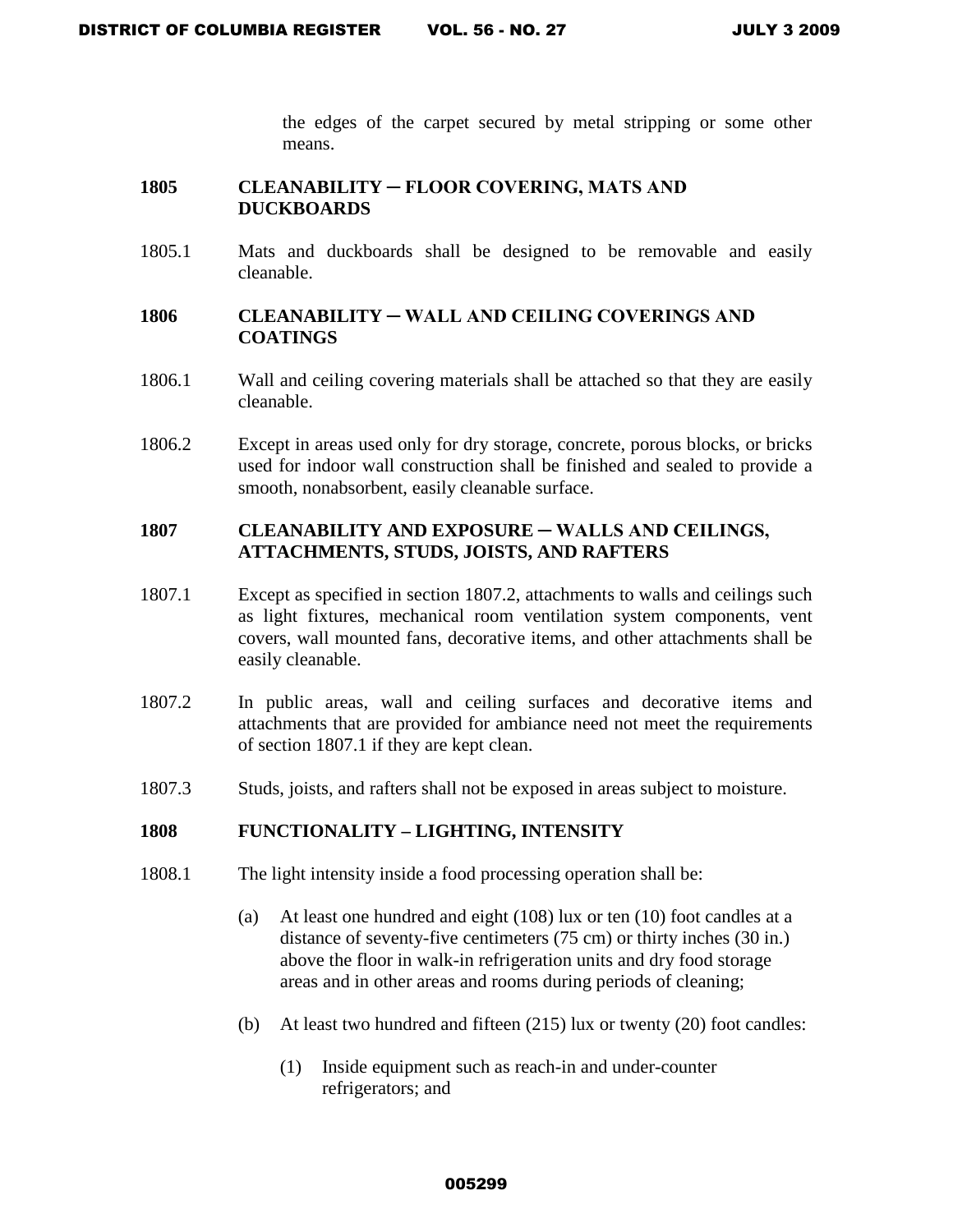- (2) At a distance of seventy-five centimeters (75 cm) or thirty inches (30 in.) above the floor in areas used for handwashing, warewashing, storage of equipment, utensil or food-packaging materials, and in toilet rooms; and
- (c) At least five hundred and forty (540) lux or fifty (50) foot candles at the working surface of a food processing area where a food employee is working with food or working with utensils or equipment including knives, slicers, grinders, or saws where employee safety is a factor, and in areas used for warewashing.

#### **1809 FUNCTIONALITY ─ LIGHT BULBS, PROTECTIVE SHIELDING**

- 1809.1 Except as specified in section 1809.2, light bulbs shall be shielded, coated, or otherwise shatter-resistant in all areas where food is examined, processed, or stored, and where equipment or utensils are cleaned.
- 1809.2 Shielded, coated, or otherwise shatter-resistant bulbs need not be used in areas used only for storing food in unopened packages, if:
	- (a) The integrity of the packages cannot be affected by broken glass falling onto them; and
	- (b) The packages are capable of being cleaned of debris from broken bulbs before the packages are opened.
- 1809.3 An infrared or other heat lamp shall be protected against breakage by a shield surrounding and extending beyond the bulb so that only the face of the bulb is exposed.

#### **1810 FUNCTIONALITY – VENTILATION, MECHANICAL**

- 1810.1 All rooms shall have sufficient tempered make-up air and exhaust ventilation to keep them free of excessive heat, steam, condensation, vapors, obnoxious odors, smoke, and fumes.
- 1810.2 All ventilation systems, furnaces, gas- or oil-fired room heaters, and water heaters shall be designed, installed, and operated in accordance with the Plumbing Code.
- 1810.3 Each room in which food or drink is prepared, or in which utensils are washed, shall be provided with facilities for at least eight (8) air changes per hour. Recirculation of air is not permitted.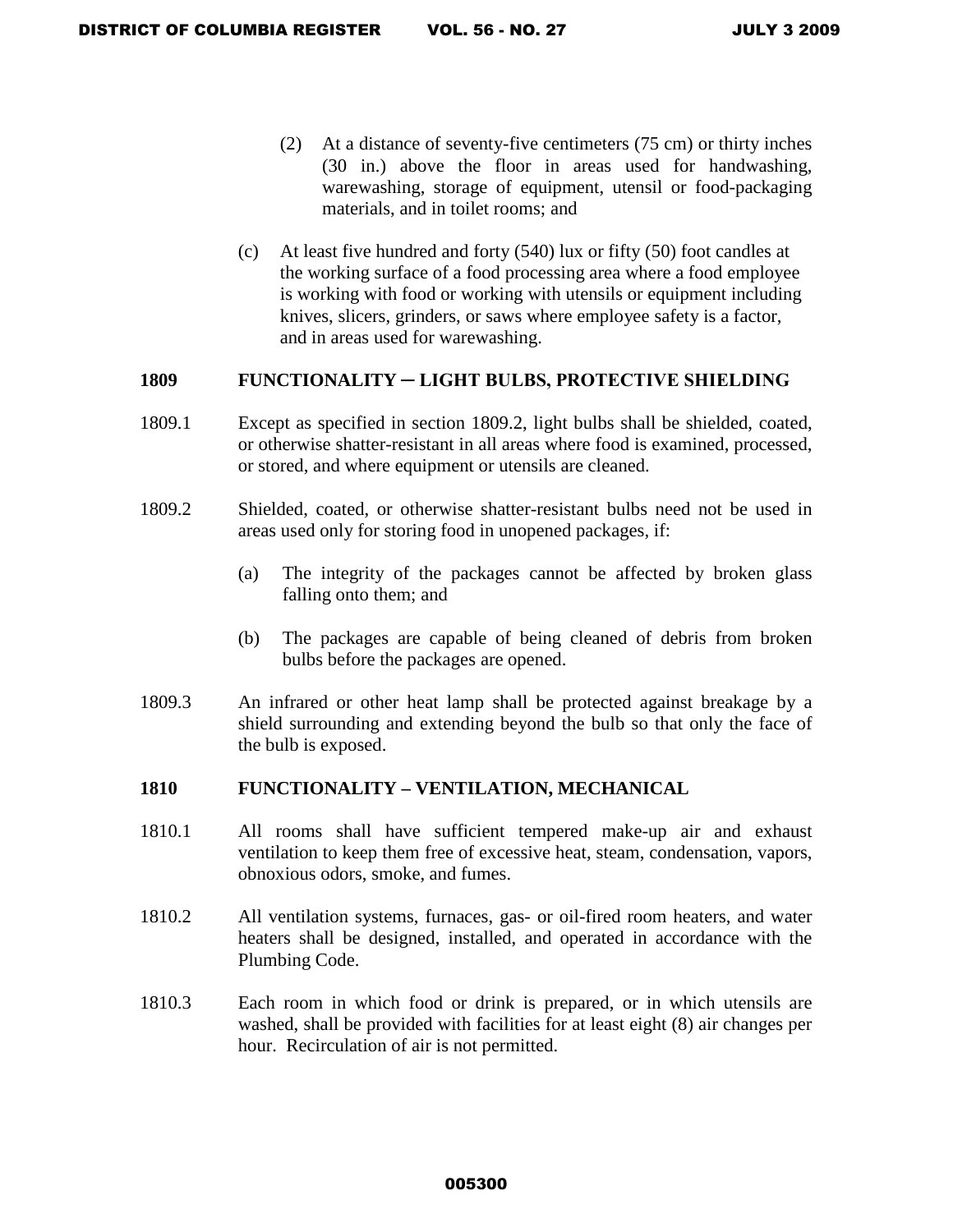1810.4 Each food processing operation that creates smoke, steam, gases, fumes, odors, vapors, or excessive heat shall be hooded and vented, or locally vented to the outside air by forced draft, in a manner that will effectively remove the conditions.

## **1811 FUNCTIONALITY ─ HEATING, VENTILATING, AIR CONDITIONING SYSTEM VENTS**

- 1811.1 Heating, ventilating, and air conditioning systems shall be designed and installed so that make-up air intake and exhaust vents do not cause contamination of food, food-contact surfaces, food packaging materials, equipment, or utensils.
- 1811.2 Adequate ventilation or control equipment shall be provided to minimize odors and vapors, including steam and noxious fumes, in areas where they may contaminate food; and fans and other air blowing equipment shall be located and operated in a manner that minimizes the potential for contaminating food, utensils, equipment, food-packaging materials, and food-contact surfaces.
- 1811.3 Intake and exhaust air ducts shall be cleaned and filters changed so they are not a source of contamination by dust, dirt, and other materials.
- 1811.4 Ventilation systems may not create a public health hazard or nuisance or unlawful discharge, if vented to the outside.

# **1812 FUNCTIONALITY ─ INSECT CONTROL DEVICES, DESIGN AND INSTALLATION**

- 1812.1 Insect control devices that are used to electrocute or stun flying insects shall be designed to retain the insect within the device.
- 1812.2 Insect control devices shall be installed so that:
	- (a) The devices are not located over a food preparation area; and
	- (b) Dead insects and insect fragments are prevented from being impelled onto or falling onto exposed food, clean equipment, utensils and foodcontact surfaces, or food-packaging materials.

### **1813 FUNCTIONALITY ─ OUTER OPENINGS, PROTECTED**

1813.1 Except as otherwise specified in this section, the outer openings of a food processing operation shall be protected against the entry of insects, rodents or other vermin by: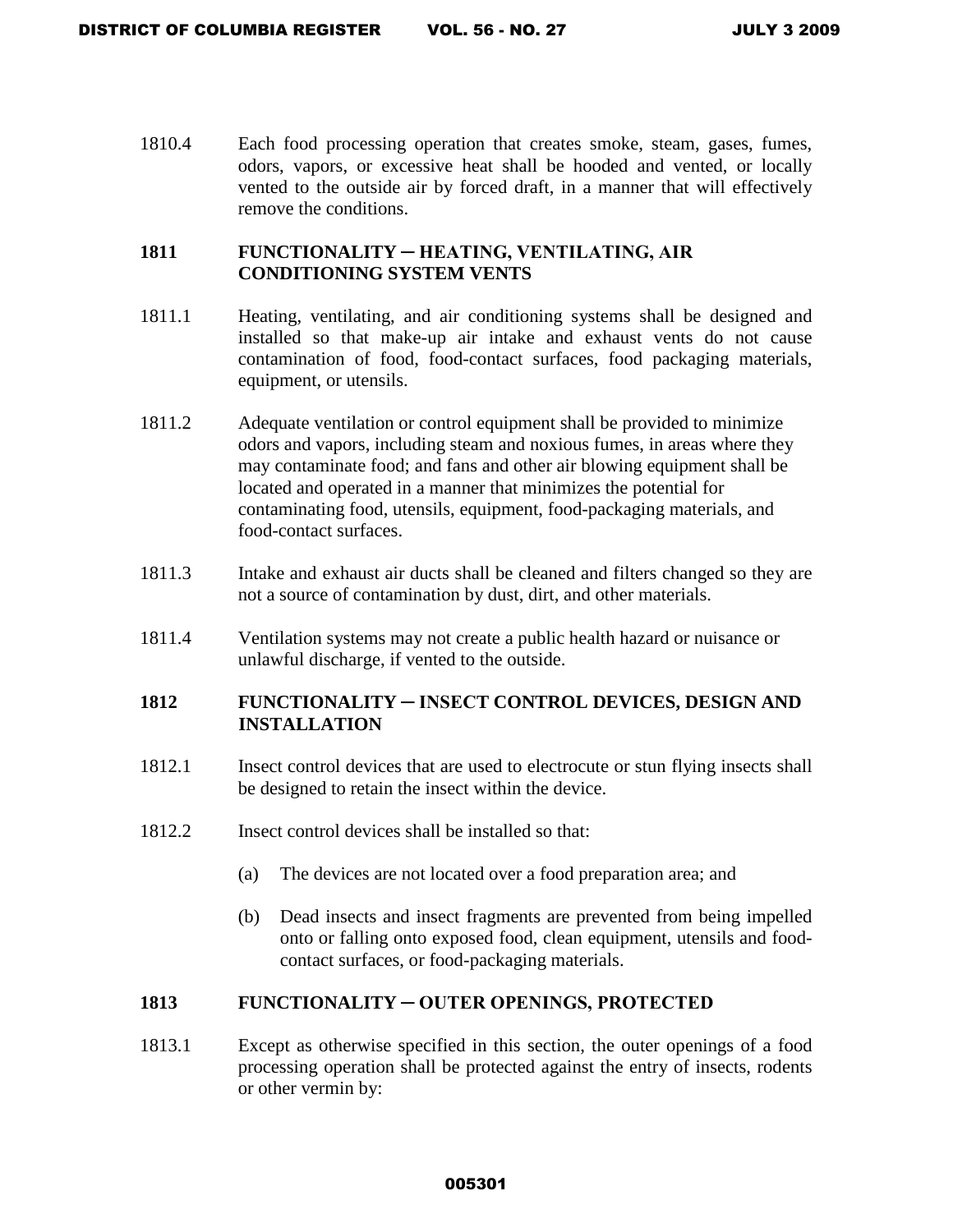- (a) Filling or closing holes and other gaps along floors, walls, and ceilings;
- (b) Closed, tight-fitting windows; and
- (c) Solid, self-closing, tight-fitting doors, except that dock doors need not be self-closing.
- 1813.2 Section 1813.1 shall not apply if a food processing operation opens into a larger structure, such as a mall, airport, or office building, or into an attached structure, such as a porch, and the outer openings from the larger or attached structure are protected against the entry of insects and rodents.
- 1813.3 Exterior doors used as exits need not be self-closing if they are:
	- (a) Solid and tight-fitting;
	- (b) Designated only for emergency by the Fire Department; and
	- (c) Restricted so they are not used for entrance or exit from the building for purposes other than the designated emergency exit use.
- 1813.4 Except as specified sections 1813.2 and 1813.5, if the windows or doors of a food processing operation are kept open for ventilation or other purposes, the openings shall be protected against the entry of insects and rodents by:
	- (a) Sixteen (16) mesh to twenty-five and four tenths millimeters (25.4 mm) or sixteen (16) mesh to one inch (1 in.) screens;
	- (b) Properly designed and installed air curtains to control flying insects; or
	- (c) Other effective means that prohibit the entry of insects and rodents to a similar degree.
- 1813.5 Section 1813.4 does not apply if flying insects and other pests are absent due to the location of the food processing operation, the weather, or other limiting conditions.

#### **1814 FUNCTIONALITY** ─ **EXTERIOR WALLS AND ROOFS, PROTECTIVE BARRIER**

1814.1 Perimeter walls and roofs of a food processing operation shall effectively protect the food processing operation from the weather and the entry of insects, rodents, and other animals.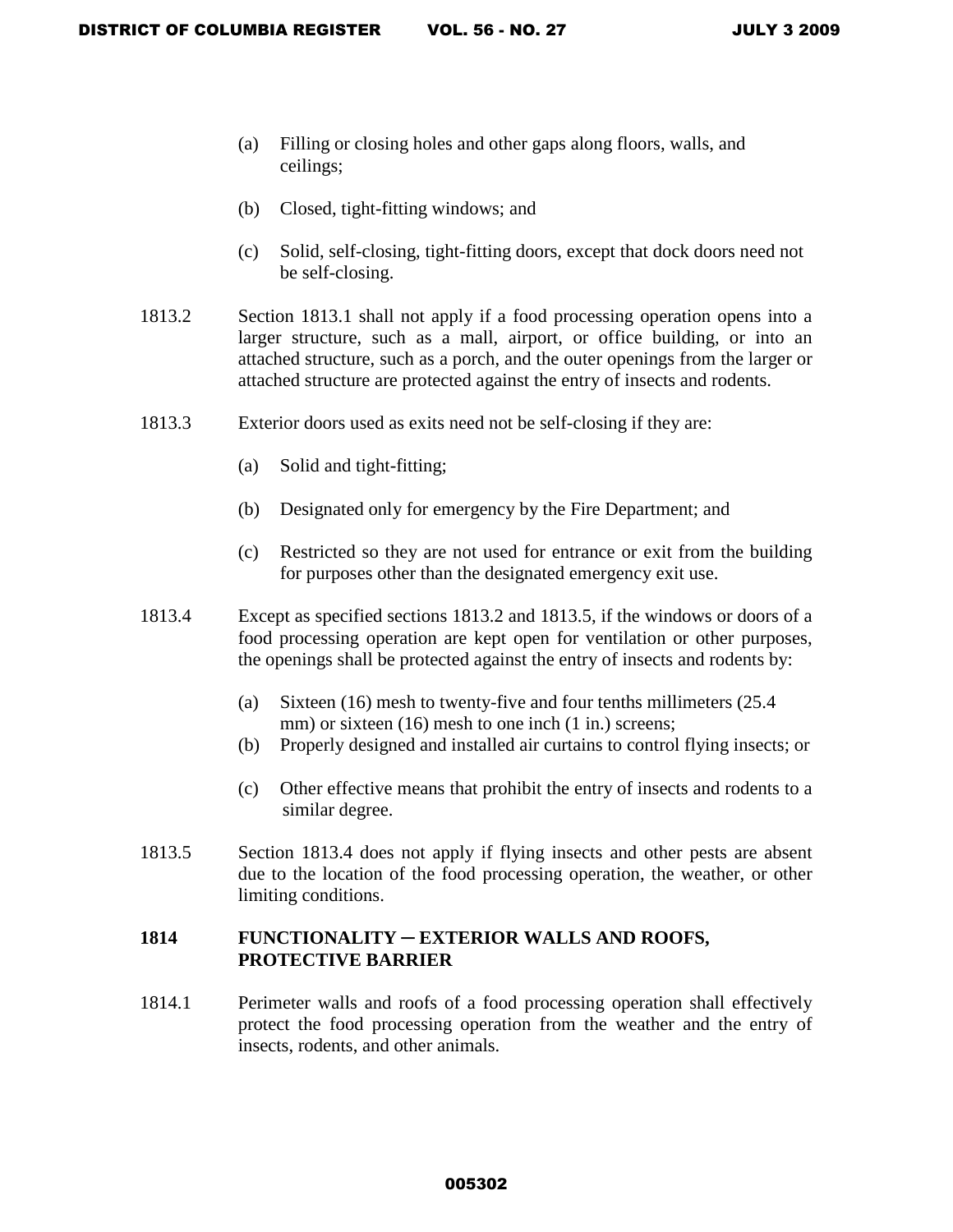#### **1815 FUNCTIONALITY** ─ **OUTDOOR FOOD VENDING AREAS, OVERHEAD PROTECTION**

1815.1 If located outside, a machine used to vend food shall be provided with overhead protection, except that a machine vending canned beverages need not meet this requirement.

### **1816 FUNCTIONALITY** ─ **OUTDOOR SERVICING AREAS, OVERHEAD PROTECTION**

1816.1 Servicing areas shall be provided with overhead protection, except that areas used only for the loading of water or the discharge of sewage and other liquid waste through the use of a closed system of hoses need not be provided with overhead protection.

# **1817 FUNCTIONALITY** ─ **OUTDOOR WALKING AND DRIVING SURFACES, GRADED TO DRAIN**

1817.1 Exterior walking and driving surfaces shall be graded to drain.

# **1818 FUNCTIONALITY** ─ **OUTDOOR REFUSE AREAS, CURBED AND GRADED TO DRAIN**

1818.1 Outdoor refuse areas shall be constructed, curbed and graded to drain to collect and dispose of liquid waste that results from the refuse and from cleaning the area and waste receptacles.

### **1819 FUNCTIONALITY ─ PRIVATE HOMES AND LIVING OR SLEEPING QUARTERS, USE PROHIBITION**

1819.1 A private home, a room used as living or sleeping quarters, or an area directly opening into a room used as living or sleeping quarters shall not be used for food-handling or conducting food operations.

### **1820 FUNCTIONALITY ─ LIVING OR SLEEPING QUARTERS, SEPARATION**

- 1820.1 Living or sleeping quarters located on the premises of a food processing operation, such as those provided for security personnel, shall be separated from rooms and areas used for food operations by complete partitioning and solid, self-closing doors.
- 1820.2 Access to any place designed, intended, or used for human habitation shall not be through a food processing operation, but shall be by means of a separate entrance.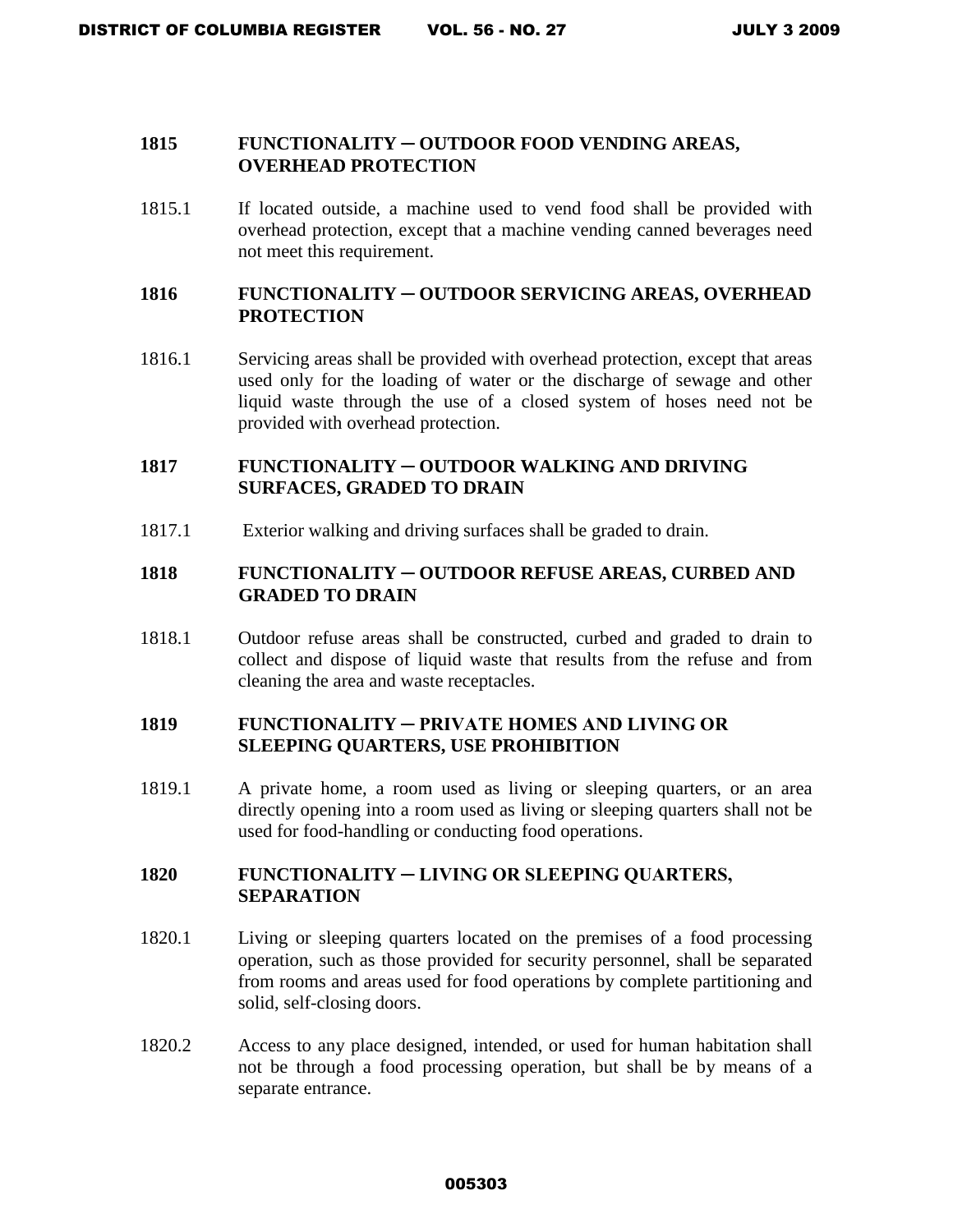### **CHAPTER 19 NUMBER, CAPACITY, LOCATION, AND OPERATION OF PHYSICAL FACILITIES**

#### **1900 HANDWASHING SINKS ─ NUMBER, AND LOCATION**

- 1900.1 Handwashing sinks shall be located to allow convenient use by employees in food processing areas, and in, or immediately adjacent to, toilet rooms.
- 1900.2 Handwashing sinks located in the toilet rooms, or within an anteroom or vestibule serving a toilet room, do not meet the requirements for handwashing sinks in operating areas for persons working in any capacity the activities of which include contact with unprotected food for human consumption, or the care and use of food contact surfaces.
- 1900.3 Any area of food operation in which open food is handled shall have its own handwashing sink, other than a toilet room, which shall be located not more than twenty feet (20 ft.) from where the food is handled; provided, that the Department shall have the discretion to require that this handwashing sink be located closer than twenty feet (20 ft.) from the area where food is handled.
- 1900.4 The Department may permit the continuing use of existing handwashing sinks to meet the requirements of this section if the sinks:
	- (a) Are immediately adjacent to the operational areas they are intended to serve;
	- (b) Are not available to or used by the public; and
	- (c) Do not serve more than three (3) persons when the activities of any person involve contact with unprotected food for human consumption or the care and use of food contact surfaces.
- 1900.5 If approved and capable of removing the types of soils encountered in the food operations involved, automatic handwashing facilities may be substituted for handwashing sinks in a food processing operation that has at least one (1) handwashing sink.

#### **1901 HANDWASHING SINKS -- USE**

- 1901.1A handwashing sink shall be maintained so that it is accessible at all times for employees' use.
- 1901.2 A handwashing sink shall not be used for purposes other than handwashing.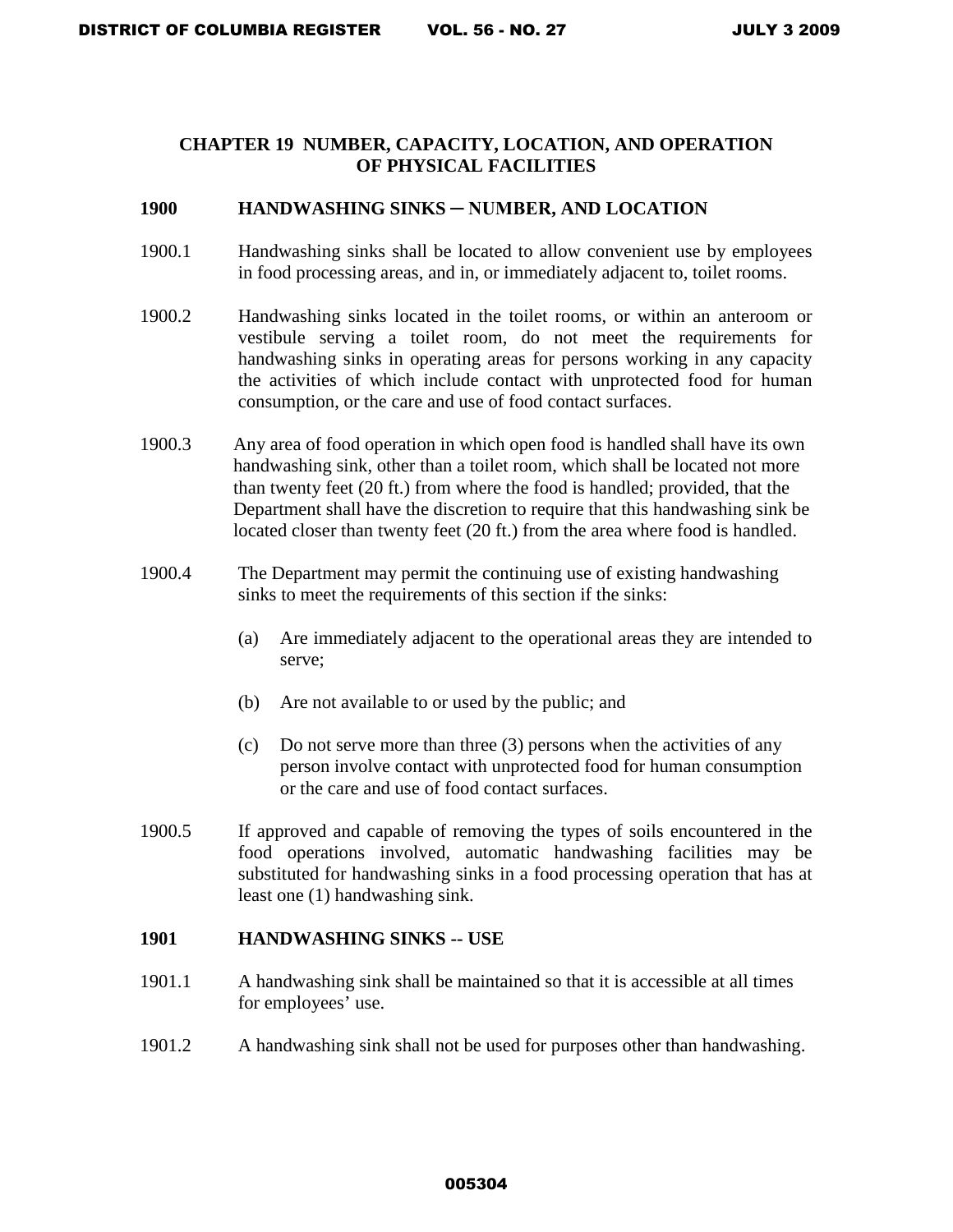1901.3 An automatic handwashing facility shall be used in accordance with the manufacturer's instructions.

# 1902 **HANDWASHING SINKS — HANDWASHING CLEANSER, AVAILABILITY**

1902.1 Each handwashing sink or group of two (2) adjacent sinks shall be provided with hand cleaning liquid or powder.

#### **1903 HANDWASHING SINKS ─ HAND DRYING PROVISION**

- 1903.1 Each handwashing sink or group of adjacent sinks shall be provided with:
	- (a) Individual, disposable towels; or
	- (b) A heated-air hand-drying device, except that a heated-air hand-drying device shall not be the only device provided at a sink used by employees in a food processing area.

# **1904 HANDWASHING SINKS ─ HANDWASHING AIDS AND DEVICES, USE RESTRICTIONS**

1904.1 A sink used for food preparation or utensil washing, or a service sink or curbed cleaning facility used for the disposal of mop water or similar wastes, shall not be provided with the handwashing aids and devices required for a handwashing sink as specified in sections 1902, 1903, and 1906.1.

### **1905 HANDWASHING SINKS ─ HANDWASHING SIGNAGE**

- 1905.1 A sign or poster that notifies food employees to wash their hands shall be provided at all handwashing sinks used by food employees and shall be clearly visible to food employees.
- 1905.2 Food processing operations shall provide signs directing food employees handling unprotected food, unprotected food-packaging materials, or foodcontact surfaces where to wash and, where appropriate, to sanitize their hands.
- 1905.3 Handwashing signs shall be posted in food processing areas and in all other areas where employees handle food, food-packaging materials, or foodcontact surfaces. If necessary, the signs shall be multilingual.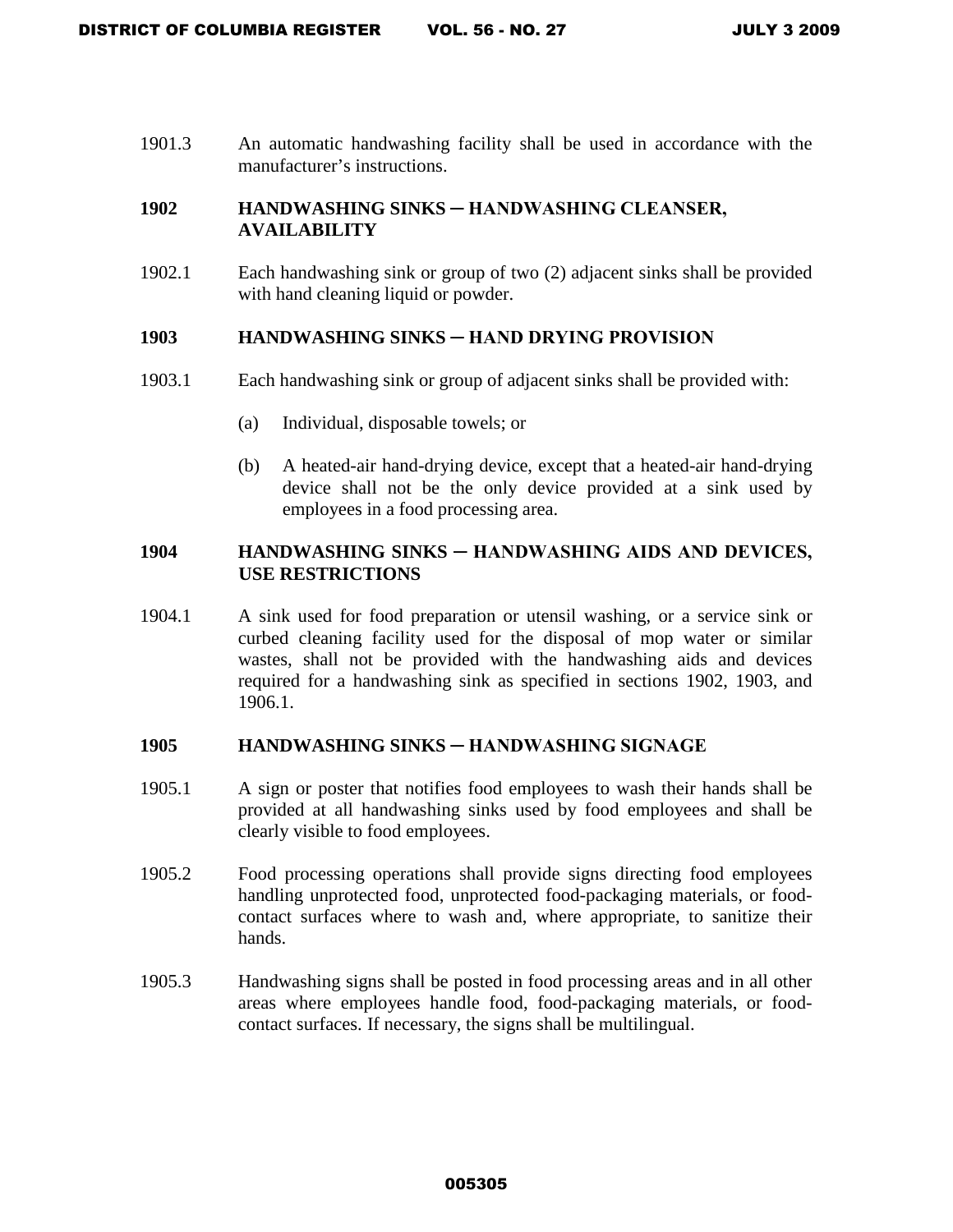### **1906 HANDWASHING SINKS ─ DISPOSABLE TOWELS, WASTE RECEPTACLE**

1906.1 A handwashing sink or group of adjacent sinks that is provided with disposable towels or suitable drying devices shall be provided with a waste receptacle as specified in section 1605.3.

#### **1907 SERVICE SINKS – NUMBERS AND CAPACITIES**

1907.1 At least one (1) service sink or one (1) curbed cleaning facility equipped with a floor drain shall be provided and conveniently located for the cleaning of mops or similar wet floor cleaning tools and for the disposal of mop water and similar liquid waste.

### **1908 TOILETS AND URINALS ─ NUMBER, CAPACITY, CONVENIENCE AND ACCESSIBILITY\***

- 1908.1 Each food processing operation shall maintain toilet facilities for employees, which shall consist of a toilet room or toilet rooms with proper and sufficient water closets and lavatories. Toilet facilities shall be conveniently located and readily accessible to all operating personnel.
- 1908.2 Toilets and urinals provided for employees' use shall be in accordance with the Plumbing Code. Urinals may be substituted for toilets if the substitution is approved by the Department of Consumer and Regulatory Affairs and the Department.
- 1908.3 The licensee shall, at a minimum:
	- (a) Maintain the toilet facilities in a sanitary condition that is clean and free of trash and litter;
	- (b) Keep the facilities in good repair at all times;
	- (c) Provide self-closing doors; and
	- (d) Provide doors that do not open into areas where food is exposed to airborne contamination except where alternate means have been taken to protect against contamination, such as double doors or positive airflow systems.
- 1908.4 A food processing operation that employs both males and females shall have separate toilet facilities for each sex; provided, that a food operation with five (5) or fewer employees may allow employees of both sexes to use a single toilet facility.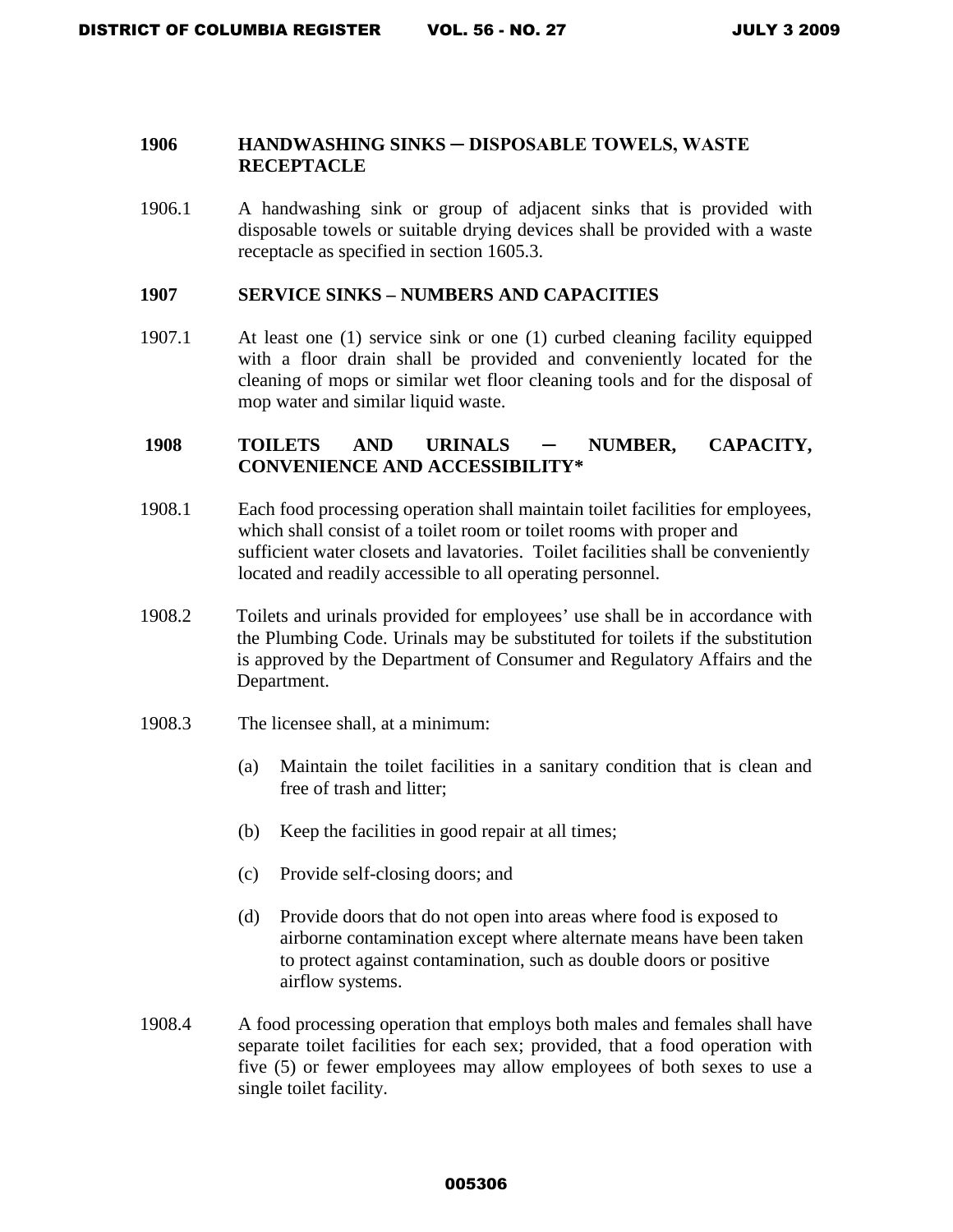- 1908.5 Toilet facilities shall be deemed conveniently located and accessible to employees during all hours of operation if they are:
	- (a) Located within the same building as the business they serve; and
	- (b) Accessible during working hours without going outside the building.

#### **1909 TOILETS AND URINALS ─ TOILET ROOMS ENCLOSED**

- 1909.1 A toilet room located on the premises shall be completely enclosed and provided with a tight-fitting and self-closing door, except that this requirement does not apply to a toilet room that is located outside a food processing operation and does not open directly into the food processing operation.
- 1909.2 Toilet room doors shall be kept closed except during cleaning and maintenance operations.

# 1910 TOILETS AND URINAL<del>S</del> TOILET TISSUE, RECEPTACLE **AVAILABILITY**

- 1910.1 A supply of toilet tissue shall be available at each toilet.
- 1910.2 A covered receptacle for sanitary napkins shall be provided, as appropriate, in accordance with section 1606.1.

### **1911 EMPLOYEE ACCOMMODATIONS ─ DESIGNATED AREAS , CHANGING ROOMS, SHOWERS FACILITIES**

- 1911.1 Areas designated for employees to eat, drink, and use tobacco shall be located so that food, equipment, utensils, food-contact surfaces, or foodpackaging materials are protected from contamination.
- 1911.2 Locker rooms shall be used by employees if employees regularly change their clothes in the establishment
- 1911.3 Lockers or other suitable facilities shall be provided for the orderly storage of employees' clothing, either personal or supplied by management, and other possessions in a designated room or area where contamination of food, equipment, utensils, food contact surfaces, or food-packaging materials can not occur.
- 1911.4 A food operation that requires employees to wear protective clothing because of the possibility of contamination shall provide changing rooms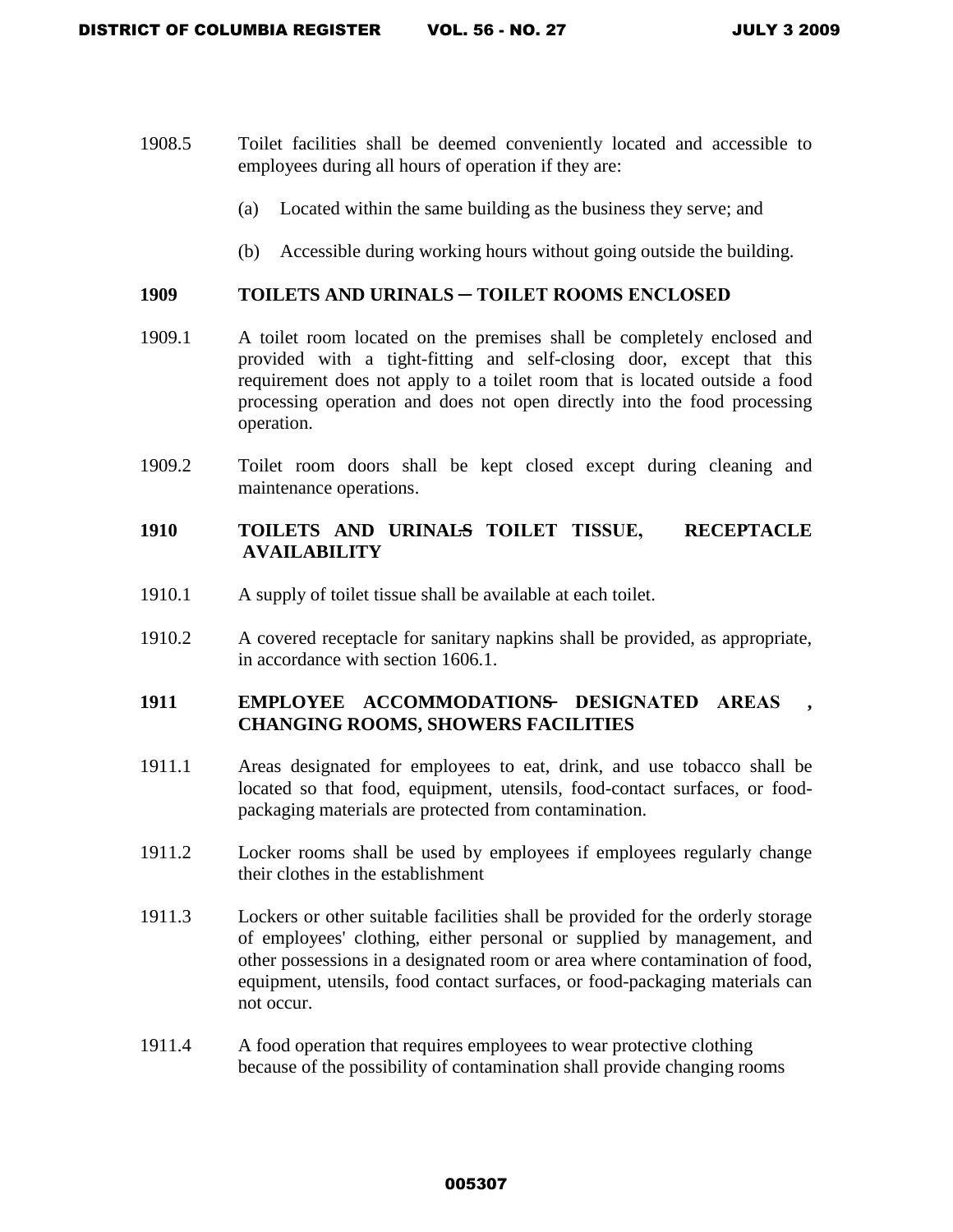equipped with storage facilities for street clothes and separate storage facilities for the protective clothing

- 1911.5 When a food operation provides work clothes that become wet or are washed between shifts, clothes drying facilities shall be provided to insure that such clothing is dry before reuse.
- 1911.6 A food operation that requires employees to shower because of a particular food processing standard shall provide one shower for every ten (10) employees of each sex, or numerical fraction thereof, who are required to shower during the same shift.
- 1911.7 Each shower shall be conveniently equipped with:
	- (a) Body soap or other appropriate cleansing agents;
	- (b) Hot and cold water feeding a common discharge line; and
	- (c) A supply of individual clean towels for employees who use the showers.

# 1912 **DISTRESSED MERCHANDISE — SEGREGATION AND LOCATION**

1912.1 Products that are returned to the distributor for credit or redemption, including damaged, spoiled, or recalled products, shall be segregated and held in designated areas that are separated from food, equipment, utensils, food-contact surfaces, and food-packaging materials.

# **CHAPTER 20 MAINTENANCE OF PHYSICAL FACILITIES**

### **2000 PHYSICAL FACILITIES ─ MAINTAINING PREMISES, UNNECESSARY ITEMS AND LITTER**

- 2000.1 The grounds surrounding a food processing operation under the control of the licensee shall be kept in a condition that will protect against the contamination of food, equipment, utensils, food-contact surfaces, or foodpackaging materials.
- 2000.2 The methods for adequate maintenance of grounds include, but are not limited to, the following:
	- (a) Properly storing or removing unnecessary equipment that is nonfunctional or no longer used, removing litter and waste, and cutting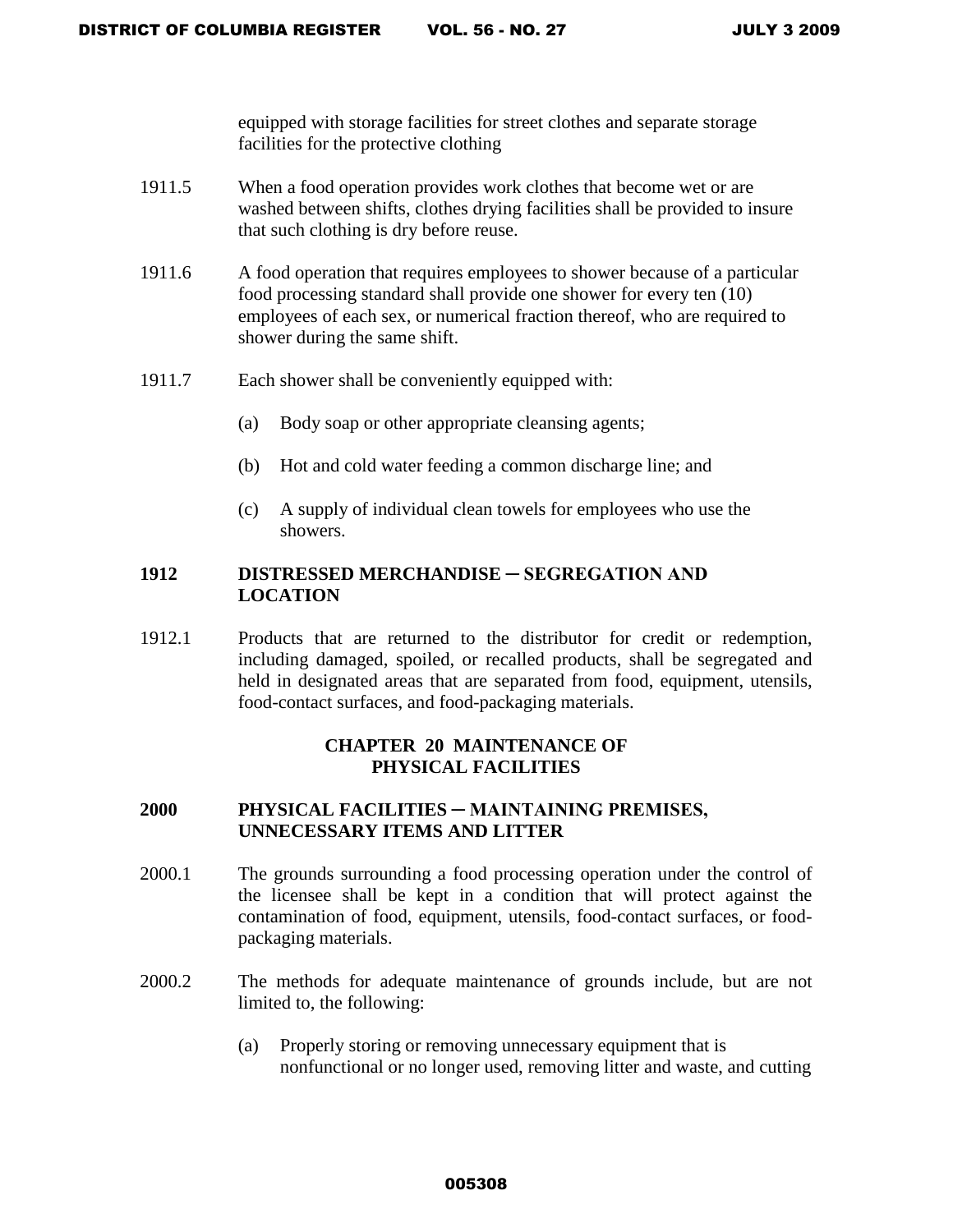weeds or grass within the immediate vicinity of the physical facility that may constitute an attractant, breeding place or harborage for pests.

- (b) Maintaining roads and parking lots so that they do not constitute a source of contamination in areas where food, equipment, utensils, food-contact surfaces, or food-packaging materials are exposed.
- (c) Adequately draining areas that may contribute contamination to food, equipment, utensils, food-contact surfaces, or food-packaging materials by seepage, foot-borne filth or providing a breeding place for pests.
- 2000.3 If the food processing operation's grounds are bordered by grounds not under the operator's control and not maintained in the manner described in section 2000.2, care shall be exercised in the plant by inspection, extermination, or other means to exclude pests, dirt, and filth that may be a source of contamination to food, equipment, utensils, food-contact surfaces, or food-packaging materials.
- 2000.4 Methods for maintaining a sanitary operation include, but are not limited to, the following:
	- (a) Providing sufficient space for placement of equipment and storage of materials; and
	- (b) Taking precautions to reduce the potential for contamination of food, equipment, utensils, food-contact surfaces, or food-packaging materials with microorganisms, chemicals, filth, or other extraneous material. The potential for contamination shall be reduced by adequate food safety controls and operating practices or effective design, including the separation of operations in which contamination is likely to occur, by one or more of the following means: location, time, partition, air flow, enclosed systems, or other effective means.

### **2001 PHYSICAL FACILITIES ─ REPAIRING**

2001.1 The physical facilities shall be maintained in good repair.

# **2002 PHYSICAL FACILITIES ─ CLEANING FREQUENCY AND RESTRICTIONS**

2002.1 The physical facilities shall be cleaned as often as necessary to keep them clean.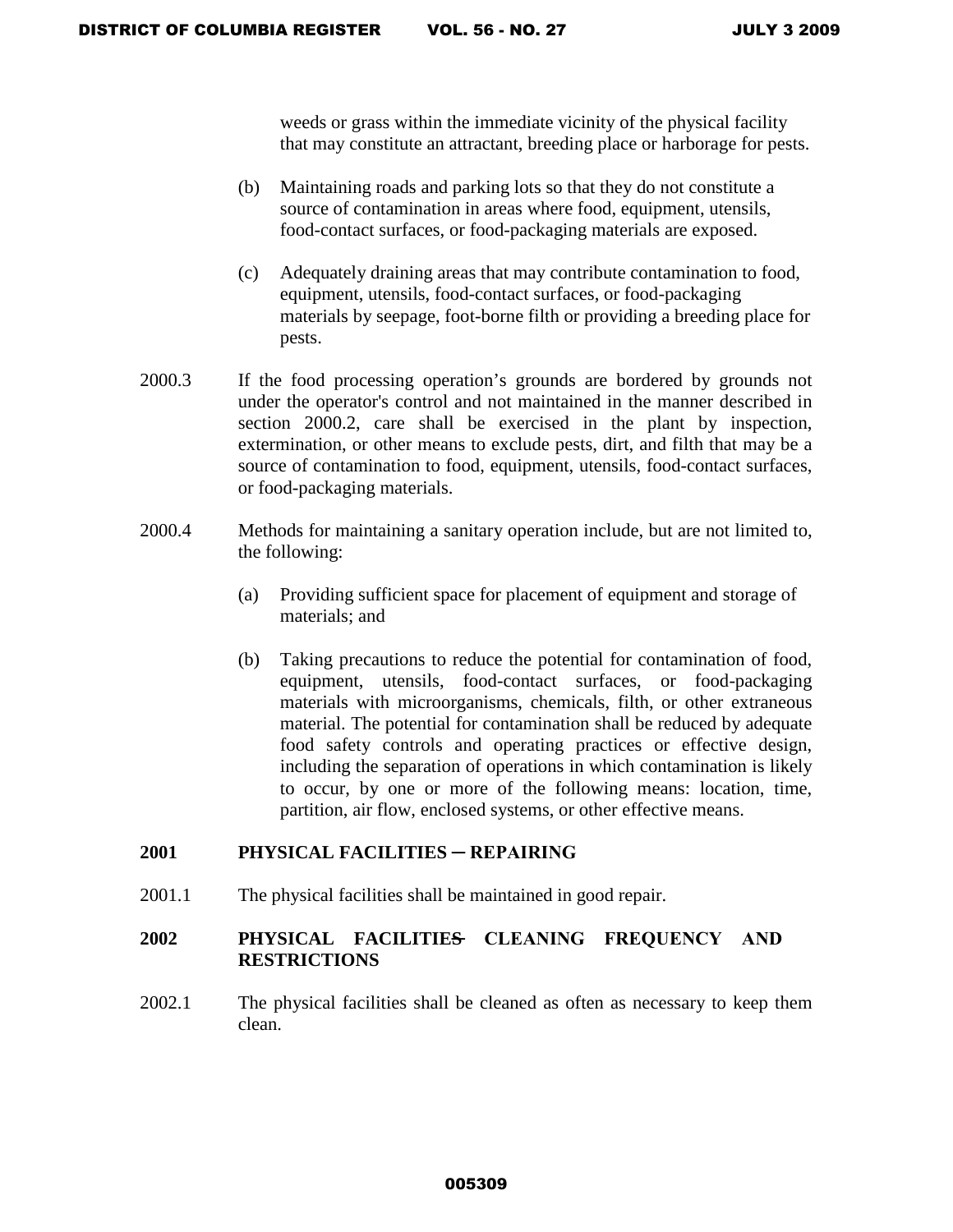2002.2 Except for cleaning that is necessary due to a spill or other accident, cleaning shall be done during periods when the least amount of food is exposed, such as after closing.

# **2003 PHYSICAL FACILITIES ─ CLEANING FLOORS, DUSTLESS METHODS**

- 2003.1 Except as provided in section 2003.2, only dustless methods of cleaning shall be used, such as wet cleaning, vacuum cleaning, mopping with treated dust mops or sweeping using a broom and dust-arresting compounds. If mops or similar wet floor cleaning tools are used, at least one (1) service sink or one (1) curbed cleaning facility equipped with a floor drain and supplied with hot and cold water under pressure shall be provided and conveniently located.
- 2003.2 Spills or drippage on floors that occur between normal floor cleaning times may be cleaned:
	- (a) Without the use of dust-arresting compounds; and
	- (b) In the case of liquid spills or drippage, with the use of a small amount of absorbent compound, such as sawdust or diatomaceous earth, applied immediately before spot cleaning.

### **2004 PHYSICAL FACILITIES ─ CLEANING VENTILATION SYSTEMS, NUISANCE, AND DISCHARGE PROHIBITION**

- 2004.1 Intake and exhaust air ducts shall be cleaned and filters changed so they are not a source of contamination by dust, dirt, and other materials.
- 2004.2 If vented to the outside, ventilation systems shall not create a public health hazard or nuisance, or unlawful discharge.

# **2005 PHYSICAL FACILITIES ─ CLEANING MAINTENANCE TOOLS, PREVENTING CONTAMINATION\***

2005.1 Food preparation sinks, handwashing sinks, and warewashing equipment shall not be used to clean maintenance tools, to prepare or hold maintenance materials, or for the disposal of mop water and similar liquid wastes.

### **2006 PHYSICAL FACILITIES ─ DRYING MOPS**

2006.1 After use, mops shall be placed in a position that allows them to air-dry without soiling walls, equipment, or supplies.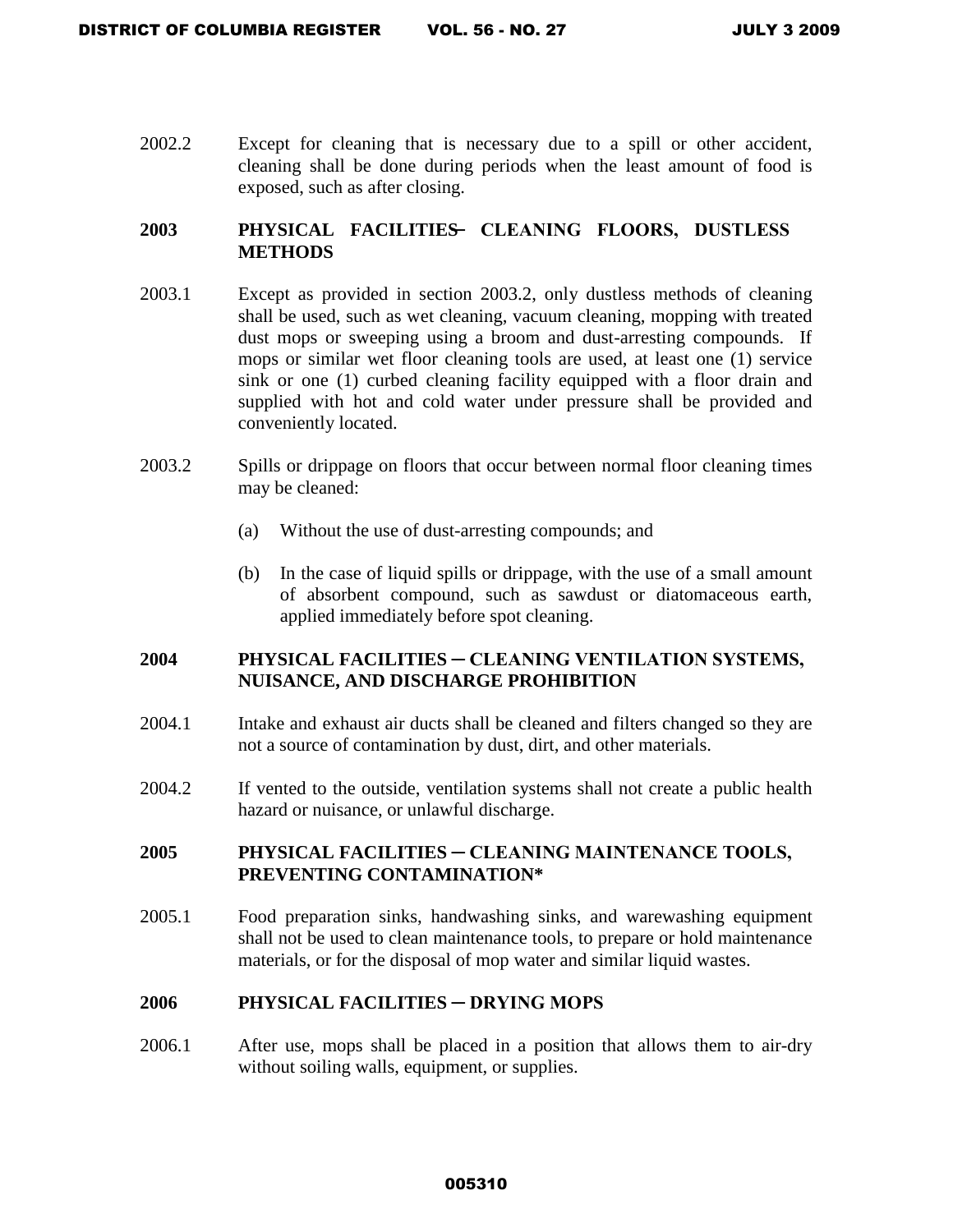### **2007 PHYSICAL FACILITIES ─ ABSORBENT MATERIALS ON FLOORS, USE LIMITATION**

2007.1 Except as specified in section 2003.2, sawdust, wood shavings, granular salt, baked clay, diatomaceous earth, or similar materials shall not be used on floors.

#### **2008 PHYSICAL FACILITIES ─ CLEANING OF PLUMBING FIXTURES**

2008.1 Plumbing fixtures such as handwashing sinks, toilets, and urinals shall be cleaned as often as necessary to keep them clean and well-maintained.

### **2009 PHYSICAL FACILITIES ─ CONTROLLING PESTS\***

- 2009.1 The presence of insects, rodents, and other pests shall be controlled to minimize their presence on the premises by:
	- (a) Routinely inspecting incoming shipments of food and supplies;**<sup>N</sup>**
	- (b) Routinely inspecting the premises for evidence of pests; $N$
	- (c) Using methods, if pests are found, such as trapping devices or other means of pest control as specified in sections 2202, 2211 and 2212; and
	- (d) Eliminating harborage conditions.**<sup>N</sup>**
- 2009.2 The licensee shall maintain a copy of the establishment's professional service contract and service schedule, which documents the following information:
	- (a) Name and address of its licensed pest exterminator / contractor;
	- (b) Frequency of pest extermination services provided under the contract; and
	- (c) Date pest extermination services were last provided to the establishment.

## **2010 PHYSICAL FACILITIES ─ REMOVING DEAD OR TRAPPED BIRDS, INSECTS, RODENTS, AND OTHER PESTS**

2010.1 Dead or trapped birds, insects, rodents, and other pests shall be removed from control devices and the premises at a frequency that prevents their accumulation, decomposition or the attraction of pests.

#### 005311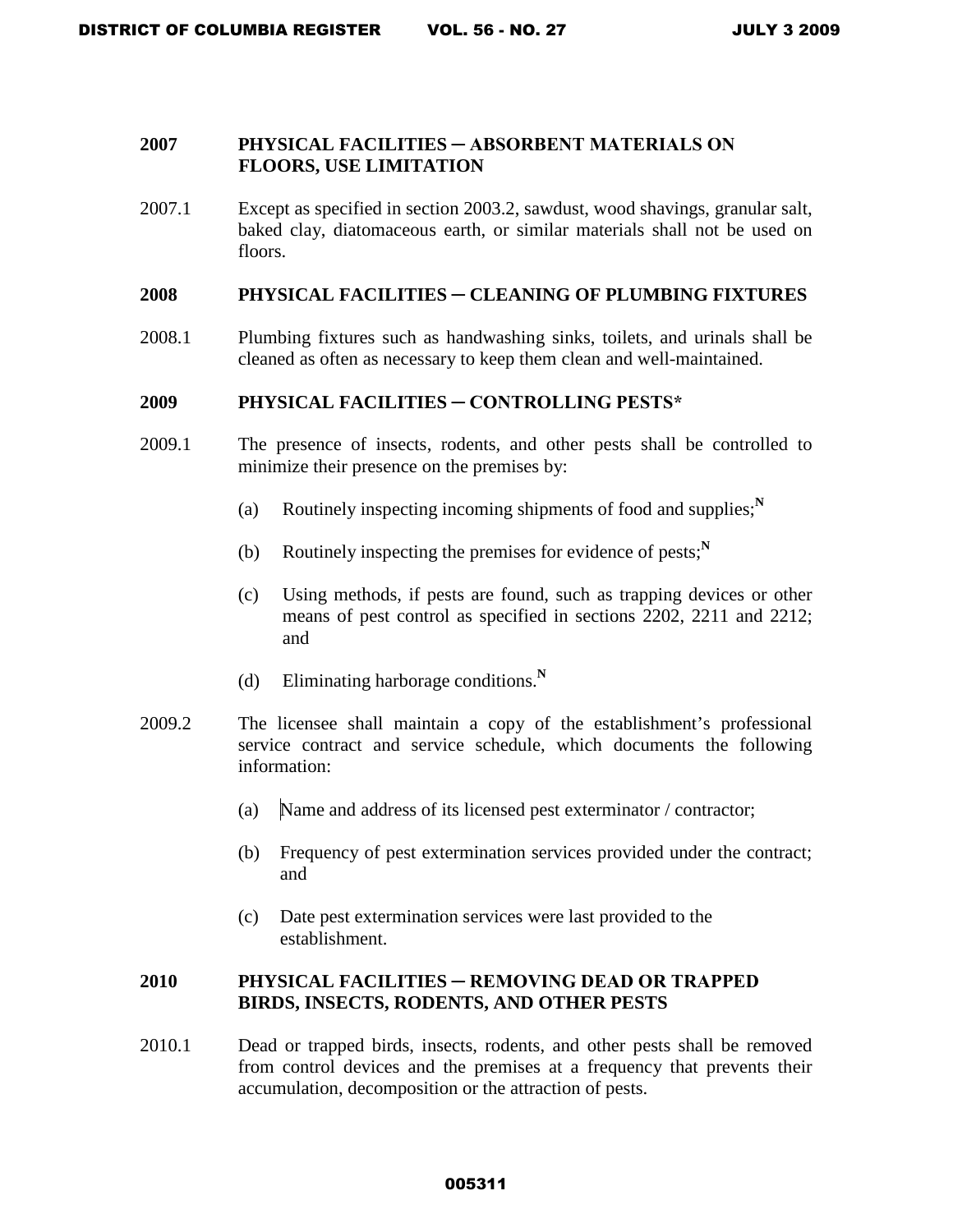## **2011 PHYSICAL FACILITIES ─ STORING MAINTENANCE TOOLS**

- 2011.1 Maintenance tools such as brooms, mops, vacuum cleaners, and similar items shall be:
	- (a) Stored so they do not contaminate food, equipment, utensils, foodcontact surfaces, or food-packaging materials; and
	- (b) Stored in an orderly manner that facilitates cleaning the area used for storing the maintenance tools.

#### **2012 PHYSICAL FACILITIES ─ PROHIBITING ANIMALS\***

2012.1 Patrol dogs accompanying police or security officers and sentry dogs running loose in outside fenced areas may be allowed in some areas of a food processing operation if the presence of the animals cannot result in contamination of food, equipment, utensils, food-contact surfaces, or foodpackaging materials.

#### **SUBTITLE G: POISONIOUS OR TOXIC MATERIALS**

## **CHAPTER 21 LABELING AND IDENTIFICATION OF POISONOUS OR TOXIC MATERIALS**

### **2100 ORIGINAL CONTAINERS ─ IDENTIFYING INFORMATION, PROMINENCE\***

2100.1 Containers of poisonous or toxic materials and personal care items shall bear a legible manufacturer's label.

#### **2101 WORKING CONTAINERS ─ COMMON NAME\***

2101.1 Working containers used for storing poisonous or toxic materials, such as cleaners and sanitizers taken from bulk supplies shall be clearly and individually identified with the common name of the material.

#### **CHAPTER 22 OPERATIONAL SUPPLIES AND APPLICATIONS OF POISONOUS OR TOXIC MATERIALS**

#### **2200 STORAGE ─ SEPARATION\***

2200.1 Poisonous or toxic materials shall be stored and transported so they can not contaminate food, equipment, utensils, food-contact surfaces, or foodpackaging materials by: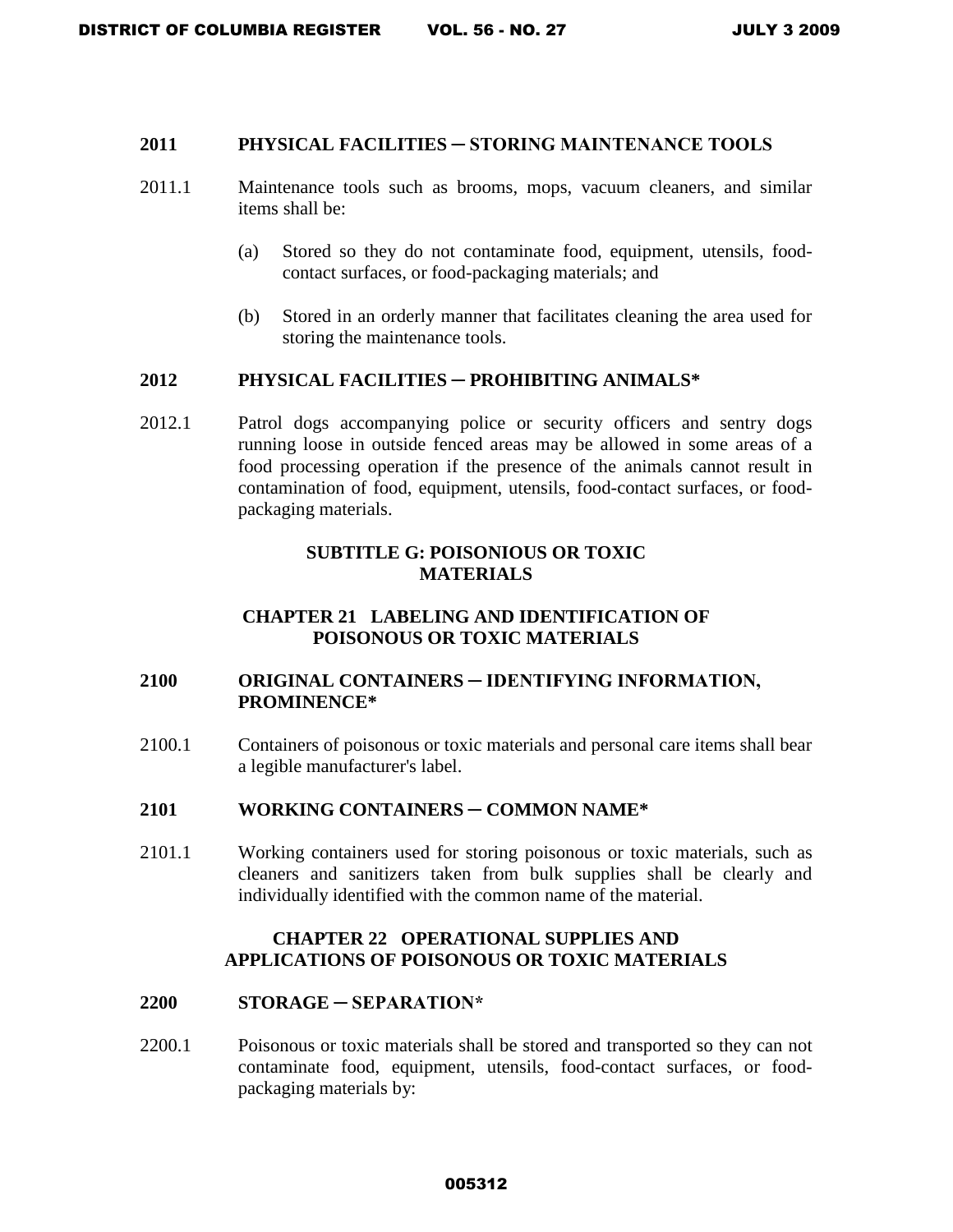- (a) Separating the poisonous or toxic materials by spacing or partitioning; and
- (b) Locating the poisonous or toxic materials in an area that is not above food processing areas, equipment, utensils, or food-packaging materials. This paragraph does not apply to equipment and cleaners and sanitizers that are stored in warewashing areas for availability and convenience if the materials are stored to prevent contamination of food, equipment, utensils, food-contact surfaces, and food-packaging materials.

#### **2201 PRESENCE AND USE ─ RESTRICTION\***

- 2201.1 Restricted-use pesticides shall be applied only by a certified applicator as defined in section 2 of the Pesticide Operations Act of 1977, effective April 18, 1978 (D.C. Law 2-70; D.C. Official Code § 8-401).
- 2201.2 Only the following toxic materials may be used or stored in a food processing operation where food is processed or exposed:
	- (a) Chemicals required for maintaining clean and sanitary conditions;
	- (b) Chemicals necessary for use in laboratory testing procedures;
	- (c) Chemicals necessary for plant and equipment maintenance and operation; and
	- (d) Chemicals necessary for use in the plant's operations.
- 2201.3 Toxic cleaning compounds, sanitizing agents, and pesticide chemicals shall be identified, held, and stored in a manner that protects against contamination of food, equipment, utensils, food-contact surfaces, and foodpackaging materials.

#### **2202 PRESENCE AND USE ─ CONDITIONS OF USE\***

- 2202.1 Poisonous or toxic materials shall be used according to:
	- (a) The Pesticide Operations Act of 1977, effective April 18, 1978 (D.C. Law 2-70; D.C. Official Code § 8-401 *et seq*.), and this Code;
	- (b) Manufacturer's use directions included in labeling, and, for a pesticide, manufacturer's label instructions that state use is allowed in a food processing operation; and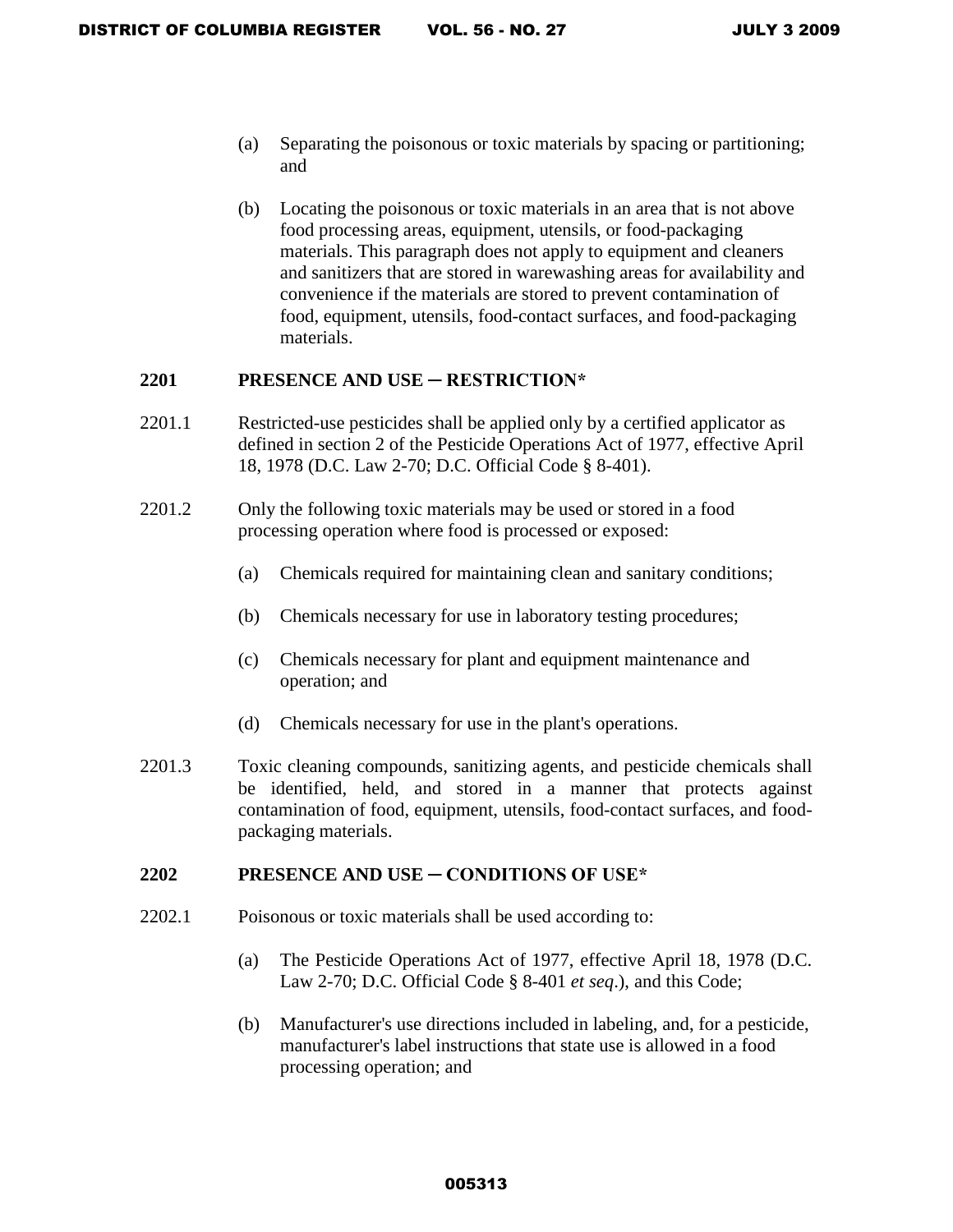- (c) The conditions of certification, if certification is required, for use of the pest control materials.
- 2202.2 Poisonous or toxic materials shall be applied so that:
	- (a) A hazard to employees or other persons is not constituted;
	- (b) Contamination including toxic residues due to drip, drain, fog, splash, or spray on food, equipment, utensils, food-contact surfaces, and foodpackaging materials is prevented; and
	- (c) For restricted-use pesticides, contamination is prevented by:
		- (1) Removing items listed in paragraph (b);
		- (2) Covering items listed in paragraph (b) with impermeable covers;
		- (3) Taking other appropriate preventive actions; and
		- (4) Cleaning and sanitizing equipment, utensils, food-contact surfaces, and food-packaging materials after the application.

# **220 3 CONTAINER PROHIBITIONS** ─ **POISONOUS OR TOXIC MATERIAL CONTAINERS\***

2203.1 A container previously used to store poisonous or toxic materials shall not be used to store, transport, or dispense food.

### **2204 CHEMICALS ─ SANITIZERS, CRITERIA\***

2204.1 Chemical sanitizers and other chemical antimicrobials applied to foodcontact surfaces shall meet the requirements of 40 CFR 180.940 – Tolerance exemptions for active and inert ingredients for use in antimicrobial formulations (Food-contact surface sanitizing solutions).

### **2205 CHEMICALS ─ CLEANING COMPOUNDS, SANITIZERS\***

- 2205.1 Cleaning compounds and sanitizing agents used in cleaning and sanitizing procedures shall be free from undesirable microorganisms and shall be safe and adequate under the conditions of use.
- 2205.2 Compliance with this requirement may be verified by an effective means including, but not limited to, purchase of substances under a supplier's guarantee or certification, or examination of the substances for contamination.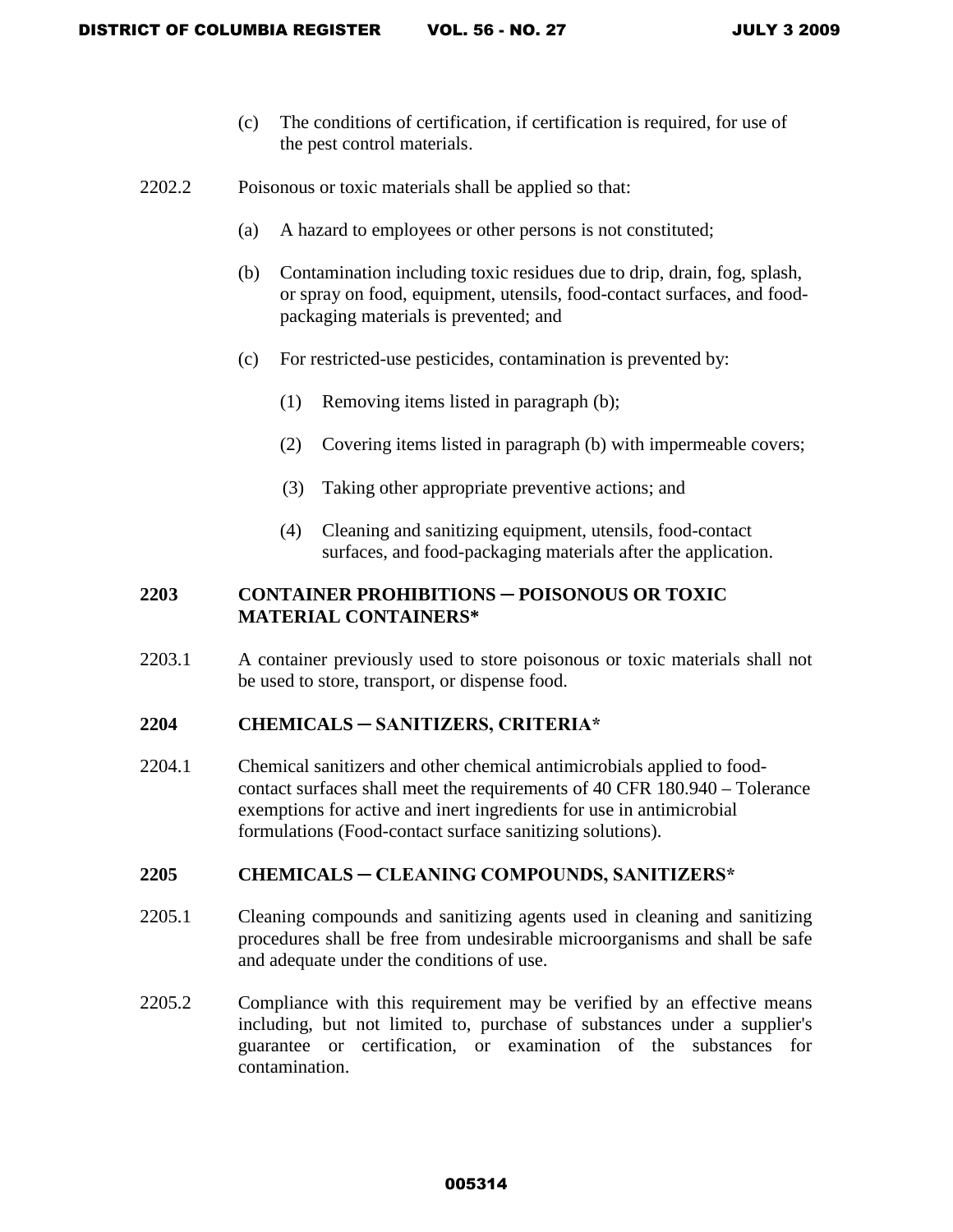#### **2206 CHEMICALS ─ WASHING FRUITS AND VEGETABLES, CRITERIA\***

2206.1 Chemicals used to wash or peel whole fruits and vegetables shall meet the requirements specified in 21 CFR 173.315 − Chemicals used in washing or to assist in the peeling of fruits and vegetables.

#### **2207 CHEMICALS ─ BOILER WATER ADDITIVES, CRITERIA\***

2207.1 Chemicals used as boiler water additives shall meet the requirements specified in 21 CFR 173.310 – Boiler water additives.

### **2208 CHEMICALS ─ DRYING AGENTS, CRITERIA\***

- 2208.1 Drying agents used in conjunction with sanitization shall contain only components that are listed as one of the following:
	- (a) Generally recognized as safe for use in food as specified in 21 CFR Part 182 − Substances Generally Recognized as Safe or 21 CFR Part 184 − Direct Food Substances Affirmed as Generally Recognized as Safe;
	- (b) Generally recognized as safe for the intended use as specified in 21 CFR Part 186 − Indirect Food Substances Affirmed as Generally Recognized as Safe;
	- (c) Approved for use as a drying agent under a prior sanction specified in 21 CFR Part 181 − Prior Sanctioned Food Ingredients;
	- (d) Specifically regulated as an indirect food additive for use as a drying agent as specified in 21 CFR Parts 175 – 178 – Indirect Food Additives: Adhesives and Components of Coatings; Indirect Food Additives: Paper and Paperboard Components; Indirect Food Additives: Polymers; Indirect Food Additives: Adjuvants, Production Aids, and Sanitizers; or
	- (e) Approved for use as a drying agent under the threshold of regulation process established by 21 CFR 170.39 − Threshold of regulation for substances used in food-contact articles.
- 2208.2 When sanitization is used with chemicals, the approval required in section 2208.1(c) or 2208.1(e) or the regulation as an indirect food additive required in section 2208.1(d) shall be specifically for use with chemical sanitizing solutions.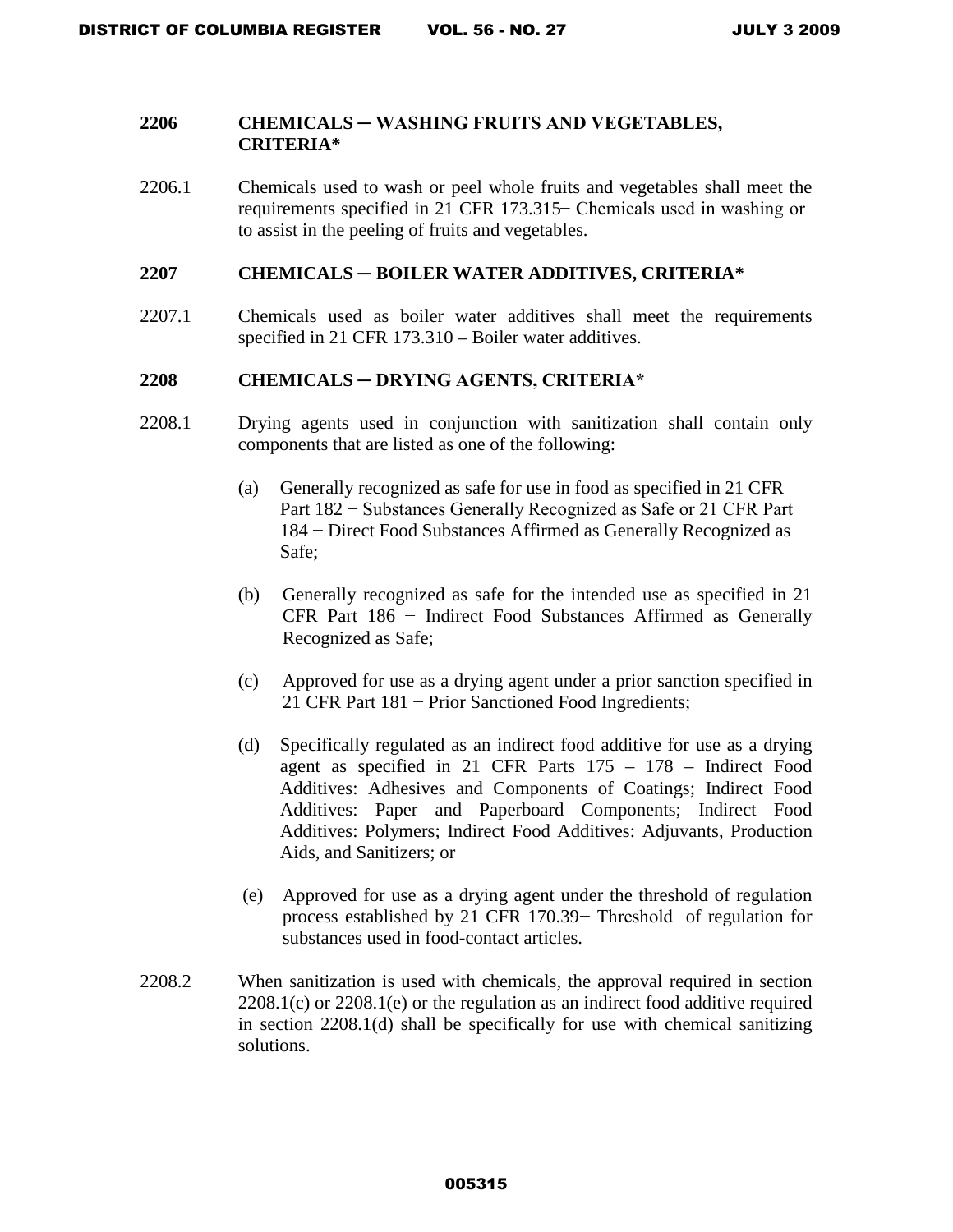#### **2209 LUBRICANTS ─ INCIDENTAL FOOD CONTACT, CRITERIA\***

2209.1 Lubricants shall meet the requirements specified in 21 CFR 178.3570 Lubricants with incidental food contact, if they are used on food-contact surfaces, on bearings and gears located on or within food-contact surfaces, or on bearings and gears that are located so that lubricants may leak, drip, or be forced into food or onto food-contact surfaces.

#### **2210 PESTICIDES ─ RESTRICTED USE PESTICIDES, CRITERIA\***

2210.1 Restricted use pesticides shall meet the requirements specified in 40 CFR 152.170 – Criteria for restriction to use by certified applicators.

### **2211 PESTICIDES ─ RODENT BAIT STATIONS\***

2211.1 Rodent bait shall be contained in a covered, tamper-resistant bait station.

# **2212 PESTICIDES ─ TRACKING POWDERS, PEST CONTROL AND MONITORING\***

- 2212.1 A tracking powder pesticide may not be used in a food processing operation, except as specified in section 2212.2.
- 2212.2 If used, a nontoxic tracking powder such as talcum or flour may not contaminate food, equipment, utensils, food-contact surfaces, or foodpackaging materials.

#### **2213 FIRST AID SUPPLIES ─ STORAGE\***

- 2213.1 First aid supplies that are in a food processing operation for the employees' use shall be:
	- (a) Labeled as specified in section 2100 of this Code; and
	- (b) Stored in a kit or a container that is located to prevent the contamination of food, equipment, utensils, food-contact surfaces, and food-packing materials.

## **2214 OTHER PERSONAL CARE ITEMS ─ STORAGE**

2214.1 Employees shall store their personal care items in separate cabinets or storage lockers specified in section 1911.3, except as specified in section 2213.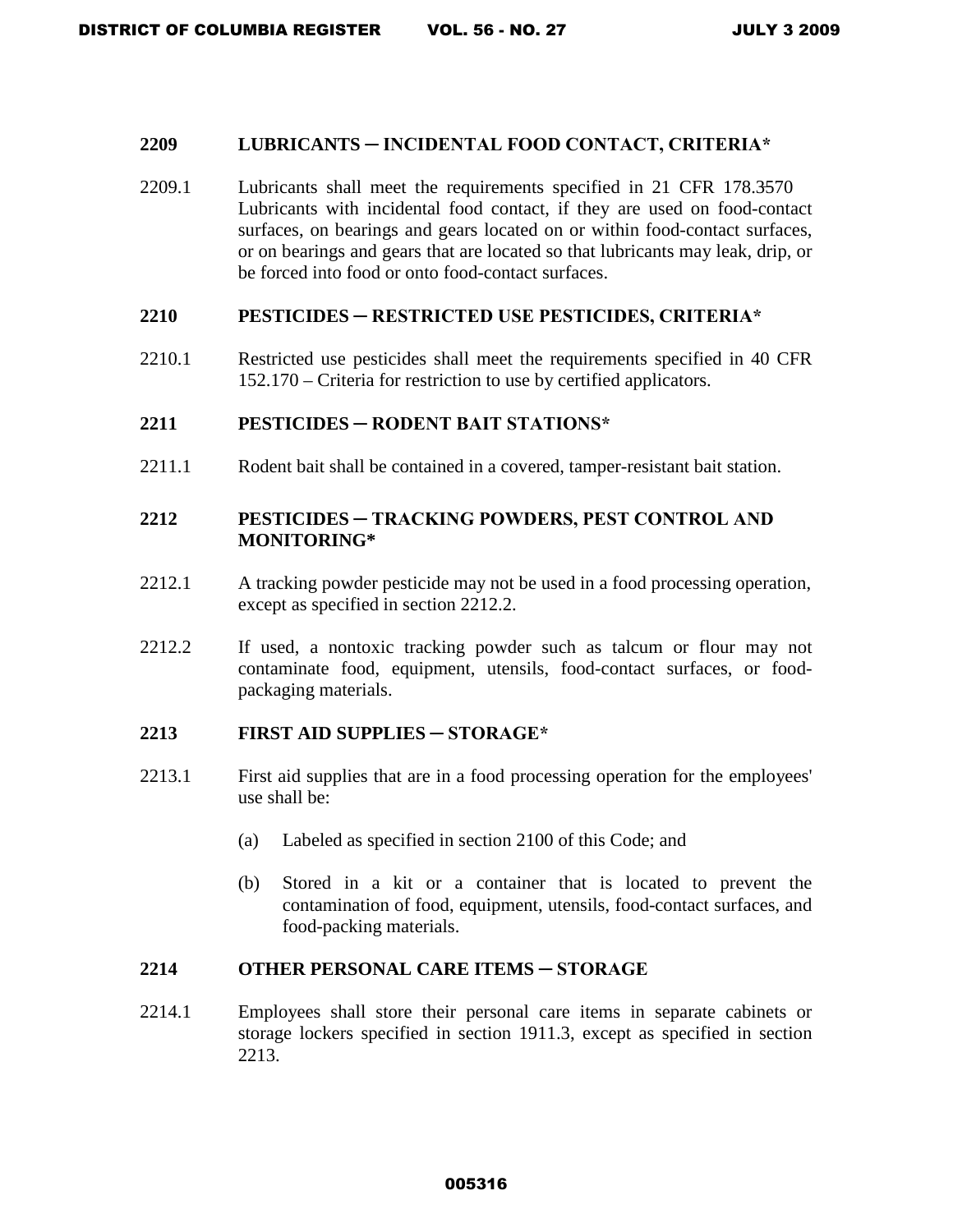# **SUBTITLE H: SHELLFISH PROCESSING OPERATIONS**

### **CHAPTER 23 ADMINISTRATION AND CERTIFICATION**

#### **2300 ADMINISTRATION ─ DEPARTMENT RECORDKEEPING**

- 2300.1 The Department shall maintain records to demonstrate the effective administration of a District-wide shellfish safety and sanitation program to regulate:
	- (a) Shellfish processing procedures and facilities;
	- (b) Product labeling;
	- (c) Storage, handling and packing;
	- (d) Shellfish shipment in interstate commerce; and
	- (e) Shellfish dealers.
- 2300.2 These records shall be maintained in a central file and made available to any interested person upon request, consistent with applicable District and federal law.

# **2301 CERTIFICATES ─ PREREQUISITE FOR OPERATION**

- 2301.1 No person shall act as a shellfish dealer prior to obtaining a certificate from the Department.
- 2301.2 A person who wants to be a certified as a shellfish dealer shall:
	- (a) Apply to the Department for certification or recertification pursuant to section 2302:
	- (b) Have and implement a HACCP plan, have a program of sanitation monitoring and record keeping, and conform to all other requirements listed in the most recent edition of the Interstate Shellfish Sanitation Conference Guide for the Control of Molluscan Shellfish;
	- (c) Have a permanent business address at which inspections of facilities, activities, or equipment can be conducted and records are maintained; and
	- (d) Pay the appropriate license fee.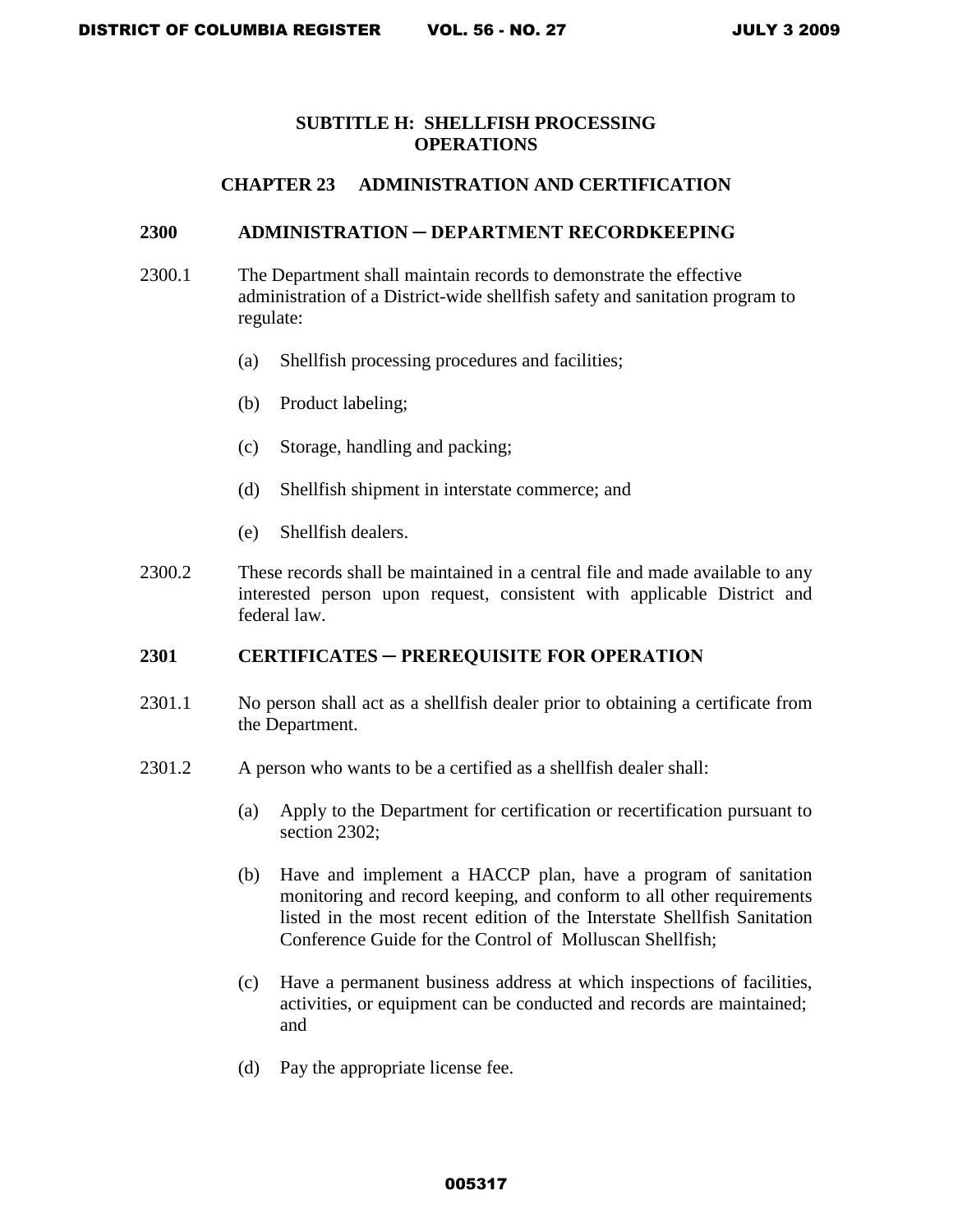#### **2302 CERTIFICATES ─ APPLICATION PROCEDURE**

- 2302.1 Any person who engages in the wholesale handling, shipping, or repacking of shellfish shall be deemed to be a shellfish dealer (hereinafter "dealer") and shall apply for certification or renewal of certification as a shellfish dealer in writing on a form supplied by the Department. The certification shall authorize the dealer to conduct a shellfish operation at a specified location. Applicants shall provide all information required on the form, including:
	- (a) Name of the owner of the business;
	- (b) Mailing address and telephone number of the owner of the business;
	- (c) Address of the shellfish operation;
	- (d) Trade name of the shellfish operation;
	- (e) Name and address of corporate officers;
	- (f) Name and country of registered agent, if applicable;
	- (g) Type and source of shellfish to be handled;
	- (h) Type of operation to be carried out; and
	- (i) Whether shellfish will be sold in interstate commerce.

# **2303 GENERAL REQUIREMENTS ─ TYPES OF SHELLFISH DEALER CERTIFICATIONS**

- 2303.1 Any dealer who shucks and packs shellfish shall be certified as a shuckerpacker. A shucker-packer may act as a shellstock shipper, or reshipper, or may repack shellfish originating from other dealers.
- 2303.2 Any dealer who repacks shucked shellfish shall be certified as a repacker. A repacker may act as a shellstock shipper or reshipper.
- 2303.3 Any dealer who buys, repacks, or sells shellstock shall be certified as a shellstock shipper. A shellstock shipper may also ship shellfish shucked by a certified shucker-packer.
- 2303.4 Any dealer who only purchases shellstock or shucked shellfish from dealers and sells the product without repacking or relabeling to other dealers, wholesalers, or retailers shall be certified as a reshipper.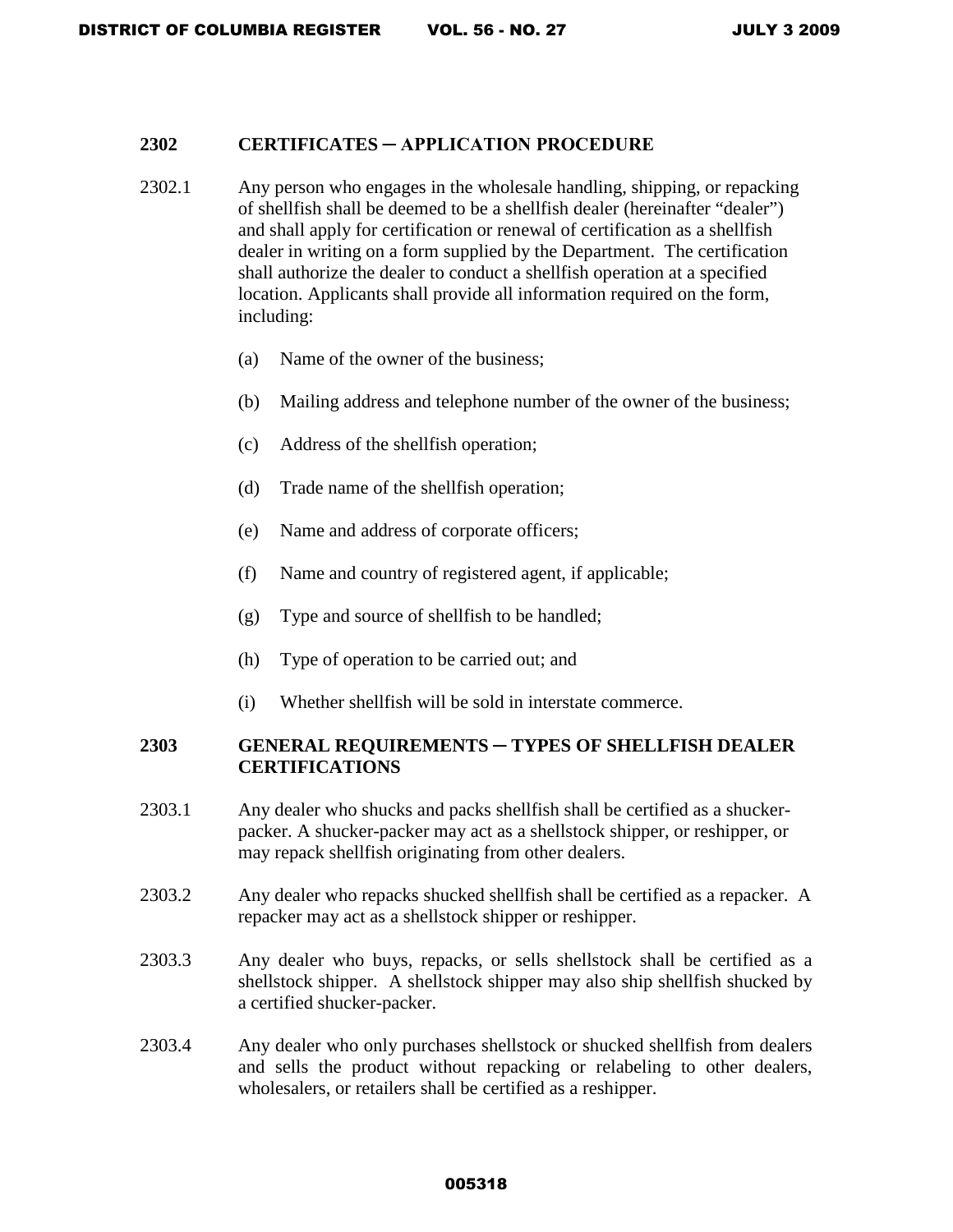#### **2304 DEALER CERTIFICATION ─ GENERAL REQUIREMENTS**

- 2304.1 An applicant requesting an initial certification or a dealer seeking to renew an existing certification shall be subject to a comprehensive, onsite inspection and shall meet the requirements specified in section 2305.1.
- 2304.2 Inspection of shellfish operations shall be conducted only by the Department's shellfish standardization inspector. The inspection shall be documented on the appropriate inspection form within one hundred and twenty (120) business days immediately prior to the issuance of an initial or renewal certification.
- 2304.3 The Department shall issue one (1) certification to a dealer for each location. An applicant or dealer may obtain more than one (1) certification if each shellfish operation:
	- (a) Is operated as a separate entity; and
	- (b) Is not found at the same location.
- 2304.4 The Department may permit separate certified dealers to share a facility. A unique certification shall be issued by the Department to each dealer.

# **2305 DEALER CERTIFICATION** ─ **INITIAL REQUIREMENTS**

- 2305.1 An initial certification shall be issued by the Department only when the applicant has met the following requirements:
	- (a) The applicant has an HACCP plan approved by the Department; and
	- (b) Not more than two (2) critical violations and two (2) noncritical violations are cited during an inspection of the dealer's operation in accordance with section 2304.1.
- 2305.2 If the dealer's operation contains violations, the initial certification shall include a compliance schedule to correct any violations not corrected by the dealer during the inspection.

# **2306 DEALER CERTIFICATION** ─ **RENEWAL REQUIREMENTS**

- 2306.1 A dealer shall make application for certification renewal annually in accordance with section 2302. The Department shall not renew the certification for any dealer unless the dealer:
	- (a) Meets the requirements specified in section 2305.1; and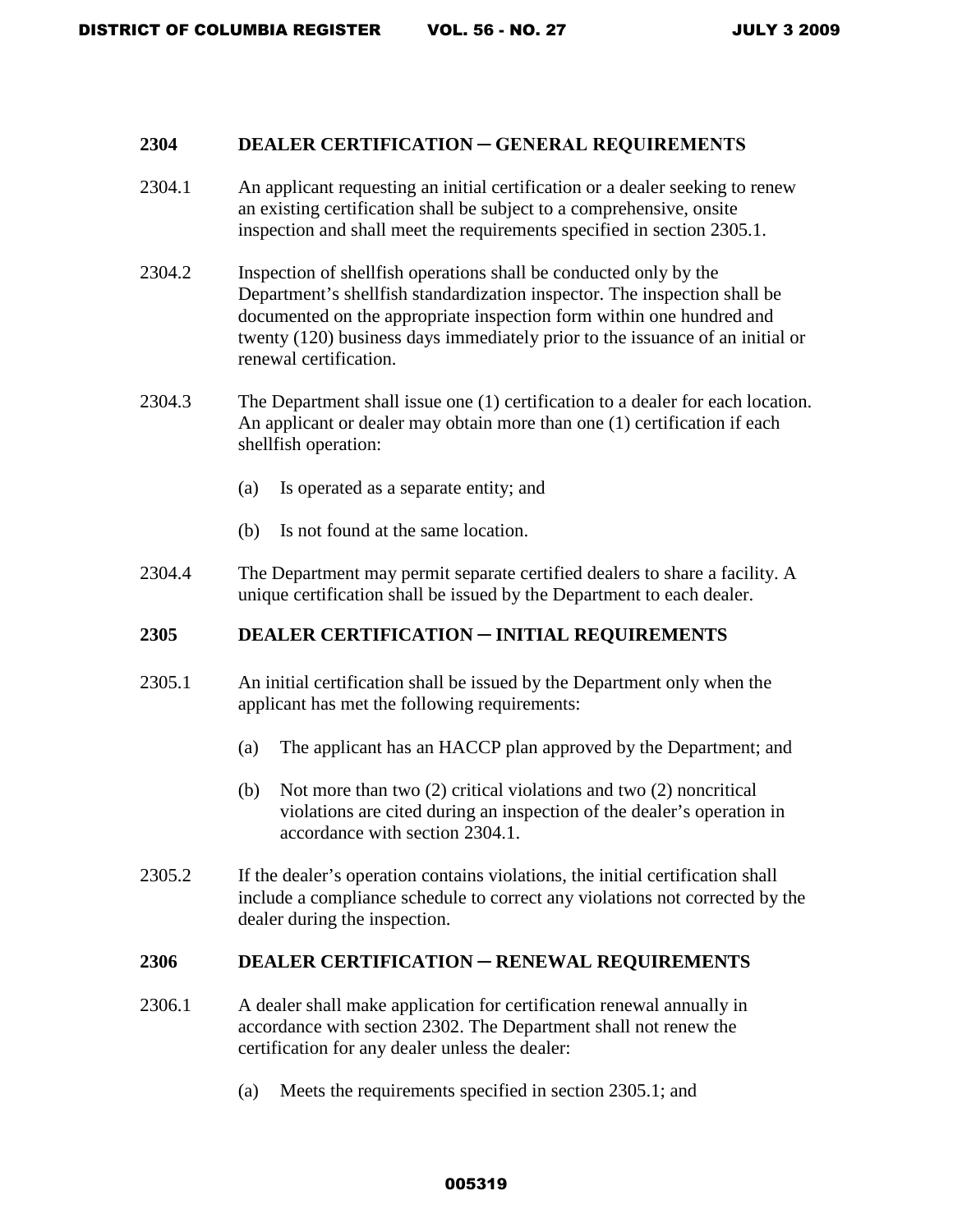- (b) Agrees to a compliance schedule to address any new violations not corrected by the dealer during the inspection.
- 2306.2 The number of violations allowed for renewal applications shall include carry over violations from an existing compliance schedule approved by the Department and new violations identified during the certification renewal inspection.

## **2307 CERTIFICATES ─ RESPONSIBILITIES OF THE DEPARTMENT**

- 2307.1 The Department shall issue a shellfish certification upon receipt of the application and upon approval of the facilities and sanitary condition of the shellfish operation.
- 2307.2 When the Department certifies an applicant to become a dealer, the Department shall notify the FDA for the purpose of having the dealer listed in the Interstate Certified Shellfish Shippers List (ICSSL). The notice shall be in the format of FDA Form 3038.
- 2307.3 The Department shall notify the FDA for the purpose of having the dealer removed from the ICSSL whenever a dealer's certification is suspended or revoked.
- 2307.4 The Department shall inspect current certifications, which the dealer shall keep on file at the shellfish operation.

#### **2308 DEALER CERTIFICATION** ─ **RECORDKEEPING REQUIREMENTS**

- 2308.1 Each dealer shall maintain adequate records documenting compliance with certification requirements for at least three (3) years. These records shall include:
	- (a) Inspection reports of dealers;
	- (b) Notification letters and enforcement actions;
	- (c) Shellfish sample results and follow-up actions taken;
	- (d) Records of complaints or inquiries and follow-up actions taken; and
	- (e) Administrative hearing transcripts and records.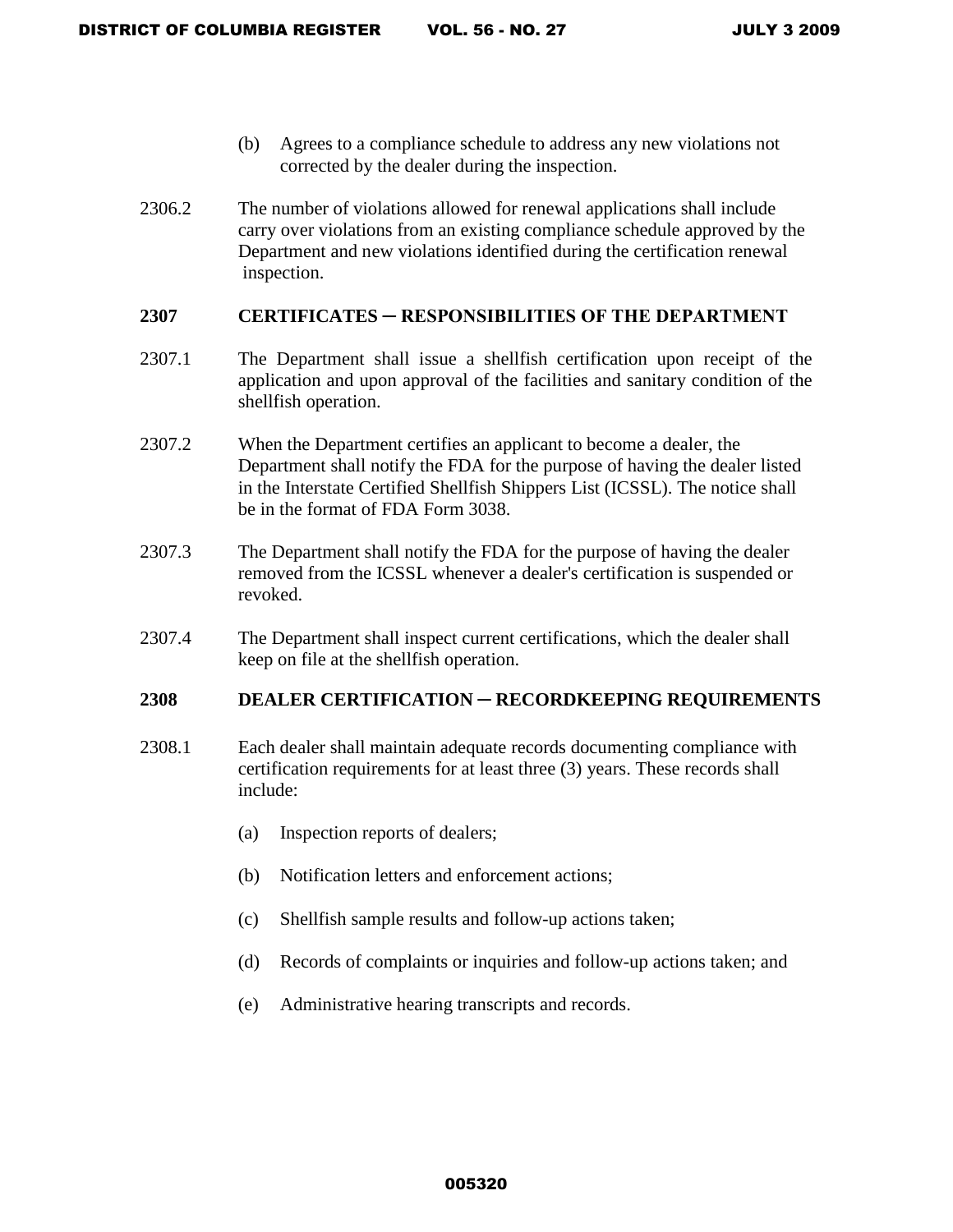### **2309 CERTIFICATES ─ EXPIRATION DATE**

2309.1 All shellfish certifications shall expire on June  $30<sup>th</sup>$  of each year and shall be renewed annually. In no case shall a dealer conduct a shellfish operation without a valid certification issued by the Department.

# **2310 CERTIFICATES ─ NOT TRANSFERABLE**

2310.1 A shellfish certification shall not be transferable with respect to persons or locations.

# **2311 CERTIFICATES ─ DISCONTINUANCE OF OPERATION**

2311.1 A certified dealer shall submit a "Statement of Discontinuance of Operations" to the Department at least thirty (30) calendar days before discontinuing its operations in accordance with section 3104.2.

# **2312 DEALER CERTIFICATION ─ REVOCATION OR SUSPENSION OF CERTIFICATES**

2312.1 A dealer whose certification has been suspended or revoked in accordance with section 3521.1, or whose certification is automatically withdrawn from the ICSSL on the date of expiration shall not conduct shellfish operations at any facility that no longer has a valid certification until the dealer meets the requirements of section 2305 or 2306, obtains a new certification from the Department for the facility, and is listed on the ICSSL pursuant to section 2307.2.

# **CHAPTER 24 TAGS, LABELING & RECORDKEEPING**

#### **2400 GENERAL REQUIREMENTS –DEALER TAGS FOR SHELLFISH**

- 2400.1 A dealer shall buy shellfish only from sources certified by the Department or listed in the current ICSSL.
- 2400.2 A dealer shall receive shellfish with the dealer's tag or label affixed to each container of shellfish and the dealer's tag or label shall remain affixed until the container is:
	- (a) Shipped;
	- (b) Emptied to wash, grade, or pack the shellfish; or
	- (c) Emptied for repacking of shellfish.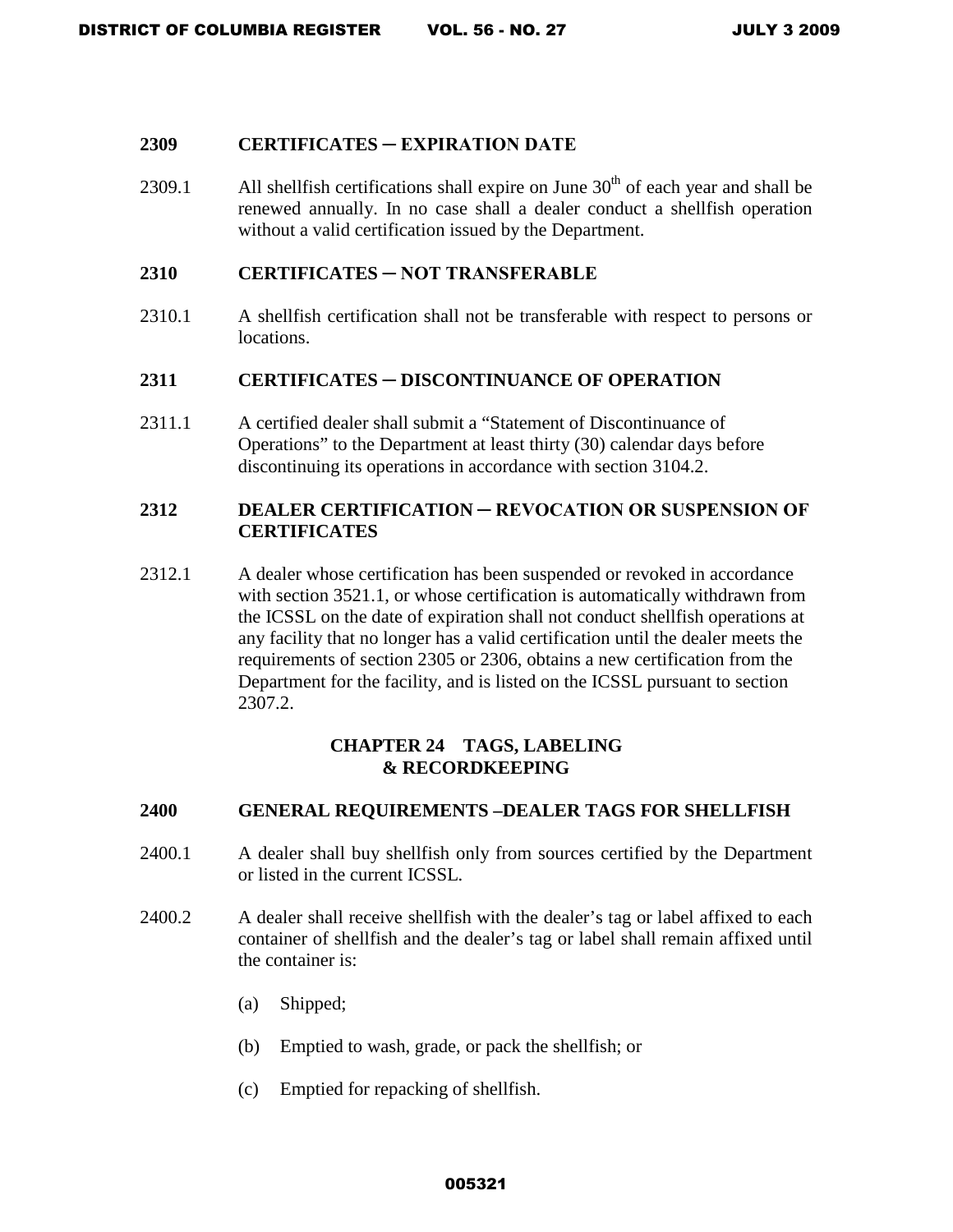- 2400.3 The dealer shall affix a dealer tag or label in accordance with sections 2401 and 2403 on each new container in which the shellfish is placed.
- 2400.4 The dealer's tags shall be:
	- (a) Durable, waterproof, and sanctioned by the Department prior to use; and
	- (b) At least two and five eights inches  $(2 \frac{5}{8} \text{ in.})$  by five and one-fourth inches  $(5 \frac{1}{4}$  in.) in size.

# **2401 DEALER TAGS -- SHELLSTOCK**

- 2401.1 The dealer's tag on shellstock shall contain the following indelible, legible information in the order specified below:
	- (a) The dealer's name and address;
	- (b) The dealer's certification number as assigned by the Department and the original shellstock shipper's certification number;
	- (c) The date of harvest;
	- (d) The most precise identification of the harvest location as is practicable, including the initials of the state of harvest and the designation of the growing area by indexing, administrative or geographic designation. If growing areas have not been indexed, then an appropriate geographical or administrative designation shall be used;
	- (e) If the shellstock has been transported across state lines and placed in wet storage in a dealer's operation, the statement:

"This product is a product of (name of state) and was wet stored at (facility certification number) from (date) to (date)";

- (f) The type and quantity of shellstock; and
- (g) The following statement in bold capitalized type on each tag:

"This tag is required to be attached until container is empty or is retagged and thereafter kept on file for ninety (90) days";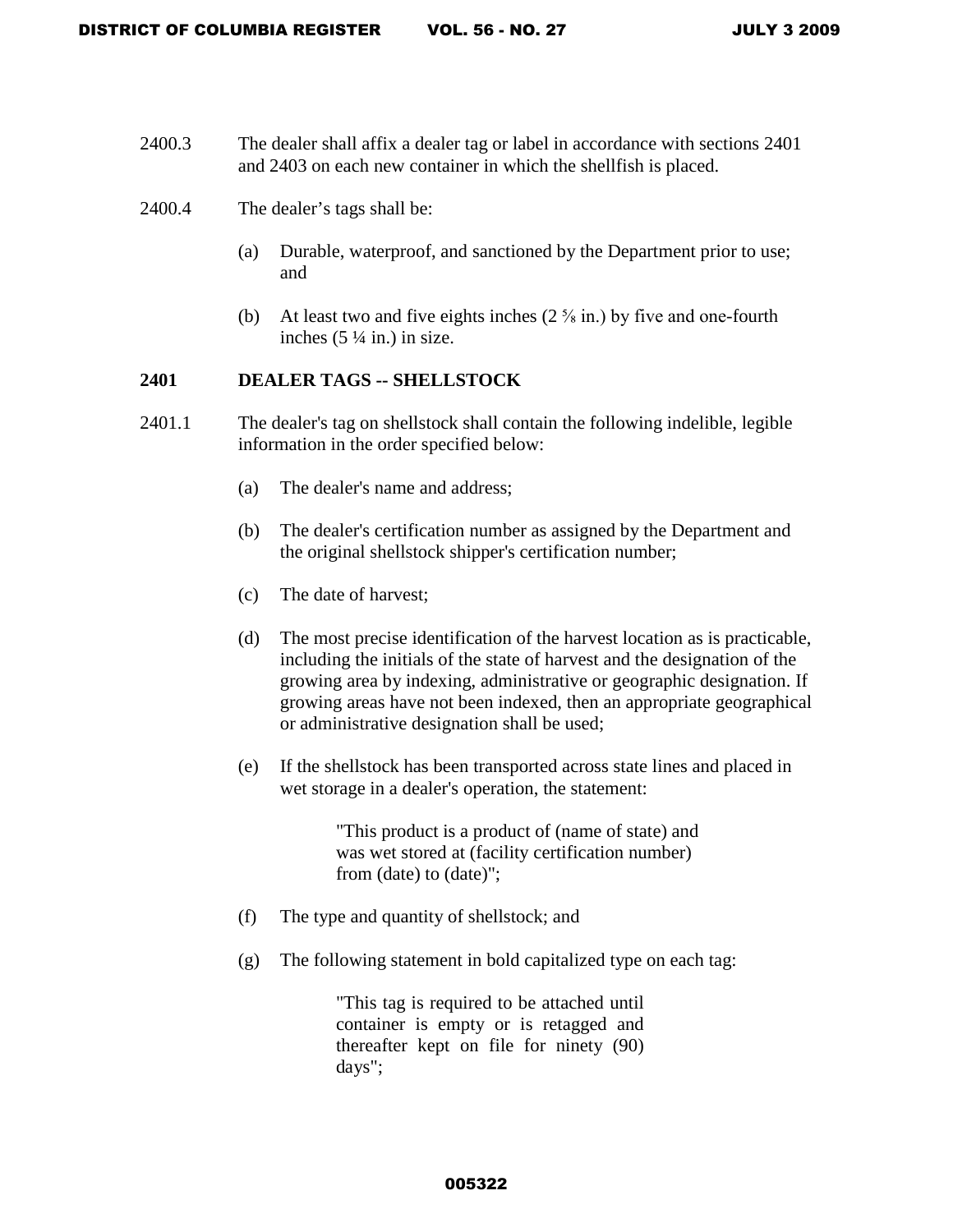(h) All shellstock intended for raw consumption shall include a consumer advisory. The following statement, or an equivalent statement, shall be included on all shellstock:

> "Retailers, inform your customers 'Consuming raw or undercooked meats, poultry, seafood, shellfish or eggs may increase your risk of foodborne illness, especially if you have certain medical conditions.' "

2401.2 If the shellstock is removed from the original container, the tag on the new container shall meet the requirements specified in section 2400.4 and this section.

# **2402 LOT TAGGING – DURING INTERMEDIATE PROCESSING**

- 2402.1 When the shellstock is removed from the original container, the dealer shall:
	- (a) Keep the dealer's tag that was affixed to the original container on file for ninety (90) days;
	- (b) Keep track of the growing area and date of harvest for the shellstock by identifying and recording this information from the lot containers of shellstock commingled during intermediate processing; and
	- (c) Maintain the lot identity of all shellstock during any intermediate stage of processing.
- 2402.2 A dealer receiving bulk tagged lots of shellstock must have an intermediate processing plan approved by the Department to ensure that each lot of shellstock is kept separate and identified in a way that prevents misidentification.
- 2402.3 A dealer may tag a lot container of shellstock in lieu of meeting the requirements specified in sections 2400.2 and 2400.3 for a dealer tag on each individual container, if the dealer has an intermediate processing plan which establishes the procedures for tagging lots during the washing, packing or staging of shellfish and the plan is approved by the Department..
- 2402.4 If shellstock are sold in bulk, the dealer shall prepare a transaction record prior to shipment. This transaction record shall contain all the information required in section 2405 in addition to the name of the consignee.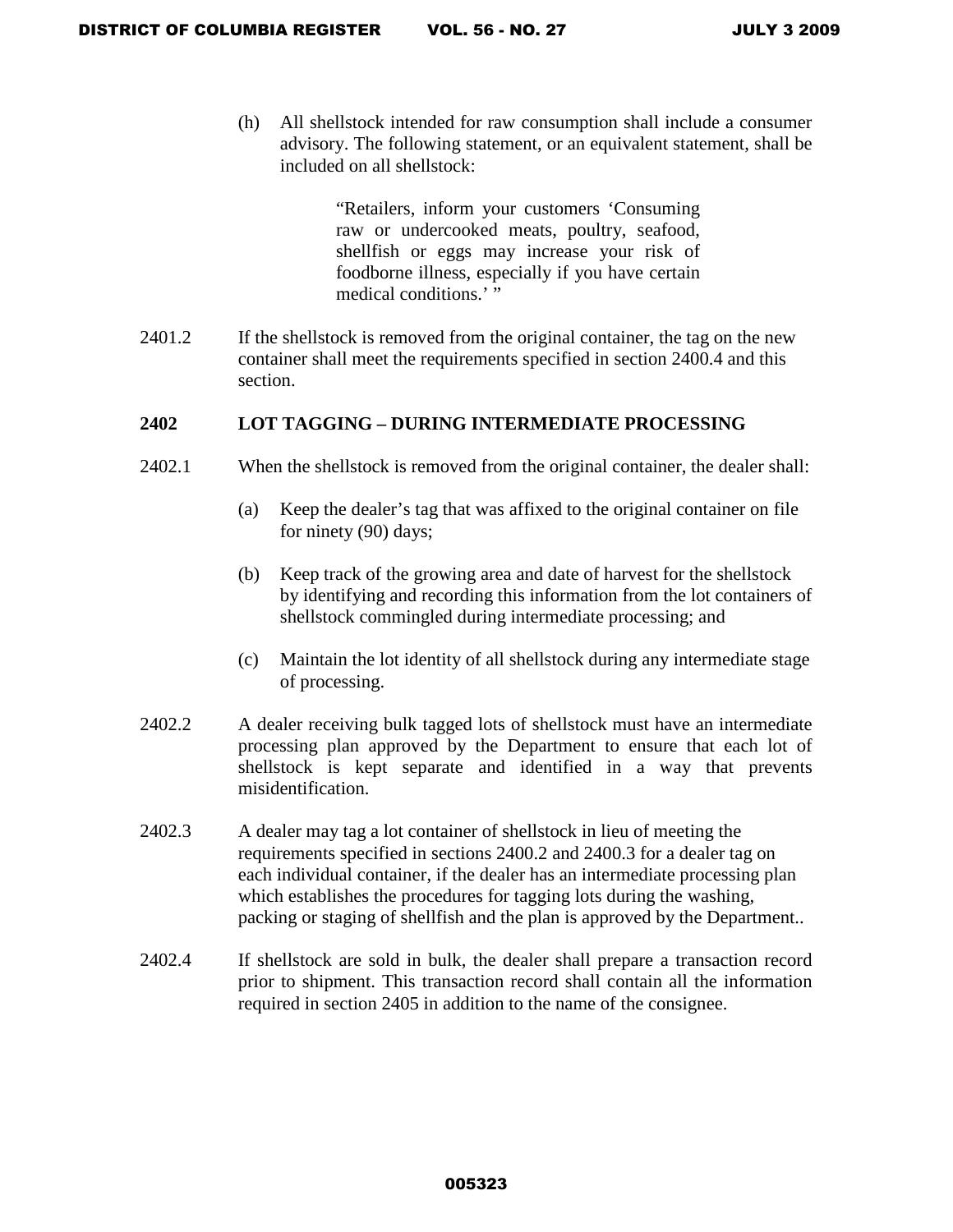#### **2403 SHUCKED SHELLFISH LABELING**

- 2403.1 If a dealer stores shucked shellfish under refrigerated conditions using inplant re-usable containers, the dealer shall maintain lot integrity.
- 2403.2 If a shucker-packer uses returnable containers to transport shucked shellfish between dealers for the purpose of further processing or packing, the returnable containers are exempt from the labeling requirements in this section. When returnable containers are used, the shipment shall be accompanied by a transaction record containing:
	- (a) The original shucker-packer's name and certification number;
	- (b) The shucking date; and
	- (c) The quantity of shellfish per container and the total number of containers shipped.
- 2403.3 If a dealer uses master shipping cartons, the master cartons are exempt from the labeling requirements in this section when the individual containers within the carton are properly labeled.
- 2403.4 At a minimum, a dealer shall label each individual package containing fresh or frozen shucked shellfish meat in a legible and indelible form in accordance with 21 CFR 101.3 – Identity labeling of food in packaged form; and 16 CFR 502.3 – Prohibited acts.
- 2403.5 Each individual package containing less than sixty-four fluid ounces (64 fl. oz.) of fresh or frozen shellfish shall be labeled with the following information:
	- (a) The shucker-packer's or repacker's certification number; and
	- (b) A "Sell by" date which provides a reasonable subsequent shelf-life or the words "Best if used by" followed by a date when the product would be expected to reach the end of its shelf-life. The date shall consist of the abbreviation for the month and number of the day of the month. For fresh frozen shellfish, the year shall be added to the date.
- 2403.6 Each individual package containing sixty-four or more fluid ounces (64 fl. oz.) of fresh or frozen shellfish shall be labeled with the following information:
	- (a) The shucker-packer's or repacker's certification number; and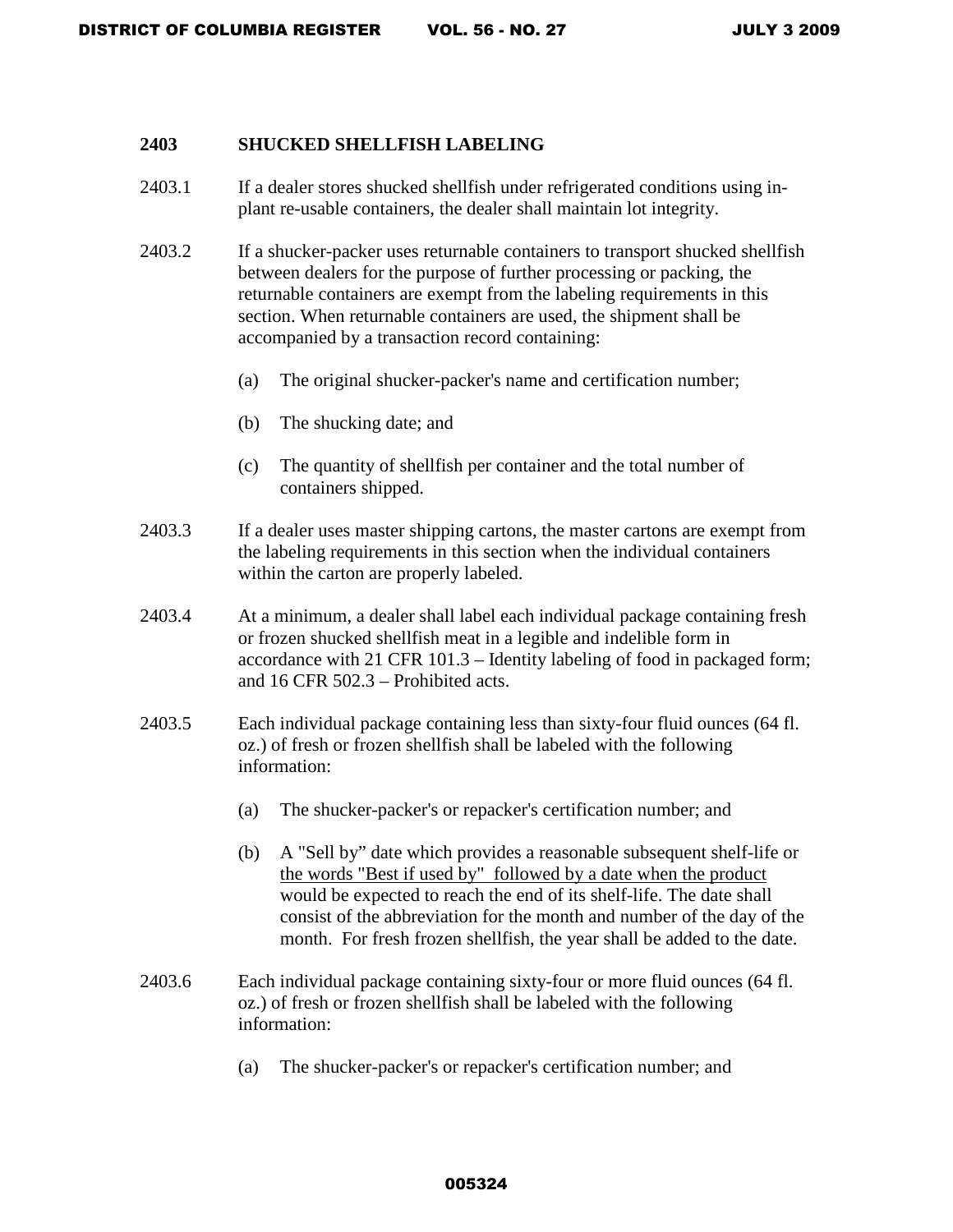- (b) The words "DATE SHUCKED" followed by the date shucked located on both the lid and sidewall or bottom of the container;
	- (1) The date shall consist of either the abbreviation for the month and number of the day of the month or in Julian format (YDDD), the last digit of the four digit year and the three digit number corresponding the day of the year; and
	- (2) For fresh frozen shellfish, the year shall be added to the date (for non-Julian format).
- 2403.7 If the dealer thaws and repacks frozen shellfish, the dealer shall label the shellfish container as "previously frozen".
- 2403.8 If the dealer freezes fresh shucked shellfish, the dealer shall label all frozen shellfish as frozen using type of equal size and prominence immediately adjacent to the type of the shellfish and shall add the year to the date (for non-Julian format).
- 2403.9 If the dealer uses lot codes to track shellfish containers, the lot codes shall be distinct and set apart from any date listed on the container.
- 2403.10 If the dealer elects to repack shellfish, the dealer shall pack and label all shellfish in accordance with this section except that the original date of shucking shall be added to the new repacked container pursuant to section 2403.6 or the original date of shucking shall be used in establishing the "Sell by date" pursuant to section 2403.5.

# **2404 SHIPPING DOCUMENTS AND RECORDS**

- 2404.1 Each shellfish shipment shall be accompanied by a shipping document.
- 2404.2 The shipping document shall contain:
	- (a) The name, address, and certification number of the shipping dealer;
	- (b) The name and address of the major consignee; and
	- (c) The kind and quantity of the shellfish product.
- 2404.3 The receiving dealer shall:
	- (a) Maintain in a file a copy of the completed shipping document; and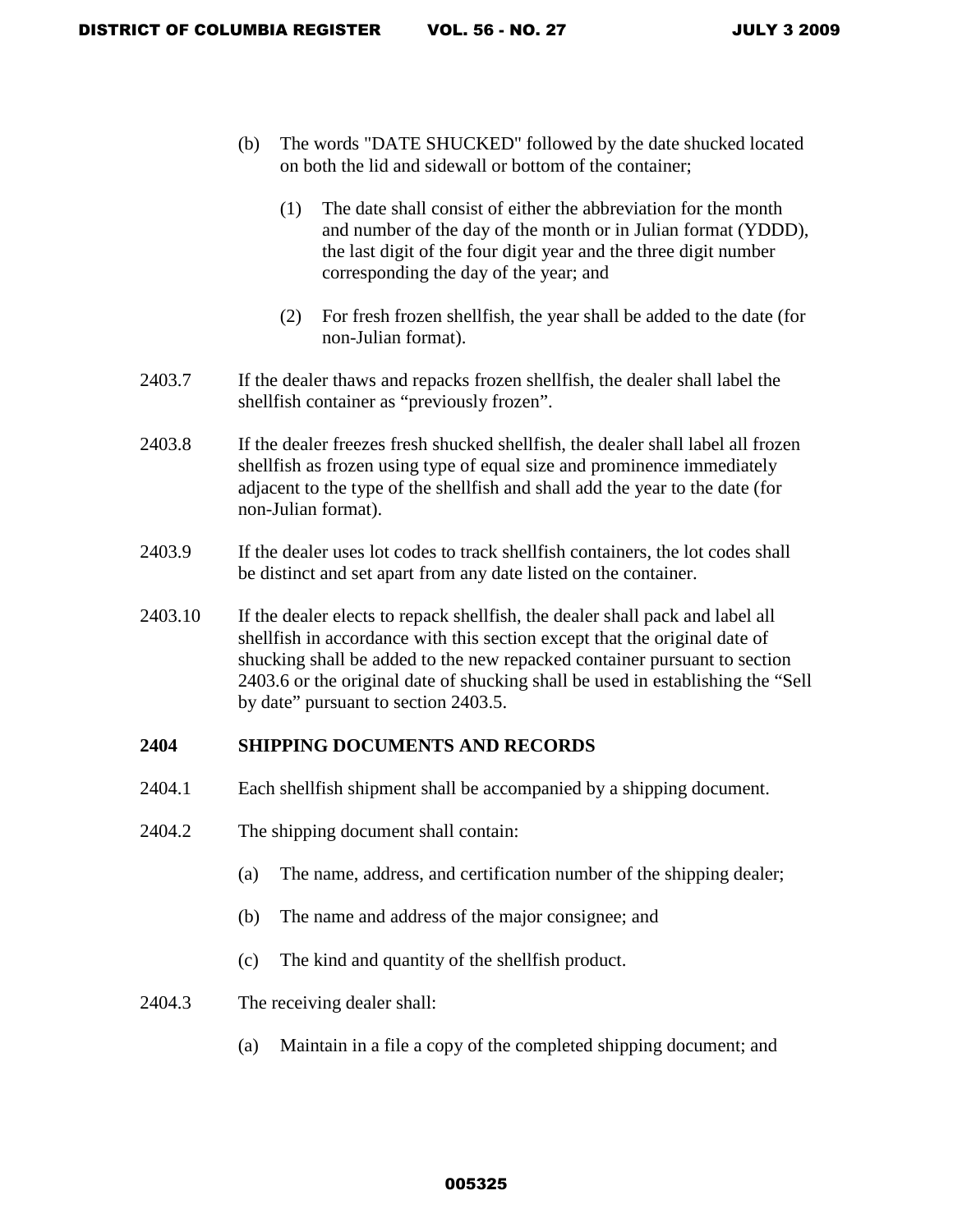- (b) Make the shipping document available to the Department upon request.
- 2404.4 If the shipment is subdivided and shipped to different dealers, each receiving dealer shall maintain records sufficient to trace the portion received back to the original shipment.

# **2405 TRANSACTION RECORDS**

- 2405.1 Each dealer shall have a business address at which transaction records are maintained.
- 2405.2 Each dealer shall maintain complete, accurate, and legible records of information required to comply with this section in a form authorized by the Department.
- 2405.3 Transaction records shall be sufficient to:
	- (a) Document that the shellfish are from a source authorized under this chapter;
	- (b) Permit a container of shellfish to be traced back to the specific incoming lot of shucked shellfish from which it was taken;
	- (c) Permit a lot of shucked shellfish or a lot of shellstock to be traced back to the growing area(s), date(s) of harvest, and if possible, the harvester or group of harvesters.
- 2405.4 Purchase and sales shall be recorded:
	- (a) In a permanently bound ledger book; or
	- (b) Using other recording methods acceptable to and authorized by the Department.
- 2405.5 The transaction records shall be retained:
	- (a) In the case of fresh shellfish, for a minimum of one (1) year; and
	- (b) In the case of frozen shellfish, for at least two (2) years or the shelf-life of the product, whichever is longer.
- 2405.6 If computer records are maintained, the Department shall approve the format and its use.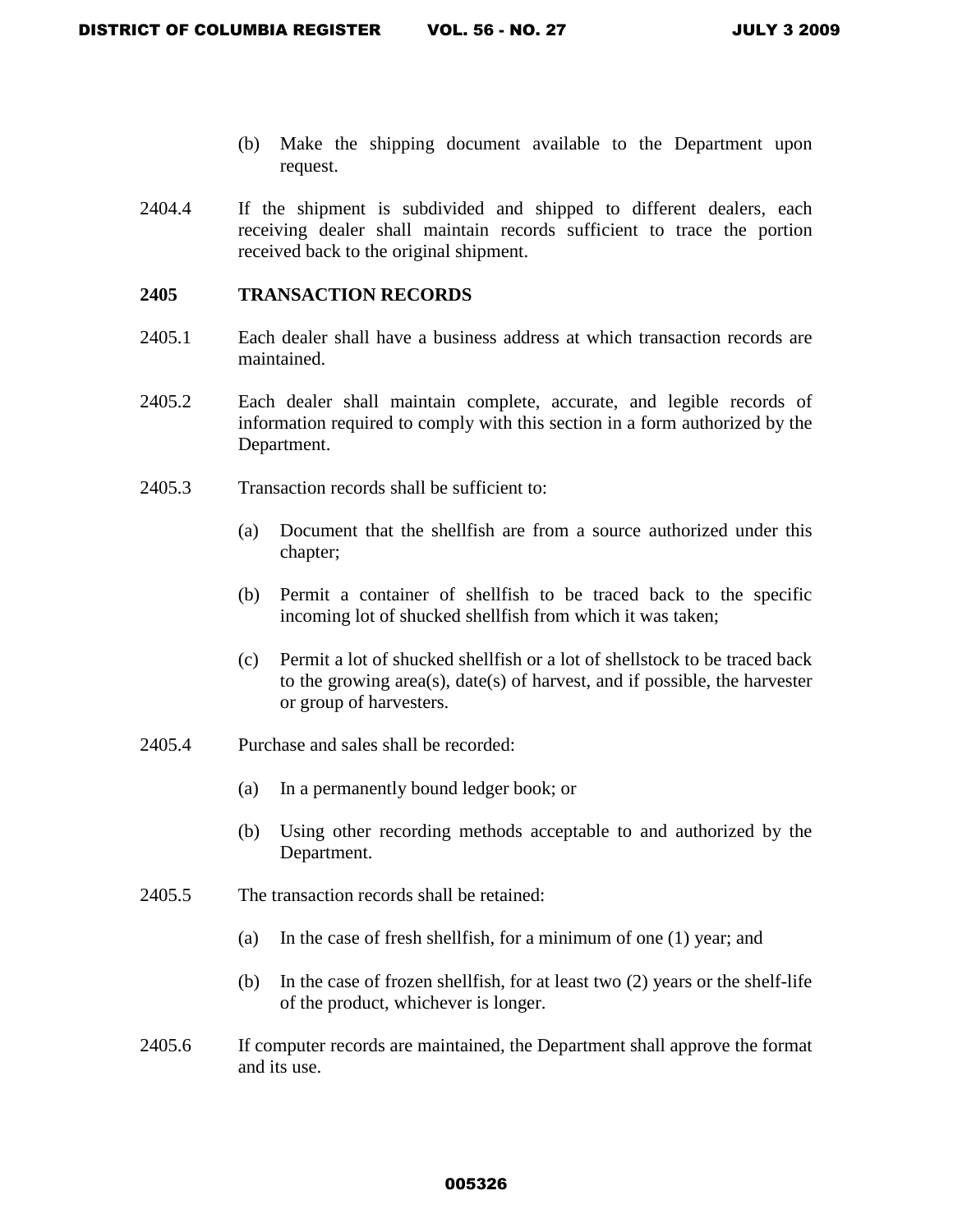### **CHAPTER 25 HACCP PLAN**

#### **2500 HACCP PLAN ─ GENERAL REQUIREMENTS**

- 2500.1 Every dealer shall conduct a hazard analysis to determine the food safety hazards that are reasonably likely to occur for each kind of shellfish product processed by that dealer and to identify the preventive measures that the dealer can apply to control those hazards. Such food safety hazards can be introduced both within and outside the processing plant environment, including food safety hazards that can occur before, during, and after harvest.
- 2500.2 Each dealer shall have and implement a written HACCP Plan. The HACCP Plan shall be specific to:
	- (a) Each location where shellfish products are processed by that dealer; and
	- (b) Each kind of shellfish product processed by the dealer, except as specified in section 2500.3;
- 2500.3 The plan may group kinds of shellfish products together, or group kinds of production methods together, if the food safety hazard, critical control points, critical limits, and procedures required to be identified and performed in section 2501.1 are identical for all shellfish products so grouped or for all production methods so grouped.

#### **2501 HACCP PLAN ─ MINIMUM REQUIREMENTS**

- 2501.1 The HACCP Plan shall, at a minimum, comply with the requirements of section 704 and:
	- (a) List the food safety hazards that are reasonably likely to occur for:
		- (1) Natural toxins;
		- (2) Microbiological contamination;
		- (3) Chemical contamination;
		- (4) Pesticides;
		- (5) Drug residues;
		- (6) Unapproved use of direct or indirect food or color additives; and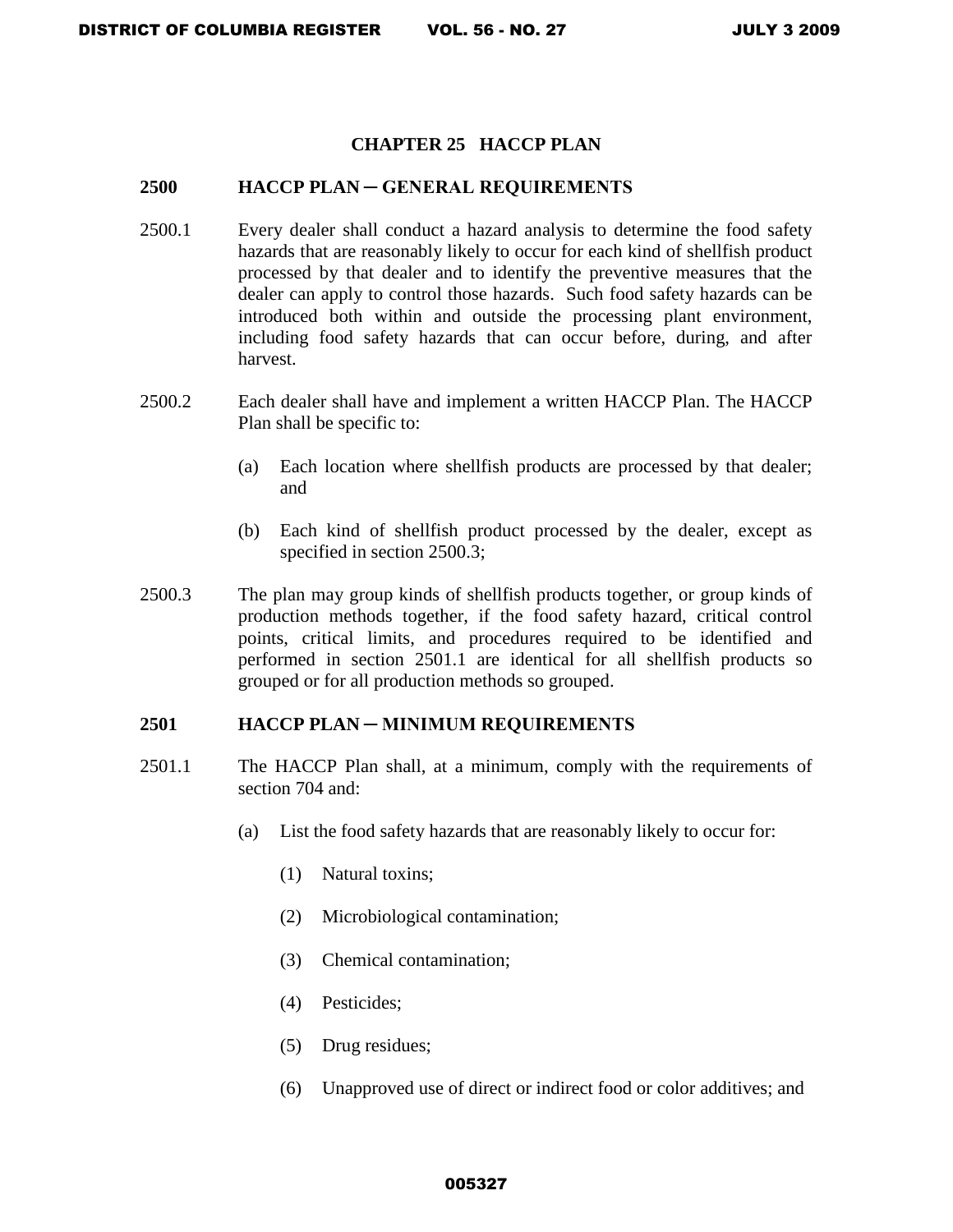- (7) Physical hazards;
- (b) List the critical control points for each of the identified food safety hazards, including as appropriate:
	- (1) Critical control points designed to control food safety hazards introduced outside the processing plant environment, including food safety hazards that occur before, during, and after harvest. At a minimum, the critical control points shall include those identified in chapter 27, as applicable; and
	- (2) Critical control points designed to control food safety hazards that could be introduced in the processing plant environment. At a minimum, the critical control points shall include those identified in chapter 27, as applicable;
- (c) List the critical limits that must be met at each of the critical control points. At a minimum, the critical limits shall include those listed in chapter 27, as applicable. These limits shall be met as components of good manufacturing practice;
- (d) List the procedures, and frequency thereof, that shall be used to monitor each of the critical control points to ensure compliance with the critical limits;
- (e) Include any corrective action plans that have been developed to be followed in response to deviations from critical limits at critical control points;
- (f) Provide for a record keeping system that documents the monitoring of the critical control points. The records shall contain the actual values and observations obtained during monitoring; and
- (g) List the verification procedures, and frequency thereof, that the dealer shall use in accordance with section 2503.

# **2502 HACCP PLAN ─ CORRECTIVE ACTIONS**

- 2502.1 Whenever a deviation from a critical limit occurs, a dealer shall take corrective action either by:
	- (a) Following a corrective action plan that is appropriate for the particular deviation; or
	- (b) Following the procedures in section 2502.2.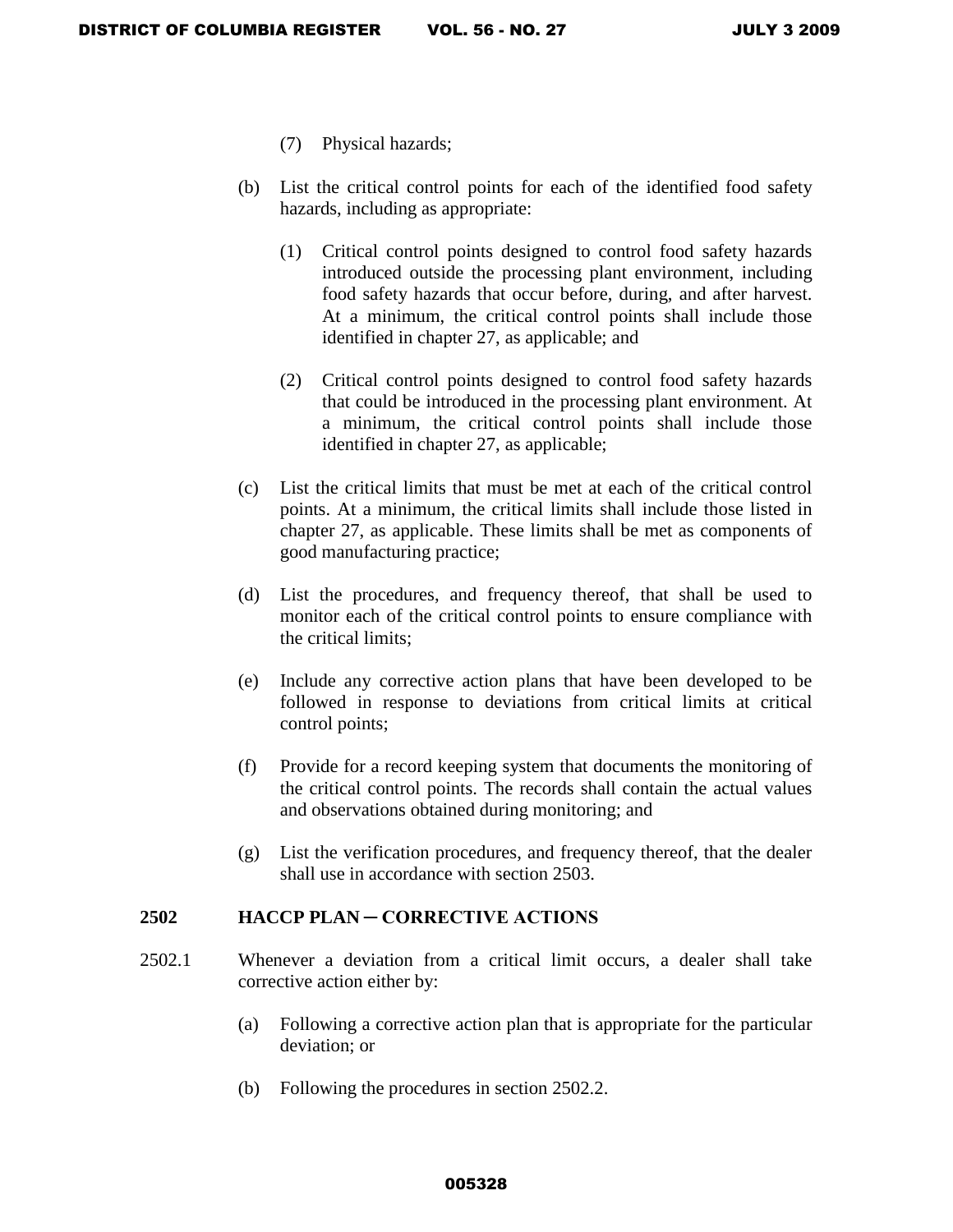- 2502.2 When a deviation from a critical limit occurs and the dealer does not have a corrective action plan that is appropriate for that deviation, the dealer shall:
	- (a) Segregate and hold the affected product, at least until the requirements of paragraphs (b) and (c) of this subsection are met;
	- (b) Perform or obtain a review to determine the acceptability of the affected product for distribution. The review shall be performed by an individual or individuals who are qualified through training or experience, in accordance with section 2505, to perform such a review;
	- (c) Take corrective action, when necessary, with respect to the affected product to ensure that no product enters commerce that is either injurious to health or is otherwise adulterated as a result of the deviation;
	- (d) Take corrective action, when necessary, to correct the cause of the deviation; and
	- (e) Perform or obtain a timely reassessment of the HACCP Plan by an individual or individuals qualified in accordance with section 2505 to determine whether the HACCP Plan requires modification to reduce the risk of a recurrence of the deviation, and modify the HACCP Plan as necessary.
- 2502.3 All corrective actions taken in accordance with this section shall be fully documented in records that are subject to verification in accordance with section 2503 and the record keeping requirements of section 2504.

# **2503 HACCP PLAN ─VERIFICATION**

- 2503.1 Every dealer shall verify that the HACCP Plan is adequate to control food safety hazards that are reasonably likely to occur, and that the plan is being effectively implemented. Verification shall include, at a minimum:
	- (a) A reassessment of the adequacy of the HACCP Plan, which shall be conducted at least annually and whenever any changes occur that could affect the hazard analysis or alter the HACCP Plan. An individual or individuals who are qualified in accordance with section 2505 shall perform the reassessment. The HACCP Plan shall be modified immediately whenever a reassessment reveals that the plan is no longer adequate to fully meet the requirements of section 2501;
	- (b) Ongoing verification activities including: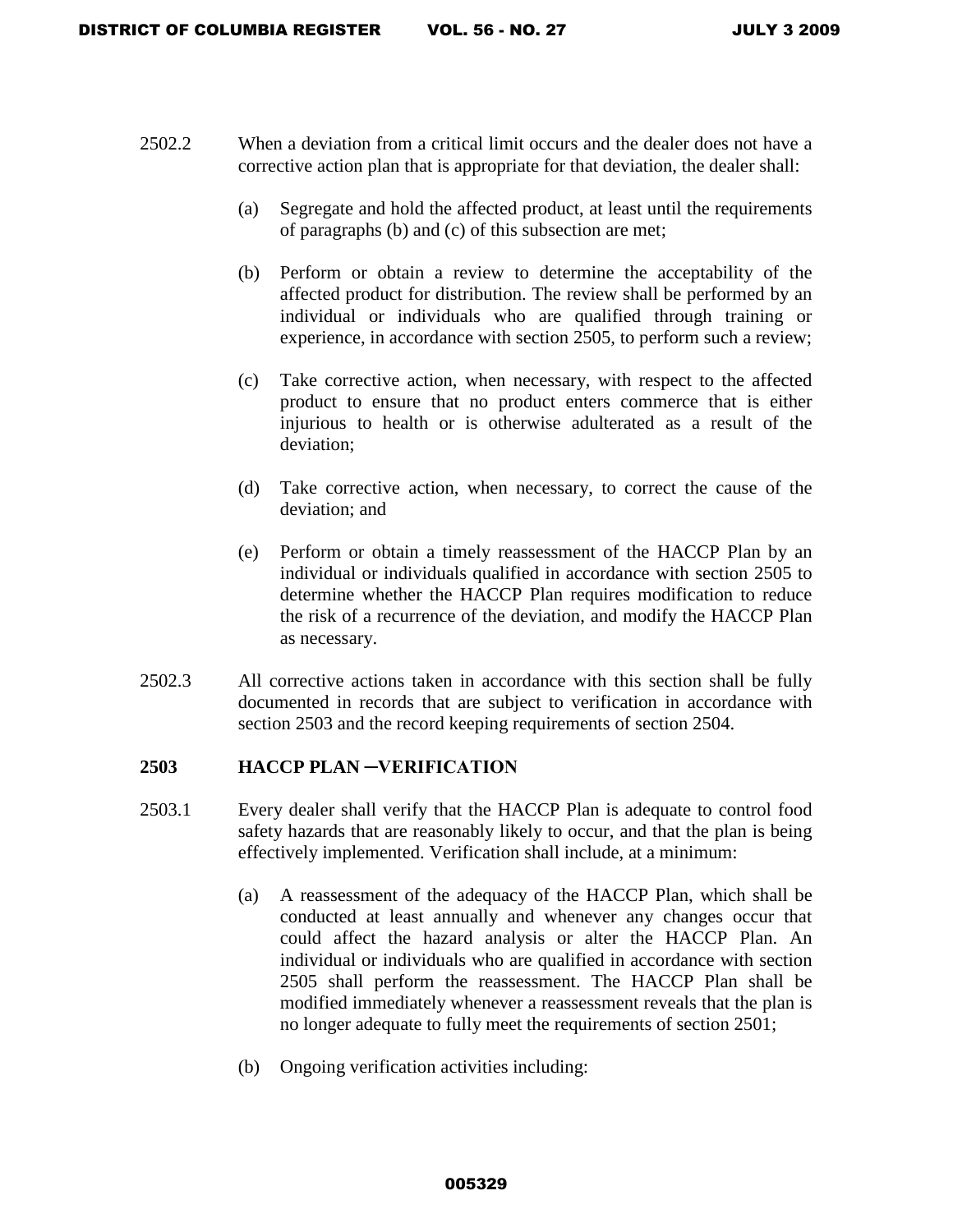- (1) A review of any consumer complaints that have been received by the dealer to determine whether they relate to performance at critical control points or reveal the existence of unidentified critical control points;
- (2) The calibration of process-monitoring instruments; and
- (3) At the option of the dealer, the performance of periodic end product or in-process testing; and
- (c) A review, including signing and dating, by an individual who is qualified in accordance with section 2505, of the records that document:
	- (1) The monitoring of critical control points. The purpose of this review shall be, at a minimum, to ensure that the records are complete and to verify that documented values are within the critical limits. This review shall occur within one (1) week after the day that the records are made;
	- (2) The taking of corrective actions. The purpose of this review shall be, at a minimum, to ensure that the records are complete and to verify that appropriate corrective actions were taken in accordance with section 2502. This review shall occur within one (1) week after the day that the records are made; and
	- (3) The calibrating of any process monitoring instruments used at critical control points and the performance of any periodic endproduct or in-process testing that is part of the dealer's verification activities. The purpose of these reviews shall be to ensure that the records are complete, and that these activities occurred in accordance with the dealer's written procedures. These reviews shall occur within a reasonable time after the records are made.
- 2503.2 Dealers shall immediately follow the procedures in section 2502 whenever any verification procedure, including the review of a consumer complaint, reveals the need to take a corrective action.
- 2503.3 The calibration of process-monitoring instruments, and the performance of any periodic end-product and in-process testing in accordance with section  $2503.1(b)(2)$  and  $2503.1(b)(3)$  shall be documented in records that are subject to the record keeping requirements of section 2504.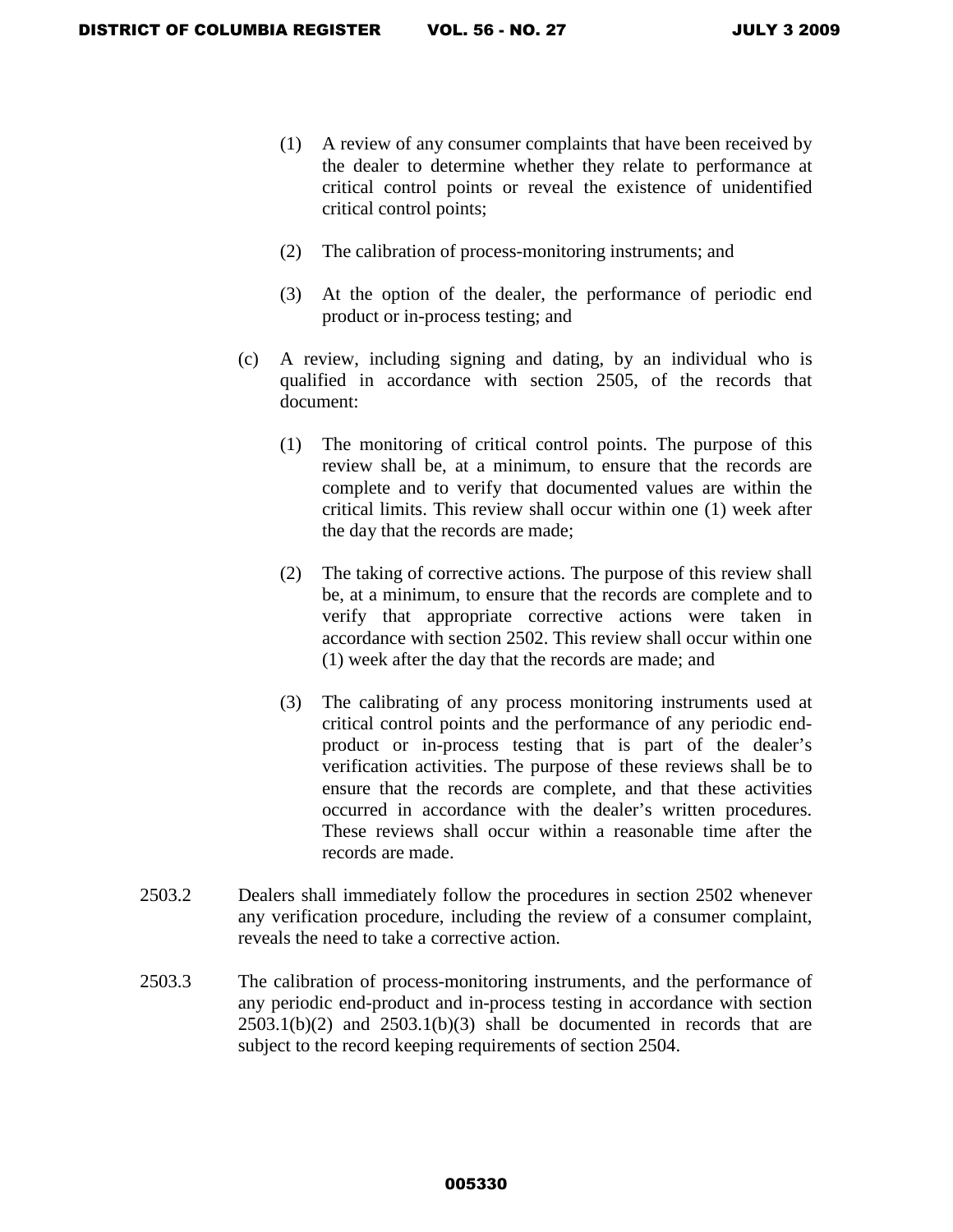#### **2504 HACCP PLAN ─RECORDKEEPING**

- 2504.1 All records required by this chapter shall include:
	- (a) The name and location of the dealer;
	- (b) The date and time of the activity that the record reflects;
	- (c) The signature or initials of the person performing the operation; and
	- (d) Where appropriate, the identity of the product and the production code, if any. Processing and other information shall be entered on records at the time that it is observed.
- 2504.2 All records required by chapters 24 and 25 of this subtitle shall be retained at the shellfish operation for at least one (1) year after the date they were prepared in the case of refrigerated products and for at least two (2) years after the date they were prepared in the case of frozen products.
- 2504.3 Records that relate to the general adequacy of equipment or processes being used by at a shellfish operation, including the results of scientific studies and evaluations, shall be retained at the shellfish operation for at least two (2) years after the scientific data has been produced.
- 2504.4 If the processing facility is closed for a prolonged period between seasonal operations, or if record storage capacity is limited on a processing vessel or at a remote processing site, the records may be transferred to another reasonably accessible location at the end of the seasonal operations but shall be immediately returned to the processing facility for review by the Department upon request.
- 2504.5 All records required by chapters 24 and 25 of this subtitle and HACCP Plans required by chapter 25 shall be available for official review and copying at reasonable times.
- 2504.6 Reused shellstock containers shall be retagged and are subject to the requirements of sections 2401 through 2403.
- 2504.7 The maintenance of records on computers is acceptable, provided that appropriate controls are implemented to ensure the integrity of the electronic data and electronic signatures.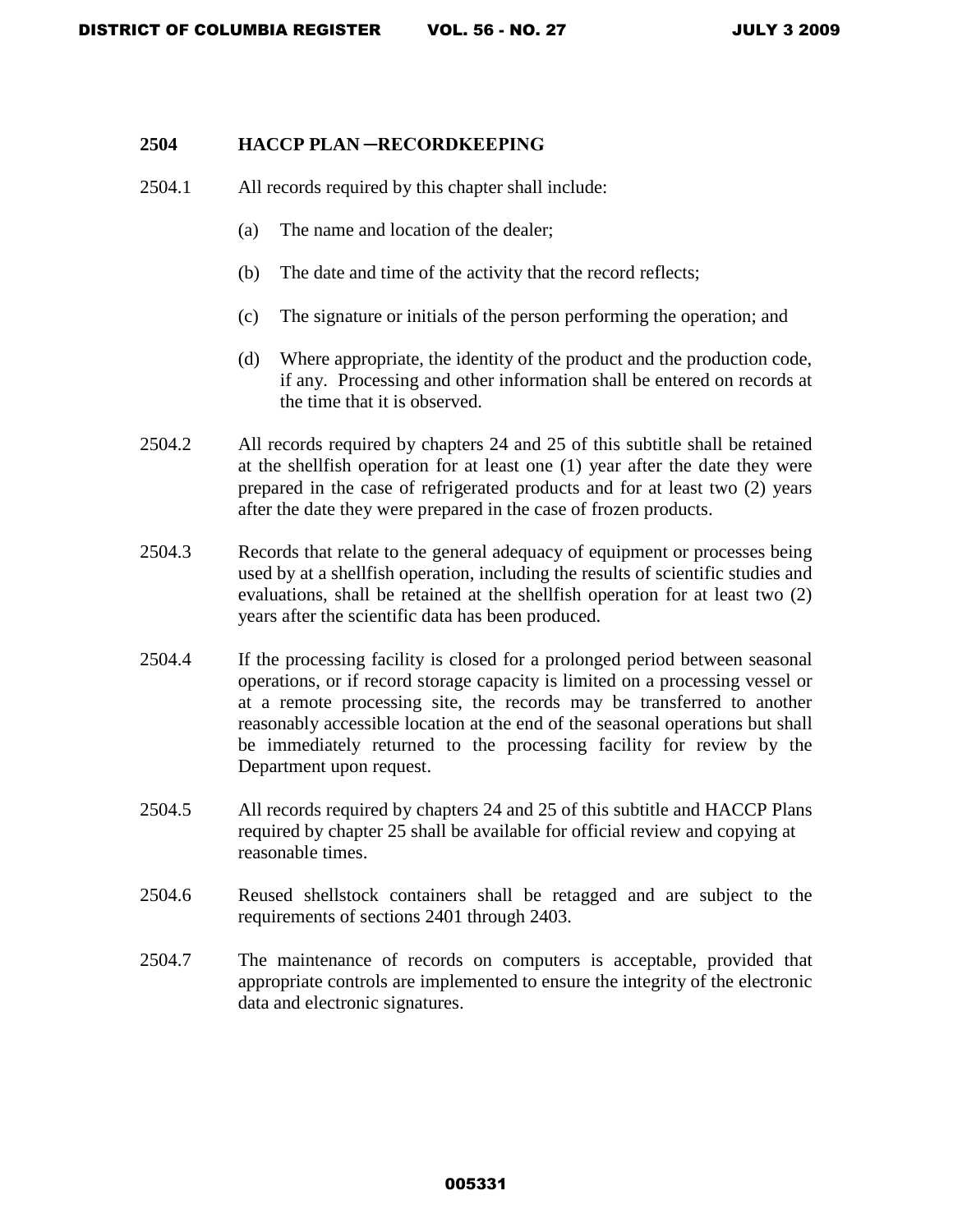#### **2505 HACCP PLAN ─TRAINING**

- 2505.1 At a minimum, the following functions shall be performed by an individual who has successfully completed training in the application of HACCP principles to shellfish processing:
	- (a) Development of a HACCP Plan, which may include adapting a model or generic-type HACCP plan that is appropriate for a specific shellfish operation, in order to meet the requirements of section 2501.1;
	- (b) Reassessment and modification of the HACCP plan in accordance with the corrective action procedures specified in section 2502.2(e) and the verification activities specified in section 2503.1(a);
	- (c) Performance of the record review required by sections 2502.2(b) and  $2503.1(c)$ .
- 2505.2 An individual who performs the functions described in section 2505.1 shall provide the Department, upon request, with a copy of their certificate of completion of training for the application of HACCP principles for shellfish processing.
- 2505.3 Job experience may qualify an individual to perform the functions specified in section 2505.1. The individual performing these functions need not be an employee of the dealer.

#### **CHAPTER 26 TRANSPORTATION**

#### **2600 SHIPMENT ACCEPTABILITY**

- 2600.1 Shellfish shipments shall be considered acceptable when:
	- (a) Shipments are properly identified with tags or labels and shipping documents;
	- (b) Shellstock is alive and cooled to an internal shellstock body temperature of fifty degrees Fahrenheit (50° F) (ten degrees Centigrade  $(10^{\circ} \text{ C})$  or less;
	- (c) Shucked shellfish is cooled to a temperature of forty-five degrees Fahrenheit (45 $\degree$  F) (seven and two tenths degrees Centigrade (7.2 $\degree$ C)) or less; and
	- (d) All other conditions of shipment in this chapter are met.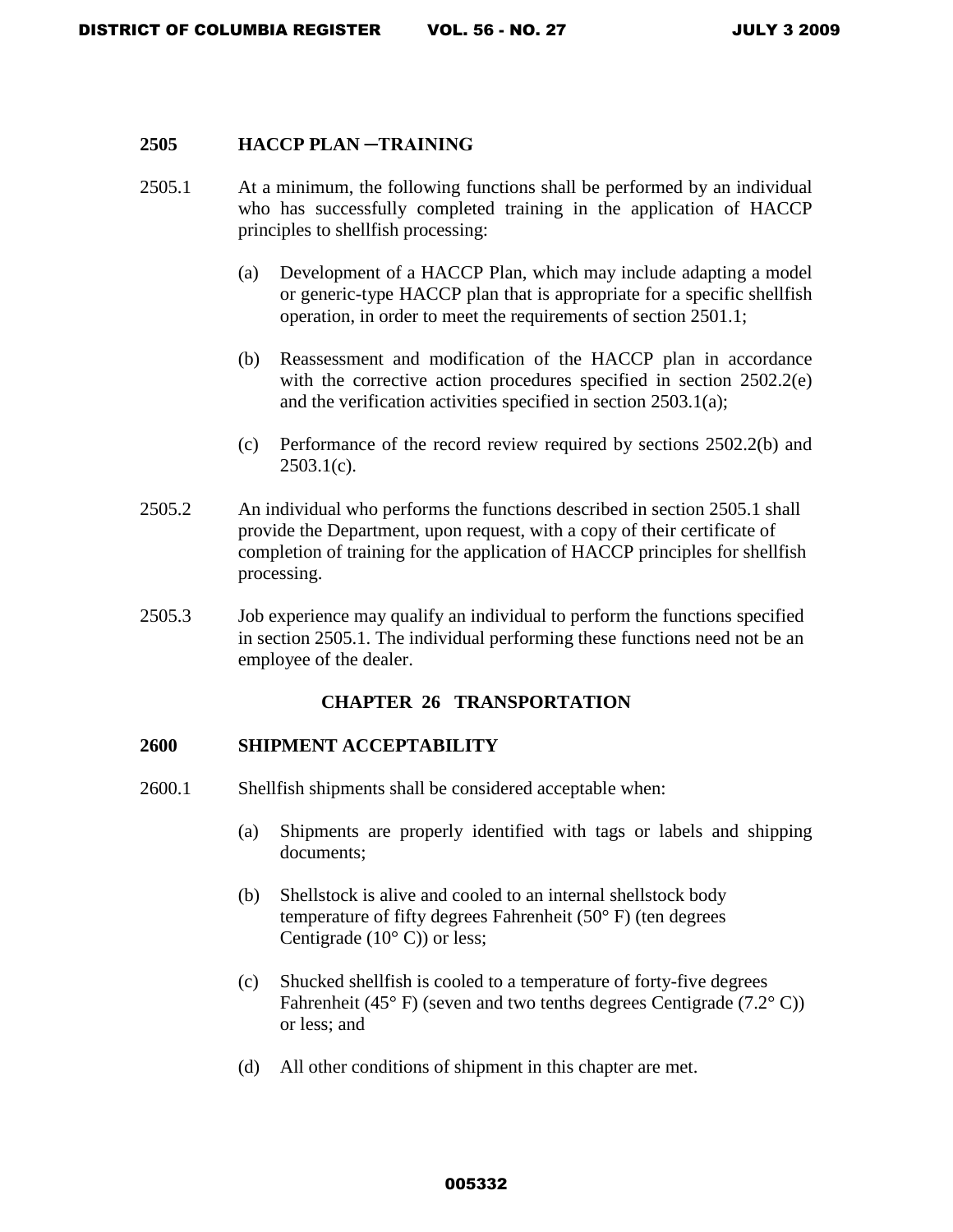- 2600.2 Shellfish shall be rejected when:
	- (a) Shellfish are not properly identified with tags or labels, or shipping documents;
	- (b) The internal shellstock body temperature exceeds sixty degrees Fahrenheit (60°F) (fifteen and six tenths degrees Centigrade (15.6° C));
	- (c) Shucked shellfish exceeds fifty degrees Fahrenheit  $(50^{\circ} \text{ F})$  (ten degrees Centigrade (10° C)); or
	- (d) The Department determines that the product is adulterated or unsafe for human consumption.
- 2600.3 The Department shall notify the shipping dealer, the receiving dealer, and the state where the shipment originated of the shipment's rejection.

# **2601 VEHICLES USED TO TRANSPORT SHELLFISH**

- 2601.1 Any dealer who transports shellfish shall ensure that all trucks used to transport shellfish are properly constructed, operated, and maintained to prevent contamination, deterioration, and decomposition of the shellfish.
- 2601.2 Storage bins on trucks or other vehicles used in the transport of shellstock for direct marketing shall be kept clean with potable water and provided with effective drainage.
- 2601.3 Shellfish shall be transported in refrigerated trucks when the shellfish has been previously refrigerated or when ambient air temperature and time of travel are such that unacceptable bacterial growth or deterioration may occur.
- 2601.4 Pre-chilling of trucks or other vehicles is required when ambient air temperatures are such that unacceptable bacterial growth or deterioration may occur.
- 2601.5 When mechanical refrigeration units are used, the units shall be:
	- (a) Equipped with automatic controls; and
	- (b) Capable of maintaining the ambient air temperature in the storage area at temperatures of forty-five degrees Fahrenheit (45° F) (seven and two tenths degrees Centigrade (7.2° C)) or less.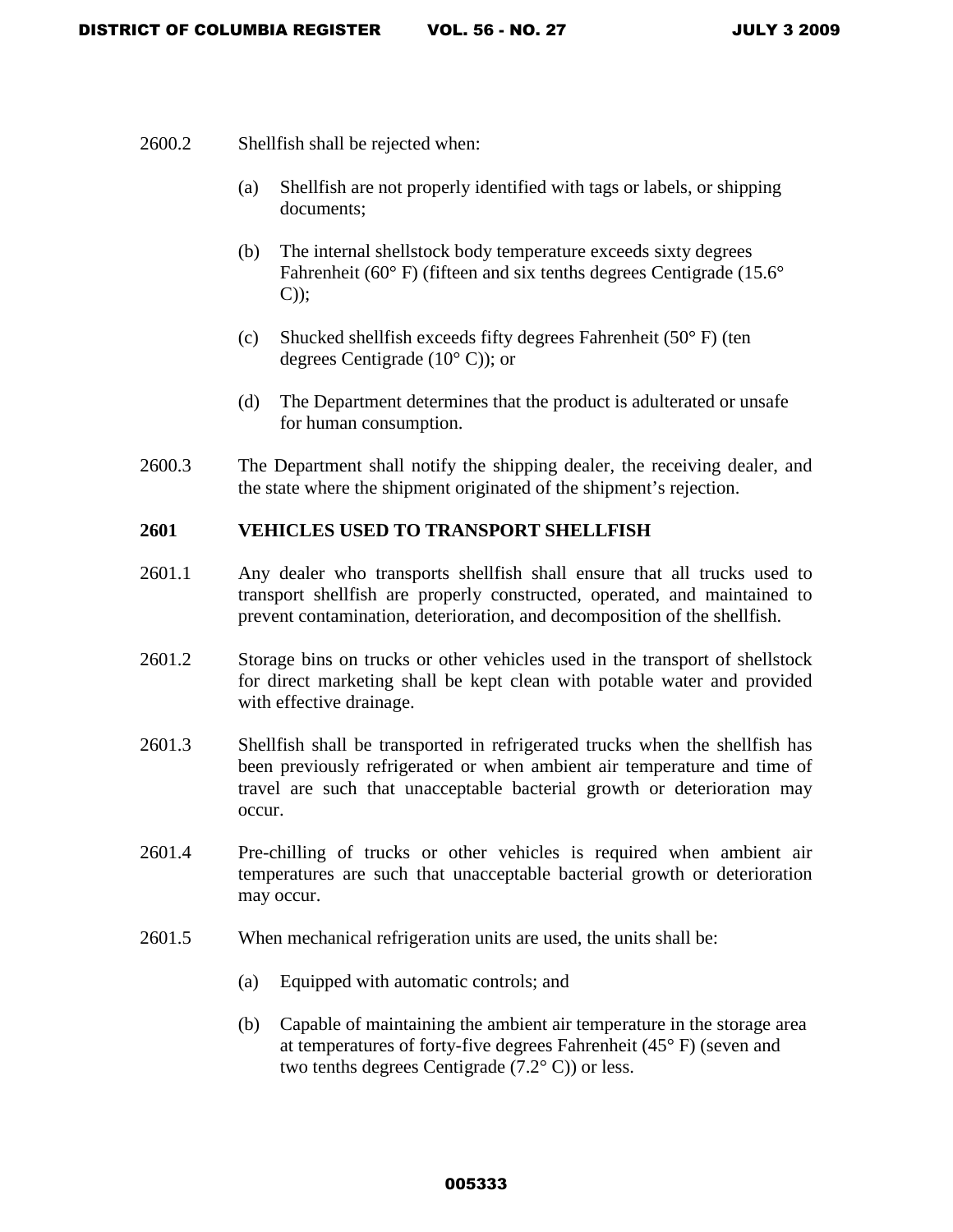- 2601.6 Any ice used to cool shellfish during transport shall meet the requirements of section 901 of this Code.
- 2601.7 Cats, dogs, and other animals shall not be allowed in any part of the truck or other vehicle where shellfish is stored.

# **2602 RECEIVING SHELLFISH**

- 2602.1 The dealer shall reject or discard any shellfish shipments that:
	- (a) Do not originate from a licensed harvester or dealer; or
	- (b) Are unwholesome or adulterated, inadequately protected, or whose source cannot be identified.
- 2602.2 Transportation agents or common carriers used by a dealer are not required to be certified by the Department but must be properly registered with the appropriate federal regulatory agency.
- 2602.3 The dealer shall:
	- (a) Inspect incoming shellfish shipments to ensure that the shipments are received under the conditions required in this chapter;
	- (b) Ensure that shellstock are not permitted to remain without ice, mechanical refrigeration, or other approved means of lowering the internal body temperature of the shellstock to, or maintaining it at, fifty degrees Fahrenheit (50 $\degree$  F) (ten degrees Centigrade (10 $\degree$  C)) or less for more than two (2) hours at points of transfer such as loading docks;
	- (c) Ensure that shucked shellfish are not permitted to remain without ice, mechanical refrigeration, or other approved means of maintaining shellfish temperature at forty-five degrees Fahrenheit (45° F) (seven and two tenths degrees Centigrade  $(7.2^{\circ} \text{ C}))$  or less; and
	- (d) Ensure that frozen shellfish remain frozen.

# **2603 TRANSPORTATION** ─ **CONTAINERS CONSTRUCTION AND CLEANING**

- 2603.1 All containers used to transport shellfish shall be:
	- (a) Constructed to allow for easy cleaning; and
	- (b) Operated and maintained to prevent product contamination.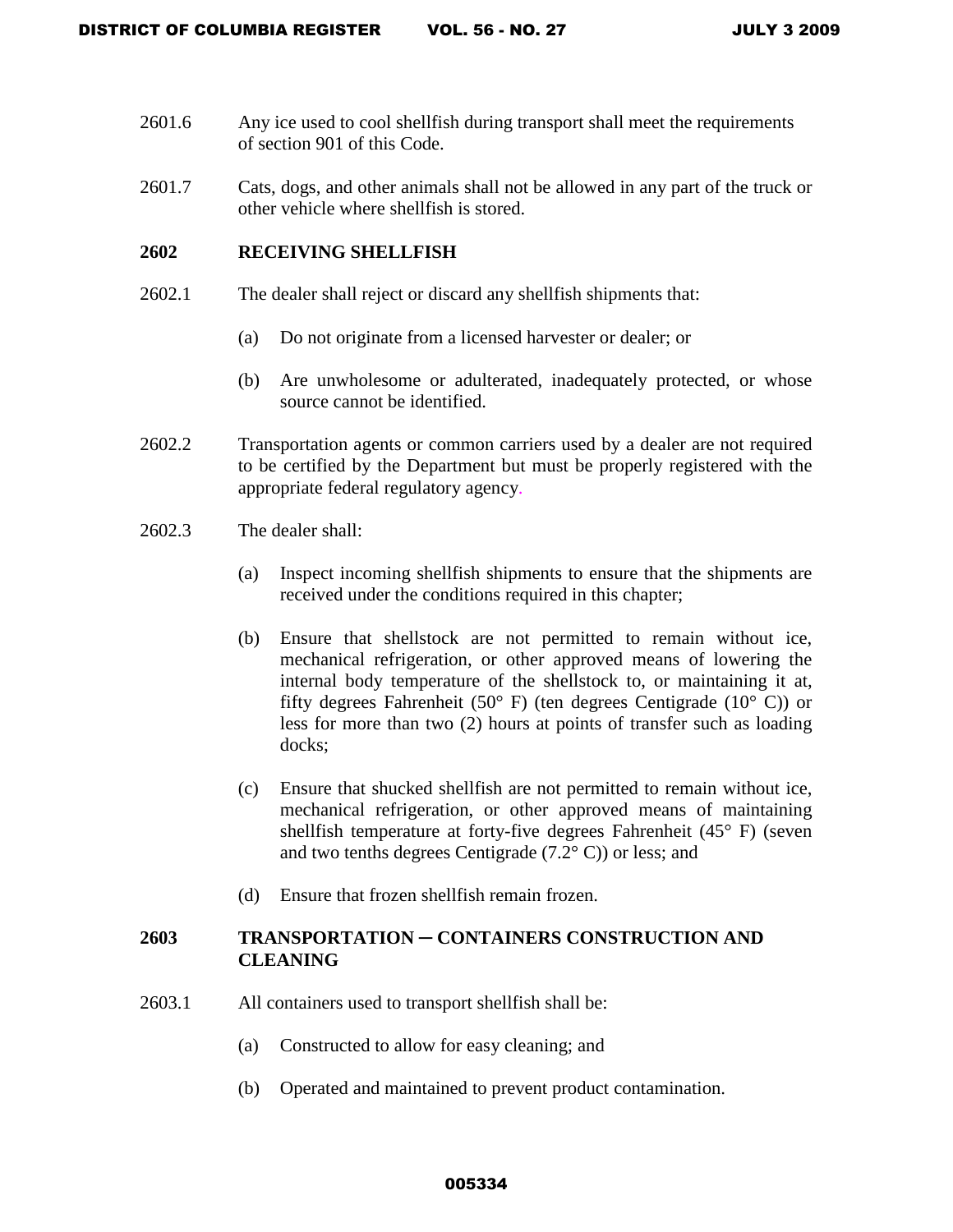- 2603.2 All containers shall be cleaned with:
	- (a) Potable water; and
	- (b) Detergents, sanitizers, and other supplies acceptable for food contact surfaces.
- 2603.3 All containers used for storing shellfish shall be clean and fabricated from safe materials.

# **2604 TRANSPORTATION** ─ **PROTECTION FROM CONTAMINATION**

- 2604.1 When the entire cargo consists of shellfish products only, except for bulk shipments, shellstock shipments shall be shipped on pallets. If the conveyance does not have a channeled floor, pallets shall be used for all shellfish.
- 2604.2 When the conveyance has mixed cargos, the shellfish shall be shipped as part of a mixed cargo of seafood or other food products only when:
	- (a) Shellfish products are protected from contamination by the other cargo;
	- (b) All cargo is placed on pallets; and
	- (c) No other cargo is placed on or above the shellfish unless all cargo is packed in sealed, crush resistant, waterproof containers.

#### **2605 TRANSPORTATION** ─ **SHIPPING TIME**

- 2605.1 When the shipping time is four (4) hours or less:
	- (a) The dealer shall ship the shellfish well iced or using other acceptable means of refrigeration;
	- (b) When mechanical refrigeration units are used, the units shall be equipped with automatic controls and shall be capable of maintaining the ambient air in the storage area at temperatures of forty-five degrees Fahrenheit (45 $\degree$  F) (seven and two tenths degrees Centigrade (7.2 $\degree$ C)) or less;
	- (c) The dealer shall not be required to provide thermal recorders during shipment; and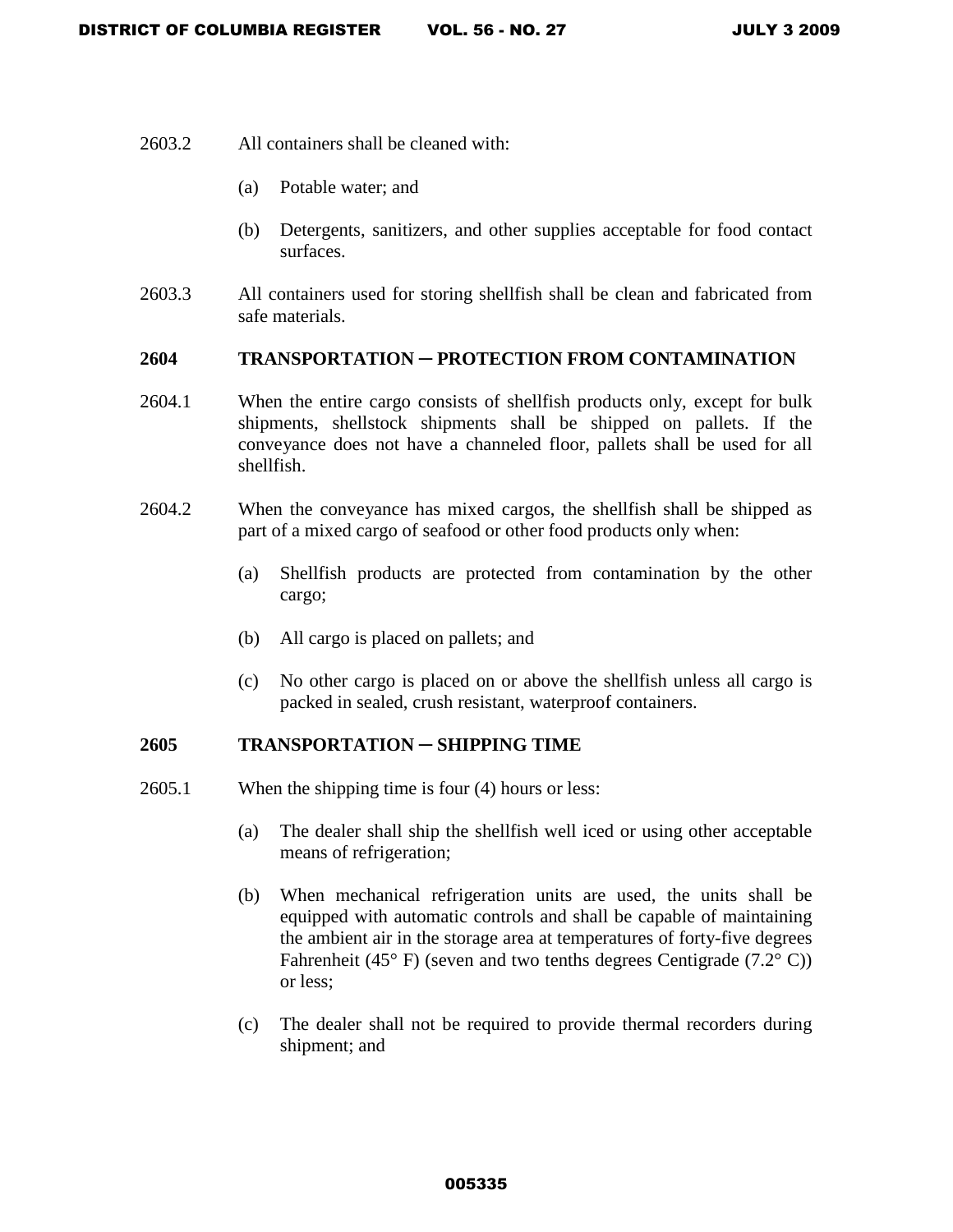- (d) Lack of ice or other acceptable types of refrigeration shall be considered an unsatisfactory shipping condition.
- 2605.2 When the shipping time is greater than four (4) hours, the dealer shall ship all shellfish in:
	- (a) Mechanically refrigerated conveyances that are equipped with automatic controls and are capable of maintaining the ambient air in the storage area at temperatures of forty-five degrees Fahrenheit (45° F) (seven and two tenths degrees Centigrade (7.2° C)) or less; or
	- (b) Containers with an internal ambient air temperature maintained at or below temperatures of forty-five degrees Fahrenheit (45° F) (seven and two tenths degrees Centigrade (7.2° C)) or less.
- 2605.3 Unless the dealer has an approved HACCP Plan with an alternate means of monitoring time-temperature, any dealer who transports shellfish shall ensure that a suitable time-temperature recording device accompanies each shipment of shellfish.
- 2605.4 Dealers who transport shellfish shall note on the temperature-indicating device the date and time the shellfish was loaded for transport and the date and time the shellfish was unloaded upon reaching its destination.
- 2605.5 Each receiving dealer shall write the date and time on the temperatureindicating device, if appropriate, when the shipment is received and the doors of the conveyance or the containers are opened.
- 2605.6 The final receiving dealer shall keep the time-temperature recording chart or other record of time and temperature on file and shall make it available to the Department upon request.
- 2605.7 An inoperative temperature-indicating device shall be considered as no recording device.

# **CHAPTER 27 SPECIFIC CRITICAL CONTROL POINTS**

# **2700 SHUCKING AND PACKING REQUIREMENTS** ─ **SHELLSTOCK SOURCES & STORAGE**

2700.1 The dealer shall shuck and pack only shellstock that is from a source certified by the Department or listed in the ICSSL; and identified with a tag on each container or a transaction record for each bulk shipment.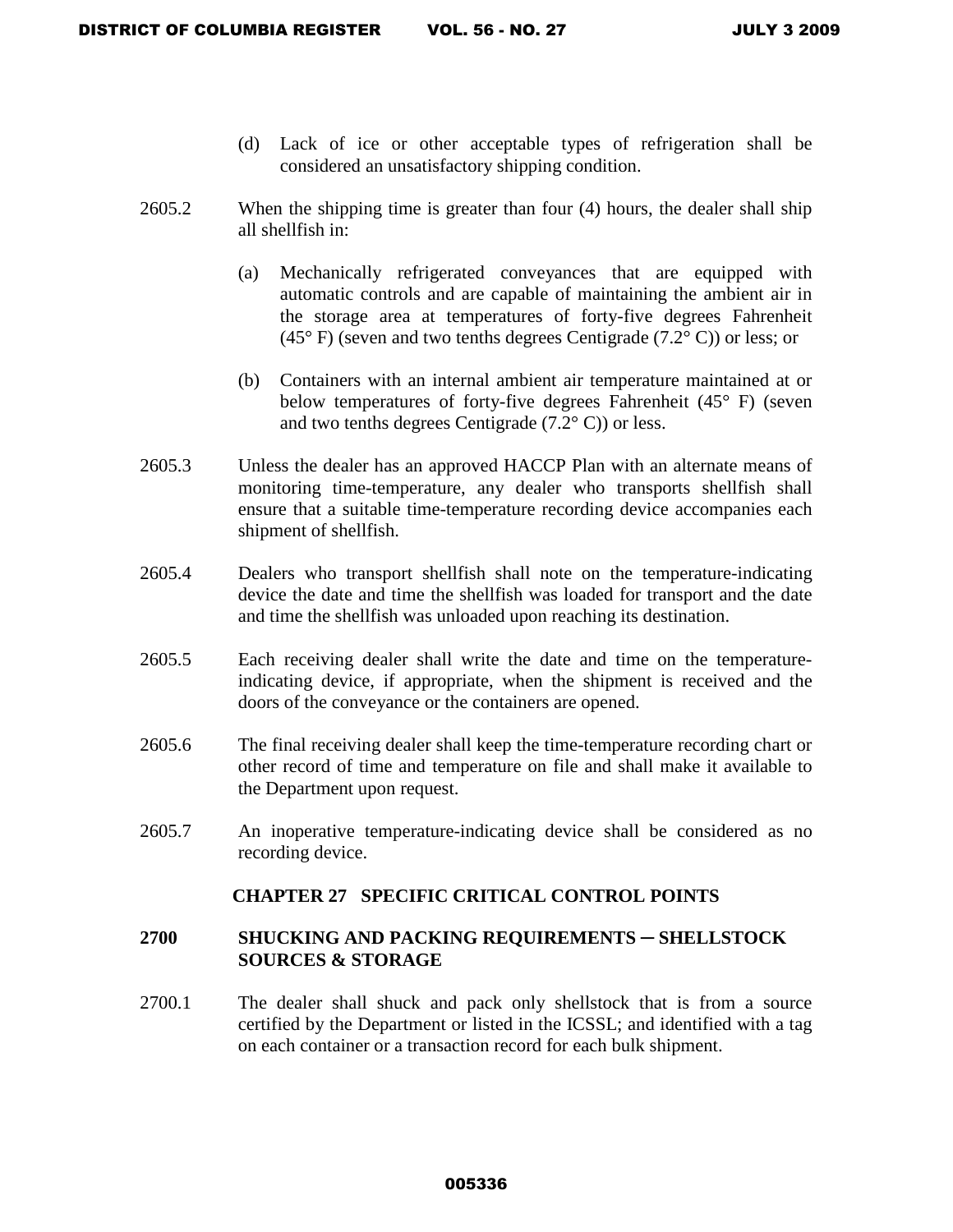- 2700.2 The dealer shall ensure that, once placed under temperature control and until sale to a subsequent dealer or the final consumer, shellstock is:
	- (a) Iced or placed and stored in a storage area or conveyance maintained at forty-five degrees Fahrenheit (45° F) (seven and two tenths degrees Centigrade  $(7.2^{\circ} \text{ C})$  or less;
	- (b) Not permitted to remain without ice, mechanical refrigeration or other approved methods of refrigeration for more than two (2) hours at points of transfer such as loading docks; and
	- (c) Not placed in wet storage.
- 2700.3 The dealer that processes the shellstock shall ensure that:
	- (a) For shellstock that has not been refrigerated prior to shucking, shucked meats are chilled to an internal temperature of forty-five degrees Fahrenheit (45 $\degree$  F) (seven and two tenths degrees Centigrade (7.2 $\degree$ C)) or less within three (3) hours of shucking;
	- (b) For shellstock refrigerated prior to shucking, shucked meats are chilled to an internal temperature of forty-five degrees Fahrenheit (45° F) (seven and two tenths degrees Centigrade (7.2° C)) or less within four (4) hours of removal from refrigeration;
	- (c) If heat shock is used, once heat shocked shellstock is shucked, the shucked shellfish meats are cooled to forty-five degrees Fahrenheit  $(45^{\circ}$  F) (seven and two tenths degrees Centigrade  $(7.2^{\circ}$  C)) or less within two  $(2)$  hours after the heat shock process; and
	- (d) When heat shock shellstock are cooled and held under refrigeration for later shucking, the heat shocked shellstock are cooled to an internal temperature of forty-five degrees Fahrenheit (45° F) (seven and two tenths degrees Centigrade  $(7.2^{\circ}$  C)) within two (2) hours from time of heat shock.
- 2700.4 The dealer shall store shucked and packed shellfish in covered containers at an ambient air temperature in the storage area of forty-five degrees Fahrenheit (45 $\degree$  F) (seven and two tenths degrees Centigrade (7.2 $\degree$  C)) or less or covered with ice.

# **2701 SHUCKED SHELLFISH REPACKING REQUIREMENTS**

2701.1 The dealer receiving shellfish shall repack only shellfish that: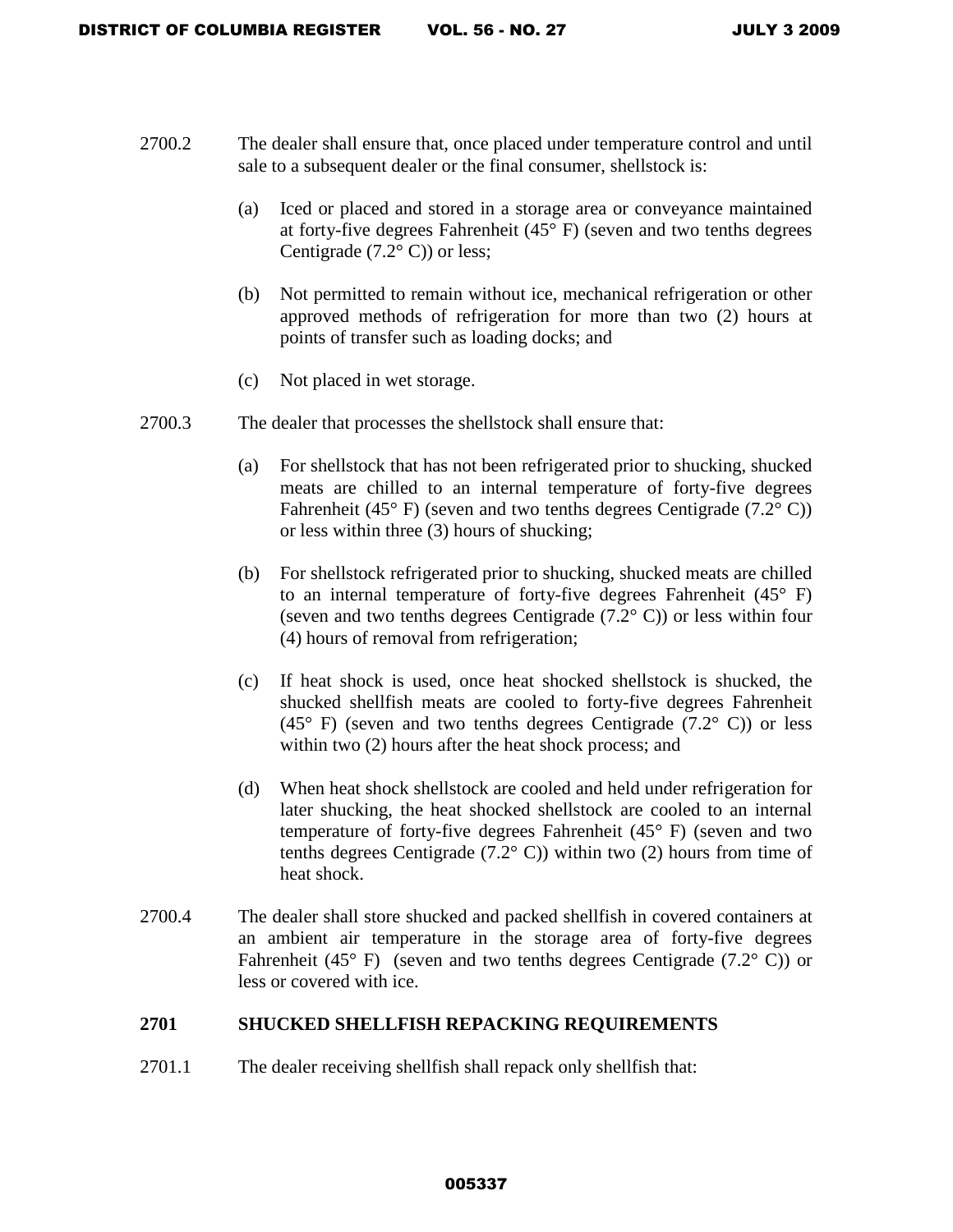- (a) Originated from a dealer; and
- (b) Are identified with a tag or label as specified in sections 2401 through 2403.
- 2701.2 The dealer processing shellfish shall ensure that repacked shellfish:
	- (a) Do not exceed an internal temperature of forty-five degrees Fahrenheit (45 $\degree$  F) (seven and two tenths degrees Centigrade (7.2 $\degree$ C)) for more than two (2) hours; and
	- (b) Are maintained at a temperature less than forty-five degrees Fahrenheit (45 $\degree$  F) (seven and two tenths degrees Centigrade (7.2 $\degree$ C)) in any portion of frozen shellfish thawed for repacking.
- 2701.3 The dealer shall store repacked, shucked shellfish in covered containers at an ambient temperature of forty-five degrees Fahrenheit (45° F) (seven and two tenths degrees Centigrade (7.2° C)) or less or covered in ice.

# **2702 SHELLSTOCK SHIPPER RECEIVING REQUIREMENTS**

- 2702.1 The dealer receiving shellstock shall ship or repack only shellstock obtained from:
	- (a) Sources certified by the Department or listed in the most recent or current ICSSL;
	- (b) A licensed harvester who has:
		- (1) Harvested the shellstock from an approved or conditionally approved area in the open status as identified by the tag; and
		- (2) Identified the shellstock with a tag on each container or transaction record on each bulk shipment; or
	- (c) A dealer who has identified the shellstock with a tag on each container.
- 2702.2 The dealer storing shellstock shall ensure that, once placed under temperature control and until sale to the processor or final consumer, the shellstock is:
	- (a) Iced or placed in a storage area or conveyance maintained at forty-five degrees Fahrenheit (45° F) (seven and two tenths degrees Centigrade  $(7.2^{\circ} \text{ C}))$  or less: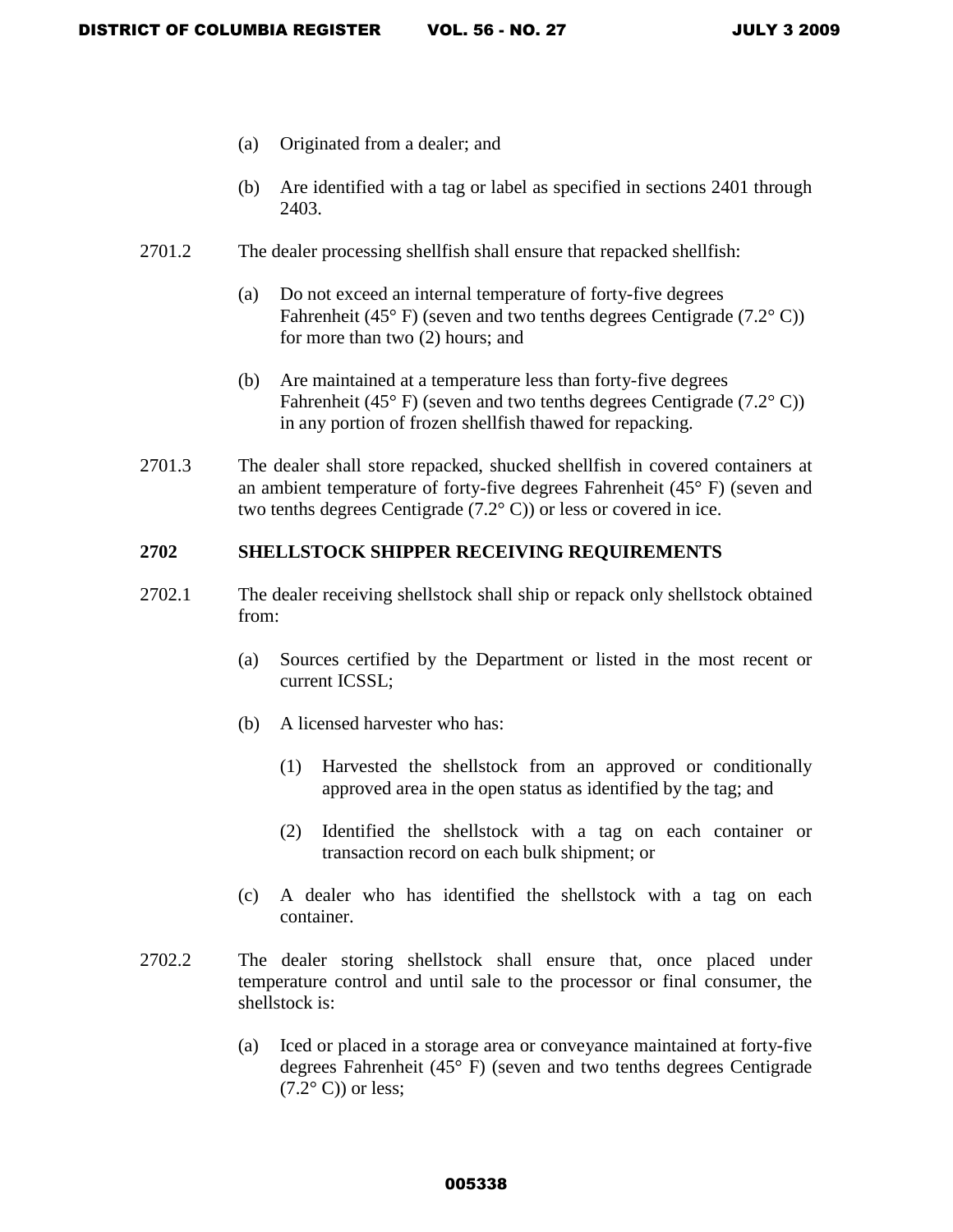- (b) Not permitted to remain without ice, mechanical refrigeration or other approved methods of refrigeration for more than two (2) hours at points of transfer, including but not limited to loading docks; and
- (c) Not placed in wet storage.

# **2703 RESHIPPING REQUIREMENTS**

- 2703.1 The dealer shall reship only shellfish received that is:
	- (a) From a source certified by the Department or listed in the ICSSL;
	- (b) Identified with a tag as specified sections 2400, 2401, and 2402, or a label as specified in section 2403; and
	- (c) At a temperature of forty-five degrees Fahrenheit (45° F) (seven and two tenths degrees Centigrade (7.2° C)) or less.
- 2703.2 The dealer shall ensure that, once placed under temperature control and until sale to the processor or final consumer, shellfish is:
	- (a) Iced or placed in a storage area or conveyance maintained at forty-five degrees Fahrenheit (45° F) (seven and two tenths degrees Centigrade  $(7.2^{\circ} \text{ C})$  or less;
	- (b) Not permitted to remain without ice, mechanical refrigeration, or other approved means of refrigeration for more than two (2) hours at points of transfer such as loading docks; and
	- (c) Not placed in wet storage.
- 2703.3 The dealer shall store shucked shellfish at a temperature of forty-five degrees Fahrenheit  $(45^{\circ}$  F) (seven and two tenths degrees Centigrade  $(7.2 \degree C)$  or less.

# **CHAPTER 28 REQUIREMENTS FOR SANITATION AND PREVENTION OF CONTAMINATION**

#### **2800 SAFETY OF WATER SUPPLY**

2800.1 The dealer shall provide a water supply that meets the requirements of sections 1300 through 1303.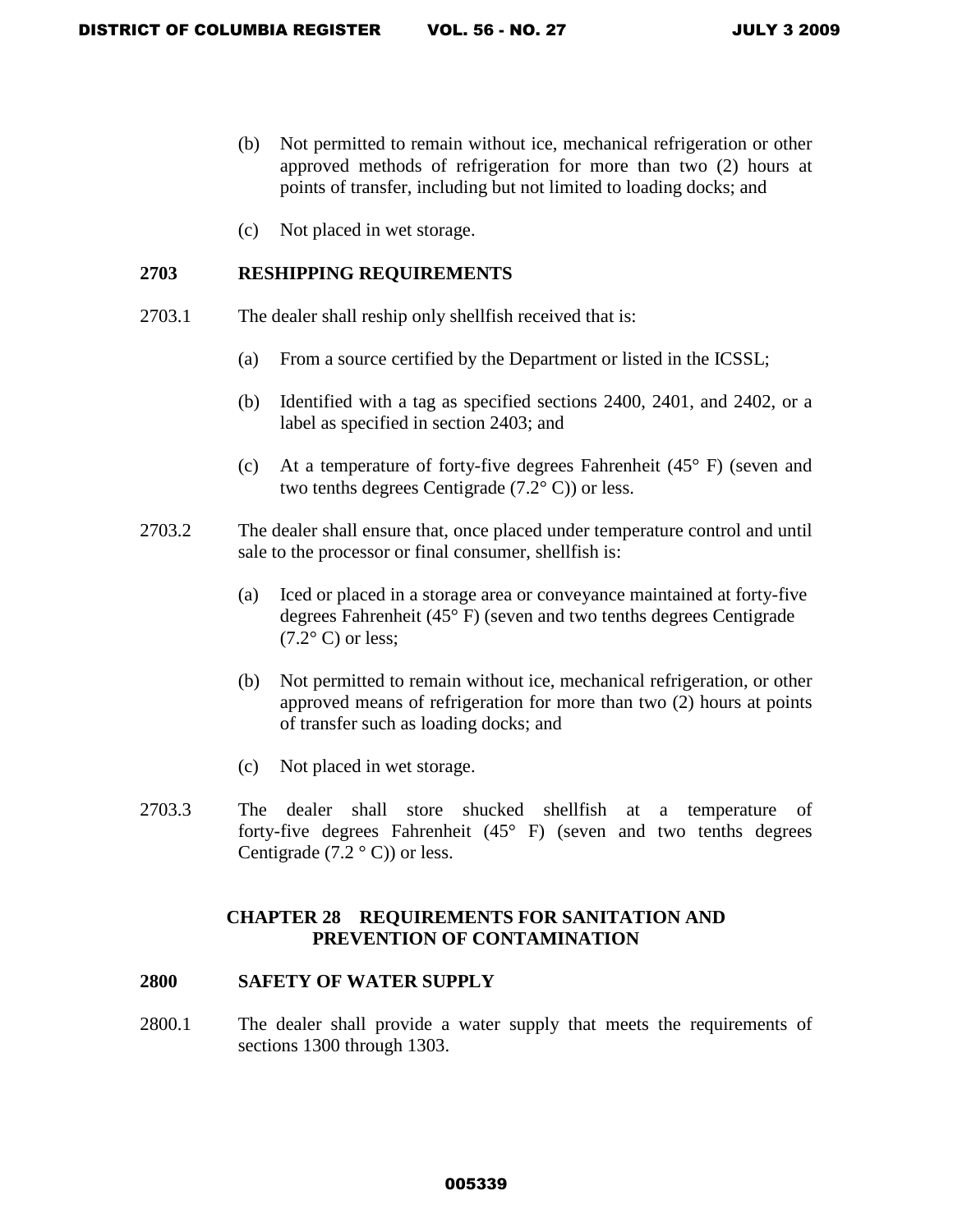- 2800.2 Any steam used in shellfish processing or that comes in contact with food contact surfaces shall be free from additives or deleterious substances.
- 2800.3 Ice used in the processing, storage, or transport of shellstock or shucked shellfish shall:
	- (a) Be made on-site from potable water in a commercial ice machine; or
	- (b) Come from a licensed ice manufacturing plant.

# **2801 SHELLSTOCK WASHING**

- 2801.1 Water from a potable water supply shall be used to wash shellstock.
- 2801.2 If the dealer uses any system to wash shellstock that recirculates water, the dealer shall:
	- (a) Obtain approval from the Department for any construction or remodeling of the system;
	- (b) Provide a water treatment and disinfection system to treat an adequate quantity of water to a quality acceptable for shellstock washing which, after disinfection, meets the coliform standards for drinking water, and does not leave any unacceptable residues in the shellstock; and
	- (c) Test bacteriological water quality daily.
- 2801.3 The dealer may use ultra-violet disinfection in the recirculating wash water system, provided that the turbidity of the water to be disinfected shall not exceed twenty (20) nephelometric turbidity units (NTUs) measured using the method in the APHA Standard Methods for the Examination of Water and Wastewater.

# **2802 STORAGE AND HANDLING – SHELLSTOCK AND OTHER SHELLFISH**

- 2802.1 A dealer shall ensure that shellstock is:
	- (a) Alive;
	- (b) Reasonably free of sediment; and
	- (c) Culled.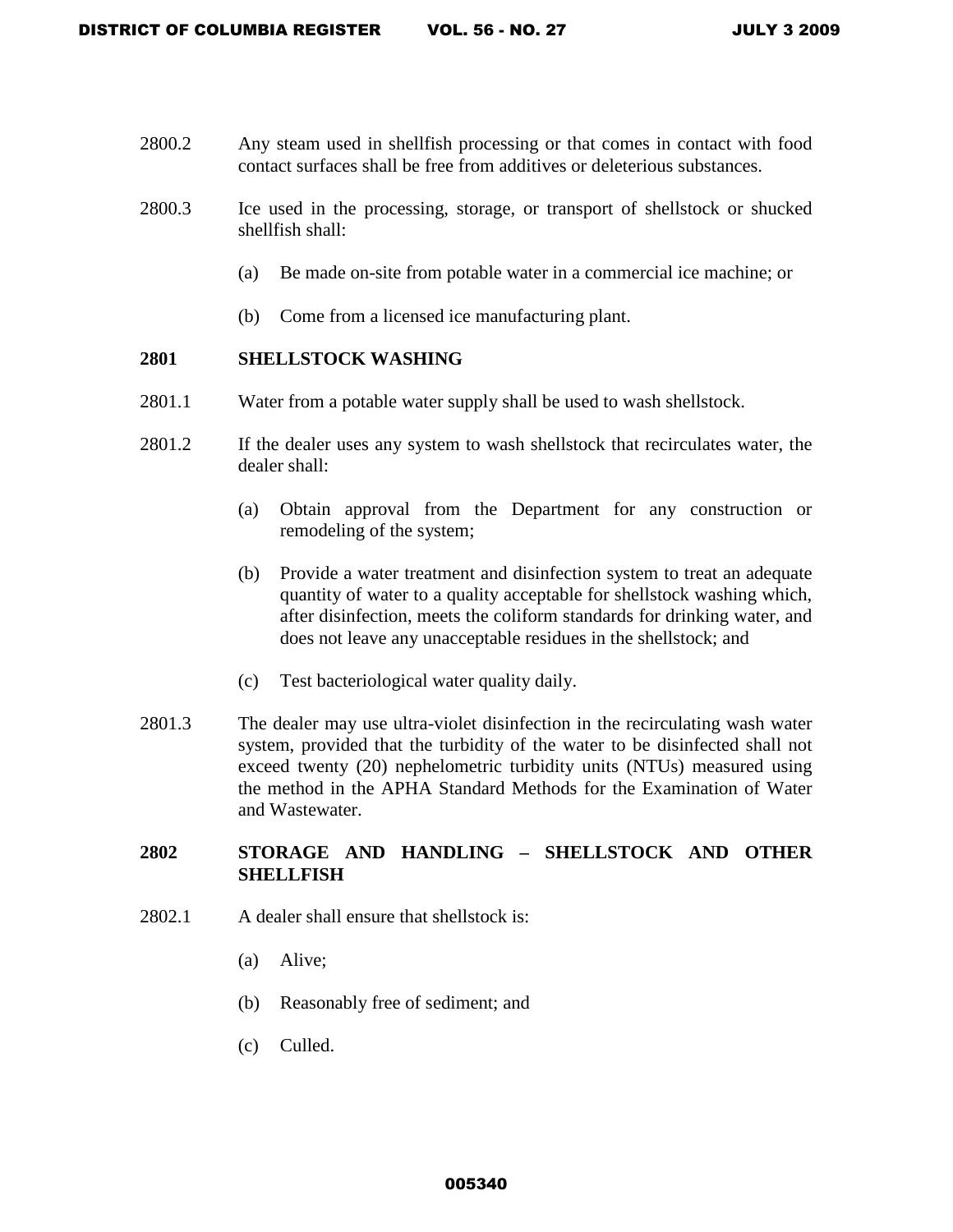- 2802.2 The dealer shall inspect incoming shipments and shall reject dead or contaminated shellstock.
- 2802.3 A dealer that uses heat shock to prepare shellstock for shucking shall:
	- (a) Post the schedule for the heat shock process in a conspicuous location;
	- (b) Ensure that all responsible persons are familiar with the requirements of the process; and
	- (c) Cool all hot dipped shellstock immediately after the heat shock process by:
		- (1) Dipping in an ice bath; or
		- (2) Using flowing potable water.
- 2802.4 If a heat shock water tank is used, the dealer shall completely drain and flush the tank at three (3) hour intervals or less so that all mud and debris that have accumulated in the dip tank are eliminated.
- 2802.5 The dealer shall not allow the use of dip buckets for hand or knife rinsing during shucking.
- 2802.6 The dealer shall completely empty shucking buckets at the packing room so that no overage is returned to the shucker.
- 2802.7 After shucking, the dealer shall wash, blow, and rinse all shellfish meats in accordance with the provisions required for oysters in 21 CFR 161.130 – Oysters.
- 2802.8 The dealer shall thoroughly drain, clean as necessary, and pack shucked shellfish meats promptly after delivery to the packing room.
- 2802.9 The dealer shall conduct packing activities so as to conform to applicable food additive regulations.
- 2802.10 A dealer who stores or repacks shellstock shall have a facility or make arrangements to use a facility that has been approved by the Department for the proper storage or repacking of shellstock.
- 2802.11 The dealer shall store packaged shellfish, if they are to be frozen, at an ambient temperature of zero degrees Fahrenheit  $(0^{\circ}$  F) (negative seventeen and eight tenths degrees Centigrade (-17.8° C)) or less. The shellfish shall be frozen solid within twelve (12) hours following the initiation of freezing.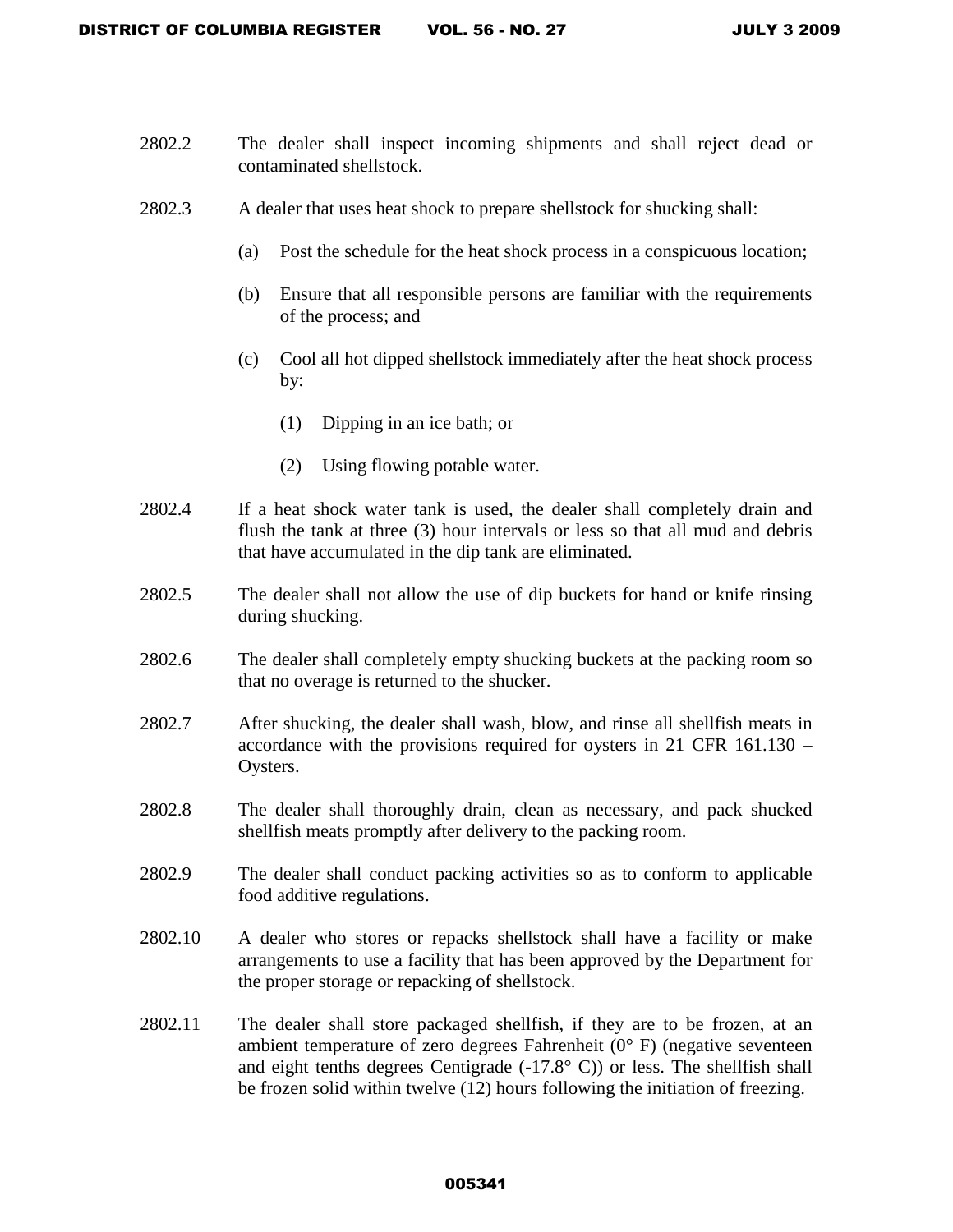- 2802.12 The dealer shall not have on the premises any usable containers or container covers bearing a certification number different from the one issued for those premises unless the dealer is able to verify through the ICSSL the legitimate source of the containers and the containers contain shellfish from that source.
- 2802.13 The dealer shall repack shucked shellfish meats only into containers labeled with the dealer's authorized certification number.
- 2802.14 The dealer shall not commingle, sort, or repack shellstock or shucked shellfish from different lots during shucking, packing or repacking unless the dealer is included in a commingling plan that has been approved by the Department, and shall not remove or alter any existing tag or label during reshipping.

# **2803 EQUIPMENT AND UTENSILS**

- 2803.1 The dealer shall use only equipment and utensils, including approved plastic ware and finished product containers, that comply with section 1200 and are:
	- (a) Constructed in a manner and with materials that can be cleaned, sanitized, maintained and replaced in a manner that prevents contamination of shellfish products; and
	- (b) Free from exposed screws, bolts, or rivet heads on food contact surfaces; and
	- (c) Fabricated from food grade materials.

#### 2803.2 Shucking blocks shall be:

- (a) Easily cleanable;
- (b) Fabricated from safe material;
- (c) Solid, one piece construction; and
- (d) Easily removed from the shucking bench, unless the block is an integral part of the bench.
- 2803.3 All equipment used in heat shock processing shall meet the requirements of this section.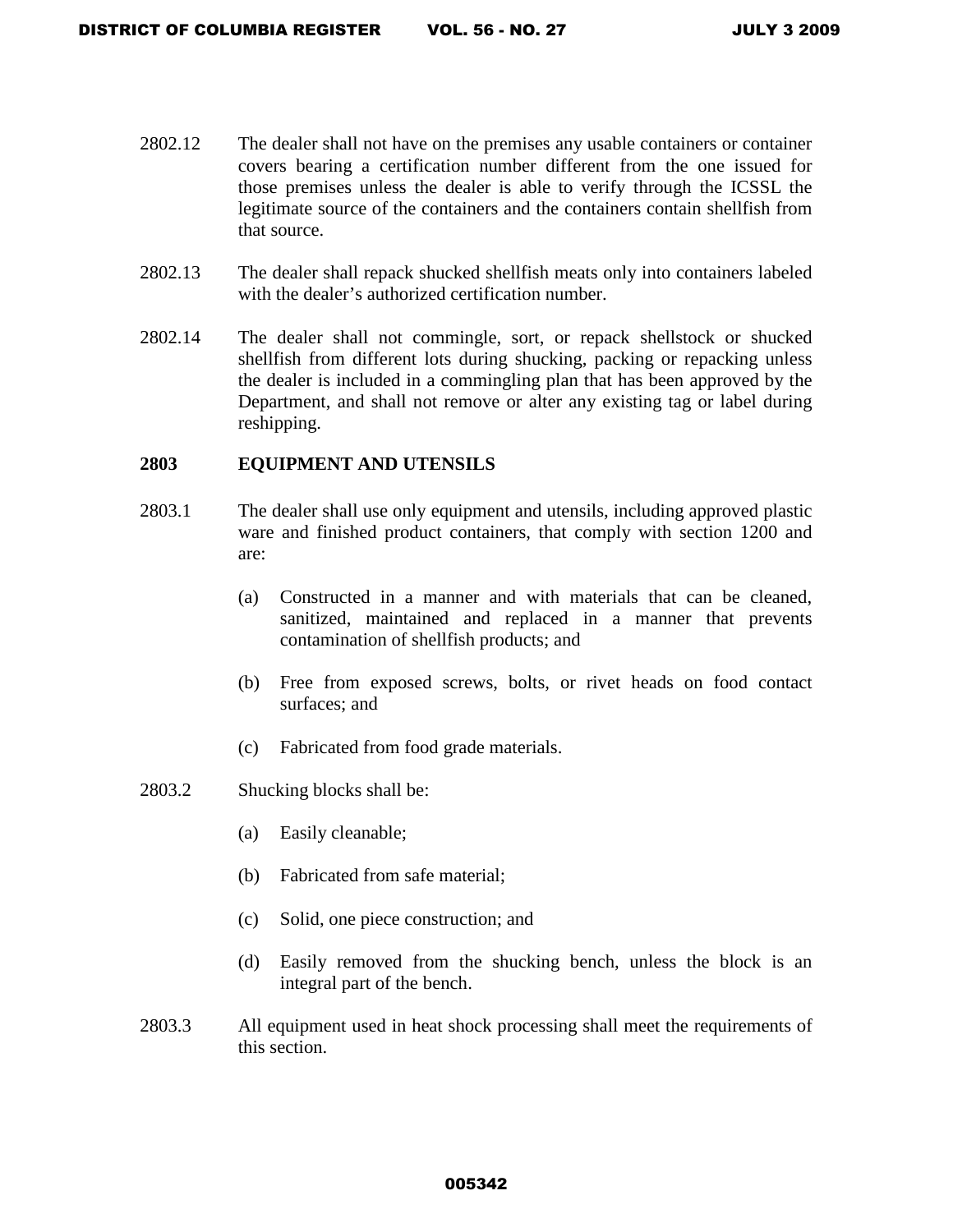- 2803.4 All equipment used to handle ice shall be kept clean and stored in a sanitary manner, and shall meet the construction requirements in sections 2803.1 and 2803.2.
- 2803.5 The dealer shall provide a temperature measuring device accurate to plus or minus two degrees Fahrenheit ( $\pm 2^{\circ}$  F) (plus or minus one degree Centigrade  $(\pm 1^{\circ} \text{ C})$  for use in monitoring product temperatures.

# **2804 CLEANING AND SANITIZING OF EQUIPMENT, UTENSILS, CONTAINERS, FOOD CONTACT SURFACES, AND NON-FOOD CONTACT SURFACES**

- 2804.1 The dealer shall use easily cleanable, corrosion resistant, impervious materials, free from cracks to construct:
	- (a) Shucking benches and contiguous walls;
	- (b) Stands or stalls and stools for shuckers; and
	- (c) Any other non-food contact surfaces in shellfish storage or handling areas.
- 2804.2 Shucking benches shall drain completely and rapidly, and shall drain away from any shellfish on the benches.
- 2804.3 The dealer shall ensure that all joints on food contact surfaces have smooth, easily cleanable surfaces and are welded.
- 2804.4 Cleaning activities for equipment shall be conducted in a manner and at a frequency appropriate to prevent contamination of shellfish and food contact surfaces.
- 2804.5 All conveyances and equipment that come into contact with stored shellstock shall be cleaned and maintained in a manner and frequency as necessary to prevent shellstock contamination.
- 2804.6 Food contact surfaces of equipment, utensils, and containers shall be cleaned and sanitized to prevent contamination of shellfish and other food contact surfaces. The dealer shall comply with section 1202 and shall:
	- (a) Provide adequate cleaning supplies and equipment, including three compartment sinks, brushes, detergents, and sanitizers and make hot water and pressure hoses available within the plant;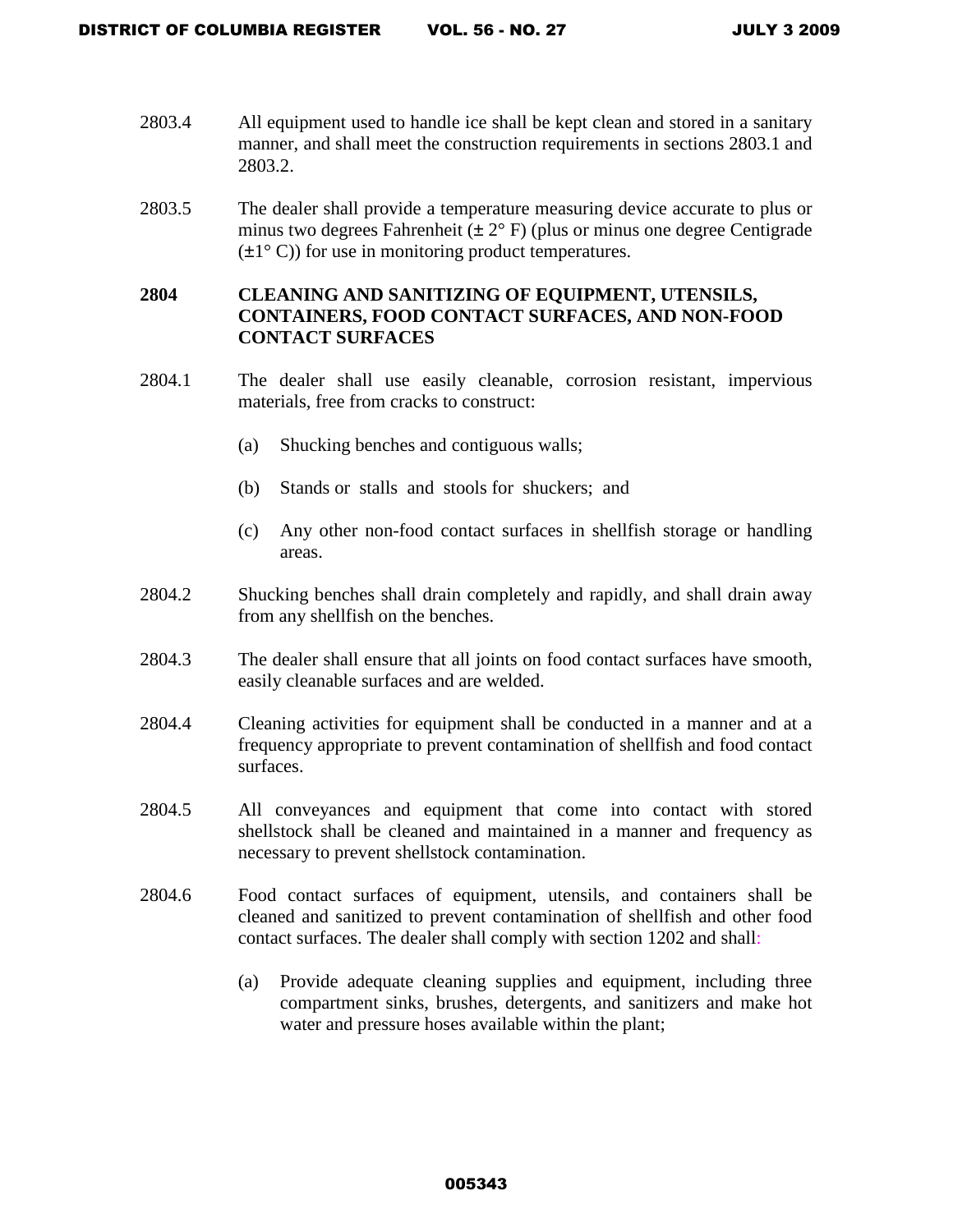- (b) Sanitize equipment and utensils prior to the start-up of each day's activities and following any interruption during which food contact surfaces may have been contaminated;
- (c) Wash and rinse equipment and utensils at the end of each day; and
- (d) Provide a test kit or other device that actually measures parts per million (ppm) concentration of the chemical sanitizing agent in use.
- 2804.7 Shellfish shall be protected from contamination by washing and rinsing shucking containers and sanitizing before each filling.
- 2804.8 Containers that may have become contaminated during storage shall be washed, rinsed, and sanitized prior to use or shall be discarded.
- 2804.9 Shucked shellfish shall be packed or repacked in clean containers that are fabricated from food grade materials and stored in a manner that ensures their protection from contamination.

# **2805 PREVENTING CROSS CONTAMINATION THROUGH STORAGE**

- 2805.1 Shellstock shall be stored in a manner that protects shellstock from contamination in dry storage and at points of transfer.
- 2805.2 Shellstock shall not be placed in containers with standing water for the purposes of washing shellstock or loosening sediment.
- 2805.3 Equipment and utensils shall be stored in a manner that prevents splash, dust, and contamination in accordance with section 1203.

# **2806 PREVENTING CROSS CONTAMINATION FROM HANDS & SEWAGE**

- 2806.1 The dealer shall ensure that where the same employees work in both shucking and packing activities, the employees maintain a high level of personal hygiene and cleanliness in accordance with chapter 4.
- 2806.2 The dealer shall require all employees in accordance with sections 401 and 402 to wash their hands thoroughly with hand cleaning liquid or powder and water, and sanitize their hands in an adequate handwashing sink in accordance with section 403.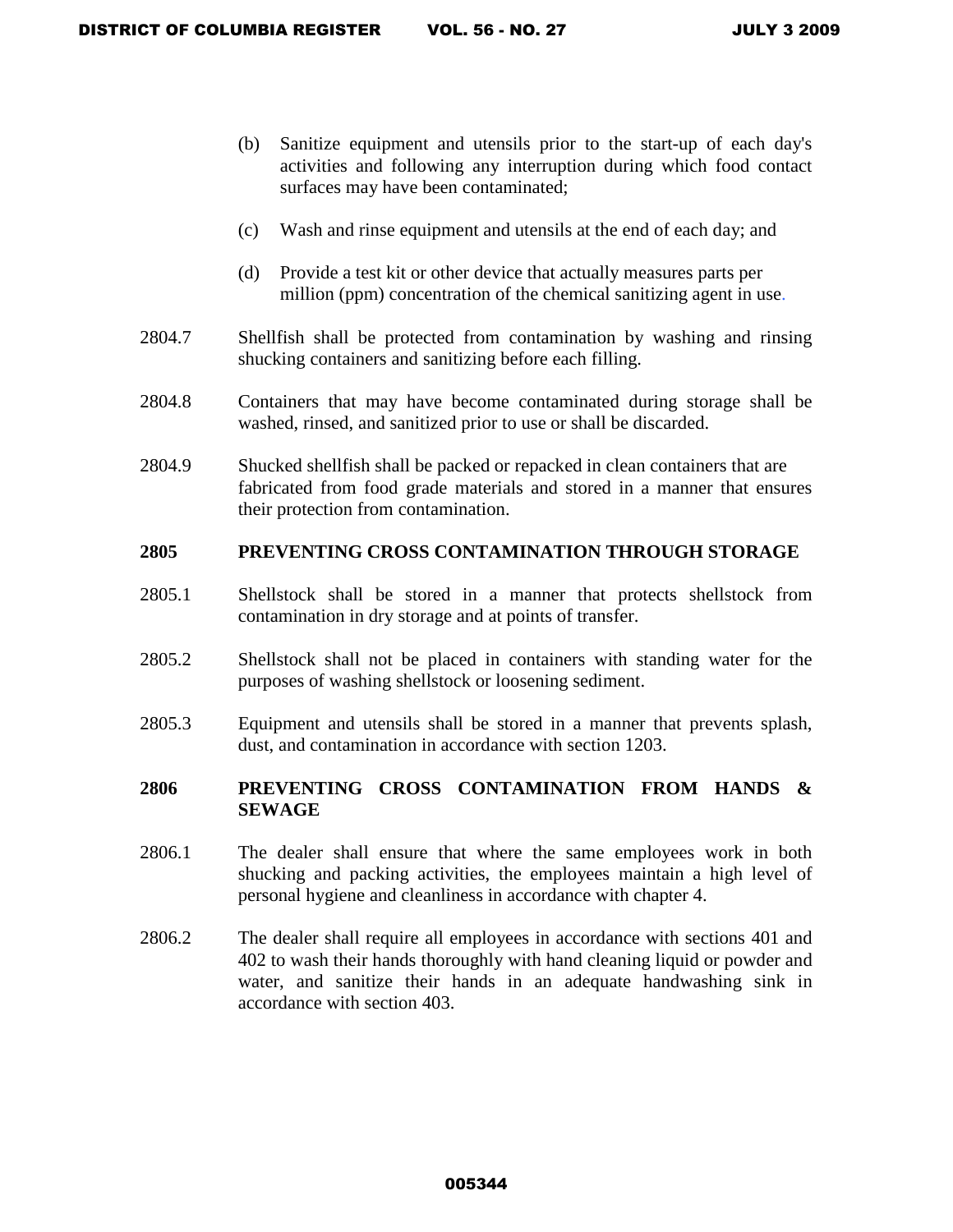- 2806.3 The dealer shall provide:
	- (a) Handwashing sinks with warm water at a minimum temperature of one hundred degree Fahrenheit (100°F) (thirty-eight degrees Centigrade (38°C)) dispensed through a hot and cold mixing valve, a combination faucet, or tempered water and a single faucet in accordance with section 1402.1;
	- (b) Proper disposal of sewage and liquid disposable wastes from the facility in accordance with sections 1506 and 1507;
	- (c) An adequate number of conveniently located toilets in accordance with section 1908;
	- (d) An adequate supply of toilet paper in a suitable holder in each toilet facility in accordance with section 1910.

#### **2807 PREVENTING CONTAMINATION BY EMPLOYEES**

- 2807.1 In accordance with chapter 4, in any area where shellfish are shucked or packed and in any area that is used for cleaning or storage of utensils, employees shall not:
	- (a) Store clothing or other personal belongings;
	- (b) Eat or drink;
	- (c) Spit; or
	- (d) Use tobacco in any form.
- 2807.2 Any employee handling shucked shellfish shall:
	- (a) Wear effective hair restraints;
	- (b) Remove any hand jewelry that cannot be sanitized or secured;
	- (c) Wear finger cots or gloves if jewelry cannot be removed; and
	- (d) Wear clean outer garments, which are rinsed or changed as necessary to be kept clean.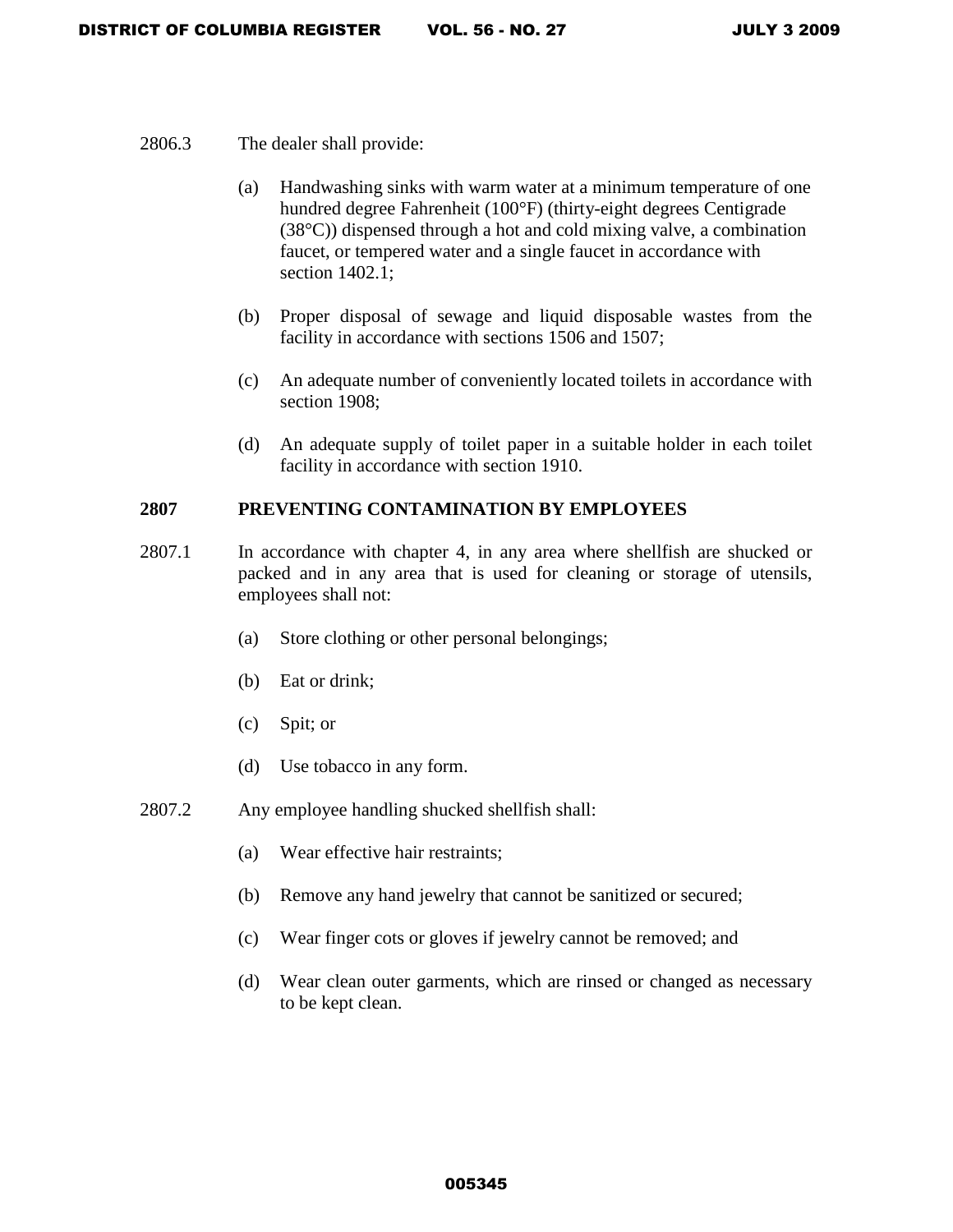- 2807.3 The dealer shall ensure that supervisors, in accordance with chapter 2:
	- (a) Are trained in proper food handling techniques and food protection principles;
	- (b) Are knowledgeable about personal hygiene and sanitary practices;
	- (c) Train employees and monitor employee compliance with required hygiene practices, including hand washing, the prohibition on eating and smoking at work stations, and the requirement that personal items and clothing be stored in accordance with chapter 4; and
	- (d) Comply with chapter 3 through employee training and monitoring of employees' health.
- 2807.4 In accordance with section 303.1, the dealer shall exclude or restrict an employee who exhibits or reports a symptom or who reports a diagnosed illness as specified in sections 300.3 through 300.5.
- 2807.5 An employee with a lesion containing pus such as a boil or infected wound that is open or draining shall report it to his or her supervisor and keep it covered in accordance with section 300.3.
- 2807.6 If used, finger cots or gloves shall be:
	- (a) Made of impermeable materials except where the use of such material is inappropriate or incompatible with the work being done;
	- (b) Sanitized at least twice daily;
	- (c) Cleaned more often, if necessary;
	- (d) Properly stored until used; and
	- (e) Maintained in a clean, intact, and sanitary condition.

# **2808 PREVENTING CROSS CONTAMINATION FROM ADULTERANTS**

- 2808.1 Shellfish shall be protected from contamination while being transferred from one point to another during handling and processing.
- 2808.2 In accordance with section 1809, lighting fixtures, light bulbs, skylights, or other glass suspended over food storage or processing activities in areas where shellfish are exposed shall be of the safety type or protected to prevent food contamination in case of breakage.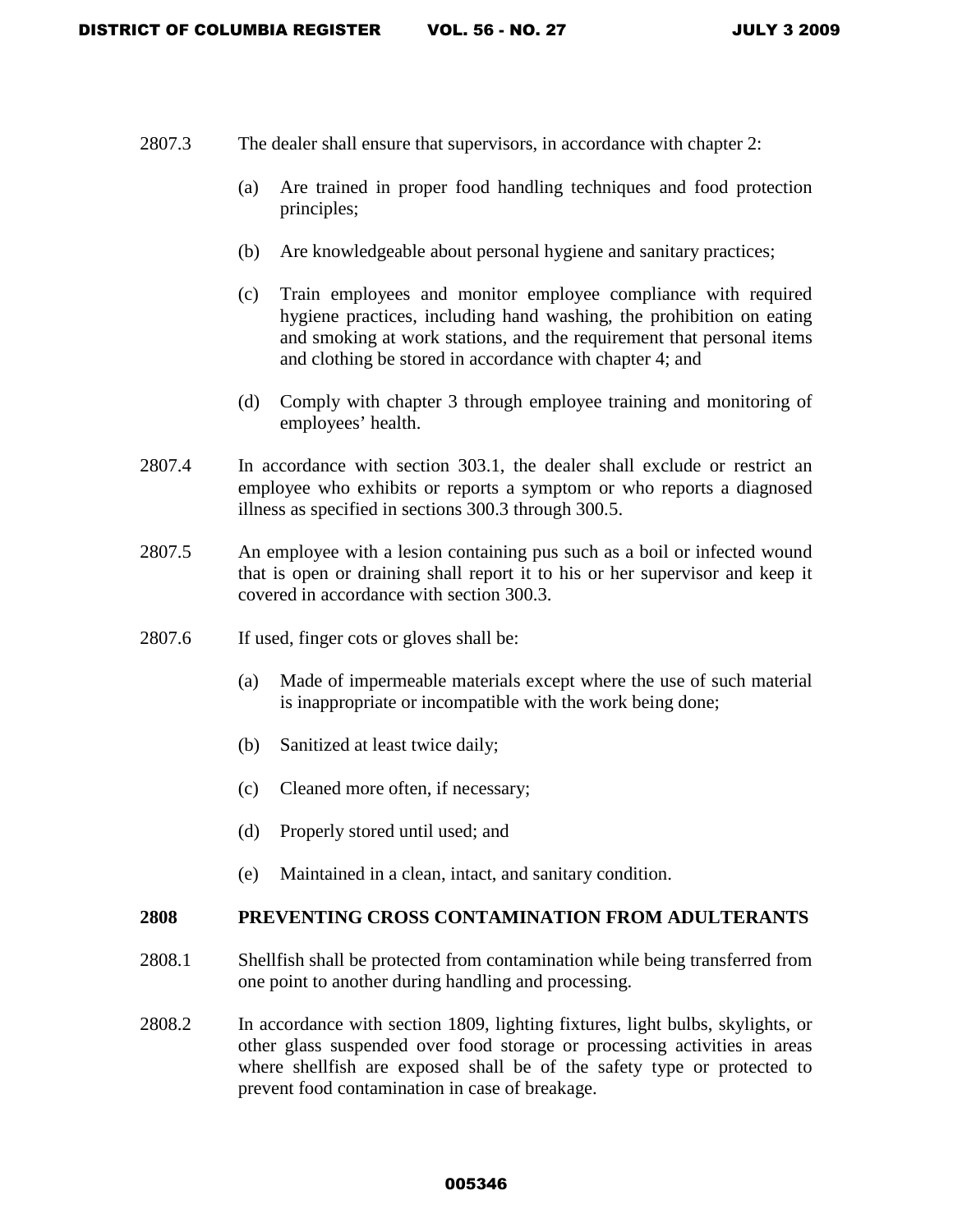2808.3 Food contact surfaces shall be protected from contamination by adulterants by using cleaning compounds and sanitizing agents only in accordance with manufacturer label directions and sections 2204 and 2205.

## **2809 PREVENTING CROSS CONTAMINATION FROM ICE**

- 2809.1 Ice that is not made on site in the shellfish operation facility shall be inspected upon receipt and rejected if the ice has not been delivered in a manner that is protected from contamination.
- 2809.2 Ice shall be stored in a safe and sanitary manner to prevent contamination.

# **2810 PROPER LABELING, STORAGE, AND USE OF TOXIC COMPOUNDS**

- 2810.1 When pesticides are used in the shellfish operation, the dealer shall ensure that they are applied in accordance with section 2201 and 2202 and in a manner that prevents the contamination of shellfish or packaging materials with residues.
- 2810.2 Cleaning compounds and sanitizing agents shall be properly labeled and used only in accordance with the manufacturer's label directions.
- 2810.3 Toxic substances shall be labeled and used in accordance with the manufacturer's label directions.
- 2810.4 The dealer shall ensure that only toxic substances necessary for plant activities are present in the shellfish operation.
- 2810.5 Each of the following categories of toxic substances shall be stored separately:
	- (a) Insecticides and rodenticides;
	- (b) Detergents, sanitizers, and related cleaning agents; and
	- (c) Caustic acids, polishes, and other chemicals.
- 2810.6 The dealer shall not store toxic substances above shellfish, food contact surfaces, or food packaging materials.

# **2811 PLUMBING AND RELATED FACILITIES**

2811.1 The dealer shall, in accordance with chapters 14 and 15, design, install, modify, repair, and maintain all plumbing and plumbing fixtures to: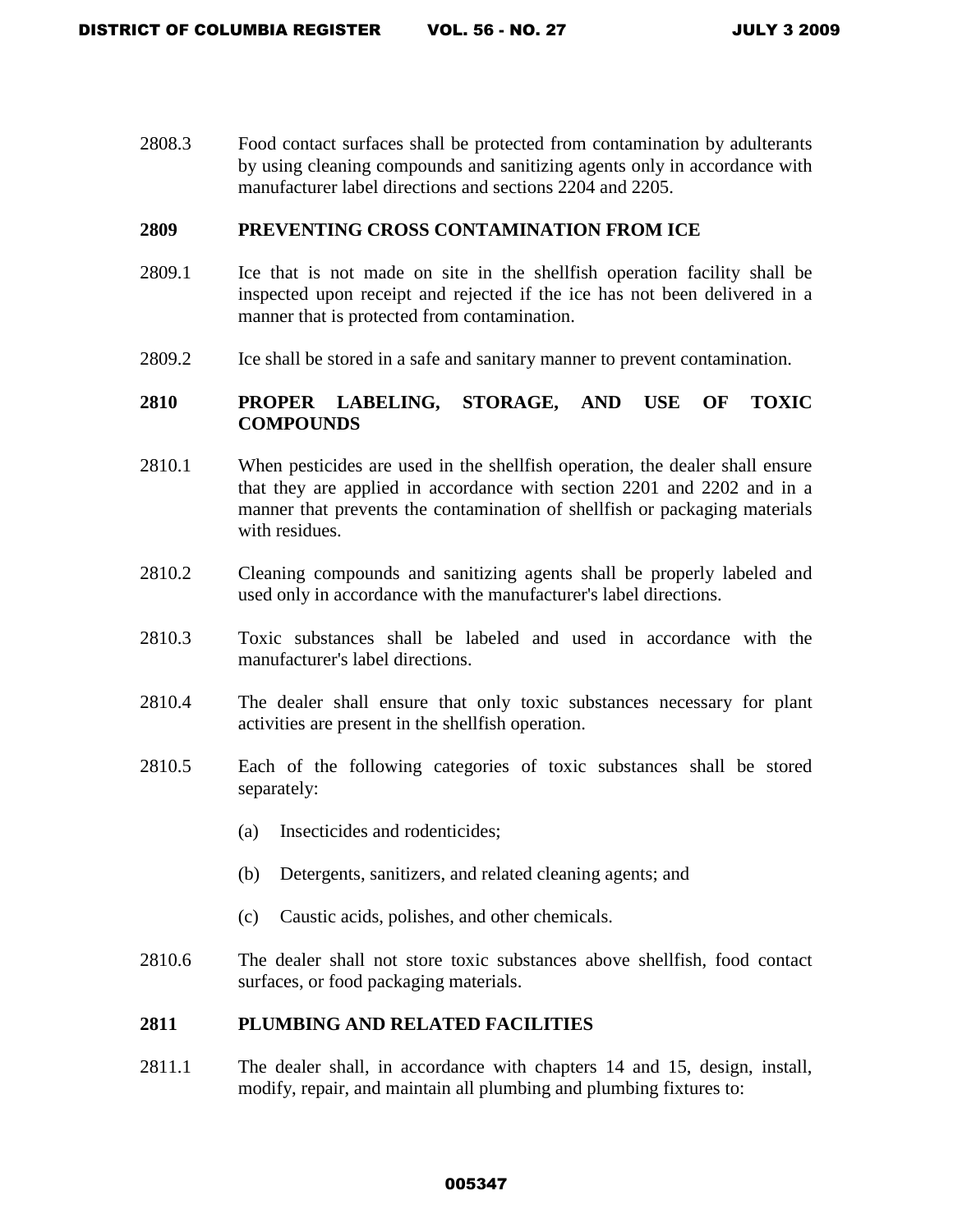- (a) Prevent contamination of water supplies; and
- (b) Prevent any cross-connection between the pressurized potable water supply and water from an unacceptable source. The dealer shall install and maintain in good working order devices to protect against backflow and back siphonage.
- 2811 .2 Shellstock washing storage tanks and related plumbing shall be fabricated from safe materials and tank construction shall:
	- (a) Be easily accessible for cleaning and inspection;
	- (b) Be self-draining; and
	- (c) Meet the requirements for food contact surfaces contained in subtitle D.

# **2812 HANDWASHING SINKS, PLUMBING, AND VENTILATION**

- 2812.1 Handwashing sinks shall be provided in accordance with sections 1900 through 1905; and shall be directly plumbed to an approved sewage disposal system in accordance with section 1401.
- 2812.2 The dealer shall provide at least one (1) handwashing sink in the packaging room.
- 2812.3 Adequate floor drainage, including backflow prevention devices such as air gaps, shall be provided where floors are:
	- (a) Used in shellstock storage;
	- (b) Used for food holding units;
	- (c) Cleaned by hosing, flooding, or similar methods; and
	- (d) Subject to the discharge of water or other liquid waste on the floor during normal activities.
- 2812.4 A safe, effective means of sewage disposal for the facility shall be provided in accordance with sections 1400 and 1401.
- 2812.5 Drainage or waste pipes shall not be installed over food processing or food storage areas, or over areas in which containers and utensils are washed or stored.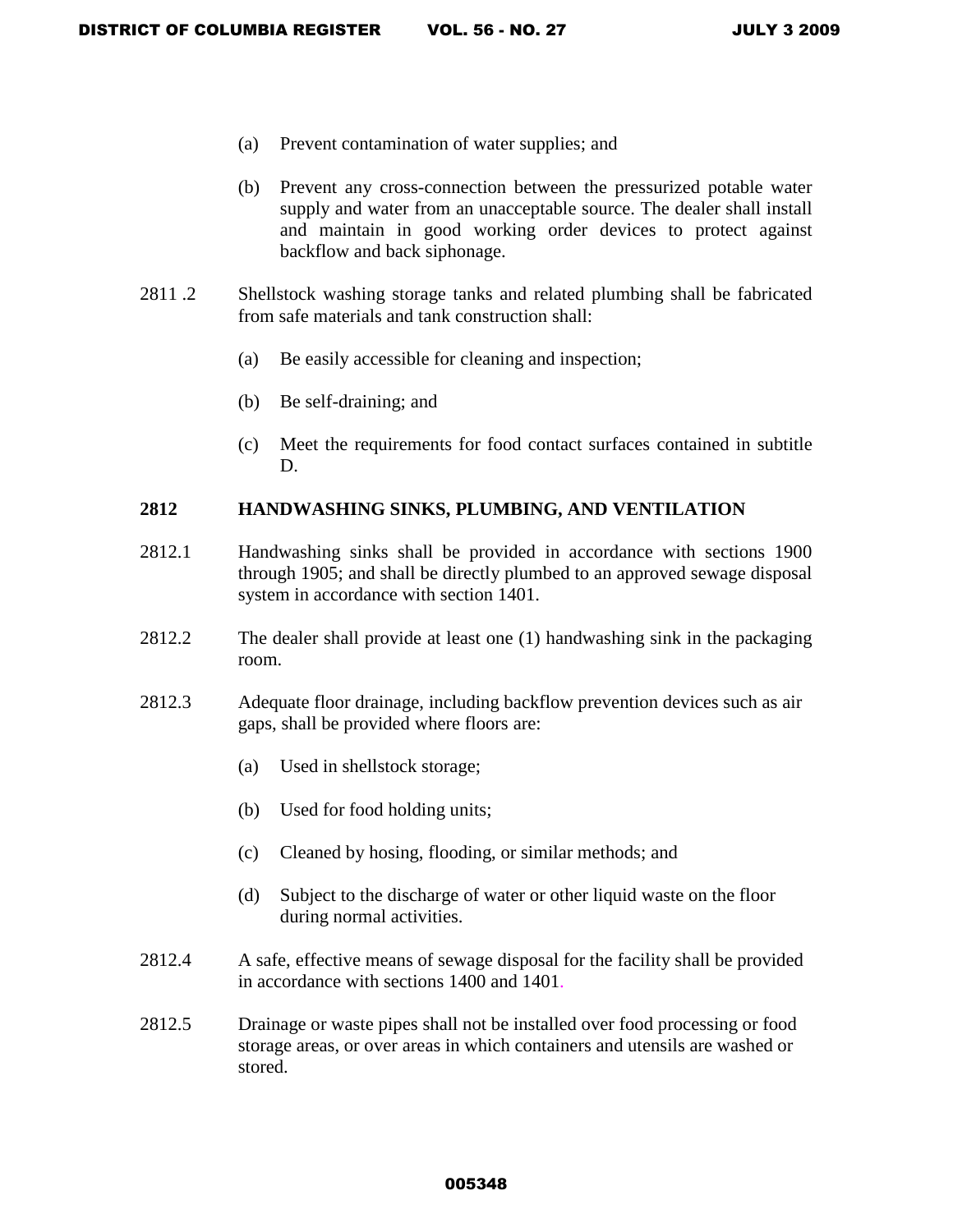- 2812.6 Ventilation, heating, or cooling systems shall not create conditions that may cause the shellfish products to become contaminated.
- 2812.7 Ventilation shall be provided to minimize condensation in areas where food is stored, processed, or packaged.
- 2812.8 Air pump intakes shall be located in a protected place and installed with air filters installed on all blower air pump intake systems.

# **2813 PHYSICAL SEPARATION OF ACTIVITIES**

- 2813.1 Facilities for shucking and packing activities shall be separated by physical barriers such as rooms, partitions, or spacing to prevent contamination.
- 2813.2 Manufacturing activities, which could result in the contamination of the shellfish, shall be separated by physical barriers such as rooms or partitions.

# **2814 PLANT AND GROUNDS**

- 2814.1 The physical facilities of a shellfish operation shall be maintained in good repair.
- 2814.2 Grounds around the facility shall be maintained in a manner that prevents rodent attraction and harborage, and provides adequate drainage to avoid shellfish contamination.
- 2814.3 In accordance with section 2012, animals shall not be allowed in areas where shellfish are stored, handled, processed, or packaged or where food handling equipment, utensils, and packaging materials are cleaned or stored.

#### **2815 PLANT INTERIOR**

- 2815.1 Sanitary conditions shall be maintained throughout the facility.
- 2815.2 All dry area floors shall be hard, smooth, easily cleanable, and in good repair.
- 2815.3 All wet area floors used in areas to store shellstock, process food, or clean equipment or utensils shall be constructed of easily cleanable, impervious, and corrosion-resistant materials and shall:
	- (a) Be graded to provide adequate drainage;
	- (b) Have even surfaces and be free from cracks that create sanitary problems and interfere with drainage; and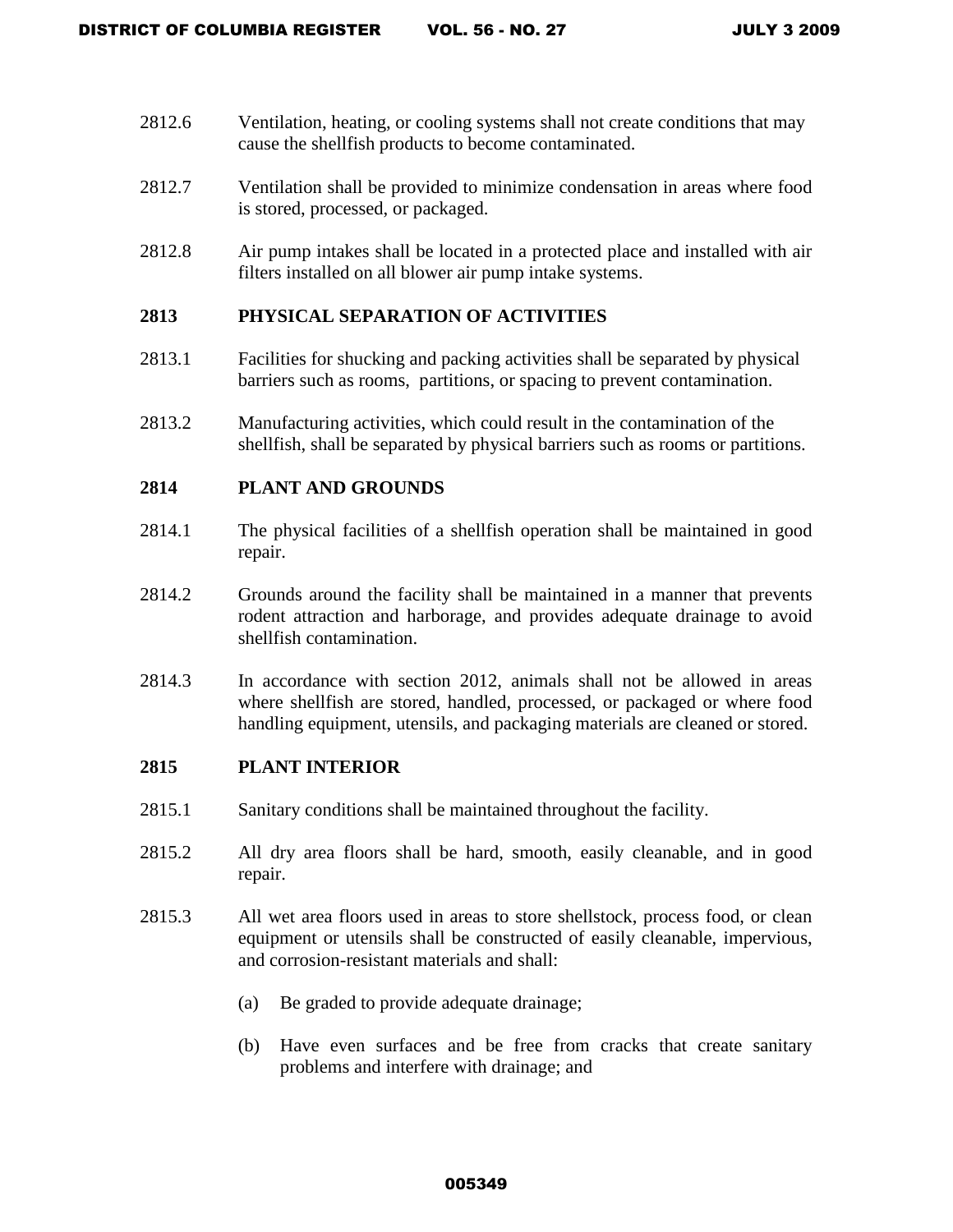- (c) Have sealed junctions between floors and walls to render them impervious to water.
- 2815.4 Walls, ceilings, and interior surfaces of rooms where shellfish are stored, handled, processed, or packaged shall be constructed of easily cleanable, corrosion resistant, impervious materials.
- 2815.5 The dealer shall provide lighting throughout the facility that is sufficient to promote good manufacturing practices.
- 2815.6 The dealer shall ensure that toilet room doors are tight fitting, self-closing, and do not open directly into a processing area in accordance with section 1908.3.
- 2815.7 The dealer shall operate the facility to minimize the presence of pests on the premises in accordance with sections 1812 and 1813.
- 2815.8 The dealer shall protect the facility against the entry of insects, rodents or other vermin by employing necessary internal and external insect and vermin control measures including but not limited to tight fitting, selfclosing doors in accordance with section 1813.

# **2816 WASTE DISPOSAL**

- 2816.1 Disposal of waste materials shall not create a public health hazard or nuisance.
- 2816.2 All areas and receptacles used for the storage or conveyance of waste shall be operated and maintained to prevent the attraction, harborage, or breeding of insects, rodents, and vermin in accordance with chapter 16.

# **SUBTITLE I: COMPLIANCE, ENFORCEMENT, AND DEFINITIONS**

# **CHAPTER 29 CODE APPLICABILITY**

#### **2900 USE FOR INTENDED PURPOSE ─ PUBLIC HEALTH PROTECTION**

- 2900.1 The Department shall use this Code to promote the safeguarding of public health to ensure the safe manufacturing, processing, and packing of food, and the safe shipping and receiving of shellfish.
- 2900.2 In enforcing the provisions of this Code, the Department shall assess existing facilities or equipment that were in use before the effective date of this Code based on the following considerations: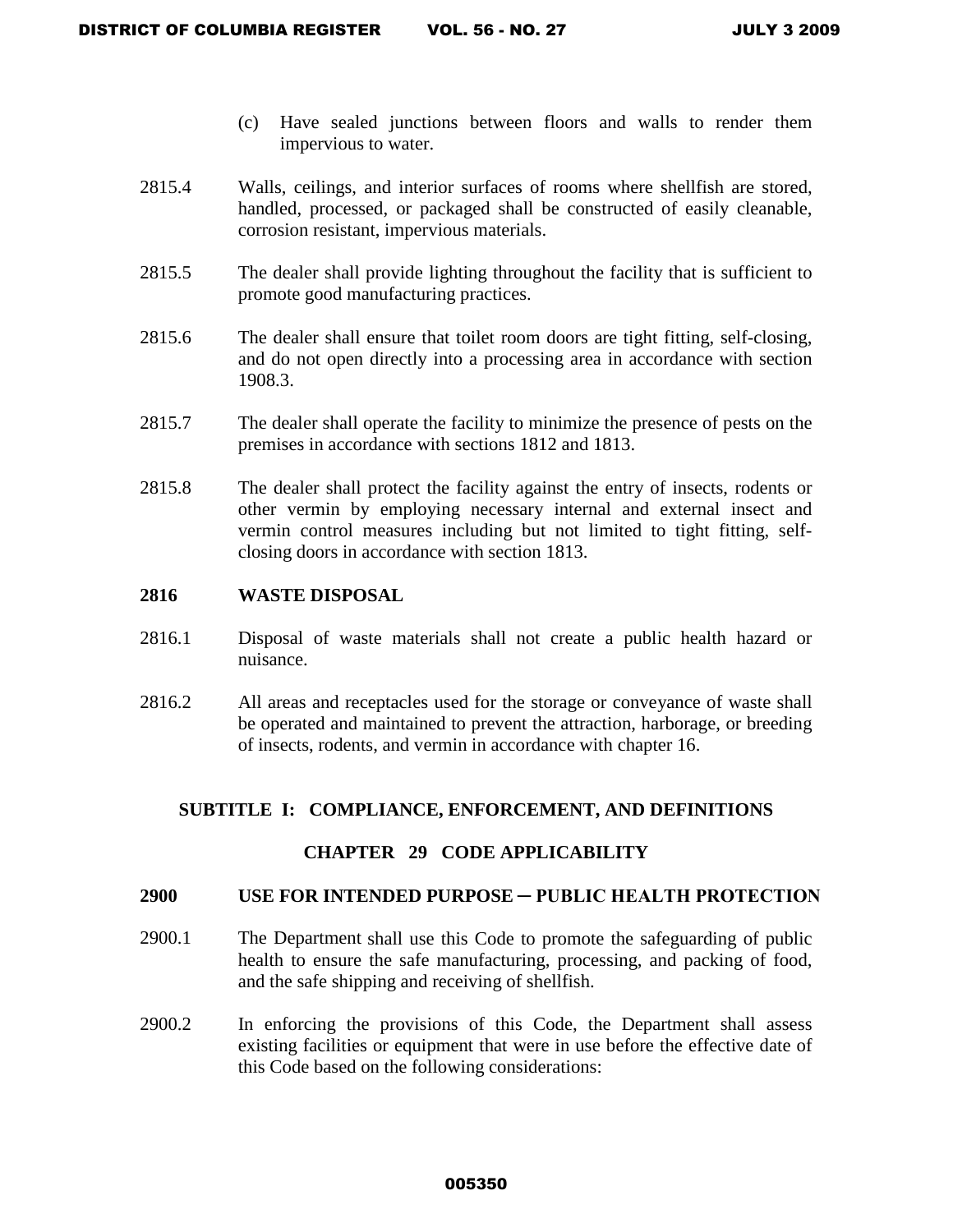- (a) Whether the facilities and equipment are in good repair and capable of being maintained in a sanitary condition;
- (b) Whether food-contact surfaces comply with sections 1200, 1203 1209, 1211, 1212, 1214, 2803, and 2804;
- (c) Whether the capacities for cooling equipment are sufficient to comply with sections 900.2 through 900.6, sections 1204, 1205, 1206, 1207, 2600, 2601.3, 2601.4, 2601.5, 2602.3, 2605.1, 2605.2, 2700.2, 2700.3, 2700.4, 2701.2, 2701.3, 2702.2, 2703.1(c), 2703.2, and 2703.3; and
- (d) The existence of a documented agreement with the licensee or dealer that the facilities or equipment will be replaced so as to comply with this Code or be upgraded or replaced to comply with the requirements stated in paragraph (c) of this subsection by December 30, 2011, as specified in section 3108.7 and 3108.8.

# **2901 PREVENTING HEALTH HAZARDS ─ PROVISION FOR CONDITIONS NOT ADDRESSED**

- 2901.1 If necessary to protect against public health hazards or nuisances, the Department may impose specific requirements in addition to the requirements contained in this Code that are authorized pursuant to An Act To authorize the Commissioners of the District of Columbia to make regulations to prevent and control the spread of communicable and preventable diseases, approved August 11, 1939 (53 Stat. 1408; D.C. Official Code § 7-131 *et seq.*).
- 2901.2 The Department shall document the conditions that necessitate the imposition of additional requirements and the underlying public health rationale. The documentation shall be provided to the applicant, licensee or dealer and a copy shall be maintained in the Department's files.

# **CHAPTER 30 PLAN SUBMISSIONS AND APPROVAL**

#### **3000 FACILITY AND OPERATING PLANS ─ WHEN REQUIRED**

- 3000.1 An applicant, licensee or dealer shall submit to the Department for review and approval properly prepared plans and specifications as specified in section 704, section 801.2 or chapter 25, and this chapter before:
	- (a) Opening a new food processing operation;
	- (b) Beginning the construction of a food processing operation;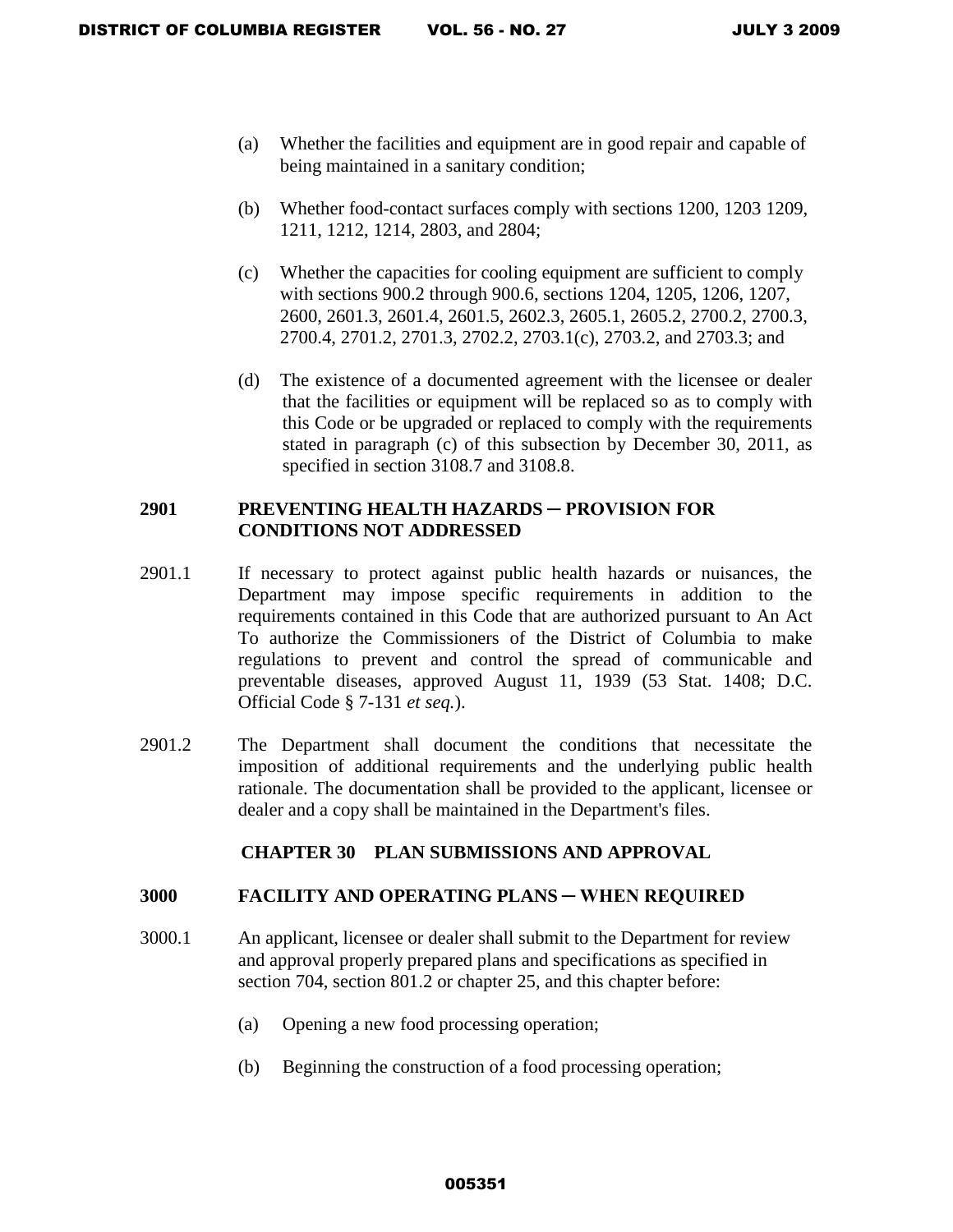- (c) Converting an existing structure for use as a food processing operation;
- (d) Conducting a major renovation, remodeling or alteration of a food processing operation; or
- (e) Changing the type of food processing operation or the food processing methods used at the food processing operation.
- 3000.2 The applicant, licensee or dealer shall submit plans, specifications, an application form, and the applicable fee to the Department at least thirty (30) calendar days before beginning construction, remodeling, or conversion of a food processing operation.
- 3000.3 In addition to HACCP plans required under section 704 and section 801.2 or chapter 25, plans required by this section shall include specifications showing layout, arrangement, and construction materials to be used in the food processing operation and the location, size, and type of fixed equipment and facilities.
- 3000.4 The Department may require an applicant, licensee or dealer to submit facility and operating plans for review and approval when the Department makes a determination pursuant to an inspection that such plans and specifications are necessary to ensure compliance with this Code and to protect the public.
- 3000.5 The Department shall approve the completed plans and specifications if they meet the requirements of this Code, and the Department shall report its findings to the applicant, licensee or dealer within thirty (30) days of the date the completed plans are received.
- 3000.6 Plans and specifications that are not approved as submitted shall be changed to comply with the Department's requirements or this Code or be deleted from the project.

### **3001 FACILITY AND OPERATING PLANS ─ CONTENTS AND SPECIFICATIONS**

- 3001.1 Plans and specifications for a food processing operation shall include the following information to demonstrate conformance with this Code:
	- (a) Type of foods that are potentially hazardous to be produced, stored, held, repacked, relabeled, distributed, or transported;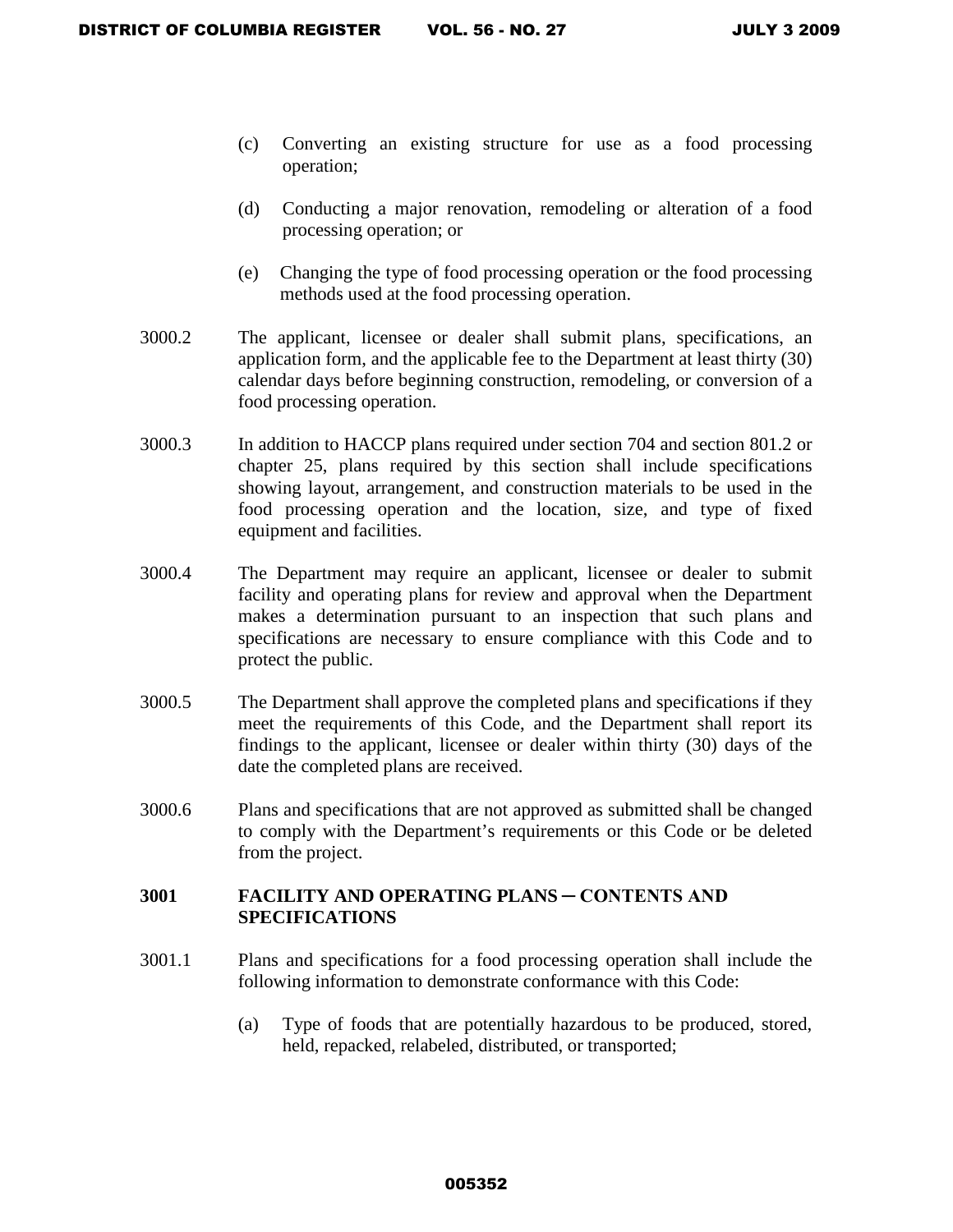- (b) Proposed layout, mechanical schematics, construction materials, and finish schedules;
- (c) Proposed equipment types, manufacturers, model numbers, locations, dimensions, performance capacities, and installation specifications;
- (d) A complete set of elevations and drawings for all custom fabricated equipment;
- (e) A functional flow plan indicating how food will be handled;
- (f) Evidence that standard procedures that ensure compliance with the requirements of this Code are developed or are being developed;
- (g) Evidence of an established food safety program such as an employee training manual, and standard operating procedures that ensure compliance with this Code; and
- (h) Other information that may be required before the Department may approve proposed plans for the construction, conversion, or modification, including but not limited to approvals by other District agencies.
- 3001.2 Used equipment shall satisfy the standards specified in chapter 12, and sections 2601, 2603, 2803, and 2804, and shall be approved by the Department before use.

### **3002 FACILITY AND OPERATING PLANS ─ WHEN MUST A HACCP PLAN BE SUBMITTED**

- 3002.1 An applicant, licensee or dealer shall submit a HACCP Plan to the Department for approval when:
	- (a) An HACCP Plan is required under section 801.2 or chapter 25, and an initial application for a license or certification is filed with the Department in accordance with chapter 31; or
	- (b) An HACCP Plan is required under section 801.2 or chapter 25, and a renewal application for a license or certification is filed with the Department in accordance with chapter 31.
- 3002.2 If a food processing operation is required under section 3002.1 to have a HACCP plan, the plan must be prepared in accordance section 704, section 801.2 or chapter 25, and this section.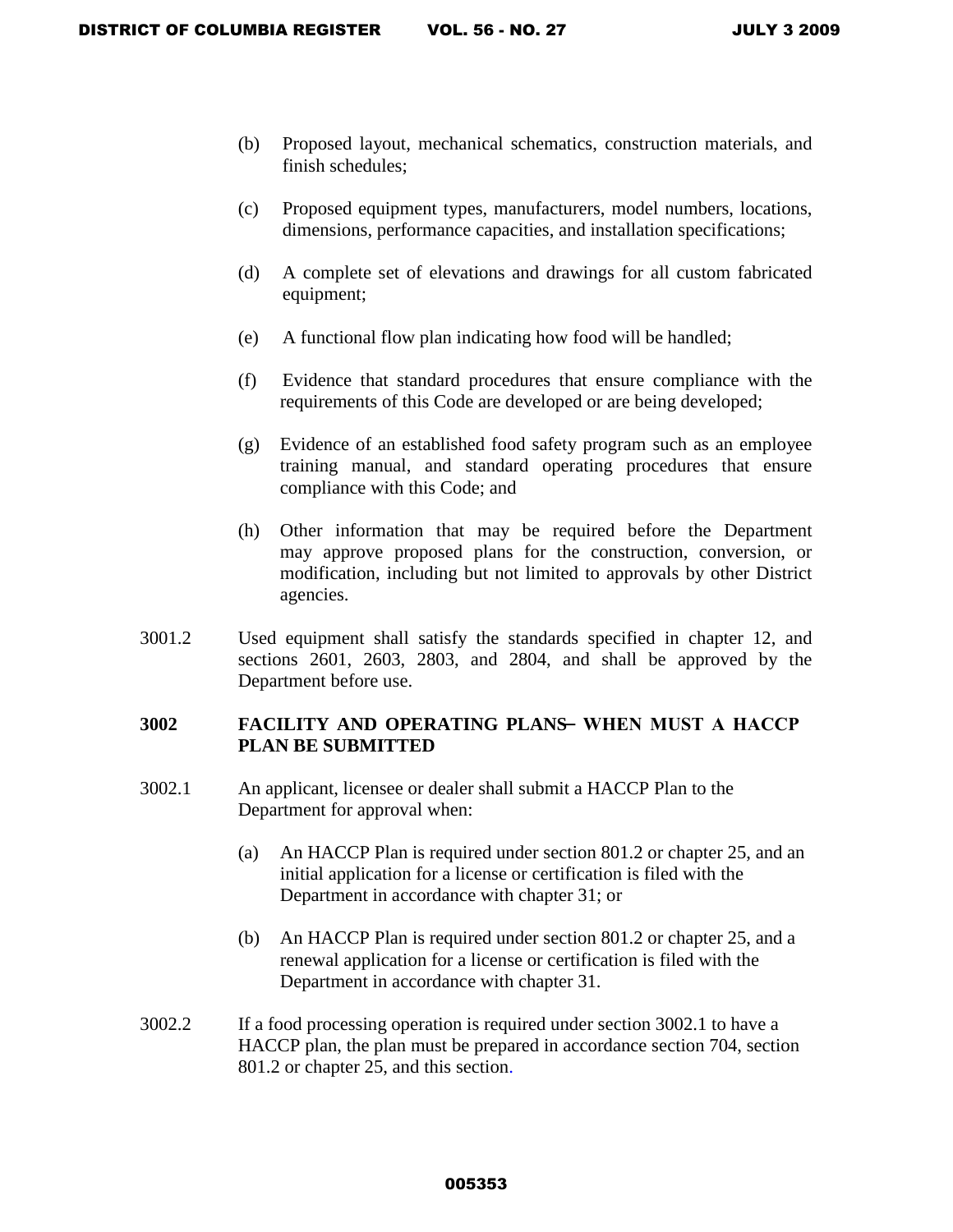## **3003 FACILITY AND OPERATING PLANS ─ COMPLIANCE WITH HACCP PLAN**

- 3003.1 A licensee or dealer shall maintain and provide to the Department, on request, records that demonstrate that the following are routinely employed:
	- (a) Procedures for monitoring critical control points;
	- (b) Monitoring of the critical control points;
	- (c) Verification of the effectiveness of an operation or process; and
	- (d) Necessary corrective actions if there is failure at a critical control point.

### **3004 CONFIDENTIALITY ─ TRADE SECRETS**

3004.1 The Department shall treat as confidential, information that is contained in the plans and specifications submitted pursuant to section 3001.

## **3005 CONSTRUCTION, INSPECTION, AND APPROVAL ─ PREOPERATIONAL INSPECTIONS**

3005.1 The Department shall conduct one (1) or more preoperational inspections to verify that the food processing operation is constructed and equipped in accordance with approved plans and approved modifications to those plans, has established standard operating procedures for food processing methods that will be used, and is in compliance with applicable laws and this Code.

## **CHAPTER 31 LICENSE / CERTIFICATION TO OPERATE**

### **3100 LICENSE / CERTIFICATION REQUIREMENT ─ PREQUISITE FOR OPERATION**

- 3100.1 No person shall operate a food processing operation, including owning, operating or offering the services of any refrigerated locker or lockers, in the District without a valid license or dealer certification issued by the Department.
- 3100.2 All food processing operations doing business in the District shall be in compliance with federal regulations requiring food facilities to register with FDA in accordance with 21 CFR 1.225 – Who must register under this subpart? before beginning operations.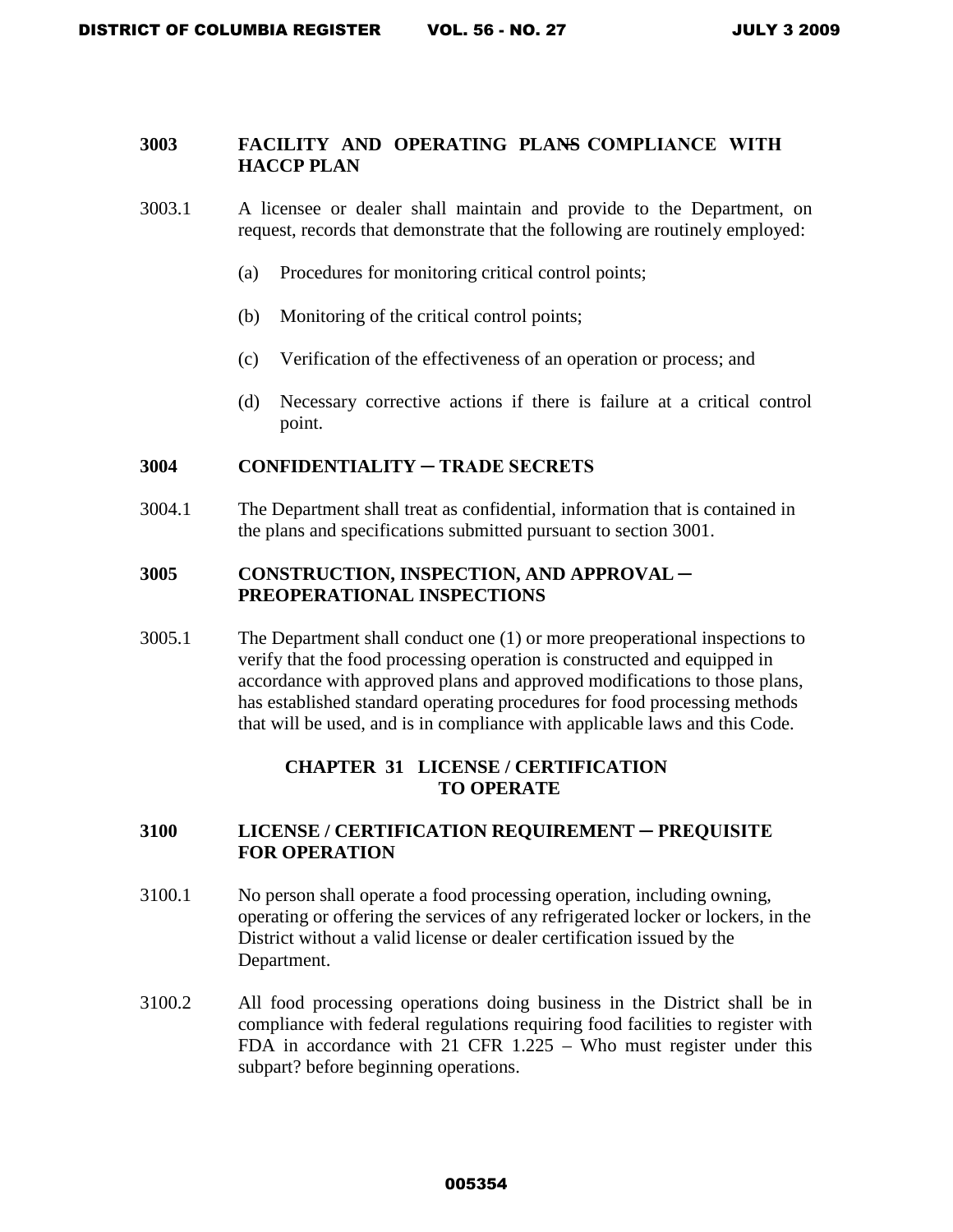#### **3101 APPLICATION PROCEDURE ─ PERIOD FOR SUBMISSION**

- 3101.1 An applicant shall submit an application for a license or dealer certification at least thirty (30) calendar days before the date planned for opening a food processing operation or the expiration date of the current license or dealer certification for an existing operation.
- 3101.2 Licenses shall be valid for a two (2) year period except that shellfish certifications shall be valid for a one (1) year period in accordance with section 2309.
- 3101.3 Fees shall be prorated for licenses and dealer certifications issued after beginning of the license or dealer certification period.

#### **3102 APPLICATION PROCEDURE ─ FORM OF SUBMISSION**

3102.1 An applicant shall submit a written application for a license or dealer certification on a form provided by the Department.

#### **3103 APPLICATION PROCEDURE ─ CONTENTS OF THE APPLICATION**

- 3103.1 The application for a license for a food processing operation shall include the name, address, and signature of the applicant, and the following information, in addition to any information required for shellfish operations under section 2302.1:
	- (a) Name, mailing address and telephone number of the owner of the business;
	- (b) Trade name;
	- (c) Name and address of corporate officers;
	- (d) Name and country of registered agent, if applicable;
	- (e) Address of the food processing operation;
	- (f) Type of food processing method(s) that will be in use in the food processing operation; and
	- (g) Whether product will be sold in interstate commerce.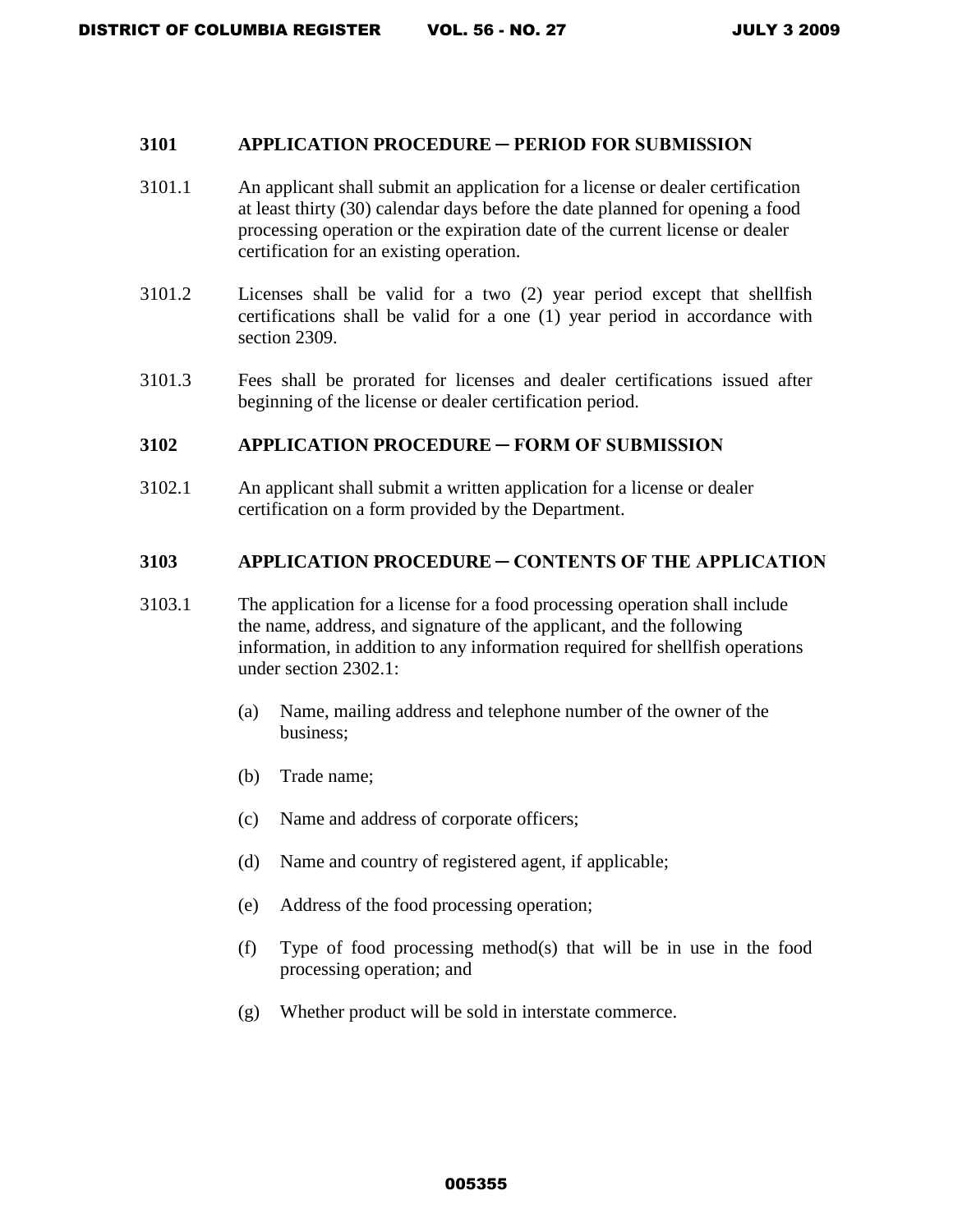### **3104 ISSUANCE OF LICENSE, CERTIFICATION ─ NOTICE OF OPENING, DISCONTINUANCE OF OPERATION, AND POSTING**

- 3104.1 A food processing operation shall provide notice to the Department of its intent to operate at least thirty (30) calendar days before beginning operations.
- 3104.2 A food processing operation shall provide notice to the Department of its intent to shut down permanently or temporarily at least thirty (30) calendar days before discontinuing operations.
- 3104.3 All licenses, certifications and current inspection results shall be conspicuously posted within the food processing operation.

### **3105 ISSUANCE OF LICENSE, CERTIFICATION ─ NEW, CONVERTED, OR REMODELED FOOD PROCESSING OPERATIONS**

- 3105.1 For food processing operations that are required to submit plans as specified in section 3000, the Department shall issue a license or dealer certification to an applicant after:
	- (a) A properly completed application is submitted;
	- (b) The required fee is submitted;
	- (c) The required plans, specifications, and information are reviewed and approved; and
	- (d) A preoperational inspection as specified in section 3005 has been conducted that shows the operation is built or remodeled in accordance with the approved plans and specifications and that the operation is in compliance with this Code.

### **3106 ISSUANCE OF LICENSE, CERTIFICATION ─ EXISTING OPERATIONS, AND CHANGE OF OWNERSHIP OR LOCATION**

- 3106.1 The Department shall renew a license or dealer certification to an existing food processing operation after a properly completed application is submitted, reviewed and approved, applicable fees are paid, and an inspection shows that the operation is in compliance with this Code.
- 3106.2 The Department shall issue a new license or dealer certification to an existing food processing operation that has changed ownership or changed location after a properly completed application is submitted, reviewed and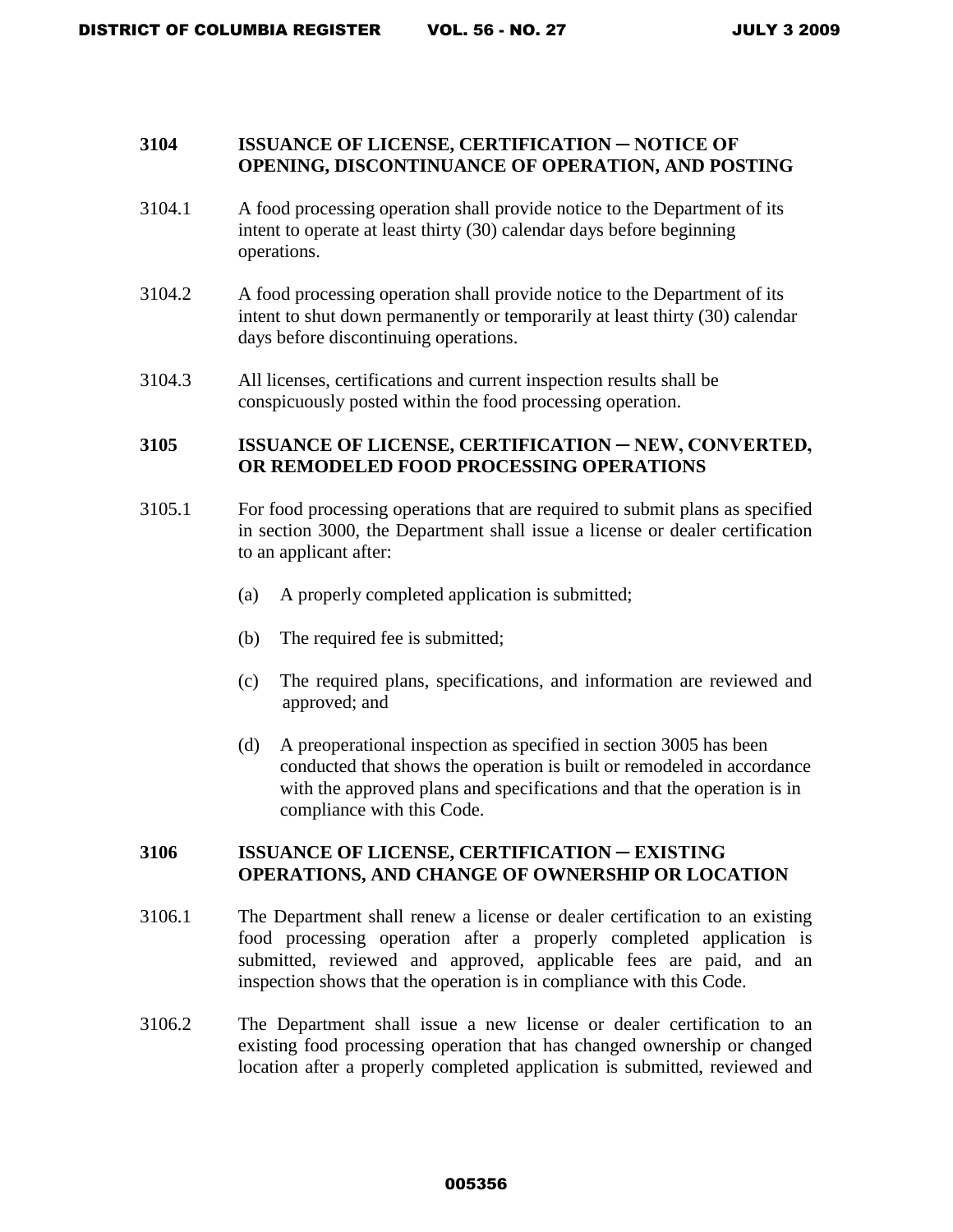approved, applicable fees are paid, and an inspection shows that the operation is in compliance with this Code.

### **3107 ISSUANCE ─ DENIAL OF APPLICATION FOR LICENSE OR DEALER CERTIFICATION, NOTICE**

- 3107.1 If an application for a license or dealer certification or a renewal of a license or dealer certification is denied, the Department shall provide the applicant with written notice that includes:
	- (a) The specific reasons and legal authority for denial of the license or certification;
	- (b) The actions, if any, that the applicant must take to qualify for a new license or certification or to renew a license or certification; and
	- (c) Notice of the applicant's right to a hearing and the process and timeframes for appeal as prescribed in chapter 37.

## 3108 CONDITIONS OF RETENTION RESPONSIBILITIES OF THE **LICENSEE OR DEALER**

- 3108.1 Upon receipt of a license or dealer certification issued by the Department, the licensee or dealer, in order to retain the license or dealer certification, shall comply with sections 3108.2 through 3108.8.
- 3108.2 The licensee or dealer shall post the license or dealer certification and current inspection results in a conspicuous location within the food processing operation as specified in section 3104.3.
- 3108.3 The licensee or dealer shall comply with the provisions of this Code and approved plans as specified in section 3000.
- 3108.4 The licensee or dealer shall immediately contact the Department to report an illness of an employee as specified in section 301.
- 3108.5 The licensee or dealer shall immediately discontinue operations and notify the Department if an imminent health hazard exists as specified in section 3210.
- 3108.6 The licensee or dealer shall allow representatives of the Department access to its food processing operation as specified in section 3200.1 and 3200.2.
- 3108.7 The licensee or dealer shall replace existing facilities and equipment approved for use before the effective date of this Code pursuant to a documented agreement with the Department requiring that the facilities or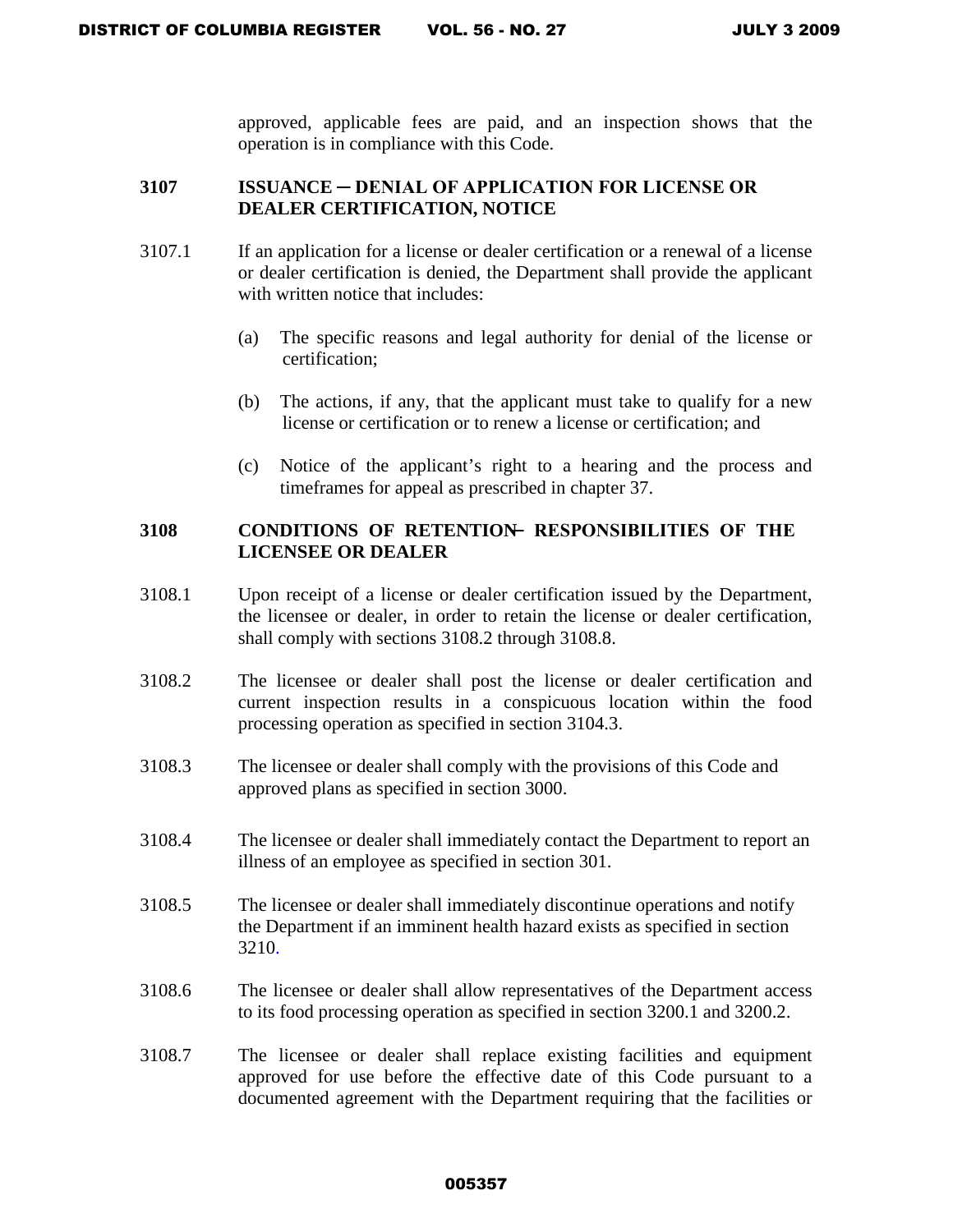equipment be replaced with facilities and equipment that comply with this Code, except the Department may direct the replacement of existing facilities and equipment because the facilities and equipment constitute a public health hazard or nuisance.

3108.8 The licensee or dealer shall upgrade or replace refrigeration equipment to comply with the requirements specified in section 2900.2(c) by December 30, 2011.

### **3109 CONDITIONS OF RETENTION ─ LICENSE OR DEALER CERTIFICATION NOT TRANSFERABLE**

3109.1 A license or dealer certification shall not be transferred from one person to another person, or from one type of food processing operation to another if the operation changes from the type of processing operation stated in the application, as specified in section 3103, and the change in operation is not approved.

# **CHAPTER 32 INSPECTION AND CORRECTION OF VIOLATIONS**

### **3200 ACCESS ─ DEPARTMENT RIGHT OF ENTRY, DENIAL**

- 3200.1 After representatives of the Department present official credentials and provide notice of the purpose and intent to conduct an inspection in accordance with this Code, the applicant, licensee or dealer shall allow the Department access to any part, portion or area of a food processing operation.
- 3200.2 The Department may enter and inspect all aspects of a food processing operation, including, but not limited to its vehicles, equipment, refrigerated lockers, finished and unfinished materials, containers, labeling, and advertisements, at any time for one or more of the following purposes:
	- (a) To determine if the food processing operation is in compliance with this Code;
	- (b) To investigate an emergency affecting the public health if the food processing operation is or may be involved in the matter causing the emergency;
	- (c) To investigate, examine and sample food; and
	- (d) To obtain information, and examine and copy all records on the premises relating to food purchased, received, processed, packaged, or used by a food processing operation.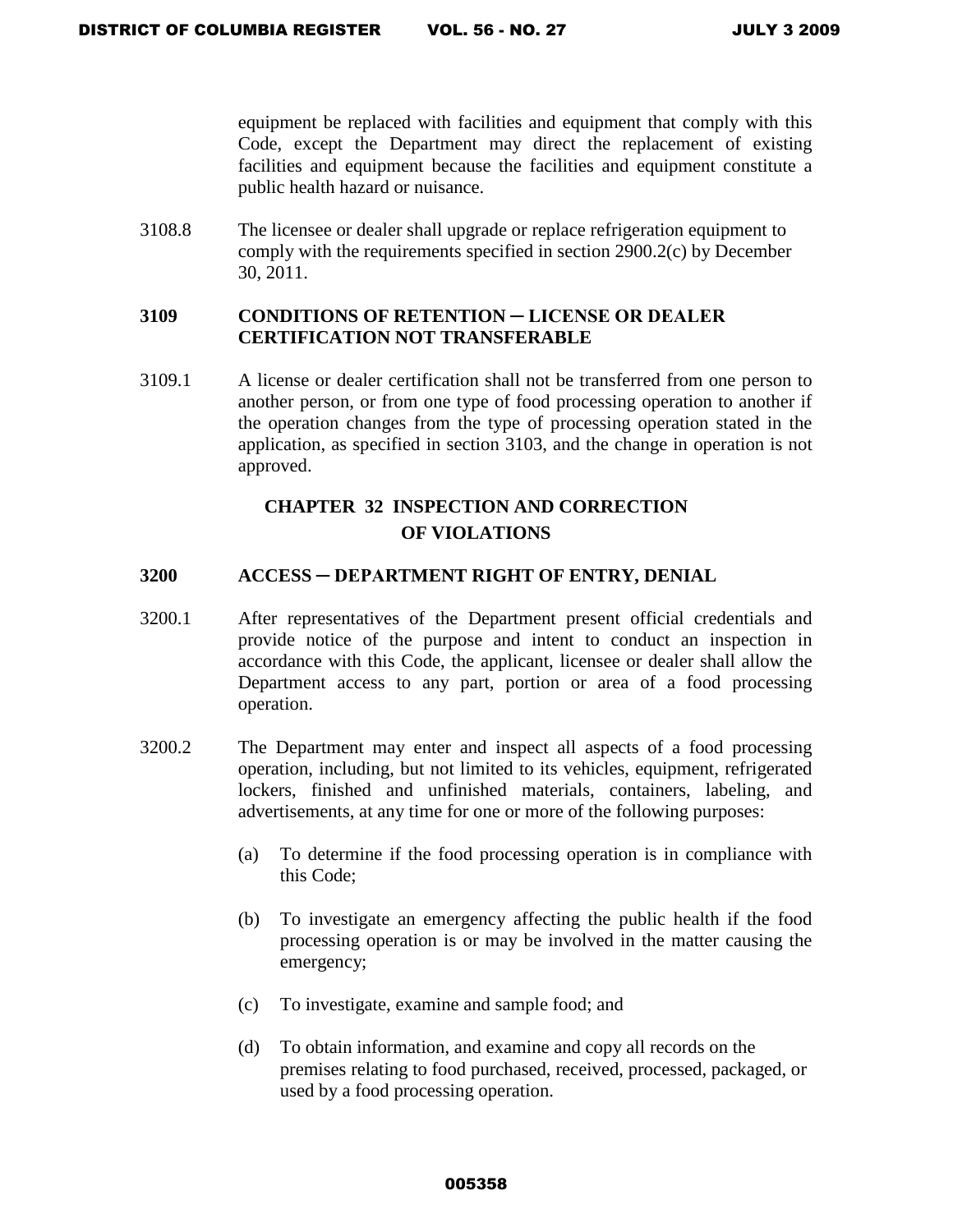- 3200.3 If a person denies the Department access to any part, portion, or area of a food processing operation, the Department shall inform the individual that:
	- (a) The applicant, licensee or dealer is required to allow access to the Department as specified in section 3200.1;
	- (b) Access is a condition of the receipt and retention of a license or dealer certification as specified in section 3108.6;
	- (c) If access is denied, an inspection order allowing access may be obtained in accordance with District law; and
	- (d) The Department is making a final request for access.
- 3200.4 If the Department presents credentials and provides notice as specified in section 3200.1, explains the authority upon which access is requested, and makes a final request for access as specified in section 3200.3, and the applicant, licensee or dealer continues to refuse access, the Department shall provide details of the denial of access on the inspection report.
- 3200.5 If the Department is denied access to a food processing operation for an authorized purpose, after complying with sections 3200.1 through 3200.3, the Department may:
	- (a) Summarily suspend a license or dealer certification issued to the food processing operation in accordance with sections 3516;
	- (b) Revoke or suspend a license or certification issued to the food processing operation in accordance with section 3521; or
	- (c) Request that the Office of the Attorney General for the District of Columbia commence an appropriate civil action in the Superior Court of the District of Columbia to secure a temporary restraining order, a preliminary injunction, a permanent injunction, or other appropriate relief from the court, to enforce this Code in accordance with section 8a(l) of An Act Relating to the adulteration of food and drugs in the District of Columbia, effective May 2, 2002 (D.C. Law 14-116; D.C. Official Code § 48-108.01(l)).

#### **3201 FREQUENCY** ─ **RISK-BASED INSPECTION SCHEDULE**

3201.1 The Department shall inspect a food processing operation based on a written risk-based inspection schedule that is uniformly applied throughout the District.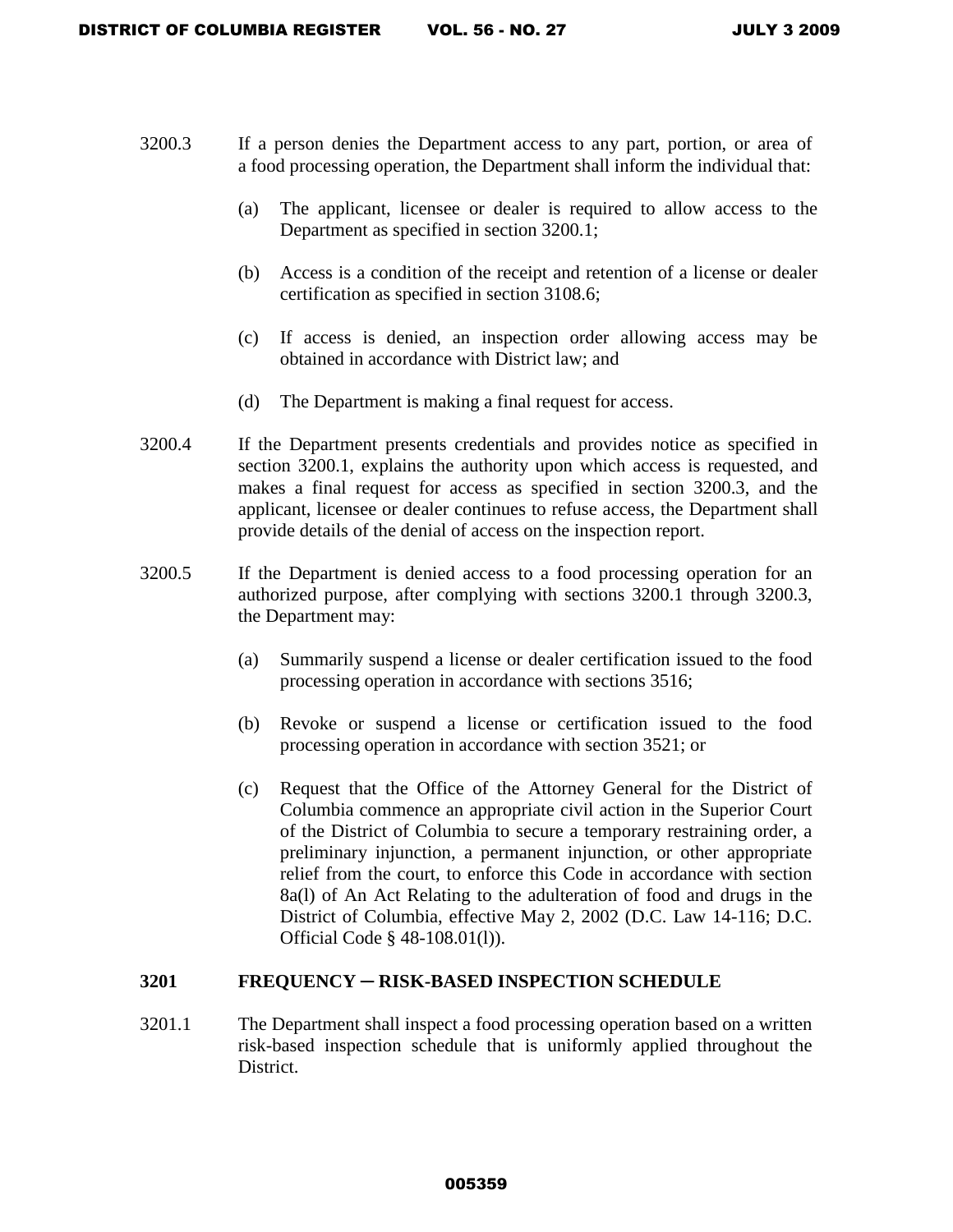- 3201.2 The Department shall prioritize the inspection frequency for each food processing operation based on the potential health hazard associated with each establishment's operations and its compliance history as follows:
	- (a) HIGH-RISK (Shellstock Processing): Wholesale handling, shipping, receiving, shucking, packing, repacking, selling, or purchasing of shellstock or shucked shellstock;
	- (b) HIGH-RISK: Manufacturers of acidified foods, low acid foods in hermetically sealed containers, by methods of canning, packaging, or bottling operations; wholesale manufacturers of potentially hazardous foods such as cream-filled pastries, filled macaroni products, and smoked/cured fish; manufacturers of high risk ready-to-eat foods; food salvagers; and vacuum packers;
	- (c) MODERATE-RISK: Processing or altering of food. Processing includes but is not limited to acidifying, smoking, drying, fermenting, curing, deboning, filleting, reduced oxygen packaging, and other operations and processes that significantly alter the finished product. Extensive repacking or repackaging of food products also constitutes significant processing;
	- (d) LOW-RISK: Sale of food products without processing or repackaging of food products such as occurs in supermarkets, grocery stores or refrigerated warehouses and food warehouses; or sale of wholesale products offered to the public without any additional processing by the establishment. Processing is limited to labeling and presentation of the food product, such as reselling processed foods to a distributor.

### **3202 FREQUENCY ─ PERFORMANCE AND RISK-BASED FACTORS**

- 3202.1 Within the parameters specified in section 3201, the Department shall prioritize and conduct more frequent inspections based upon its assessment of a food processing operation's history of compliance with this Code and its potential as a vector of foodborne illness by evaluating:
	- (a) Past performance for numerous or repeat critical violations of this Code or HACCP Plan requirements;
	- (b) Past performance for numerous or repeat violations of this Code or HACCP Plan requirements that are noncritical violations;
	- (c) Past performance, for complaints investigated and found to be valid;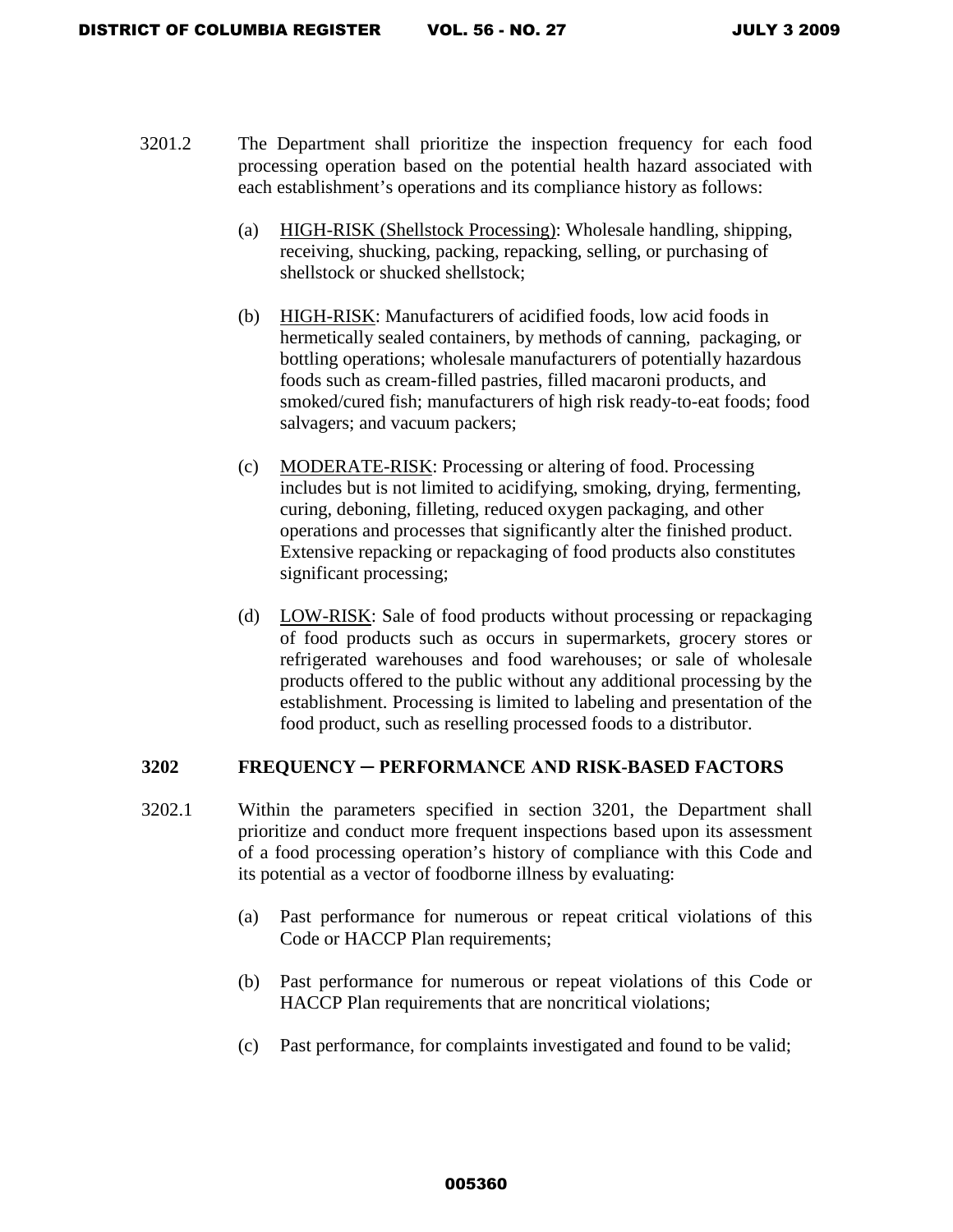- (d) The hazards associated with particular foods that are processed, prepared, stored, purchased, transported, held, shipped, packaged, or received; and
- (e) The type of operation.

#### **3203 FREQUENCY ─ SHELLFISH-PROCESSING OPERATIONS**

- 3203.1 In addition to section 3202.1, the Department shall inspect shellfishprocessing operations identified in section 3201.2(a) for compliance with subtitle H and the most recent edition of the Interstate Shellfish Sanitation Conference Guide for the Control of Molluscan Shellfish.
- 3203.2 After an applicant is certified as specified in section 2307, the Department shall make unannounced inspections of the dealer's facilities:
	- (a) During hours of operation; and
	- (b) At the following minimum frequencies:
		- (1) Within thirty (30) business days of beginning operations if the dealer was certified on the basis of a pre-operational inspection;
		- (2) At least quarterly for dealer operations certified as shuckerpackers or repackers; and
		- (3) At least semiannually for other dealer operations.

## **3204 FREQUENCY ─ SHELLFISH-PROCESSING OPERATIONS, PERFORMANCE BASED INSPECTION PROGRAM (PIP)**

- 3204.1 A performance based inspection program (PIP) may be instituted by the Department for any dealer who meets the requirements of this section.
- 3204.2 The minimum frequency of inspection under a PIP shall be no less than one (1) inspection per certification period. The recertification inspection may qualify as the required minimum inspection frequency.
- 3204.3 To be eligible for a PIP, the dealer shall have demonstrated a history of satisfactory compliance for the previous three (3)-year period. The previous three (3)-year period shall demonstrate:
	- (a) Full compliance with inspections conducted under the minimum inspection frequency specified in section 3203.2(b);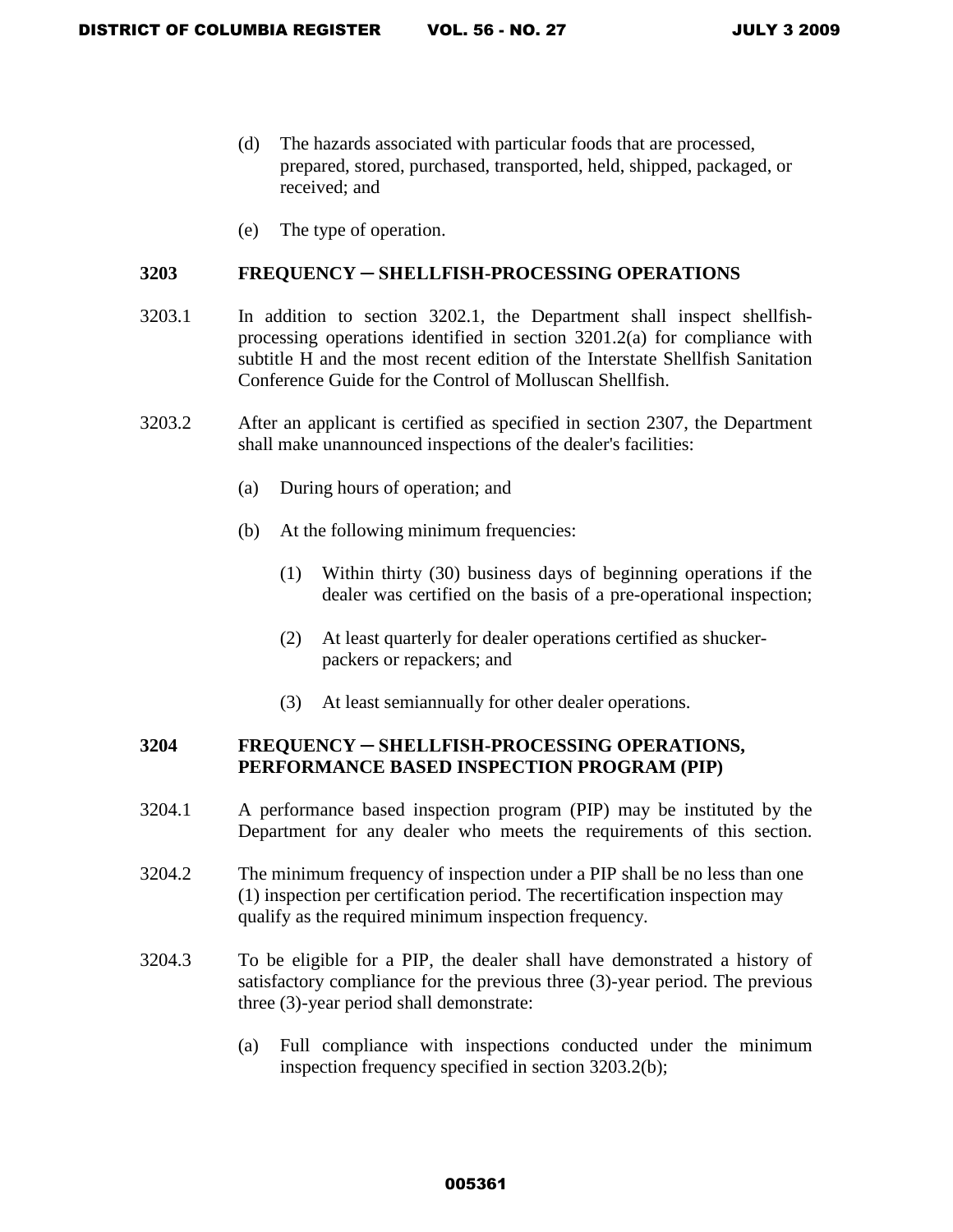- (b) Recertification of the dealer by the Department each year;
- (c) Verification that no more than one (1) critical violation and no more than two (2) noncritical violations have occurred in any one inspection;
- (d) Correction of all identified violations in accordance with the compliance schedule approved by the Department; and
- (e) No repetition of the identified violations.

## **3205 REPORT OF FINDINGS ─ DOCUMENTING INFORMATION AND OBSERVATIONS**

- 3205.1 The Department shall document on an inspection report form:
	- (a) Administrative information about the food processing operation's legal identity, street and mailing addresses, type of operation, and food processing method, inspection date, and other information such as type of water supply and sewage disposal, status of the license or dealer certification and personnel certificates that may be required; and
	- (b) Specific factual observations of Code violations that require correction by the licensee or dealer including:
		- (1) Failure of the licensee or dealer to ensure that supervisors are certified by an FDA and USDA approved institution, have obtained a District-issued Certified Supervisor Identification Card as specified in section 200.9, or monitor compliance with the requirements stated in section 201;
		- (2) Failure of food employees and supervisors to demonstrate their knowledge of their responsibility to report a disease or medical condition as specified in sections 300 and 301;
		- (3) Nonconformance with critical items of this Code; and
		- (4) Failure of a licensee or dealer to meet an approved compliance schedule as specified in sections 3212 and 3214.

# 3206 REPORT OF FINDINGS SPECIFYING TIME FRAME FOR **CORRECTIONS**

3206.1 The Department shall specify on the inspection report form the time frame for correction of violations as specified in sections 3212, and 3214.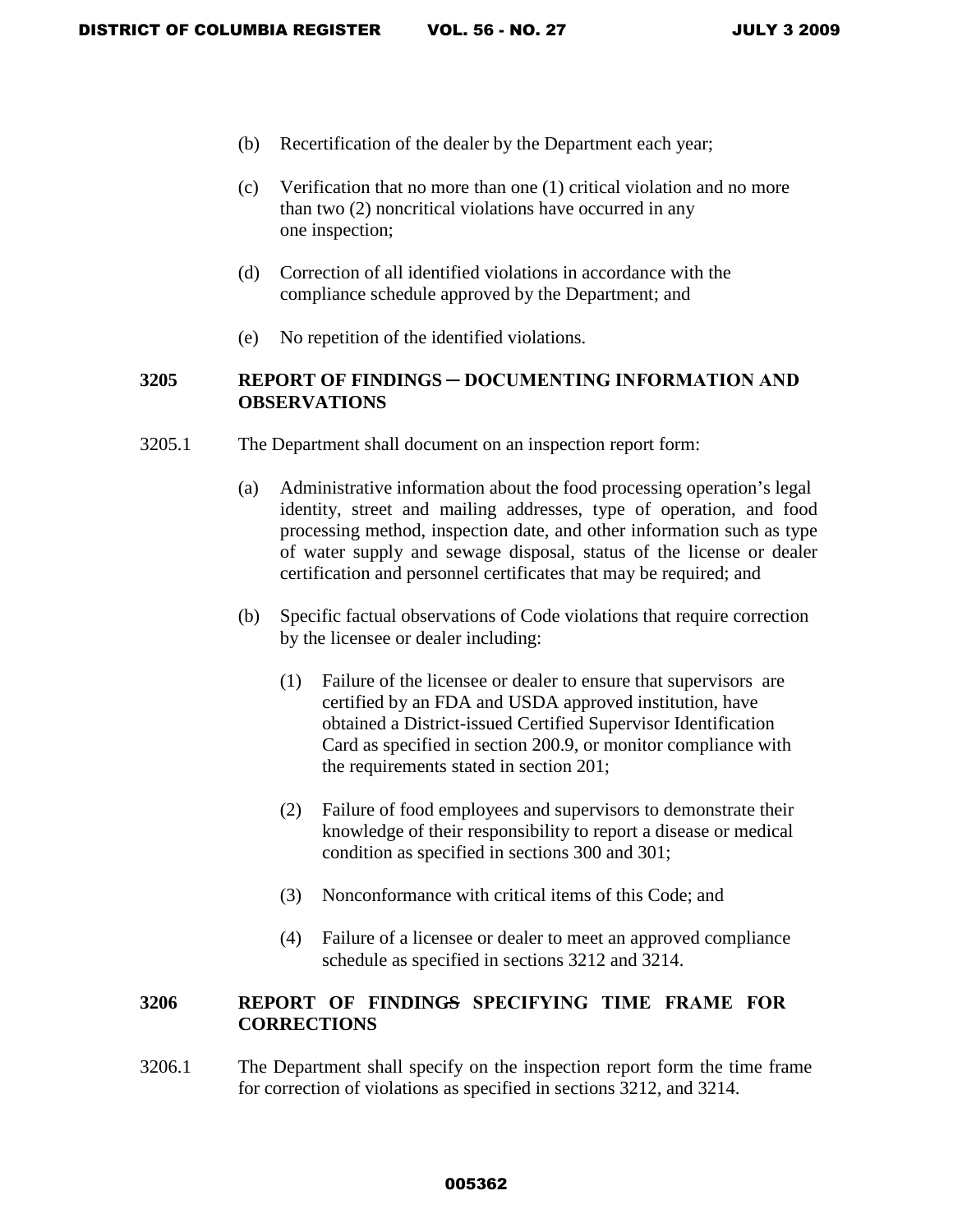### **3207 REPORT OF FINDINGS ─ ISSUING REPORT AND OBTAINING ACKNOWLEDGMENT OF RECEIPT**

3207.1 At the conclusion of the inspection, the Department shall provide a copy of the completed inspection report and the notice to correct violations to the licensee or dealer, and request a signed acknowledgment of receipt. The inspection report shall contain a listing of violations by area in the operation and inspection item with corresponding citations to applicable Code provisions.

### **3208 REPORT OF FINDINGS ─ REFUSAL TO SIGN ACKNOWLEDGMENT**

- 3208.1 The Department shall inform a person who declines to sign an acknowledgment of receipt of inspection findings that:
	- (a) An acknowledgment of receipt is not an agreement with the finding;
	- (b) Refusal to sign an acknowledgment of receipt will not affect the licensee's or dealer's obligation to correct the violations noted in the inspection report within the time frames specified; and
	- (c) A refusal to sign an acknowledgment of receipt will be noted in the inspection report for the food processing operation.

#### **3209 DEPARTMENT RECORDS REQUIREMENTS**

- 3209.1 The Department shall keep and maintain a record of each inspection made of any food processing operation within the District for a period of three (3) years.
- 3209.2 The Department shall maintain annual records of the following information:
	- (a) Total number of licensed or certified food processing operations by category;
	- (b) Number of inspections by category;
	- (c) Number of reinspections by category;
	- (d) Number of hearings;
	- (e) Number of license or dealer certification suspensions by category;
	- (f) Number of license or dealer certification revocations by category;

#### 005363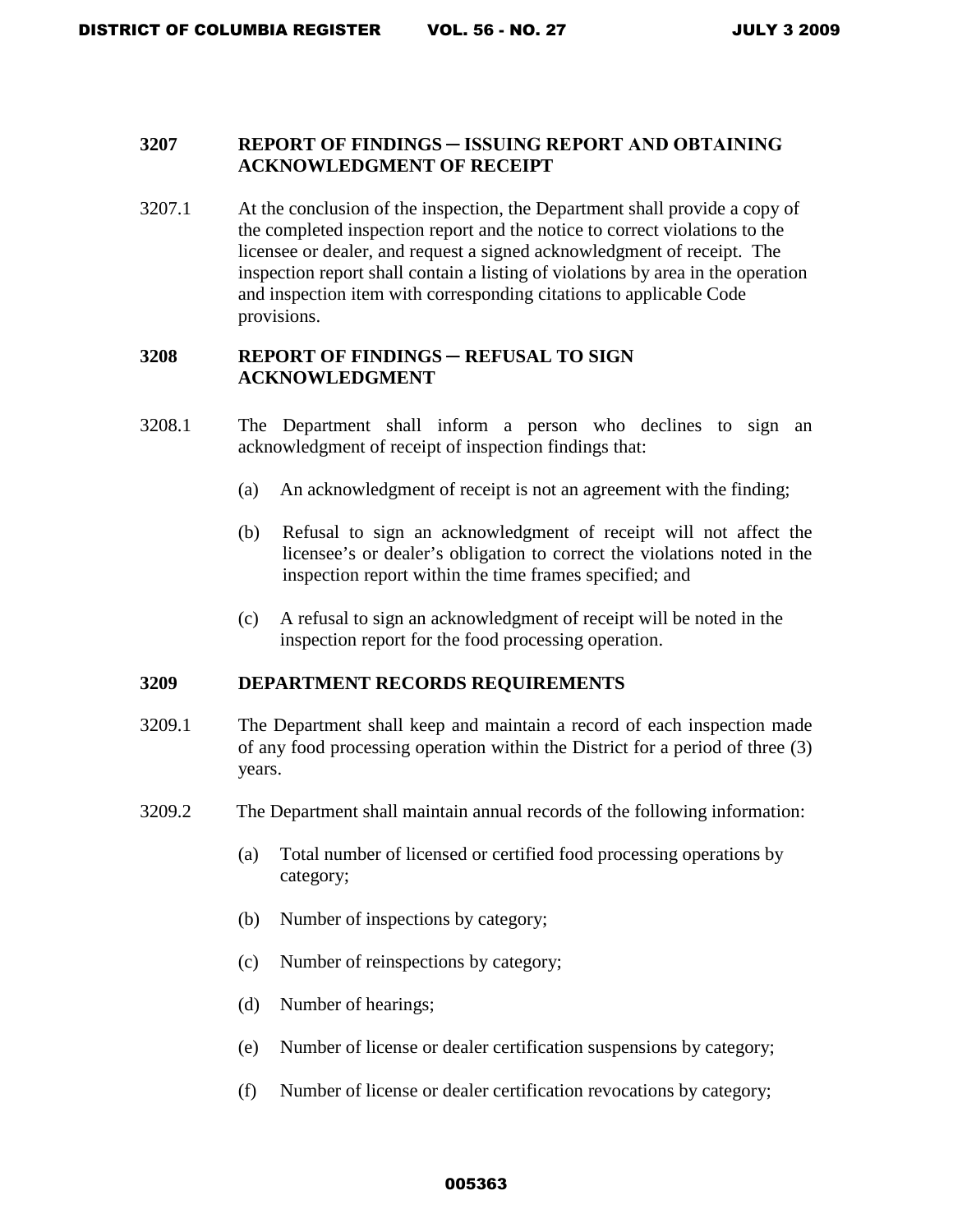- (g) Number and types of adulterated or misbranded foods or foods originating from unapproved sources that were officially tagged or marked subject to embargo orders;
- (h) Number and types of equipment, utensils, or food-packing materials that did not meet the requirements of this Code and were officially tagged or marked subject to condemnation orders; and
- (i) Number of general complaints investigated and the outcomes.

## **3210 IMMINENT HEALTH HAZARD- CEASING OPERATIONS AND EMERGENCY REPORTING**

- 3210.1 A licensee or dealer shall immediately discontinue operations and notify the Department if an imminent health hazard may exist because of an emergency, such as:
	- (a) A fire;
	- (b) A flood;
	- (c) An extended interruption of electrical or water service;
	- (d) A sewage backup;
	- (e) A misuse of poisonous or toxic materials;
	- (f) The onset of an apparent foodborne illness outbreak;
	- (g) A gross unsanitary occurrence or condition; or
	- (h) Other circumstances that may endanger public health.

### **3211 IMMINENT HEALTH HAZARD ─ RESUMPTION OF OPERATIONS**

- 3211.1 If operations are discontinued as specified in section 3210 or otherwise according to District laws and regulations, the licensee or dealer shall obtain approval from the Department before resuming operations.
- 3211.2 A licensee or dealer need not discontinue operations in a food processing area that is unaffected by the imminent health hazard as determined by the Department or other District agency.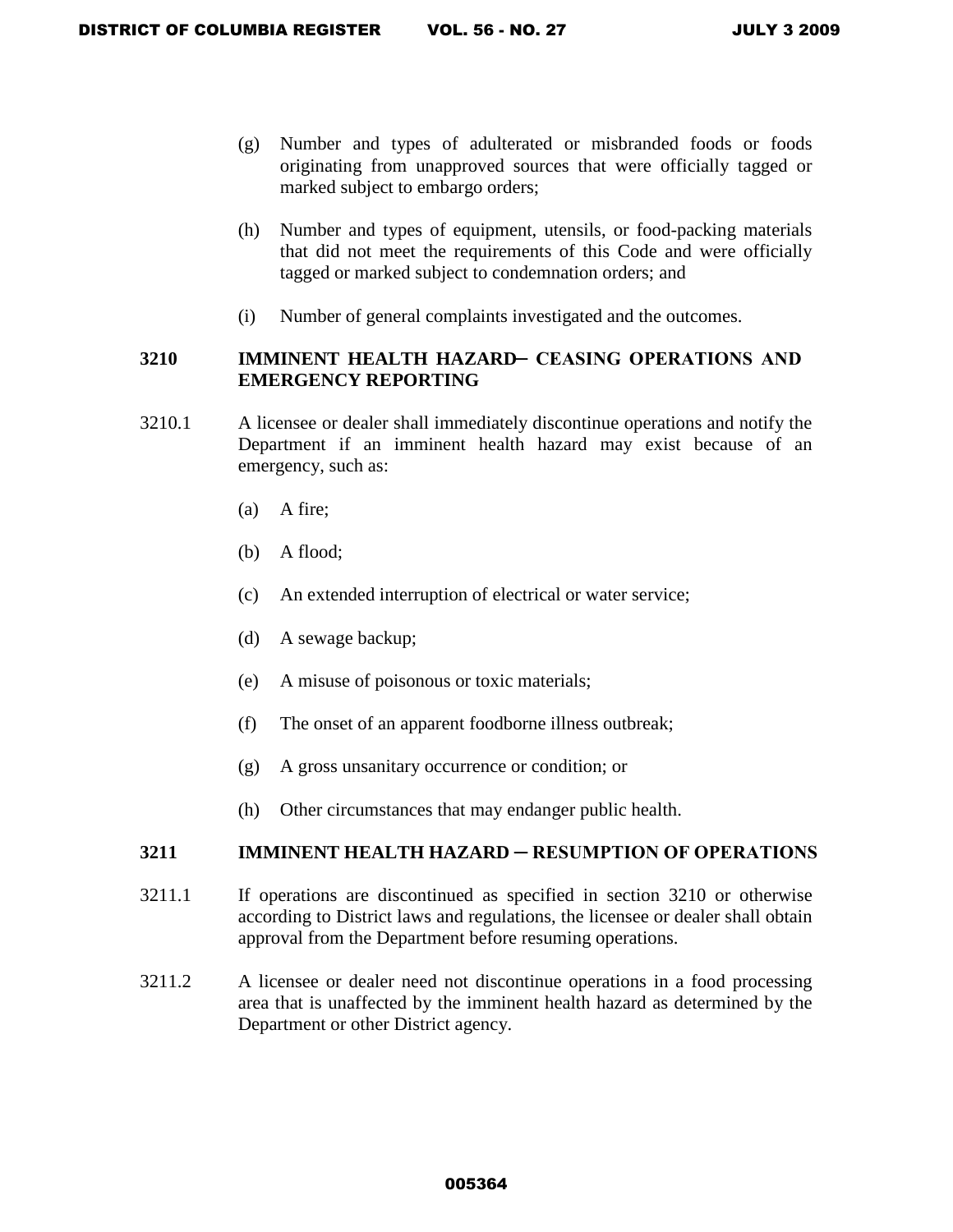#### **3212 CRITICAL VIOLATION ─ TIME FRAME FOR CORRECTION**

- 3212.1A licensee or dealer shall, at the time of inspection, correct a critical violation of this Code and implement corrective action for a HACCP Plan requirement that is not in compliance with its critical limit(s) in accordance with sections 801.2, 2501 and 2502, except as specified in section 3212.3 and 3501.3.
- 3212.2 A dealer shall correct a critical violation at the time of the inspection, or shall cease production of the contaminated or adulterated product affected by the violation in accordance with section 3501.3.
- 3212.3 The Department may consider the nature of the potential hazard involved and the complexity of the corrective action needed and agree to specify a longer timeframe, not to exceed five (5) business days after the inspection, for the licensee or dealer to correct a critical violation of this Code or HACCP Plan deviations.
- 3212.4 Failure to correct violations in accordance with this section may subject a licensee or dealer to an embargo order pursuant to section 3503, a condemnation order pursuant to section 3510, summary suspension of a license or dealer certification pursuant to section 3516, revocation or suspension of a license or dealer certification pursuant to section 3521, civil penalties pursuant to section 3522, and judicial remedies pursuant to section 3525.

### **3213 CRITICAL VIOLATION ─ VERIFICATION AND DOCUMENTATION OF CORRECTION**

- 3213.1 After observing at the time of inspection a correction of a critical violation, the Department shall enter the violation and information about the corrective action on the inspection report.
- 3213.2 After receiving notification that the licensee or dealer has corrected a critical violation, the Department shall verify correction of the violation, document the information on an inspection report, and enter the report in the Department's records.

### **3214 NONCRITICAL VIOLATION ─ TIME FRAME FOR CORRECTION**

3214.1The licensee or dealer shall correct noncritical violations by a date and time agreed to or specified by the Department but no later than thirty (30) business days after the inspection, except as specified in section 3214.2.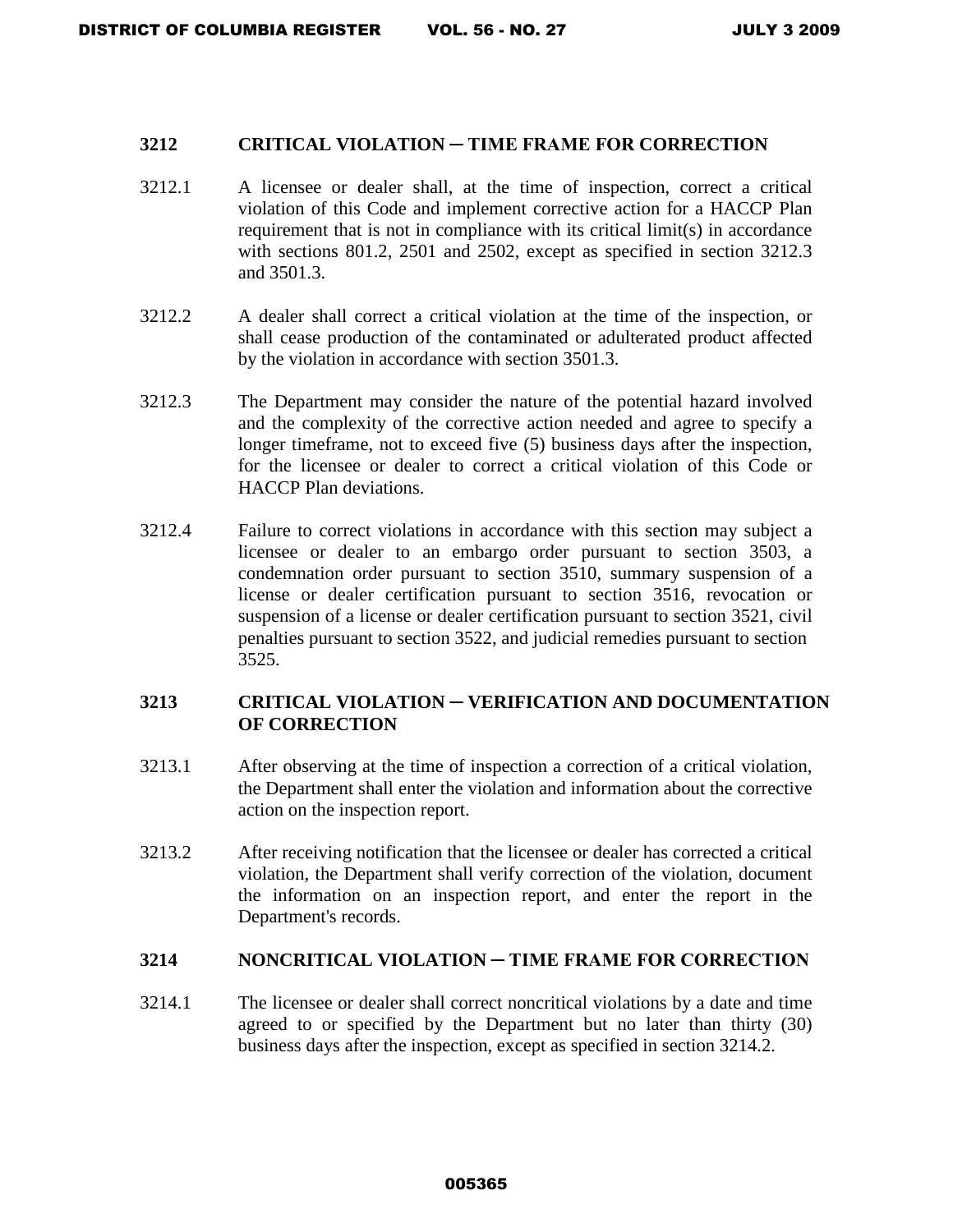- 3214.2 The Department may approve a compliance schedule that extends beyond the time limits specified in section 3214.1 if the licensee or dealer submits a written schedule of compliance and no health hazard exists or will result from allowing an extended schedule for compliance.
- 3214.3 Failure to correct violations in accordance with this section may result in the revocation or suspension of a license or certification pursuant to section 3521, issuance of civil penalties pursuant to section 3522, and the imposition of judicial remedies pursuant to section 3525.

### **3215 REQUEST FOR REINSPECTION**

- 3215.1 If a license or dealer certification is summarily suspended pursuant to section 3516 or suspended or revoked pursuant to 3521 because of violations of this Code, the licensee or dealer shall submit a written request for reinspection.
- 3215.2 Upon receipt of a request for reinspection, the Department shall perform the reinspection of the food processing operation within three (3) business days of receipt of the request.
- 3215.3 A food processing operation shall not resume operations or remove from public view any warning or current inspection results as specified in sections 3104.3 and 3108.2 until the Department has reinspected the food processing operation and certified that it is in compliance with this Code.

## **CHAPTER 33 PREVENTION OF FOODBORNE DISEASE TRANSMISSION BY EMPLOYEES**

### **3300 INVESTIGATION AND CONTROL ─ OBTAINING INFORMATION, ILLNESSES**

- 3300.1 The Department shall, when it has probable cause to believe that a food employee has transmitted a disease, is infected with a disease in a communicable form that is transmissible through food, is a carrier of an infectious agent that causes a disease that is transmissible through food, or is affected with a boil, an infected wound, or acute respiratory infection:
	- (a) Secure a confidential medical history of the employee or make other investigations as deemed appropriate; and
	- (b) Require appropriate medical examinations, including collection of specimens for laboratory analysis, of a suspected employee and other employees.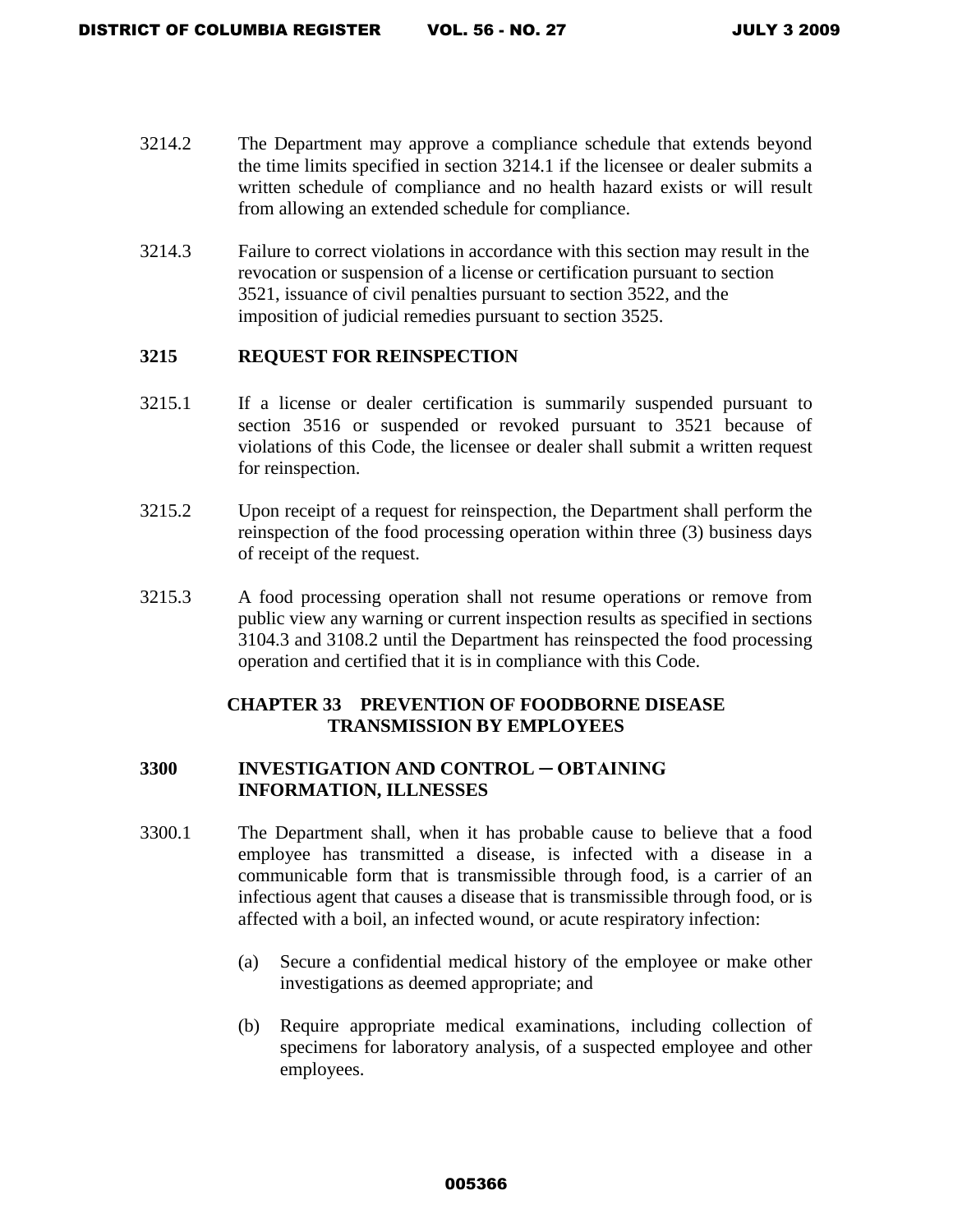### **3301 INVESTIGATION AND CONTROL RESTRICTION OR EXCLUSION OF FOOD EMPLOYEE OR SUMMARY SUSPENSION OF LICENSE OR DEALER CERTIFICATION**

- 3301.1 Based on the findings of an investigation related to a food employee who is suspected of being infected or diseased, or a carrier of an infectious agent that causes a disease that is transmissible through food, the Department may issue an order to the suspected employee, or licensee or dealer instituting one (1) or more of the following control measures:
	- (a) Restricting the food employee's services to specific areas and tasks in a food processing operation that present no risk of transmitting the disease;
	- (b) Excluding the food employee from a food processing operation; or
	- (c) Closing the food processing operation by summarily suspending a license or dealer certification in accordance with this Code.

### **3302 INVESTIGATION AND CONTROL ─ RESTRICTION OR EXCLUSION ORDER**

- 3302.1 Based on the findings of the investigation specified in section 3300 and to control disease transmission, the Department may issue an order of restriction or exclusion to a suspected food employee or the licensee or dealer without prior warning, notice of a hearing, or a prior hearing if the order recites:
	- (a) The reasons for the restriction or exclusion that is ordered;
	- (b) The requirement that the food employee or the licensee or dealer shall provide evidence demonstrating that the reasons for the restriction or exclusion have been eliminated;
	- (c) That the suspected food employee or the licensee or dealer may request a hearing by submitting a timely request as provided in section 3700 of this Code; and
	- (d) The name and address of the Department representative to whom a request for a hearing may be made.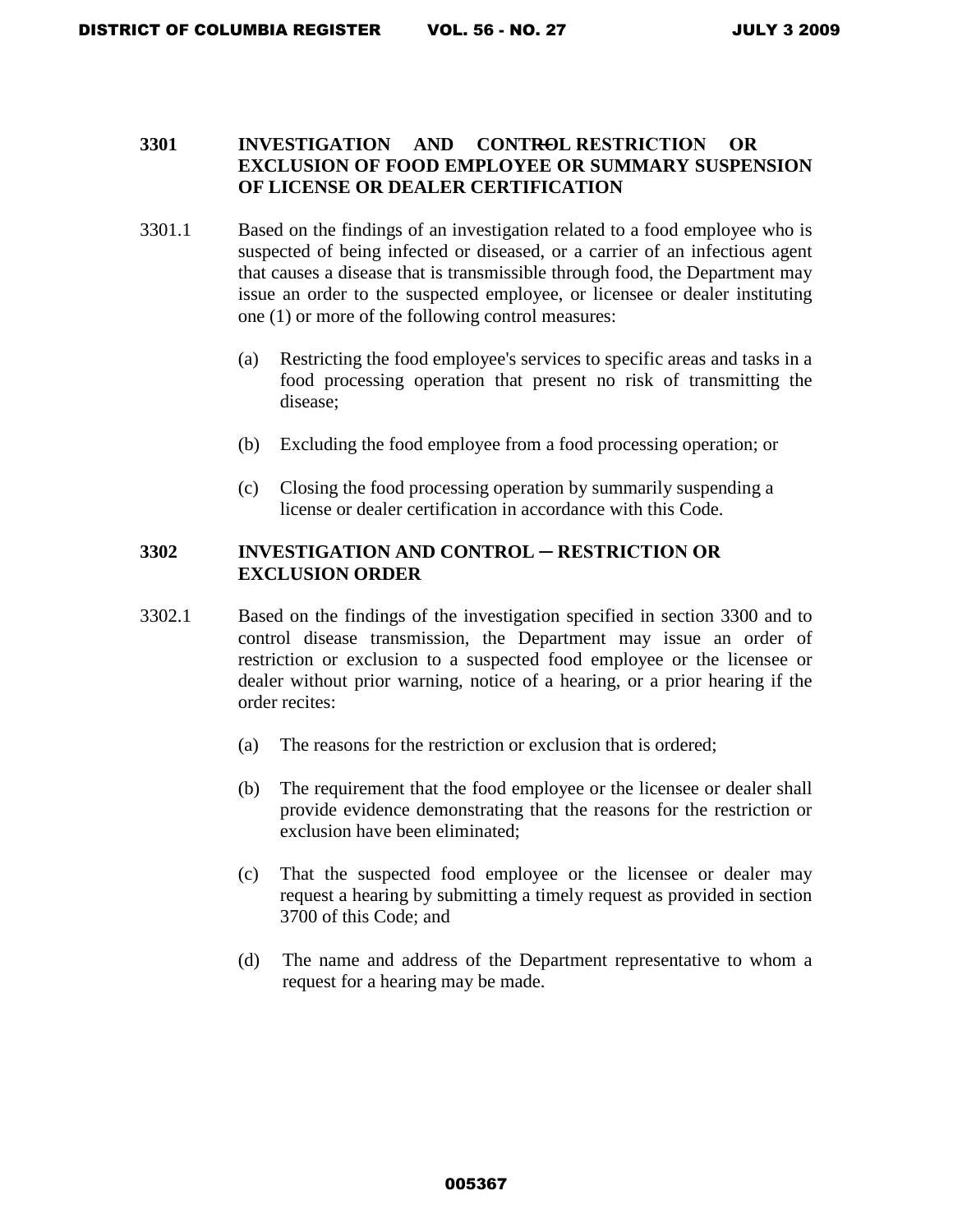### **3303 INVESTIGATION AND CONTROL ─ RELEASE OF FOOD EMPLOYEE FROM RESTRICTION OR EXCLUSION**

- 3303.1 The Department shall release a food employee who was infected with *Salmonella* Typhi from restriction or exclusion if the food employee's stools are negative for *Salmonella* Typhi based on testing of at least three (3) consecutive stool specimen cultures that are taken:
	- (a) Not earlier than one (1) month after onset;
	- (b) At least forty-eight (48) hours after discontinuance of antibiotics; and
	- (c) At least twenty-four (24) hours apart.
- 3303.2 If one (1) of the cultures taken as specified in section 3303.1 is positive, repeat cultures are to be taken at intervals of one (1) month until at least three (3) consecutive negative stool specimen cultures are obtained.
- 3303.3 The Department shall release a food employee who was infected with *Shigella* spp. or Enterohemorrhagic or Shiga Toxin-Producing *Escherichia coli* from restriction or exclusion according to this Code if the food employee's stools are negative for *Shigella* spp. or Enterohemorrhagic or Shiga Toxin-Producing *Escherichia coli* based on testing of two (2) consecutive stool specimen cultures that are taken:
	- (a) Not earlier than forty-eight (48) hours after discontinuance of antibiotics; and
	- (b) At least twenty-four (24) hours apart.
- 3303.4 The Department shall release a food employee who was infected with hepatitis A virus from restriction or exclusion if:
	- (a) Symptoms cease; or
	- (b) At least two (2) blood tests show falling liver enzymes.

#### **CHAPTER 34 NOTICES**

#### **3400 SERVICE OF NOTICE ─ PROPER METHODS**

3400.1 A notice issued in accordance with this Code shall be deemed properly served if it is served by one of the following methods: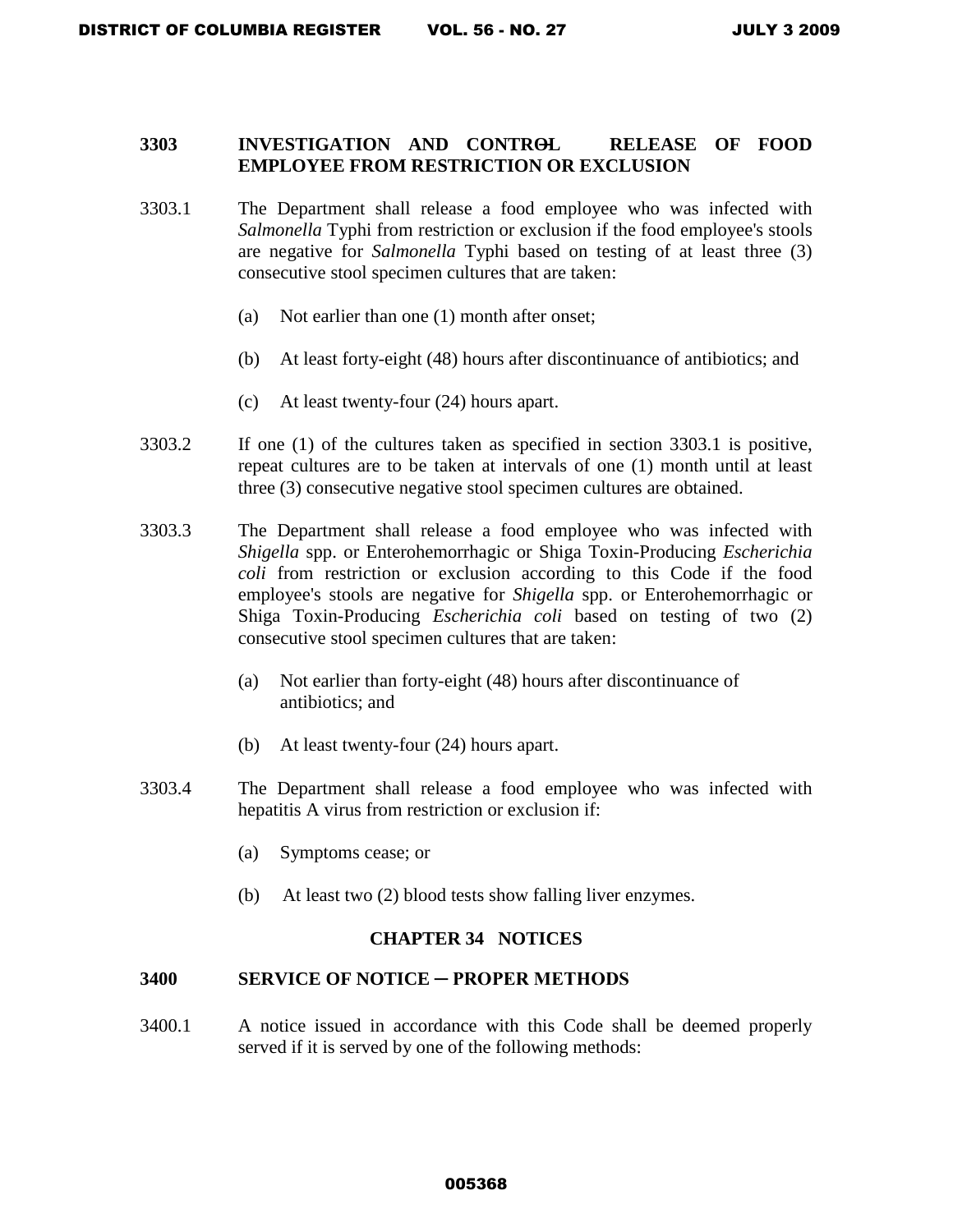- (a) The notice is personally served by the Department, a law enforcement officer, or person authorized to serve civil process and service is made to the licensee, dealer, or person operating a food processing operation without a license or dealer certification;
- (b) The notice is sent by the Department to the last known address of the licensee, dealer, or person operating a food processing operation without a license or dealer certification by other public means so that a written acknowledgment of receipt may be acquired; or
- (c) For civil infraction penalties, the notice is provided by the Department in accordance with the procedures stated in section 3102 of Title 16 of the District of Columbia Municipal Regulations.

## 3401 SERVICE OF NOTI<del>CE</del> RESTRICTION OR EXCLUSION, **EMBARGO, CONDEMNATION, OR SUMMARY SUSPENSION ORDERS**

- 3401.1 An employee restriction or exclusion order, embargo order, condemnation order, or a summary suspension order shall be:
	- (a) Served as specified in section  $3400.1(a)$ ; or
	- (b) Clearly posted by the Department at a public entrance to the food processing operation and a copy of the notice sent by first class mail to the licensee, dealer, or the owner or custodian of the food processing operation, as appropriate.

### **3402 SERVICE OF NOTICE ─ WHEN NOTICE IS EFFECTIVE**

3402.1 Service is effective at the time of the notice's receipt or if service is made as specified in section 3401.1(b), at the time of the notice's posting.

### **3403 SERVICE OF NOTICE ─ PROOF OF PROPER SERVICE**

3403.1 Proof of proper service may be made by certificate of service signed by the person making service or by admission of a return receipt, certificate of mailing, or a written acknowledgment signed by the licensee, dealer, the person operating a food processing operation without a license or dealer certification, or an authorized agent.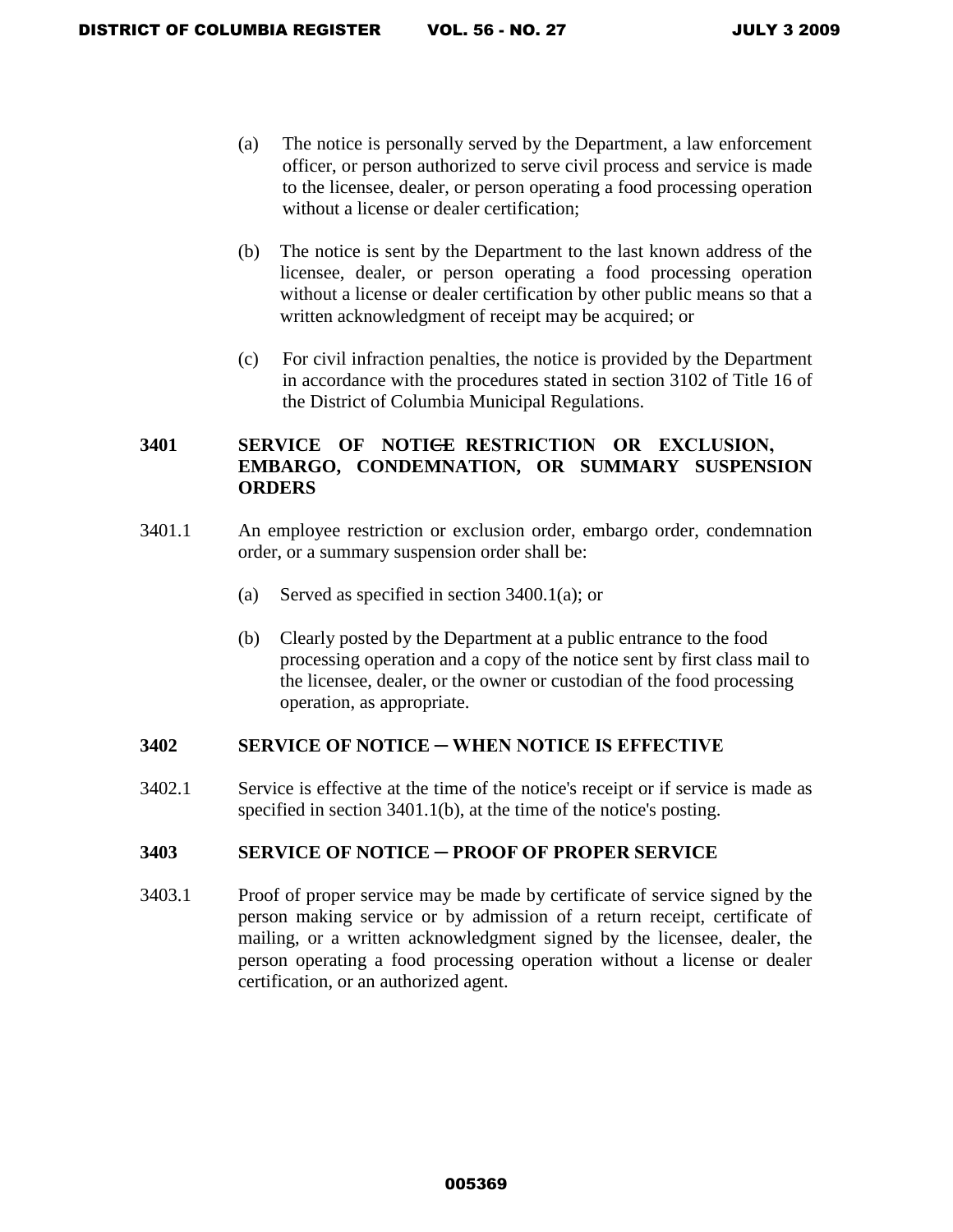#### **CHAPTER 35 REMEDIES**

### **3500 CRITERIA FOR SEEKING REMEDIES ─ CONDITIONS WARRANTING REMEDY**

- 3500.1 The Department may seek an administrative or judicial remedy to achieve compliance with the provisions of this Code if a licensee, dealer, or person operating a food processing operation, or employee:
	- (a) Fails to have a valid license or dealer certification as specified in section 3100;
	- (b) Violates any term or condition of a license or dealer certification as specified in section 3108;
	- (c) Fails to allow the Department access to a food processing operation as specified in section 3200;
	- (d) Fails to comply with directives of the Department including time frames for corrective actions specified in inspection reports, orders, or warnings issued by the Department as specified in sections 3212 and 3214;
	- (e) Fails to comply with a Department order issued as specified in section 3302 concerning an employee suspected of having a disease transmissible through food by an infected person;
	- (f) Engages in prohibited conduct or practices as specified in chapter 36;
	- (g) Fails to comply with an embargo or condemnation order as specified in this chapter;
	- (h) Fails to comply with a summary suspension order by the Department as specified in this chapter; or
	- (i) Fails to comply with an order issued as a result of an administrative hearing.
- 3500.2 The Department may simultaneously use one or more of the remedies listed in this chapter to address a violation of this Code.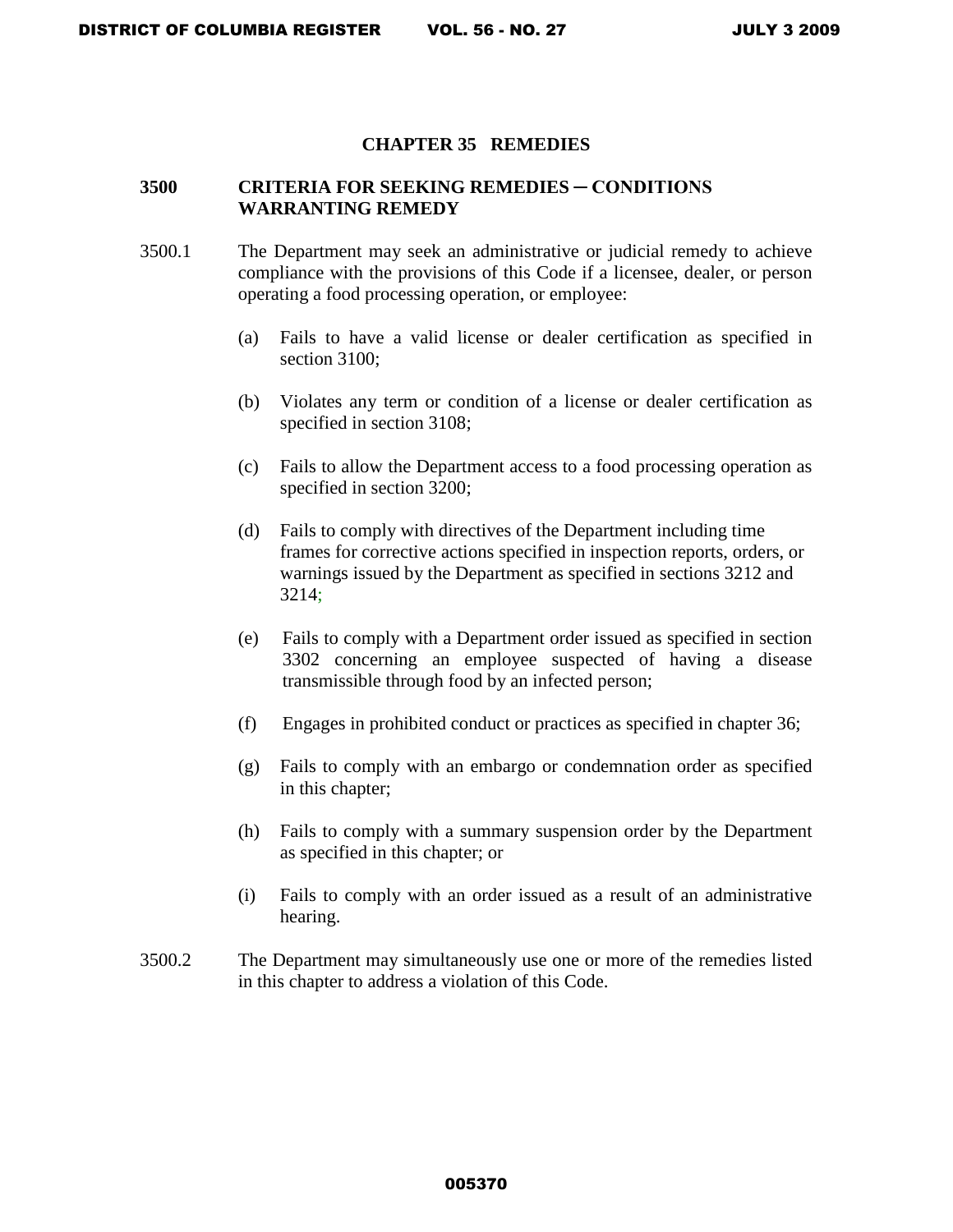### **3501 CRITERIA FOR SEEKING REMEDIES ─ CONDITIONS WARRANTING REMEDY, SHELLFISH-PROCESSING OPERATIONS**

- 3501.1 The Department may seek an administrative or judicial remedy, or any combination thereof, to achieve compliance with the provisions of this Code if a person operating a shellfish-processing operation or employee fails to comply with sections 3500 or 3501.2 through 3501.4.
- 3501.2 When a dealer has failed to meet a compliance schedule as specified in sections 3212 and 3214, the Department shall determine whether it is appropriate to:
	- (a) Revise an existing compliance schedule;
	- (b) Close the shellfish-processing operation by summarily suspending a dealer's certification; or
	- (c) Take action to revoke or suspend a dealer's certification.
- 3501.3 When any inspection detects a critical violation:
	- (a) The violation shall be corrected during that inspection; or
	- (b) The dealer shall cease production of the contaminated or adulterated product affected by the violation.
- 3501.4 When a dealer fails to comply with section 3501.3, the Department shall summarily suspend the dealer's certification and immediately begin action to suspend or revoke the dealer's certification.
- 3501.5 The Department shall prevent the release of contaminated or adulterated products affected by a critical violation by:
	- (a) Detaining or seizing any undistributed lots of shellfish that may have been adulterated in accordance with section 3503;
	- (b) Requiring the dealer to initiate a recall of any distributed shellfish in accordance with section 1100.2; and
	- (c) Notifying immediately the enforcement officials for FDA and any other jurisdiction where the product was distributed.
- 3501.6 Except for critical violations described in section 3501.3, when new violations that were not included in a compliance schedule are observed

#### 005371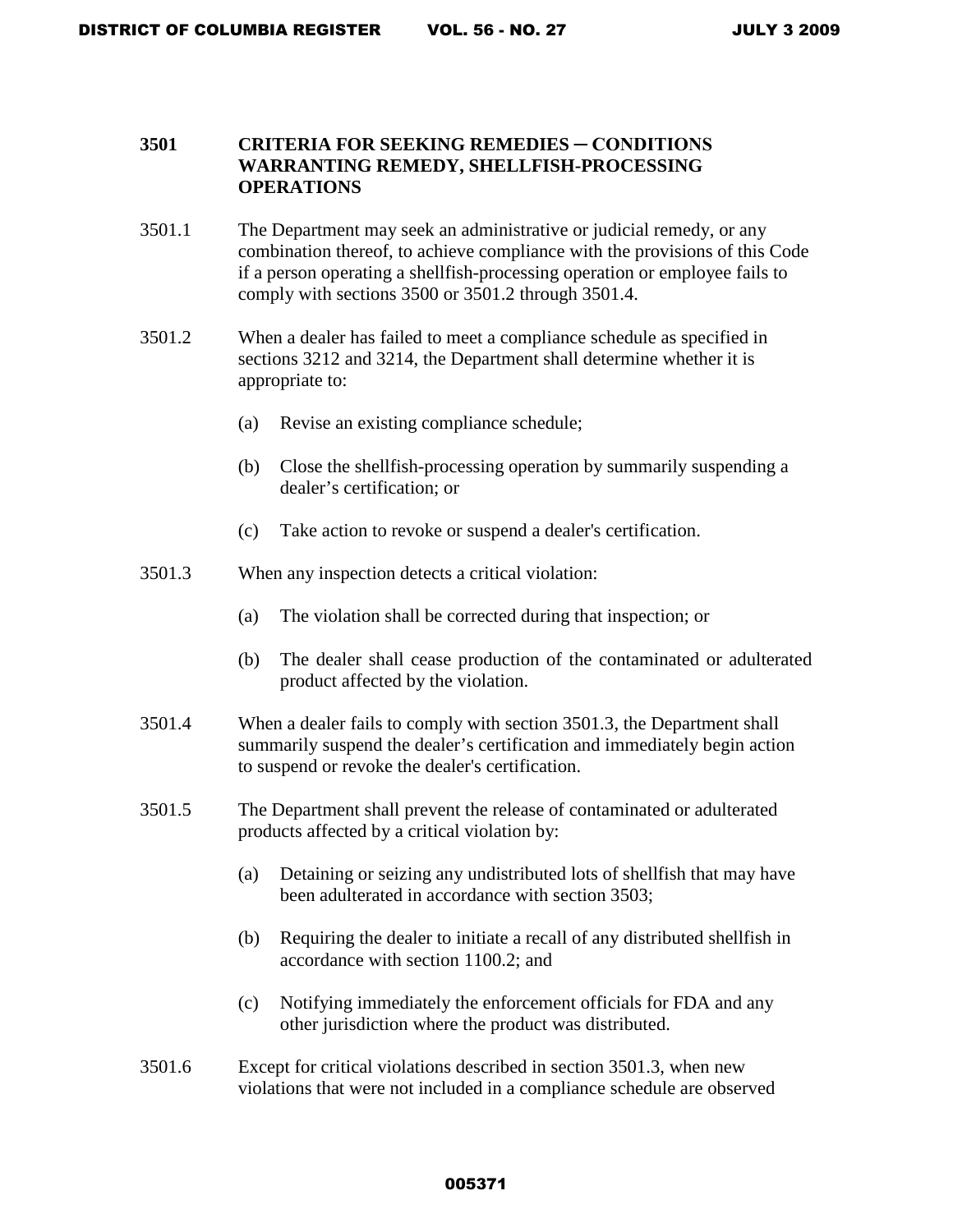during an inspection, the Department shall work with the dealer to develop a compliance schedule to correct the new violations.

- 3501.7 When four (4) or more new critical violations are observed during an inspection, the Department may:
	- (a) Revise an existing compliance schedule;
	- (b) Close the shellfish-processing operation by summarily suspending a dealer's certification; or
	- (c) Take action to revoke or suspend a dealer's certification.
- 3501.8 The Department shall document its reasons for revising a compliance schedule or imposing other administrative remedies.

## **3502 ADMINISTRATIVE ─ EXAMINING, SAMPLING, AND TESTING FOOD**

 3502.1 The Department may collect samples, without cost, and examine them as necessary to determine compliance with this Code.

## **3503 ADMINISTRATIVE ─ EMBARGO ORDER, JUSTIFYING CONDITIONS AND REMOVAL OF FOOD**

- 3503.1 A duly authorized agent of the Department may embargo and forbid the sale of, or cause to be destroyed, any food it finds or has probable cause to believe:
	- (a) May be unsafe, adulterated, or not honestly presented;
	- (b) Is not prepared, processed, handled, packaged, transported, held, or stored in compliance with this Code;
	- (c) Originated from an unapproved source;
	- (d) Is not labeled according to law, or if raw molluscan shellfish, is not tagged or labeled, and documented and recorded as specified in chapter 24; or
	- (e) Is otherwise not in compliance with this Code.
- 3503.2 The Department shall permit storage of the embargoed food under conditions specified in section 3506.2, unless storage is not possible without risk to the public health, in which case immediate destruction shall be ordered and accomplished.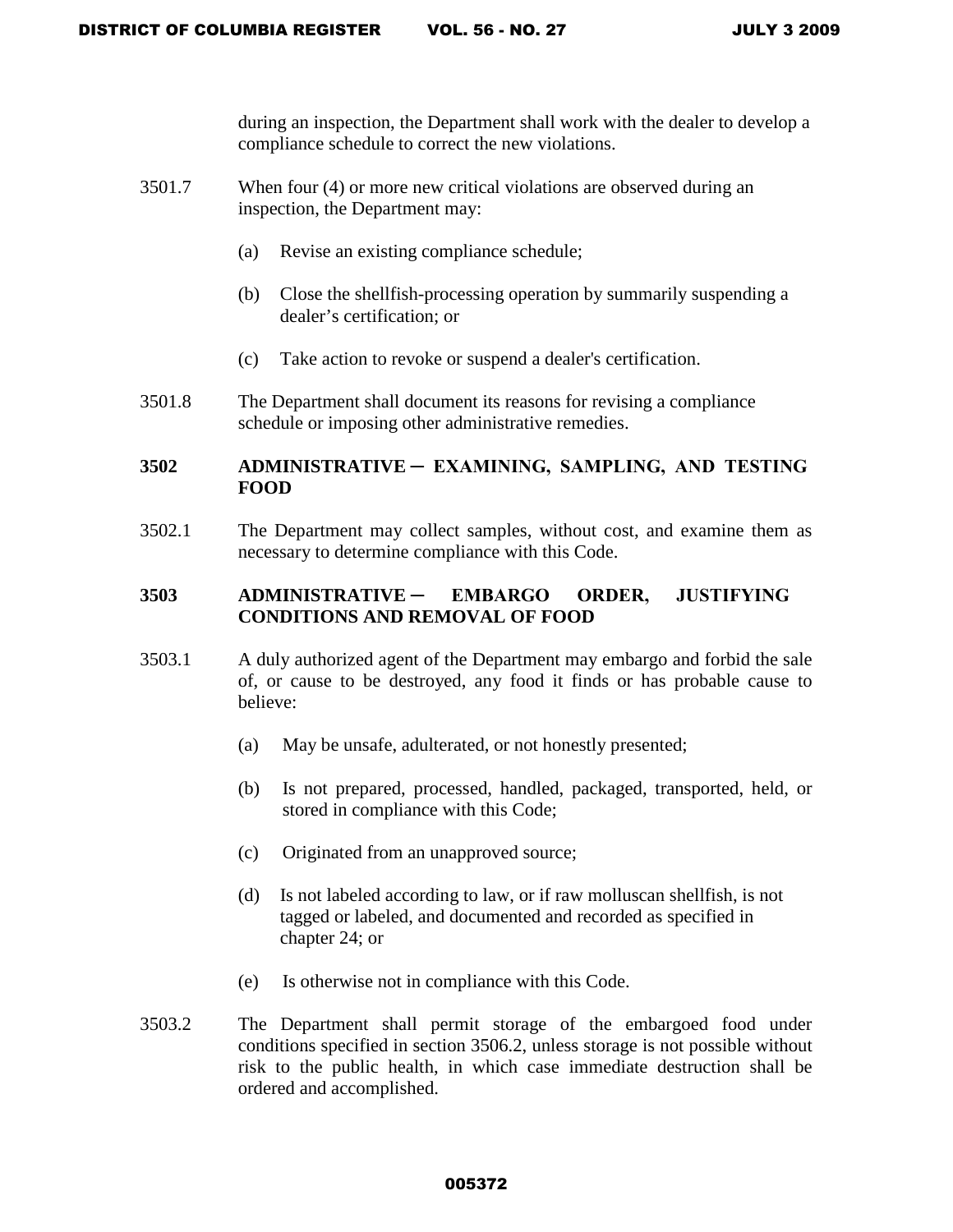### **3504 ADMINISTRATIVE ─ EMBARGO ORDER, CONTENTS**

- 3504.1 The embargo order notice shall:
	- (a) State that food subject to the order may not be used, sold, moved from the food processing operation, or destroyed without a written release of the order from the Department;
	- (b) State the specific reasons for placing the food under the embargo order with reference to the applicable provisions of this Code and the hazard or adverse effect created by the observed condition;
	- (c) Completely identify the food subject to the embargo order by the common name, the label information, a container description, the quantity, the Department's tag or identification information, and location;
	- (d) State that the licensee or dealer has the right to a hearing and may request a hearing by submitting a timely request in accordance with chapter 37, which shall not stay the Department's imposition of the embargo;
	- (e) State that the Department may order the destruction of the food if a timely request for a hearing is not received; and
	- (f) Provide the name and address of the Department representative to whom a request for a hearing may be made.

## **3505 ADMINISTRATIVE ─ EMBARGO ORDER, OFFICIAL TAGGING OR MARKING OF FOOD**

- 3505.1 The Department shall affix an official tag, label, or other appropriate marking on the food or containers or otherwise conspicuously identify food subject to the embargo order.
- 3505.2 The official tag, label, or marking required in section 3505.1 shall:
	- (a) Give notice that the food is or is suspected of being adulterated or misbranded;
	- (b) Give notice that the food has been detained or embargoed for a period not to exceed five (5) business days; and
	- (c) Contain a warning to all persons not to remove or dispose of the food, except as specified in section 3506.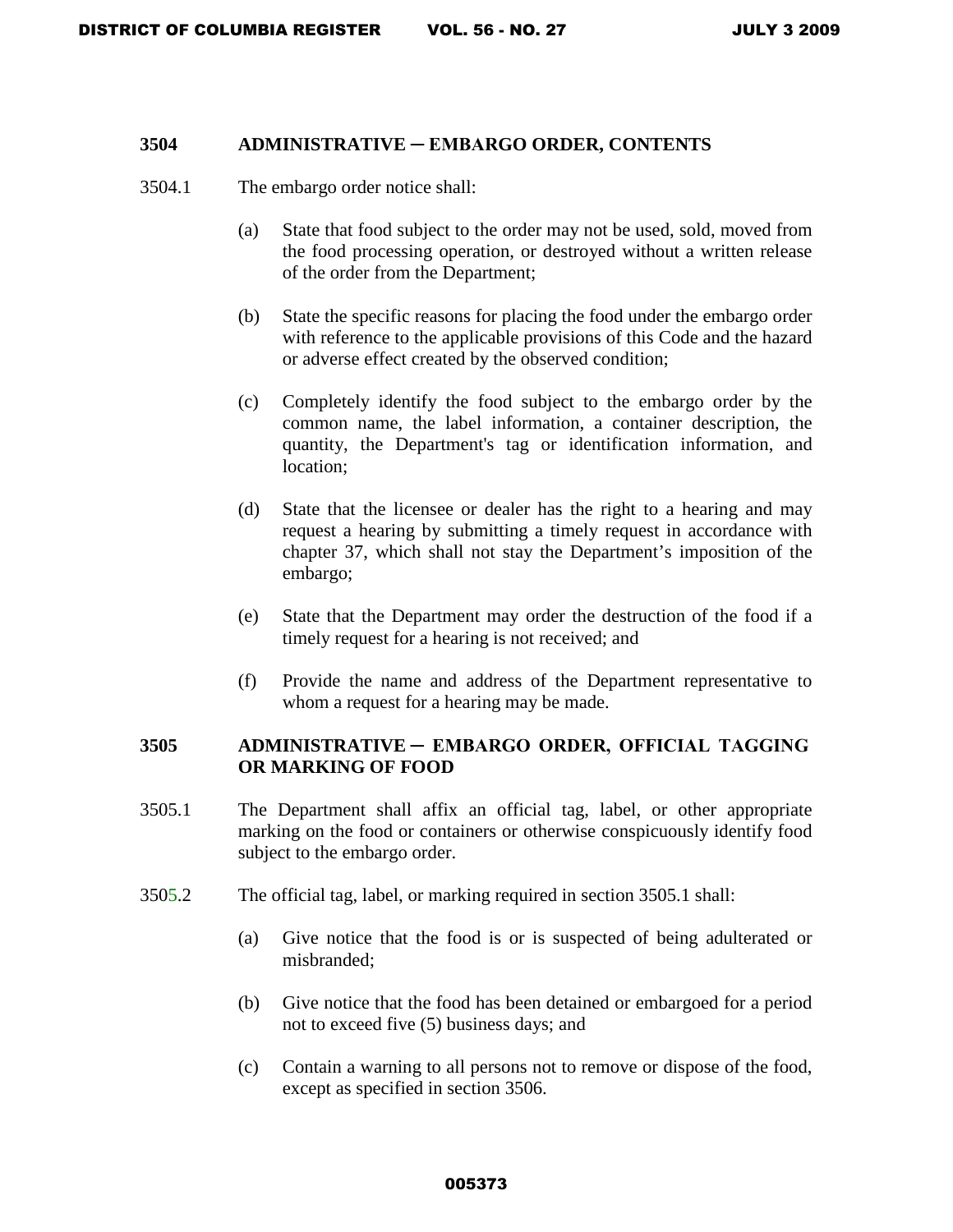3505.3 The tag or other method used to identify a food that is the subject of an embargo order shall include a summary of the provisions specified in section 3504 and shall be signed and dated by the Department.

## **3506 ADMINISTRATIVE ─ EMBARGO ORDER, FOOD MAY NOT BE USED OR MOVED**

- 3506.1 A food placed under an embargo order may not be used, sold, served, or moved from the establishment by any person, except as specified in section 3506.2.
- 3506.2 The Department may allow the licensee or dealer to store the food in an area of the food processing operation if the food is protected from subsequent deterioration and the storage does not restrict operations of the establishment.

### **3507 ADMINISTRATIVE ─ EMBARGO ORDER, REMOVING THE OFFICIAL TAG OR MARKING**

3507.1 Only the Department may remove embargo order tags, labels, or other appropriate markings from food subject to an embargo order.

### **3508 ADMINISTRATIVE ─ EMBARGO ORDER, DESTROYING OR DENATURING FOOD**

3508.1 If an embargo order is sustained pursuant to a hearing, or if a timely request for a hearing is not filed, the Department may order the licensee, dealer, or other person who owns or has custody of the food to bring the food into compliance with this Code or to destroy or denature the food under the Department's supervision.

### **3509 ADMINISTRATIVE ─ EMBARGO ORDER, WARNING OR HEARING NOT REQUIRED**

- 3509.1 The Department may issue an embargo order to a licensee or dealer, or to a person who owns or controls the food, as specified in section 3503, without prior warning, notice of a hearing, or a prior hearing on the embargo order.
- 3509.2 The licensee or dealer shall have a right to request a hearing within five (5) business days of receiving an embargo order. The Department shall hold a hearing within seventy-two (72) hours of receipt of a timely request, and shall issue a decision within seventy-two (72) hours after the hearing. The request for a hearing shall not act as a stay of the embargo action.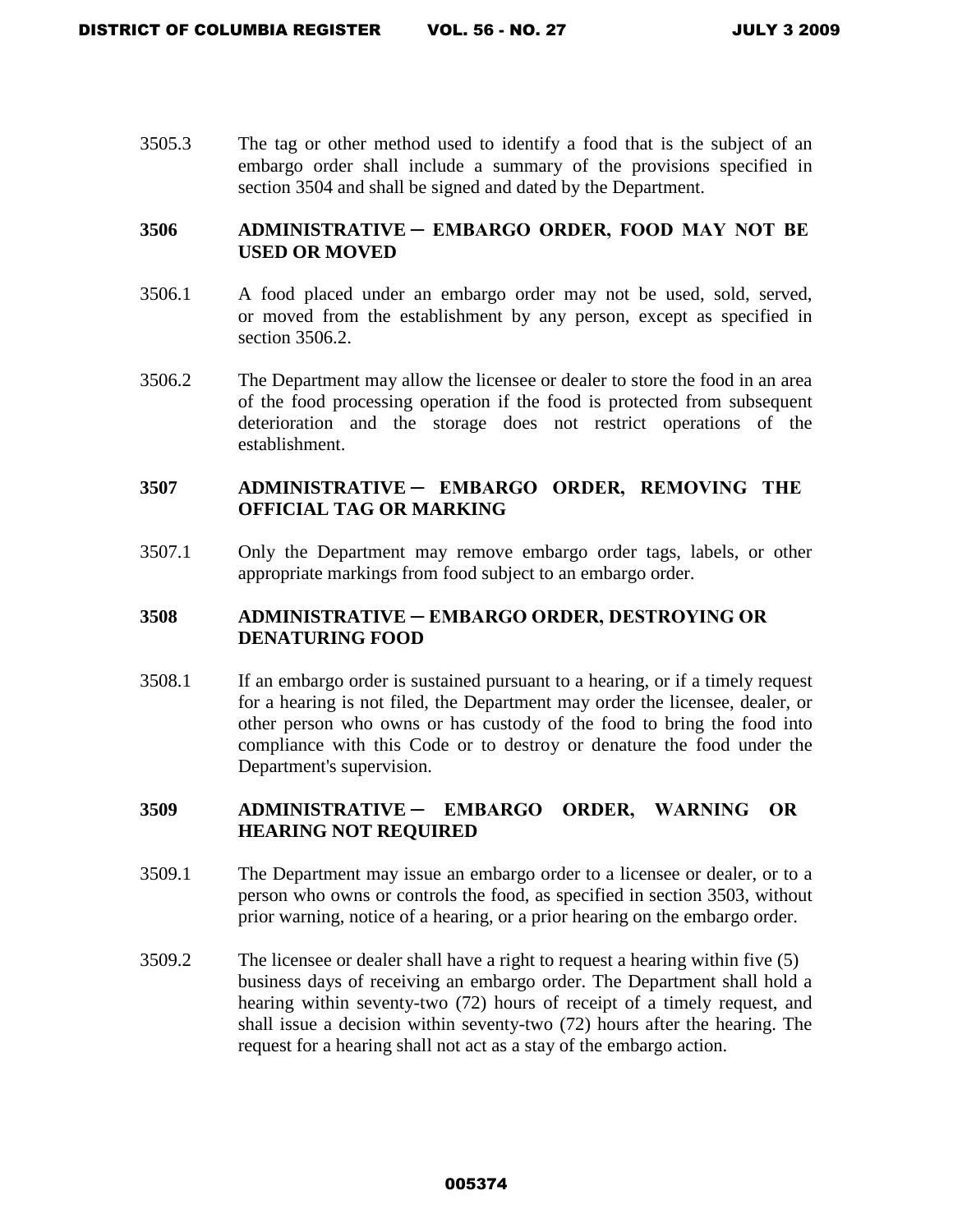### **3510 ADMINISTRATIVE ─ CONDEMNATION ORDER, JUSTIFYING CONDITIONS AND REMOVAL OF EQUIPMENT, UTENSILS AND FOOD PACKAGING MATERIALS**

3510.1 The Department may condemn and cause to be removed any equipment, utensils, or food packaging materials found in a food processing operation the use of which does not comply with this Code, or that is being used in violation of this Code, or that because of dirt, filth, extraneous matter, insects, corrosion, open seams, or chipped or cracked surfaces is unfit for use.

### **3511 ADMINISTRATIVE ─ CONDEMNATION ORDER, CONTENTS**

- 3511.1 The condemnation order shall:
	- (a) State that the equipment, utensils or food packaging materials subject to the order may not be used, sold, moved from the food processing operation, or destroyed without a written release of the order from the Department;
	- (b) State the specific reasons for placing the equipment, utensils or food packaging materials under the condemnation order with reference to the applicable provisions of this Code and the hazard or adverse effect created by the observed condition;
	- (c) Completely identify the equipment, utensils, or food packaging materials subject to the condemnation order by the common name, the label or manufacturer's information, description of the item, the quantity, the Department's tag or identification information, and location;
	- (d) State that the licensee or dealer has the right to a hearing and may request a hearing by submitting a timely request in accordance with chapter 37, which request does not stay the Department's imposition of the condemnation order;
	- (e) State that the Department may order the destruction, replacement or removal of the equipment, utensils or food packaging materials if a timely request for a hearing is not received; and
	- (f) Provide the name and address of the Department representative to whom a request for a hearing may be made.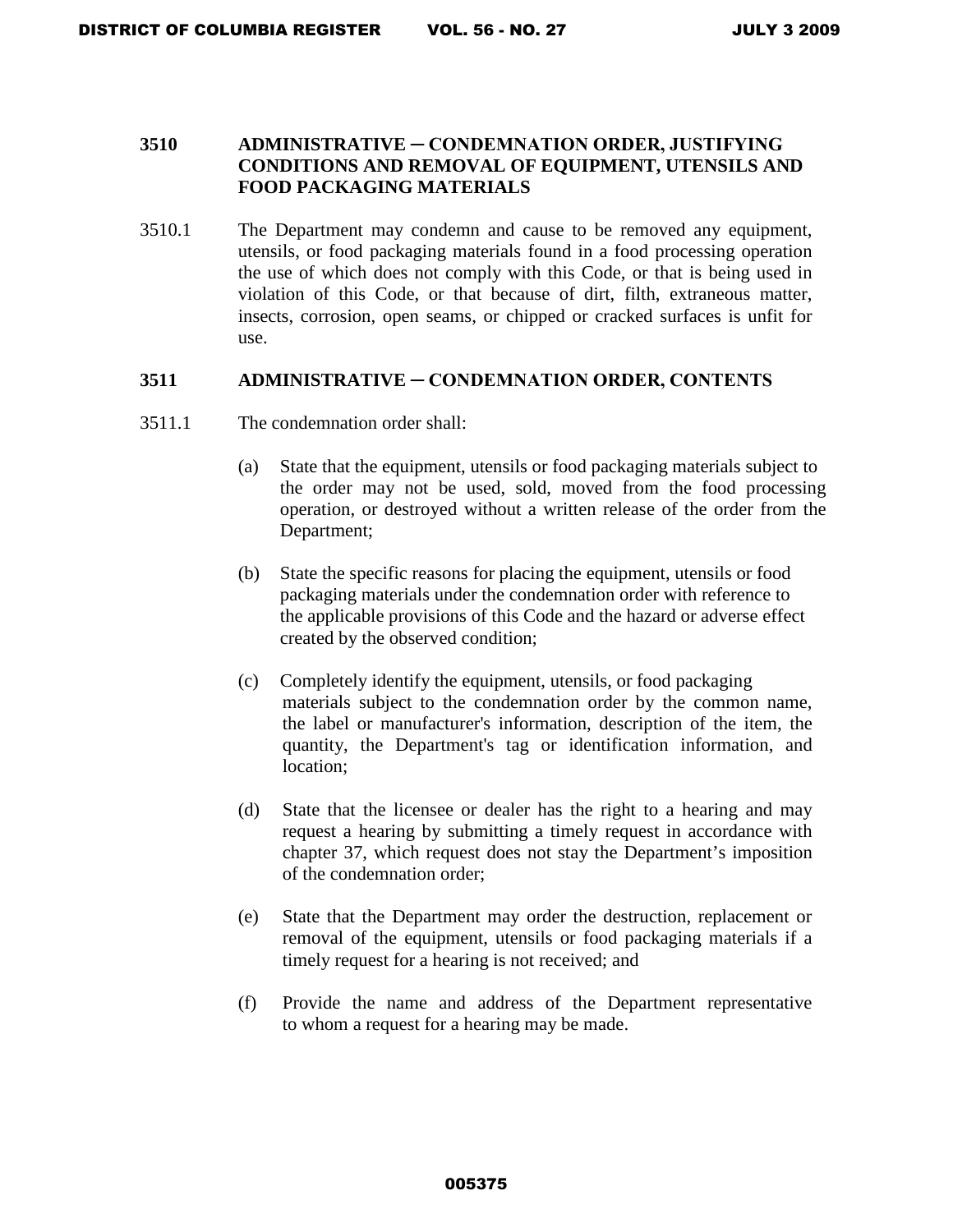### **3512 ADMINISTRATIVE ─ CONDEMNATION ORDER, OFFICIAL TAGGING OR MARKING OF EQUIPMENT, UTENSILS, AND FOOD PACKAGING MATERIALS**

- 3512.1 The Department shall place a tag, label, or other appropriate marking to indicate the condemnation of equipment, utensils, or food packaging materials that do not meet the requirements of this Code.
- 3512.2 The tag or other method used to identify the equipment, utensils, or food packaging materials that is the subject of a condemnation order shall include a summary of the provisions specified in section 3511 and shall be signed and dated by the Department.

## **3513 ADMINISTRATIVE ─ CONDEMNATION ORDER, EQUIPMENT, UTENSILS, AND FOOD PACKAGING MATERIALS MAY NOT BE USED OR MOVED**

- 3513.1 Equipment, utensils or food packaging materials that is subject to a condemnation order may not be used, sold, moved, or otherwise destroyed by any person, except as specified in section 3513.2.
- 3513.2 The Department may allow the licensee or dealer to store the equipment, utensils, or food packaging materials in an area of the food processing operation that does not restrict operations of the establishment.

## **3514 ADMINISTRATIVE ─ CONDEMNATION ORDER, REMOVING THE OFFICIAL TAG OR MARKING**

- 3514.1 No person shall remove the tag, label, or other appropriate marking except under the direction of the Department as specified in section 3514.2.
- 3514.2 The Department shall issue a notice of release from a condemnation order and shall remove condemnation tags, labels, or other appropriate markings from equipment, utensils and food packaging materials if:
	- (a) The condemnation order is vacated; or
	- (b) The licensee or dealer notifies the Department that the equipment, utensils, and food packaging materials have been modified to meet NSF, UL, or ANSI standards and the requirements of this Code, and the Department has conducted a re-inspection.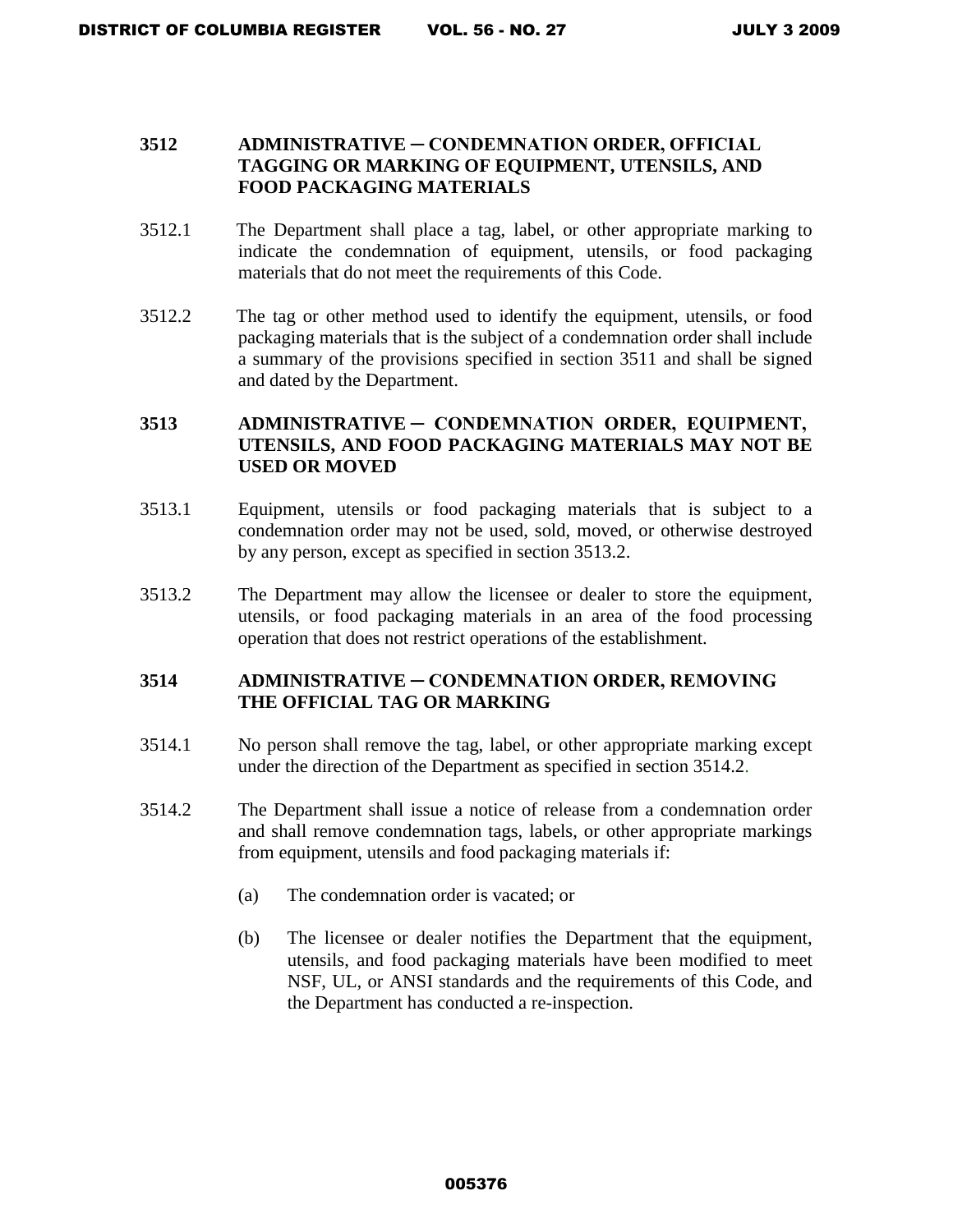### **3515 ADMINISTRATIVE ─ CONDEMNATION ORDER, WARNING OR HEARING NOT REQUIRED**

- 3515.1 The Department may issue a condemnation order to a licensee or dealer, or to a person who owns or controls the equipment, utensils or food packaging materials as specified in section 3510, without prior warning, notice of a hearing, or a prior hearing on the condemnation order.
- 3515.2 The licensee or dealer shall have the right to request a hearing within fifteen (15) business days of receiving a Department condemnation order. The Department shall hold a hearing within seventy-two (72) hours of receipt of a timely request, and shall issue a decision within seventy-two (72) hours after the hearing. The request for a hearing shall not act as a stay of the condemnation action.

## **3516 ADMINISTRATIVE ─ SUMMARY SUSPENSION OF LICENSE OR DEALER CERTIFICATION, CONDITIONS WARRANTING ACTION**

3516.1 The Department may summarily suspend a license or dealer certification to operate a food processing operation if it is denied access to the food processing operation to conduct an inspection, or determines through an inspection, or examination of employees, food, records, or other means as specified in this Code, that an imminent health hazard exists.

### **3517 ADMINISTRATIVE ─ CONTENTS OF SUMMARY SUSPENSION NOTICE**

- 3517.1 A summary suspension notice shall state:
	- (a) That the license or dealer certification of a food processing operation is immediately suspended and that all operations shall immediately cease;
	- (b) The reasons for summary suspension with reference to the provisions of this Code that are in violation;
	- (c) The name and address of the Department representative to whom a written request for reinspection may be made and who may certify that reasons for the suspension are eliminated; and
	- (d) That the licensee or dealer may request a hearing by submitting a timely request in accordance with section 3700, which request does not stay the Department's imposition of the summary suspension.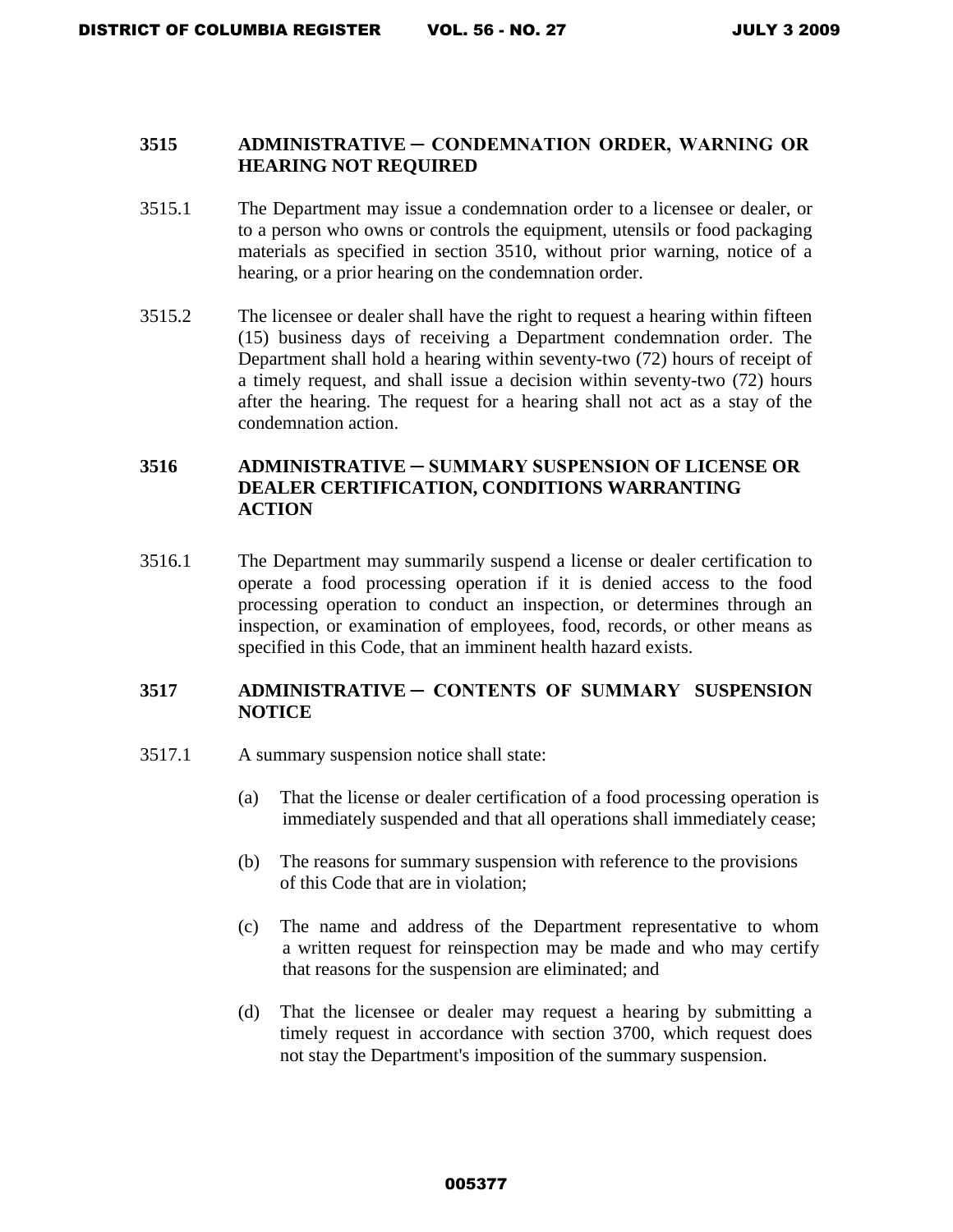### **3518 ADMINISTRATIVE ─ SUMMARY SUSPENSION, WARNING OR HEARING NOT REQUIRED**

- 3518.1 The Department may summarily suspend a license or dealer certification as specified in section 3516 by providing written notice as specified in section 3517 of the summary suspension to the licensee or dealer, without prior warning, notice of a hearing, or prior hearing.
- 3518.2 The licensee or dealer shall have the right to request a hearing within fifteen (15) business days after receiving the Department's summary suspension notice. The Department shall hold a hearing within seventy-two (72) hours of receipt of a timely request, and shall issue a decision within seventy-two (72) hours after the hearing. The request for a hearing shall not act as a stay of the summary suspension.

## **3519 ADMINISTRATIVE ─ SUMMARY SUSPENSION, TIME FRAME FOR REINSPECTION**

3519.1 After receiving a written request from the licensee or dealer stating that the conditions cited in the summary suspension order no longer exist, the Department shall conduct a reinspection of the food processing operation for which the license or dealer certification was summarily suspended within three (3) business days of receiving the request.

### **3520 ADMINISTRATIVE ─ SUMMARY SUSPENSION, TERM OF SUSPENSION, REINSTATEMENT**

- 3520.1 A summary suspension shall remain in effect until the conditions cited in the notice of suspension no longer exist and the Department has confirmed, through re-inspection or other appropriate means, that the conditions cited in the notice of suspension have been eliminated.
- 3520.2 The suspended license or dealer certification shall be reinstated if the Department determines that the public health hazard or nuisance no longer exists. A notice of reinstatement shall be provided to the licensee or dealer.

## **3521 ADMINISTRATIVE ─ REVOCATION OR SUSPENSION OF LICENSE OR DEALER CERTIFICATION**

3521.1 Failure to comply with any of the provisions of this Code shall be grounds for the revocation or suspension of any license or dealer certification issued for a food processing operation pursuant to section 8a(c) of the An Act Relating to the adulteration of food and drugs in the District of Columbia, approved May 2, 2002 (D.C. Law 14-116; D.C. Official Code § 48-  $108.01(c)$ . When there is a history of repeated violations or where a license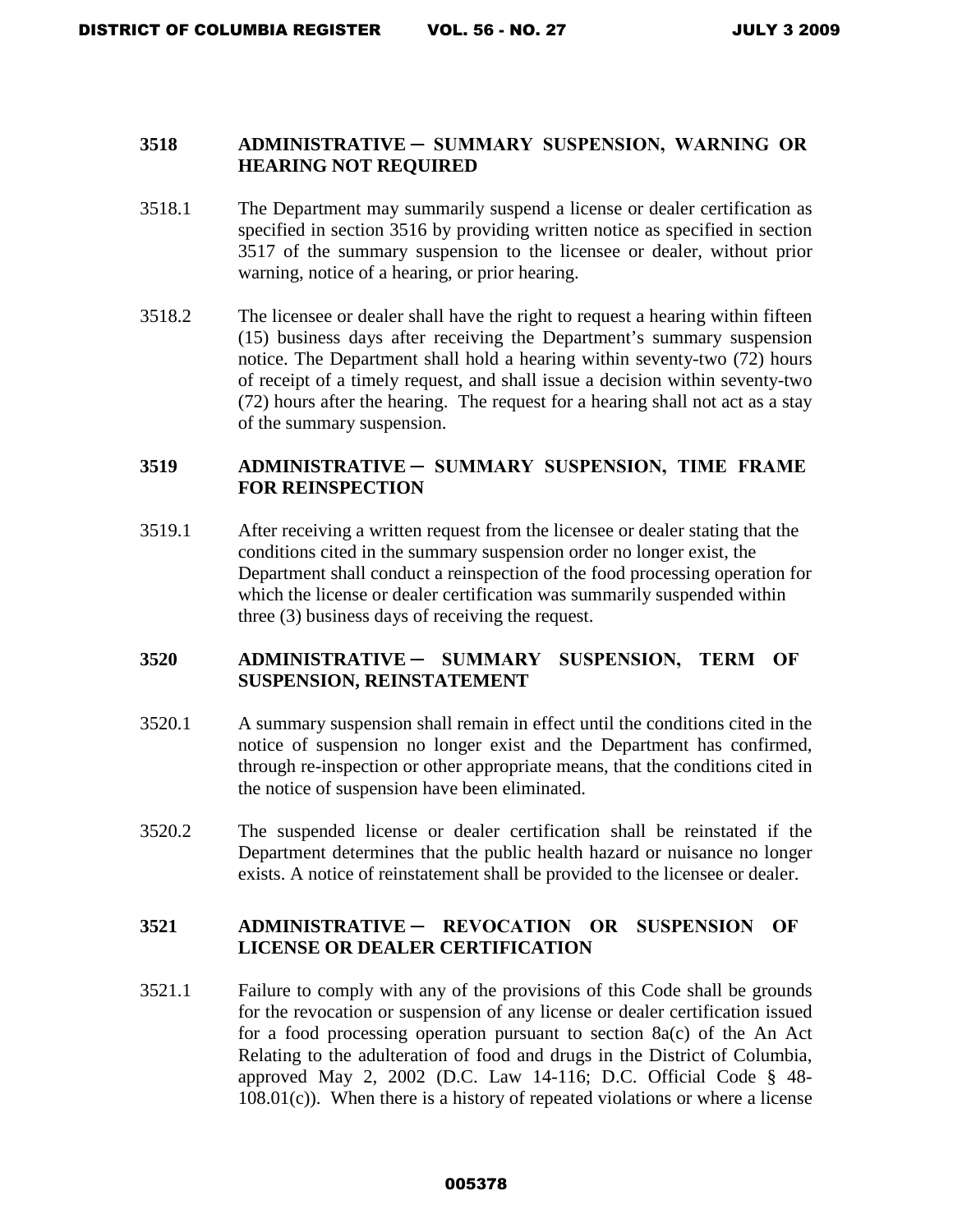or dealer certification has been previously suspended, the Department may revoke a license or dealer certification, upon a showing of a subsequent violation.

3521.2 Before the Department revokes or suspends a license or dealer certification, the licensee or dealer shall be given an opportunity to answer and to be heard on the violations.

### **3522 ADMINISTRATIVE ─ CIVIL PENALTIES**

- 3522.1 Civil fines, penalties, or related costs may be imposed against any food processing operation, owner, licensee, or dealer for violation of any provision of this Code.
- 3522.2 The Department may impose penalties for violations of any provision of this Code not to exceed \$10,000 for each violation. Each day of any failure to comply with this Code shall constitute a separate offense and the penalties prescribed in this section shall apply to each separate offense in accordance with section 9(b) of An Act Relating to the adulteration of food and drugs in the District of Columbia, approved February 17, 1898 (30 Stat. 248; D.C. Official Code § 48-109(b)).
- 3522.3 Civil fines or penalties imposed pursuant to section 3522.2 shall reflect the severity of the violation and the extent to which it creates an imminent threat to the public health. Maximum amounts shall be limited to egregious or flagrant violations involving gross negligence or carelessness, or violations involving the transmission of communicable diseases through foods, which do not meet the criminal penalty standards in section 3525.

## **3523 ADMINISTRATIVE ─ CIVIL PENALTIES, NOTICES OF VIOLATION OR INFRACTIONS**

- 3523.1 The notice of violation shall state the nature of the violation and allow a reasonable time for performance of the necessary corrective action.
- 3523.2 If a person fails to comply with the time stated in the notice of violation issued pursuant to this section, the Department shall issue a proposed compliance order, or a proposed cease and desist order, which shall include a statement of the nature of the violation, afford the right to a hearing, allow a reasonable time for compliance with the order, and state any penalties to be assessed for failure to comply with the order.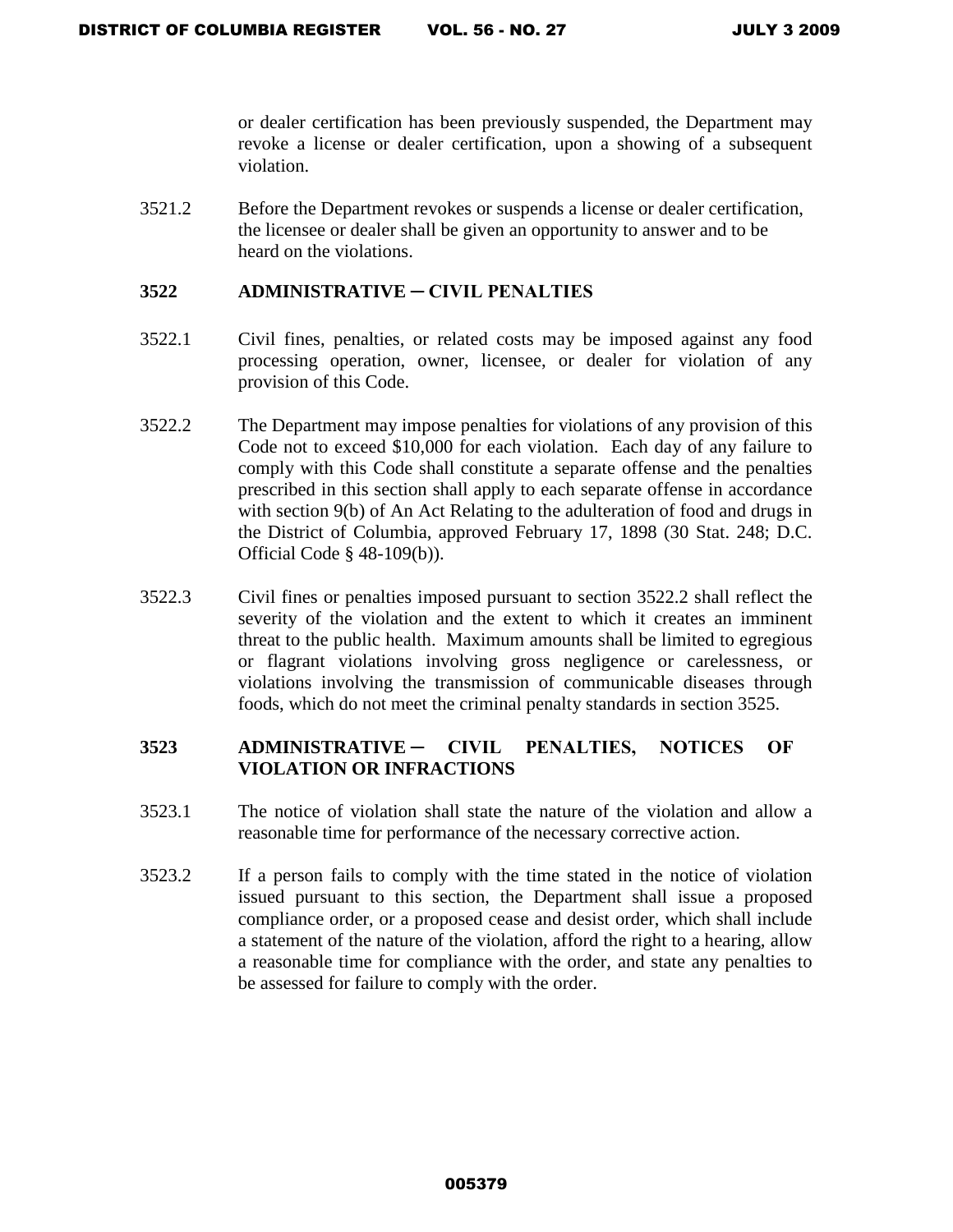### **3524 ADMINISTRATIVE – CIVIL PENALTIES, STORAGE & TRANSPORT OF FOOD**

- 3524.1 A person who knowingly stores or transports food in violation of sections 900, 901, and 903, or chapters 26 and 27, or who knowingly causes food to be stored or transported in violation of sections 900, 901, and 903, or chapters 26 and 27 may be subject to civil or criminal penalties in accordance with sections 3522 or 3525.
- 3524.2 The Department shall, wherever practical, secure the assistance of other District agencies, including but not limited to the District's Metropolitan Police Department, in identifying and investigating potential violations of section 900, 901, and 903, or chapters 26 and 27.

### **3525 JUDICIAL ─ CRIMINAL PENALTIES, INJUNCTIVE RELIEF, IMPRISONMENT**

3525.1 Any person who knowingly violates any provision of this Code shall, upon conviction, be punished by a fine not to exceed ten thousand dollars (\$10,000), imprisonment not to exceed one (1) year, or both, for each violation. Each day of any failure to comply with this Code shall constitute a separate offense and the penalties prescribed in this section shall apply to each separate offense in accordance with section 9(c) of the An Act Relating to the adulteration of food and drugs in the District of Columbia, approved February 17, 1898 (30 Stat. 248; D.C. Official Code § 48-109(c)).

### **CHAPTER 36 PROHIBITED CONDUCT AND PRACTICES**

#### **3600 PROHIBITED CONDUCT – GENERAL PROVISIONS**

- 3600.1 The following activities are prohibited within the District:
	- (a) Selling a food or a food product that is adulterated or misbranded;
	- (b) Adulterating or misbranding a food or a food product;
	- (c) Receiving a food or a food product that is adulterated or misbranded, or selling such an item for pay or otherwise;
	- (d) Refusing the Department entry into or inspection of a food processing operation, collection of samples, or copying of any record as specified in section 3200.2;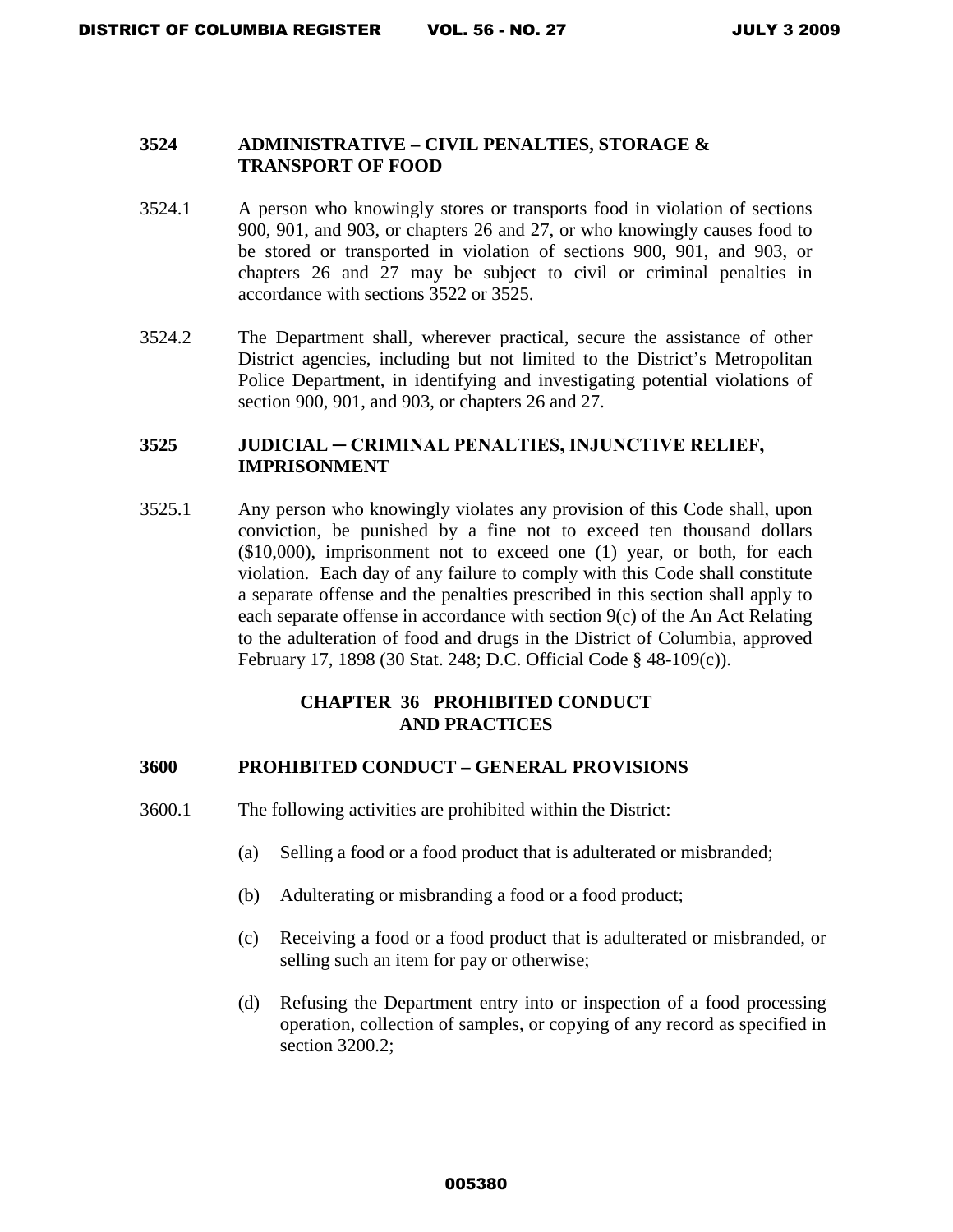- (e) Refusing the Department access to any part, portion or area of a food processing operation as required by section 3200.2;
- (f) Using any mark, stamp, tag, label, or other identification device that is not authorized or not required by this Code;
- (g) Using, removing, selling, serving or otherwise disposing of any embargoed food in violation of section 3506, or using, removing or disposing of detained equipment, utensils or food packaging materials in violation of section 3513; and
- (h) Altering, mutilating, destroying, obliterating, or removing all or any part of the labeling of, or performing any other act with respect to a food if the act is done while the article is held for sale and results in the article being misbranded.
- 3600.2 It shall be unlawful to resell, to offer for resale, or to distribute for resale within the District any food processed in a food processing operation that has not obtained a license in accordance with section 3100.1 after receiving notice from the Department that the food is from an unlicensed food processing operation.

### **3601 PROHIBITED CONDUCT – EGG & EGG PRODUCTS**

- 3601.1 No person shall buy, sell, or transport, offer to buy or sell, or offer or receive for transportation any restricted eggs capable of use as human food, except as authorized in accordance with section 702.
- 3601.2 No egg handler shall possess with intent to use, or use, any restricted eggs in the preparation of human food, except that such eggs may be so possessed and used in accordance with section 702.
- 3601.3 No person shall process any egg products, except in accordance with section 702.
- 3601.4 No person shall buy, sell, or transport, offer to buy or sell, or offer or receive for transportation any egg products required to be inspected under this Code unless they have been so inspected and the egg products are labeled and packaged in accordance with section 702.
- 3601.5 No person shall forge, alter, detach or destroy any official device, mark, or certificate relating to eggs or egg products.
- 3601.6 No person shall knowingly possess, without promptly notifying the Department, any official device or any counterfeit, simulated, forged, or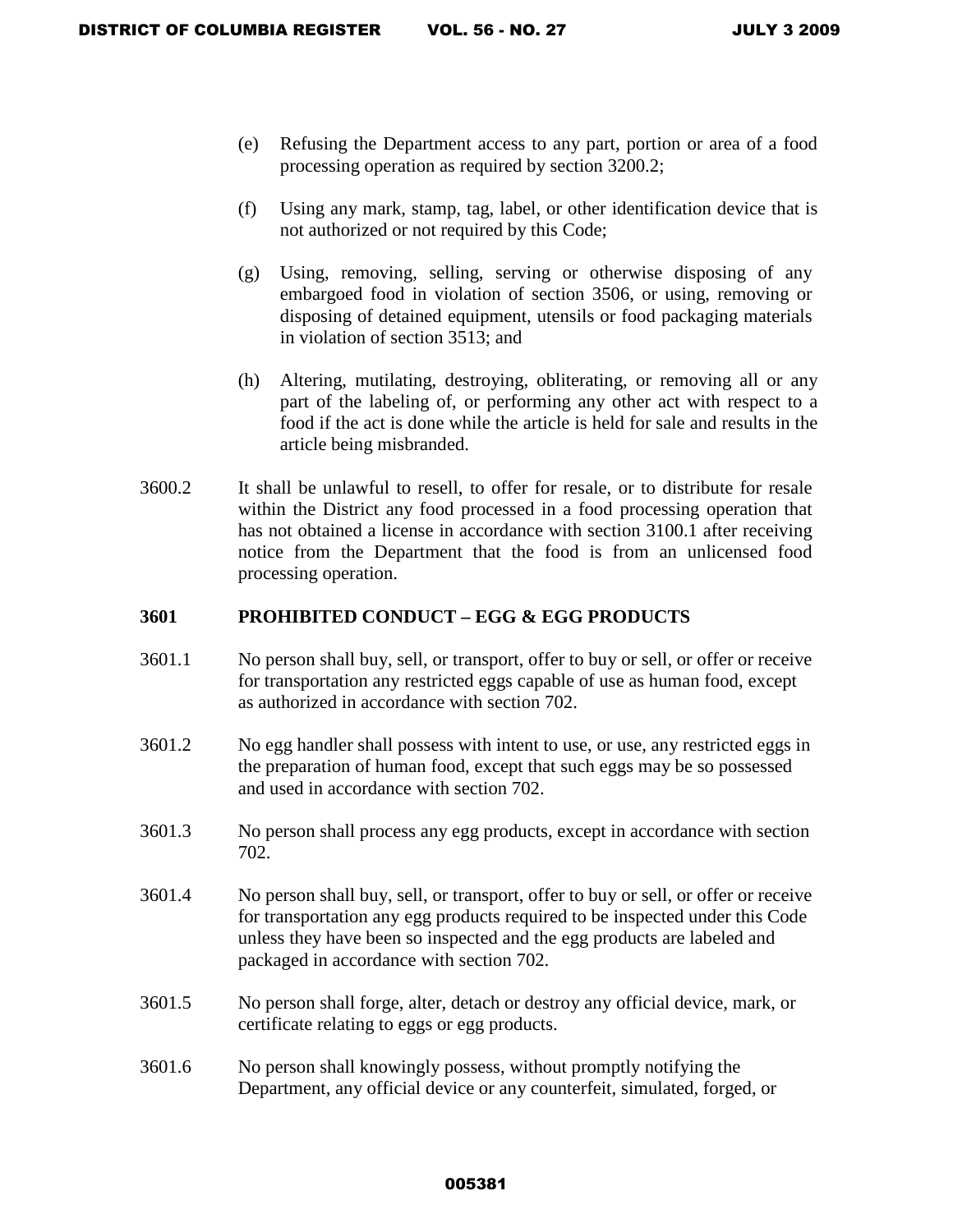improperly altered official certificate or any device or label relating to eggs or egg products, or any eggs or egg products bearing any counterfeit, simulated, forged, or improperly altered official mark.

- 3601.7 No person shall knowingly make any false statement in any shipper's certificate or other nonofficial or official certificate as prohibited under section 702.
- 3601.8 No person shall knowingly represent that any egg or egg product has been inspected or exempted under this Code when in fact it has not been so inspected or exempted.

### **3602 PROHIBITED PRACTICES – MISBRANDING, FALSE LABEL**

- 3602.1 A food shall be deemed to be misbranded if:
	- (a) Its labeling is false or misleading;
	- (b) It is offered for sale under the name of another food;
	- (c) It is an imitation of another food, unless its label bears, in type of uniform size and prominence, the word "imitation" and, immediately thereafter, the name of the food imitated; or
	- (d) Its container is so made, formed or filled as to be misleading.

#### **3603 PROHIBITED PRACTICES – PACKAGED FOOD, MISBRANDING**

- 3603.1 If a food is in a packaged form it shall be deemed to be misbranded, unless it bears a label containing:
	- (a) The name and place of business of the manufacturer, packer, or distributor; and
	- (b) An accurate statement of the quantity of the contents in terms of weight, measure, or numerical count, except that reasonable variations shall be permitted under this section.

### **3604 PROHIBITED PRACTICES – MISBRANDING, LACK OF PROMINENT LABEL**

3604.1 A food shall be deemed to be misbranded if any word, statement, or other information required by this Code to appear on the food's label is not prominently placed on the label with such conspicuousness (as compared with other words, statements, designs, or devices in the labeling) and in such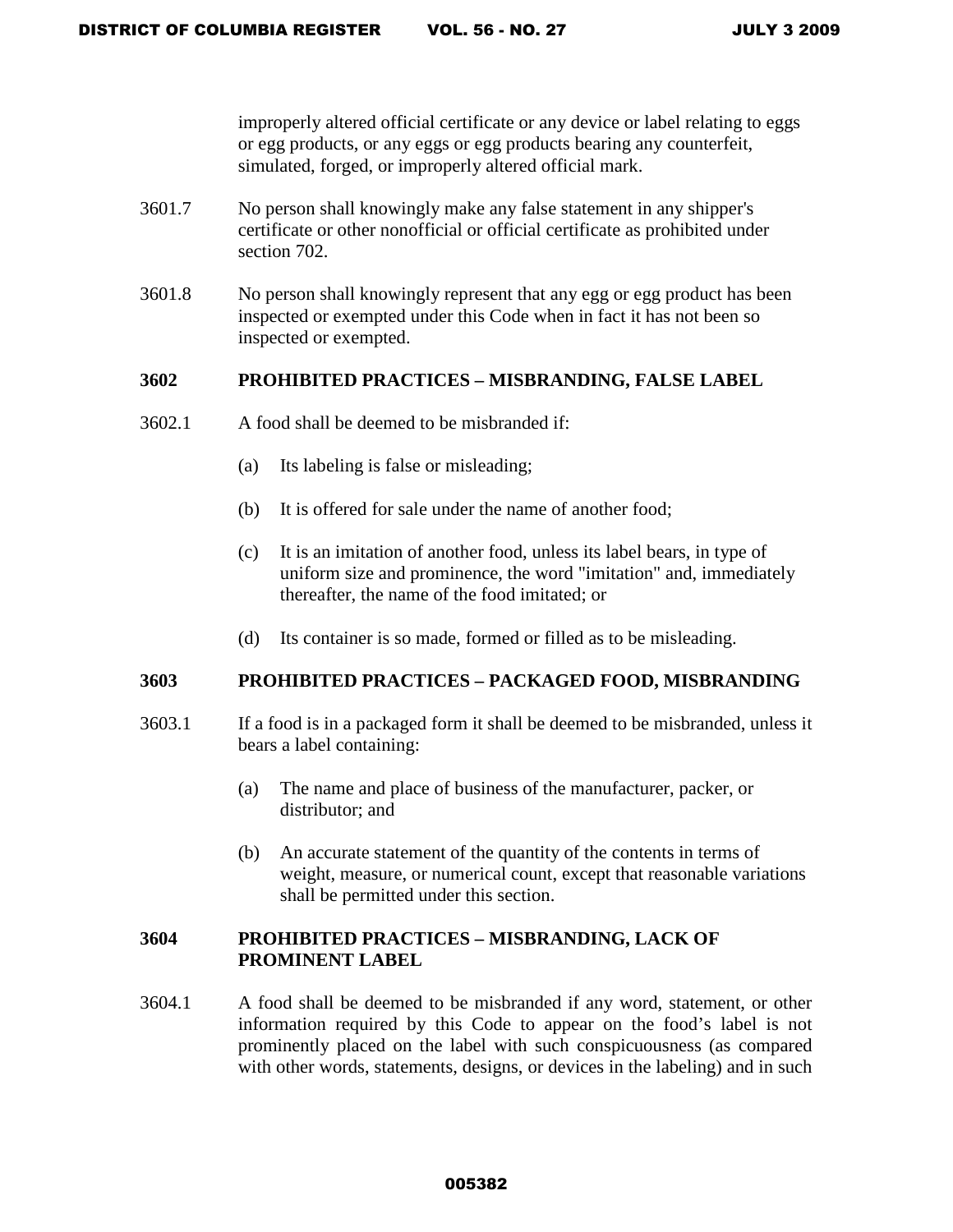terms as to render it likely to be read and understood by the ordinary individual under customary conditions of purchase and use.

## **3605 PROHIBITED PRACTICES – MISBRANDING, FAILURE TO SHOW USUAL NAME AND INGREDIENTS**

- 3605.1 A food shall be deemed to be misbranded unless its label bears:
	- (a) The common or usual name of the food, if any; and
	- (b) If the food is fabricated from two or more ingredients, the common or usual name of each ingredient; except that spices, flavorings, and colorings, other than those sold as such, may be designated as spices, flavorings, and colorings without naming each. Compliance with this section shall not be required if compliance is impractical or would result in deception or unfair competition.

## **3606 PROHIBITED PRACTICES – PERISHABLE PACKAGED FOOD, REPACKAGING TO SUBSTITUTE FOR ORIGINAL DATE, EXCEPTION**

- 3606.1 No person shall sell, trade, or barter any perishable packaged food beyond the pull date appearing thereon.
- 3606.2 No person shall rewrap or repackage any packaged perishable food with the intention of placing a pull date on the food that is different from the original pull date.

# **CHAPTER 37 HEARING ADMINISTRATION**

### **3700 ADMINISTRATIVE ─ NOTICE, REQUEST FOR HEARING, BASIS AND TIME FRAME**

- 3700.1 A person who receives a notice of hearing for an administrative remedy as specified in this chapter and elects to respond to the notice shall file a response to the notice within seven (7) calendar days after service.
- 3700.2 In response to an adverse administrative action, a licensee or dealer may submit a written request for a hearing to the Department within fifteen (15) calendar days of the receipt of notice of adverse action.
- 3700.3 A hearing request shall not stay the Department's restriction or exclusion of employees specified in sections 3301 and 3302, an embargo order as specified in section 3503, a condemnation order as specified in section 3510, or the imposition of a summary suspension as specified in section 3516.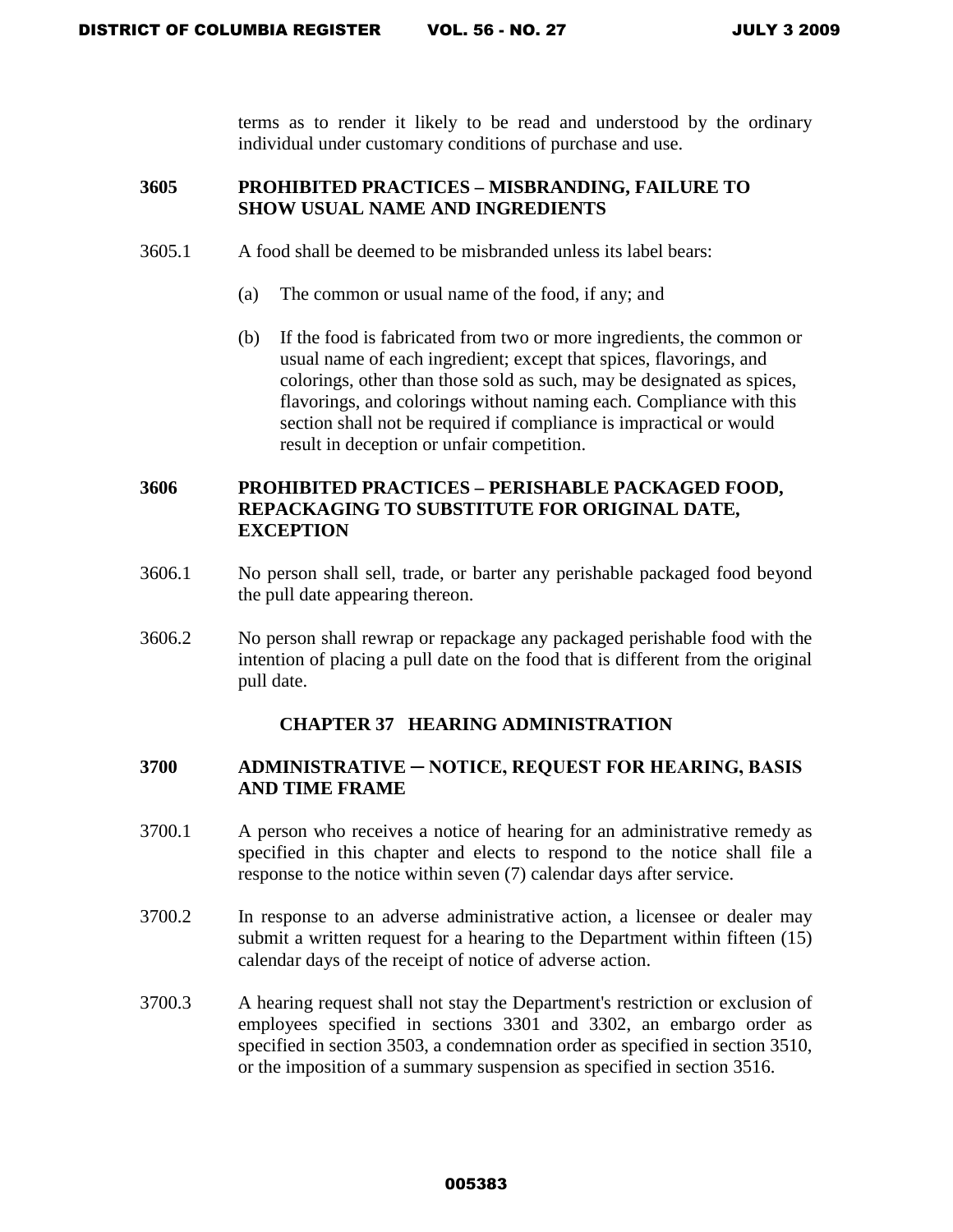### **3701 ADMINISTRATIVE ─ HEARINGS ADMINISTRATION – CONTENTS OF RESPONSE TO HEARING NOTICE, OR HEARING REQUEST**

- 3701.1 A response to a hearing notice shall be in writing and contain the following:
	- (a) An admission or denial of each allegation of fact;
	- (b) A statement as to whether the respondent waives the right to a hearing;
	- (c) A statement of defense, mitigation, or explanation concerning any allegation of fact if any;
	- (d) A request to the Department for a settlement of the proceeding by consent agreement, (if the Department provides this opportunity); and
	- (e) The name and address of the respondent's legal counsel, if any.
- 3701.2 A request for hearing shall be in writing and contain the following:
	- (a) An admission or denial of each allegation of fact;
	- (b) A statement of defense, mitigation, denial, or explanation concerning each allegation of fact; and
	- (c) The name and address of the requester's legal counsel, if any.

## **3702 ADMINISTRATIVE ─ HEARINGS ADMINISTRATION, TIMELINESS**

- 3702.1 The Department shall afford a hearing within seventy-two (72) hours after receiving a written request for a hearing from:
	- (a) A person who is excluded by the Department from working in a food processing operation as specified in sections 3301 and 3302;
	- (b) A licensee, dealer, or person who is subject to an embargo order as specified in sections 3503 or a condemnation order as specified in sections 3510:
	- (c) A person whose license or certification is summarily suspended as specified in sections 3516; or
	- (d) A person whose license or certification is suspended or revoked as specified in section 3521.

#### 005384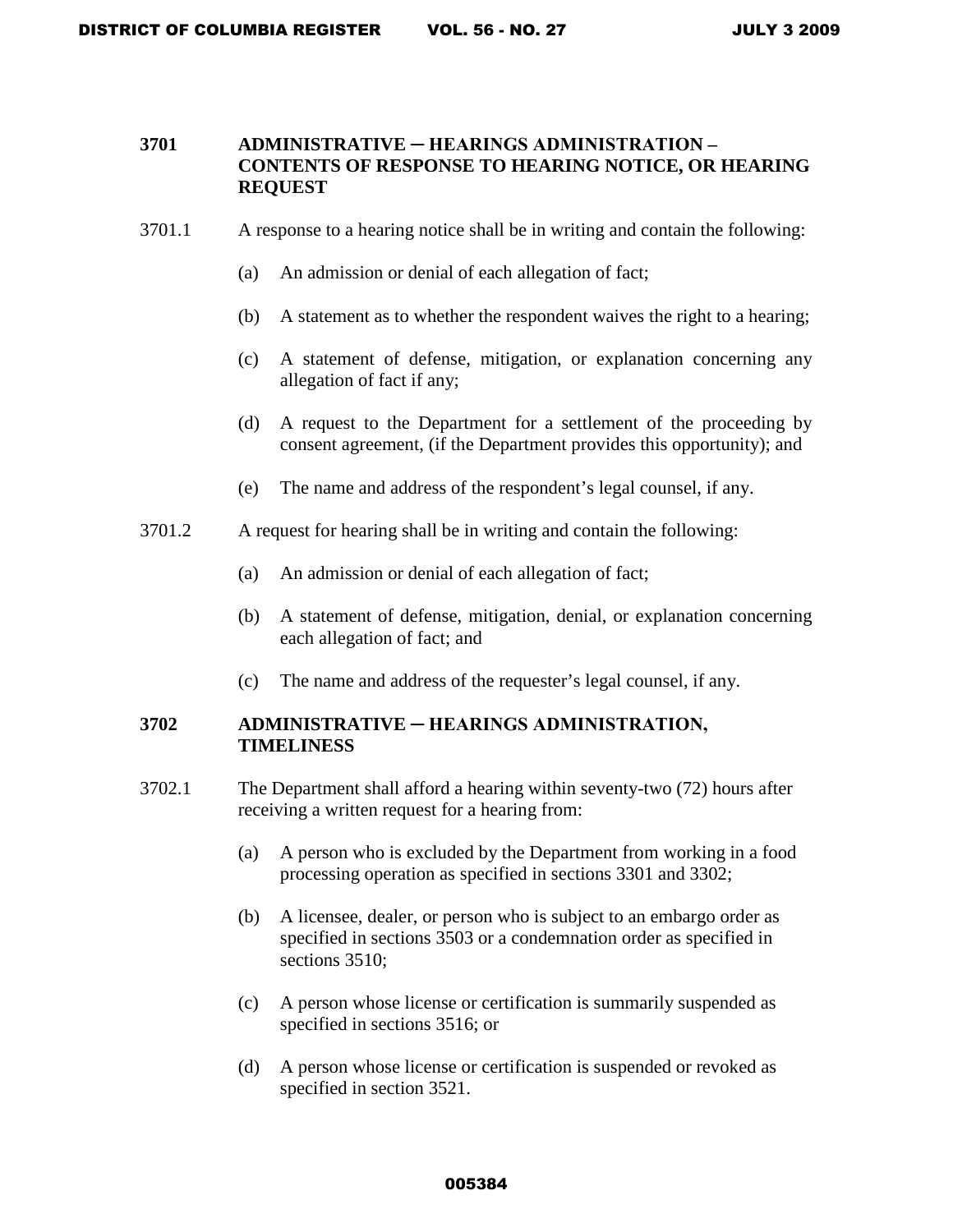3702.2 A licensee, dealer, or person who submits a request for a hearing as specified in section 3700.2 may waive the expedited hearing in a written request to the Department.

### **CHAPTER 38 JUDICIAL REVIEW**

#### **3800 JUDICIAL REVIEW ─ APPEALS**

3800.1 Any person aggrieved by a final order or decision of the Department may seek judicial review in accordance section 9(e) of the An Act Relating to the adulteration of food and drugs in the District of Columbia, approved February 17, 1898 (30 Stat. 248; D.C. Official Code § 48-109(e)).

### **CHAPTER 39 SCHEDULE OF FEES & SERVICES**

### **RESERVED**

#### **CHAPTER 99 DEFINITIONS**

### **9900 GENERAL PROVISIONS**

9900.1 The terms and phrases used in this title shall have the meanings set forth in this Chapter, unless the text or context of the particular chapter, section, subsection, or paragraph provides otherwise.

#### **9901 DEFINITIONS**

**Acid foods** – foods that have a natural pH of four and six tenths (4.6) or below.

**Acidified foods** – low-acid foods to which acid(s) or acid food(s) are added. Acidified foods include, but are not limited to beans, cucumbers, cabbage, artichokes, cauliflower, puddings, peppers, tropical fruits, and fish. Singly or in any combination they have water activity  $(a_w)$  greater than eighty-five hundredths  $(0.85)$  and have a finished equilibrium pH of four and six tenths (4.6) or below. These foods may be called pickled, such as "pickled cauliflower." Acidified foods do not include carbonated beverages, jams, jellies, preserves, acid foods (including such foods as standardized and non-standardized food dressings and condiment sauces) that contain small amounts of low-acid food and have a resultant finished equilibrium pH that does not significantly differ from that of the predominant acid or acid food, or foods that are stored, distributed, and retailed under refrigeration.

**Adequate** – that which is needed to accomplish the intended purpose in keeping with good public health practice.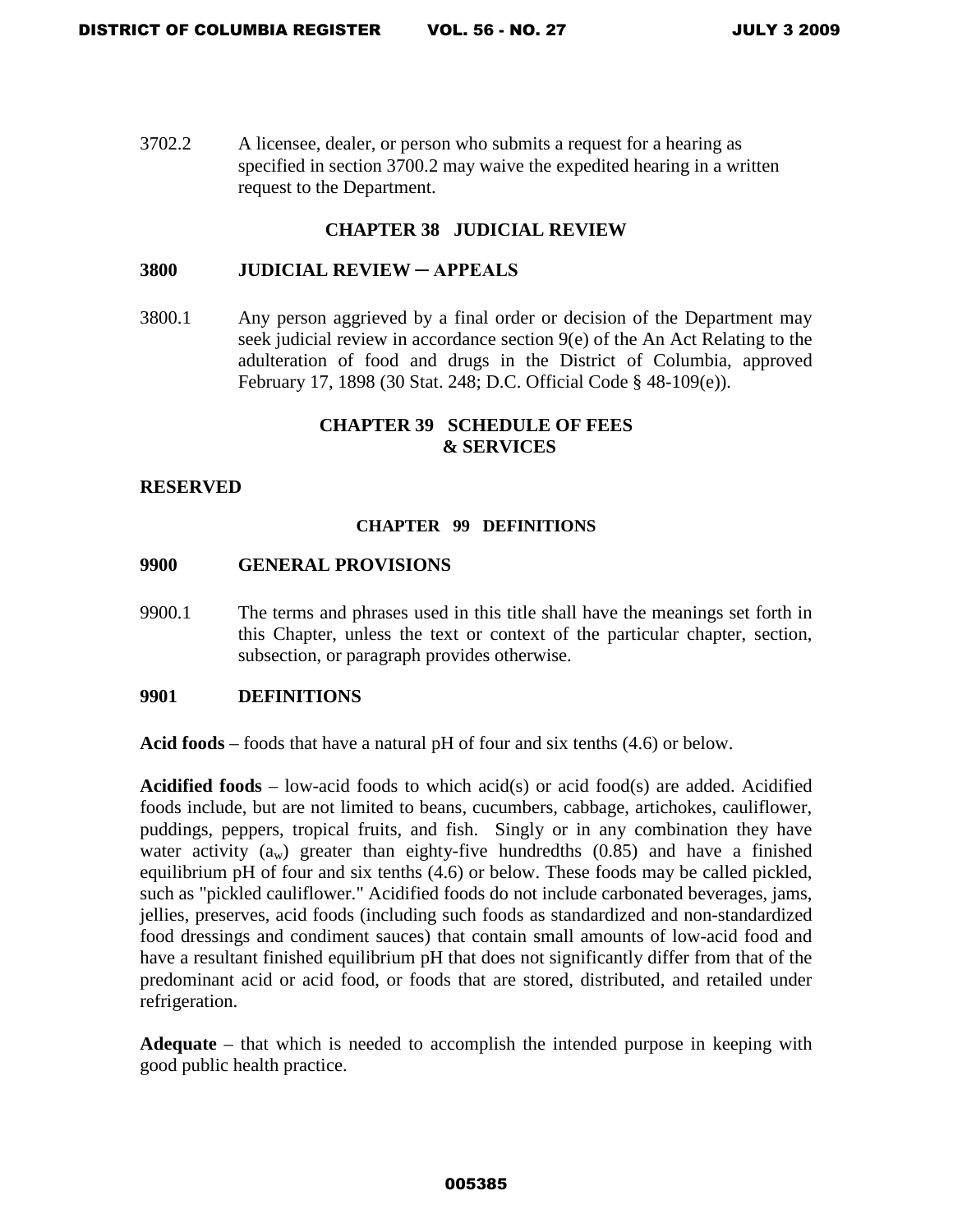**Adulterated food** – consists of any of the following:

- (a) Food that:
	- (1) Has been manufactured under such conditions that it is unfit for food; or if the food has been prepared, packed, or held under unsanitary conditions whereby it may have become contaminated with filth, or whereby it may have been rendered injurious to health within the meaning of 9 CFR 331.5 – Criteria and procedure for designating establishments with operations which would clearly endanger the public health; disposition of products; application of regulations; or 21 CFR 114.5 – Current good manufacturing practice; and
	- (2) Is covered by specific regulations for good manufacturing practices; or
- (b) A food, including egg or egg product, that:
	- (1) Bears or contains any poisonous or deleterious substance which may render it injurious to health; but if the substance is not an added substance such food shall not be considered adulterated under this clause if the quantity of such substance in such food does not ordinarily render it injurious to health;
	- (2) Bears or contains any added poisonous or added deleterious substance other than one which is:
		- (A) A pesticide chemical in or on a raw agricultural commodity;
		- (B) A food additive; or
		- (C) A color additive which is unsafe within the meaning of 9 CFR 301.2 – Definitions;
	- (3) Is, in whole or part, a raw agricultural commodity and bears or contains a pesticide chemical which is unsafe within the meaning of 9 CFR 301.2 – Definitions;
	- (4) Bears or contains any food additive which is unsafe within the meaning of 9 CFR 301.2 – Definitions;
	- (5) Consists in whole or in part of any filthy, putrid, or decomposed substance, or if it is otherwise unfit for human food;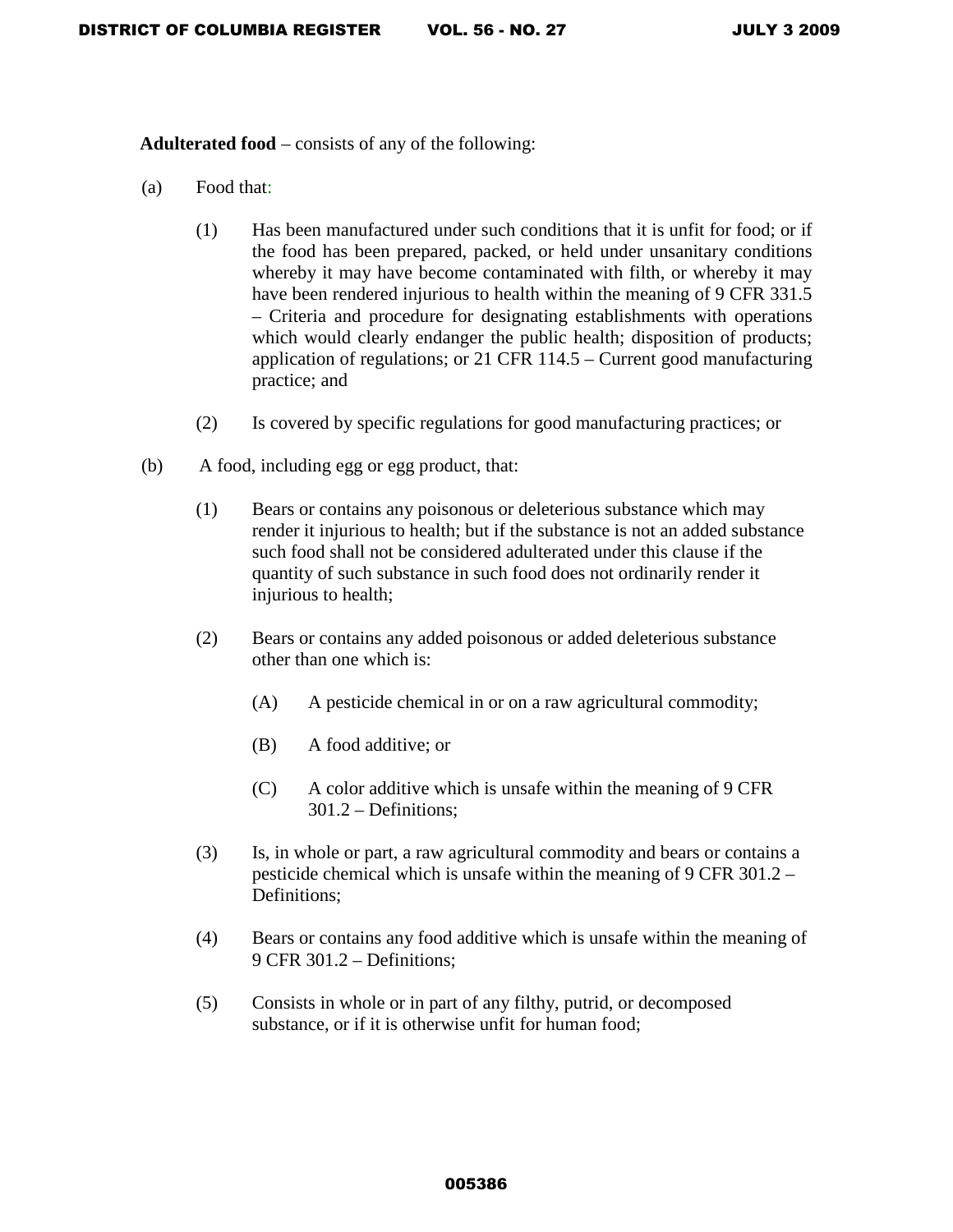- (6) Consists in whole or in part of any damaged egg or eggs to the extent that the egg meat or white is leaking, or it has been contacted by egg meat or white leaking from other eggs;
- (7) Has been prepared, packaged, or held under unsanitary conditions whereby it may have become contaminated with filth, or whereby it may have been rendered injurious to health within the meaning of 21 CFR 114.5 – Current good manufacturing practice;
- (8) Is an egg or the product of any egg that has been subjected to incubation;
- (9) Has been in a container that is composed, in whole or in part, of any poisonous or deleterious substance that may render the contents injurious to health;
- (10) Has been intentionally subjected to radiation, unless the use of the radiation was in conformity with a regulation or exemption in effect pursuant to 9 CFR 381.1 - Definitions; or
- (11) Has any valuable constituent that has been in whole or in part omitted or abstracted from the egg or egg product, or has any substance substituted, wholly or in part for the egg or egg product, or has damage or inferiority that has been concealed in any manner; or has had any substance added to or mixed or packed with the egg or egg product so as to increase its bulk or weight, or reduce its quality or strength, or make it appear better or of greater value than it is.

**Advertisement** – a representation made, other than by labeling, for the purpose of inducing, or which is likely to induce, directly or indirectly, the purchase of food.

**Air gap –** the unobstructed vertical distance through the free atmosphere between the lowest opening from any pipe or faucet supplying water to a tank, plumbing fixture or other device and the flood level rim of that receptacle.

**Allergen** – foods that are commonly known to cause serious allergenic responses, including, but not limited to, milk, eggs, fish, crustacea, mollusks, tree nuts, wheat, and legumes, particularly peanuts and soybeans.

Anicteric – not accompanied or characterized by jaundice.

**Applicant** – any person or entity that has submitted an application to the Department for a license or certification to operate a food processing operation or a shellfish operation.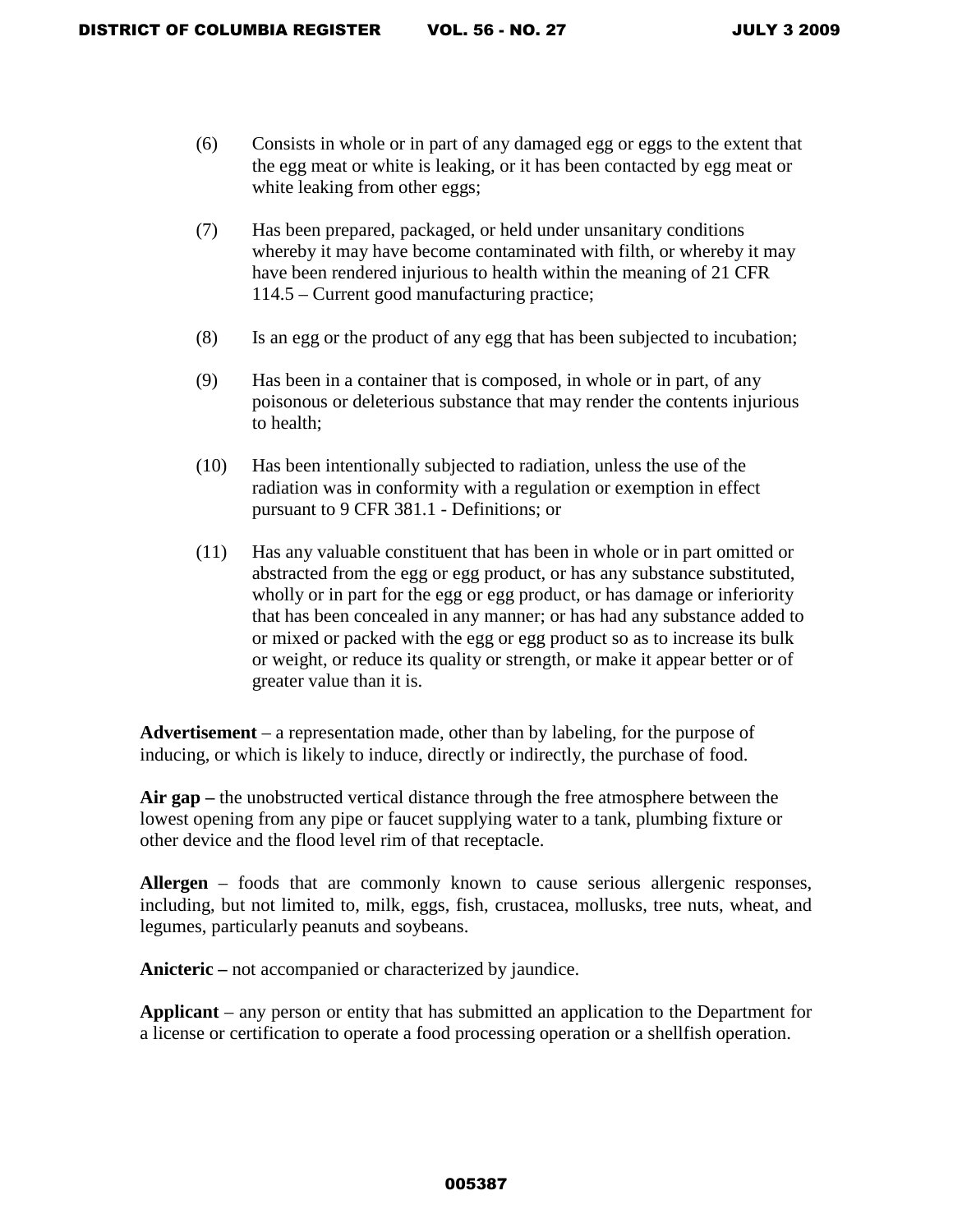**Approved** – acceptable to the Department or other regulatory authority based on a determination of conformity with principles, practices, and generally recognized standards that protect public health.

**Artesian water –** bottled water from a well tapping a confined aquifer in which the water level stands above the water table. "Artesian water" shall meet the requirements of "natural water."

**Asymptomatic –** without obvious symptoms and not showing or producing indications of a disease or other medical condition, such as an individual infected with a pathogen but not exhibiting or producing any signs or symptoms of vomiting, diarrhea, or jaundice. An asymptomatic individual may not be showing symptoms because symptoms have resolved or subsided, or because symptoms never manifested.

**Backflow** – the flow of water or other liquids, mixtures or substances into the distribution pipes of a potable water supply from any source or sources other than the intended source.

**Back siphonage –** the flowing back of used, contaminated or polluted water from a plumbing fixture, vessel or other source into potable water supply pipes because of negative pressure in the water supply pipes.

**Bottled water** – water that is placed in a sealed container or package and is offered for sale for human consumption or other consumer uses.

**Capable of use as human food –** applies to any egg or egg product unless it is denatured, or otherwise identified, as required by regulations prescribed by the Director, to deter its use as human food.

**Certification –** the approval issued by the Department to a Molluscan Shellfish Dealer according to the provisions of the NSSP for each location in which the dealer conducts a shellfish operation. Each certification shall contain a certification number that consists of a one to five digit Arabic number preceded by "DC" the two letter abbreviation for the District of Columbia, followed by a two letter abbreviation for the type of activity or activities the dealer is qualified to perform in accordance with this Code using the following terms:

- (a) Shellstock shipper (SS);
- (b) Shucker-packer (SP);
- (c) Repacker (RP); and
- (d) Reshipper (RS).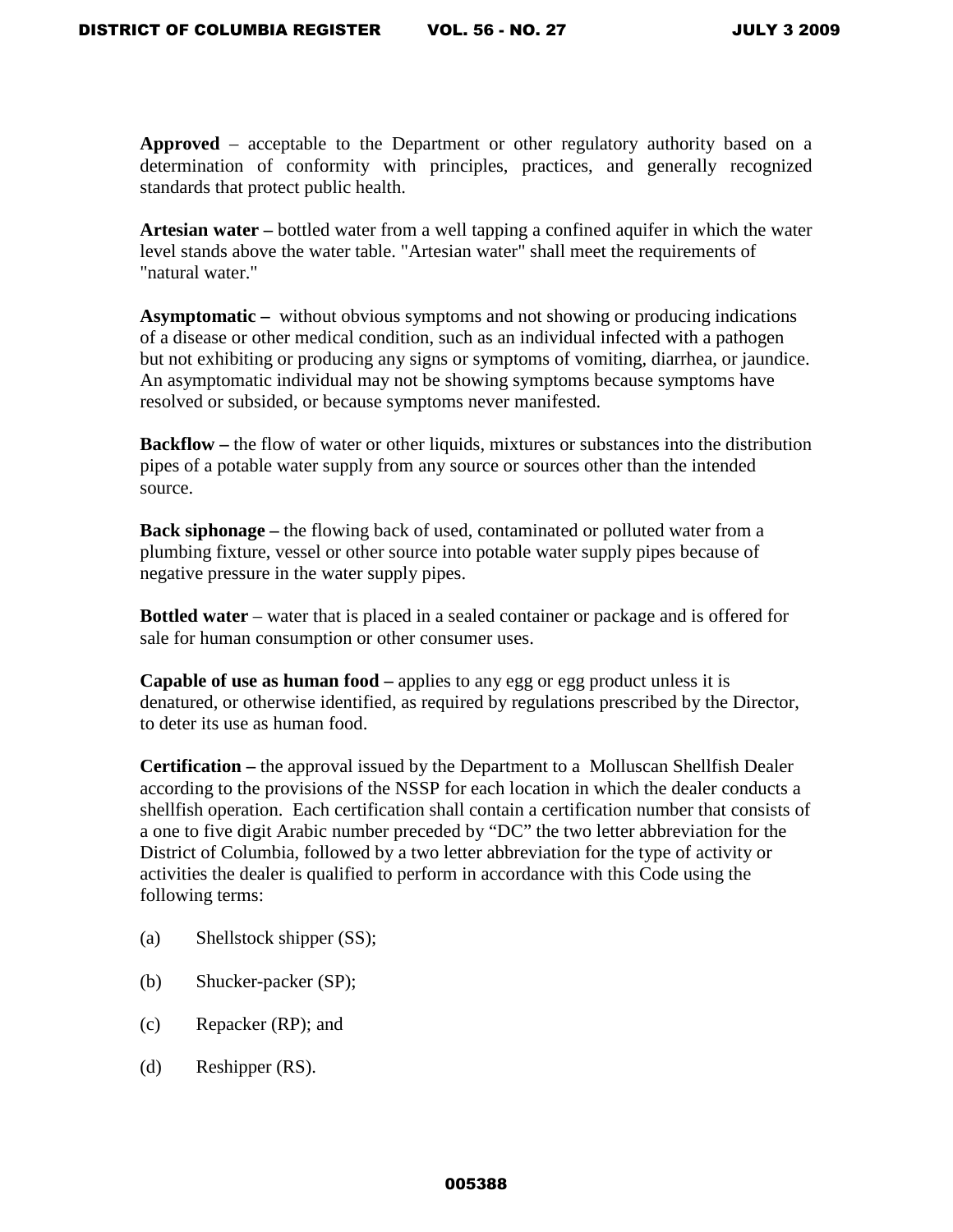**CFR –** the Code of Federal Regulations. Citations in this Code to the CFR refer sequentially to the Title, Part, and Section numbers. For example, 40 CFR 180.194 refers to Title 40, Part 180, Section 194.

**Color additive** – has the meaning stated in 21 CFR 70.3 Definitions.

**Commingle or commingling –** the act of combining different lots of shellstock or shucked shellfish.

**Compliance schedule –** a written schedule that provides a correction time period to eliminate critical and noncritical violations.

**Conditional employee –** a potential food employee to whom a job offer is made, conditional on responses to subsequent medical questions or examinations designed to identify potential food employees who may be suffering from a disease that can be transmitted through food.

**Confirmed disease outbreak –** a foodborne disease outbreak in which laboratory analysis of appropriate specimens identifies a causative agent and epidemiological analysis implicates the food as the source of the illness; or when two (2) or more persons experience a similar illness after ingestion of a common food and epidemiological analysis implicates the food as the source of the illness; or a single case of illness from botulism or chemical poisoning.

**Consumer** – a person, who is a member of the public, takes possession of food, does not operate a food processing operation, and does not offer the food for resale. A consumer also includes any person who purchases eggs for his or her own family use or consumption, or any restaurant, hotel, boarding house, bakery, or other institution or concern which purchases eggs for serving to guests or patrons thereof, or for its own use in cooking or baking.

**Container –** any box, can, tin, plastic, or other receptacle, wrapper, or cover or any bag, sack, tote, conveyance or other receptacle in which food is packaged.

**Corrosion-resistant material –** a material that maintains acceptable surface cleanability characteristics under prolonged influence of the food to be contacted, the normal use of cleaning compounds and sanitizing solutions, and other conditions of the use environment.

**Critical Control Point –** a point, step or procedure in a food process at which control can be applied and a food safety hazard can as a result be prevented, eliminated or reduced to acceptable levels.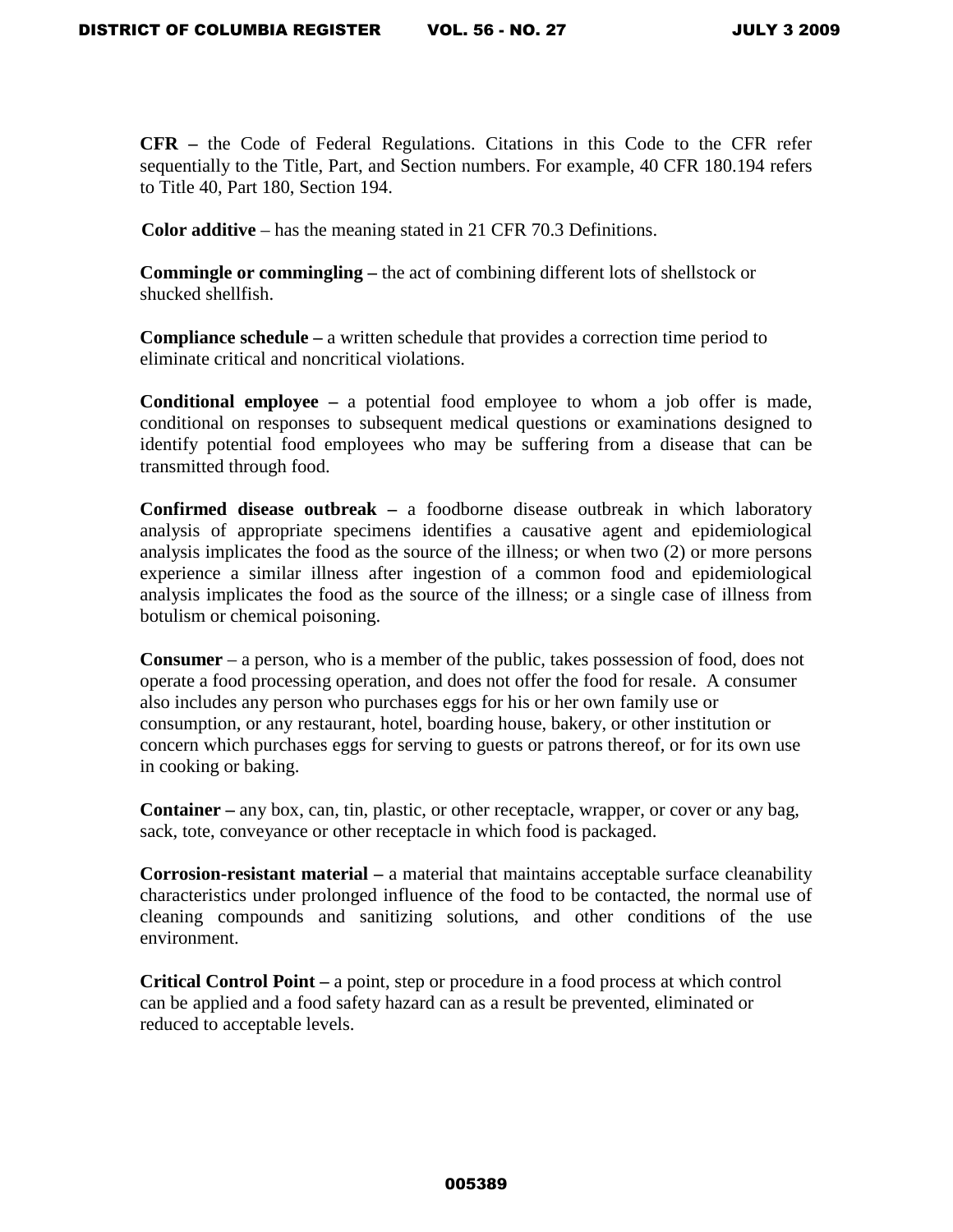**Critical item –** a provision of this Code that, if in noncompliance, is more likely than other violations to contribute to food contamination, illness, or an environmental health hazard. Critical items are denoted in this Code with an asterisk (∗).

**Critical limit –** the maximum or minimum value to which a physical, biological, or chemical parameter must be controlled at a critical control point to prevent, eliminate or reduce to an acceptable level the occurrence of the identified food safety hazard.

**Critical violation –** a condition or practice that violates this Code and results in the production of a product that is adulterated, decomposed, misbranded, or unwholesome; or presents a threat to the health or safety of the consumer.

**Cross connection –** an unprotected actual or potential connection between a potable water system and any source or system containing unapproved water or a substance that is not or cannot be approved as safe and potable. Examples are bypass arrangements, jumper connections, removable sections, swivel or change over devices, or other devices through which backflow could occur.

**Cull –** to remove dead or unsafe shellstock from a lot of shellstock.

**Dealer** – any person who engages in, or desires to engage or continue to engage in the activities of shellstock shipper, shucker-packer, repacker, or reshipper of molluscan shellfish according to the provisions of the NSSP.

**Department** – the District of Columbia Department of Health.

**Distilled water –** bottled water that has been produced by a process of distillation and meets the definition of purified water in the most recent edition of the United States Pharmacopeia.

**Egg** – The shell egg of the domesticated chicken, turkey, duck, goose, or guinea, or any other species of fowl. The term does not include a balut, the egg of reptile such as an alligator, or an egg product.

**Egg handler** – any person who produces, contracts for, or obtains possession or control of eggs for the purpose of sale to another dealer or retailer, or for processing and sale to a dealer, retailer or consumer: The term "sell" or "sale" includes to offer for sale, expose for sale, or to have in one's possession for sale, exchange, barter, trade, or as an inducement for the sale of another product.

**Egg product** – all or a portion of the contents found inside eggs separated from the shell and pasteurized in a food processing operation, with or without added ingredients, that are intended for human consumption, such as dried, frozen or liquid eggs. Egg products do not include food which contains eggs only in a relatively small proportion such as cake mixes.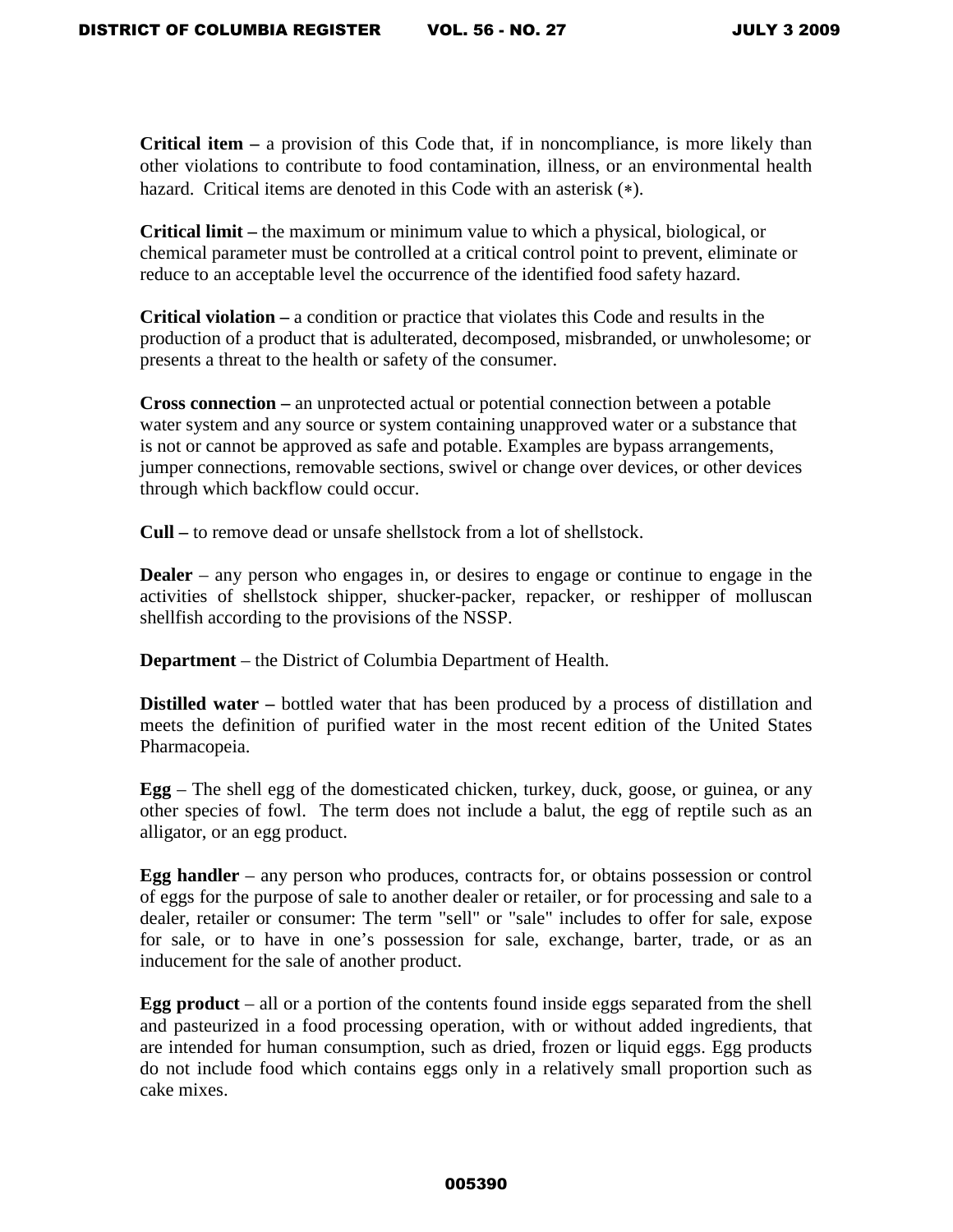**Employee** – the licensee, person in charge, food employee, person having supervisory or management duties, person on the payroll, family member, volunteer, person performing work under contractual agreement, or other person working in a food processing operation.

**Enterohemorrhagic** *Escherichia coli* (EHEC) – *E. coli* that cause hemorrhagic colitis, meaning bleeding enterically or bleeding from the intestine. The term is typically used in association with *E. coli* that have the capacity to produce Shiga toxins and to cause attaching and effacing lesions in the intestine. EHEC is a subset of Shiga Toxinproducing *E. coli*. (STEC), whose members produce additional virulence factors which include hemorrhagic colitis and hemolytic uremic syndrome (HUS). Examples of serotypes of EHEC include: *E. coli* O157:H7; *E. coli* O157:NM; *E.*coli O26:H11; *E. coli* O145:NM; *E. coli* O103:H2; and *E. coli* O111:NM.

**EPA** – the United States Environmental Protection Agency.

**Equipment** – an article that is used in a food processing operation such as a freezer, grinder, hood, ice maker, meat block, mixer, oven, reach-in refrigerator, scale, sink, slicer, stove, table, temperature measuring device for ambient air, vending machine, or warewashing machine. The term does not include apparatuses used for handling or storing large quantities of packaged foods that are received from a supplier in a cased or overwrapped lot, such as hand trucks, forklifts, dollies, pallets, racks, or skids.

**Exclude** – to prevent a person from working as an employee in a food processing operation.

**FDA** – the United States Food and Drug Administration.

**Federal Safe Drinking Water Act** – the Safe Drinking Water Act, approved December 16, 1974 (88 Stat. 1660; 42 U.S.C. § 300f *et seq.*).

**Federal Food Act –** the Federal Food, Drug, and Cosmetic Act, approved June 25, 1938 (52 Stat. 1040; 21 U.S.C. § 301 *et seq.*).

**Food** – shall have the meaning specified in section 201 of the Federal Food Act (21 U.S.C. § 321).

**Food-contact surface –** a surface of equipment or a utensil with which food normally comes into contact or a surface of equipment or a utensil from which food may drain, drip, or splash into a food or onto a surface normally in contact with food, including equipment or a surface or utensil that normally comes into direct or indirect contact with shucked shellfish.

**Food employee** – an individual working with unpackaged food, food equipment or utensils, or food-contact surfaces. This could include the owner, an individual having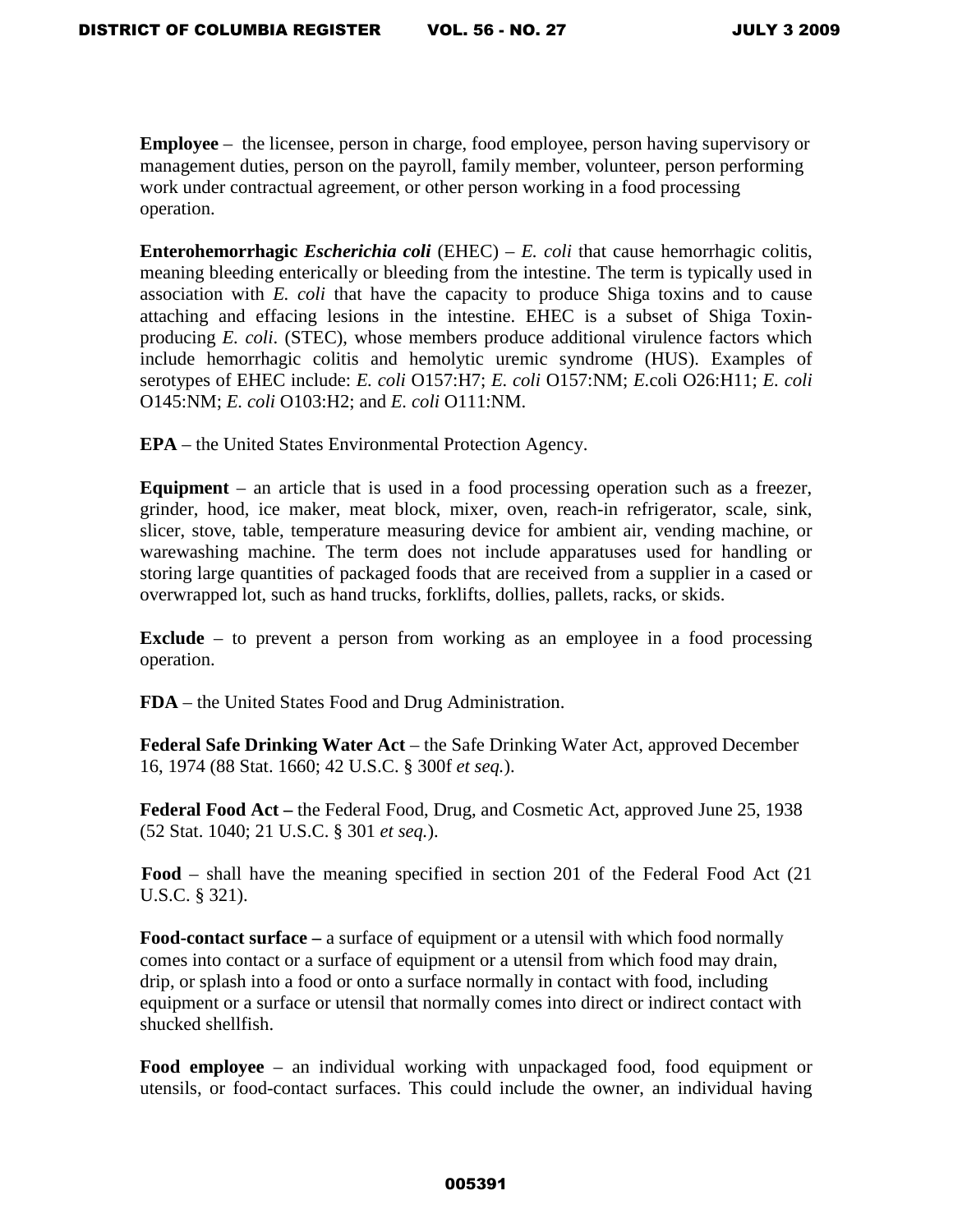supervisory or management duties, person on payroll, family member, volunteer, person performing work under contractual agreement, or any other person working in a food processing plant.

**Food operation** – the premises, practices, and procedures associated with a specific type of activity within a food processing operation.

**Food processing** – the handling or processing of food in any manner of preparation for sale for human consumption, except that food processing does not include the handling of fresh fruits or vegetables that are merely washed or trimmed while being prepared or packaged for sale in their natural state.

**Food processing operation** – any of the following:

- (a) Any premises, plant, establishment, building, room, area, facility and the appurtenances thereto, in whole or in part, where food is prepared, handled or processed in any manner for distribution or sale for resale by retail outlets, restaurants, and any such other facility selling or distributing to the ultimate consumer;
- (b) A commercial operation that manufactures, processes, packages, labels, or stores food for human consumption or provides food for sale or distribution to business entities such as other food processing operations or food establishments as defined in 25 DCMR § 9901. A food processing operation includes a place used for or in connection with commercial food manufacturing, preparation, processing, packaging, canning, freezing, storing, distributing, labeling, or holding. The term includes, but is not limited to bakery plants, confectionery plants, egg processing plants, food manufacturing plants, frozen food manufacturing plants, fresh and frozen seafood processing operations, shellfish processing operations, food storage warehouses, refrigerated lockers, food distribution centers, ice manufacturing plants, soft drink manufacturing plants, bottled water manufacturing plants, breweries, wineries, distilleries, food transfer stations, and meat processing plants that are not subject to regulation by the United States Department of Agriculture; or
- (c) Any custom cannery or processing operation where raw food products, food, or food products are processed for the owner thereof, or the food processing facilities are made available to the owners or persons in control of raw food products or food or food products for processing in any manner.

**Food safety hazard –** any biological, chemical or physical property that may cause a food to be unsafe for human consumption.

**Food storage warehouse –** any premise, establishment, building, room area, facility, or place, in whole or in part, where food is stored, kept, or held for wholesale distribution to other wholesalers or to retail outlets, restaurants, and any other facility selling or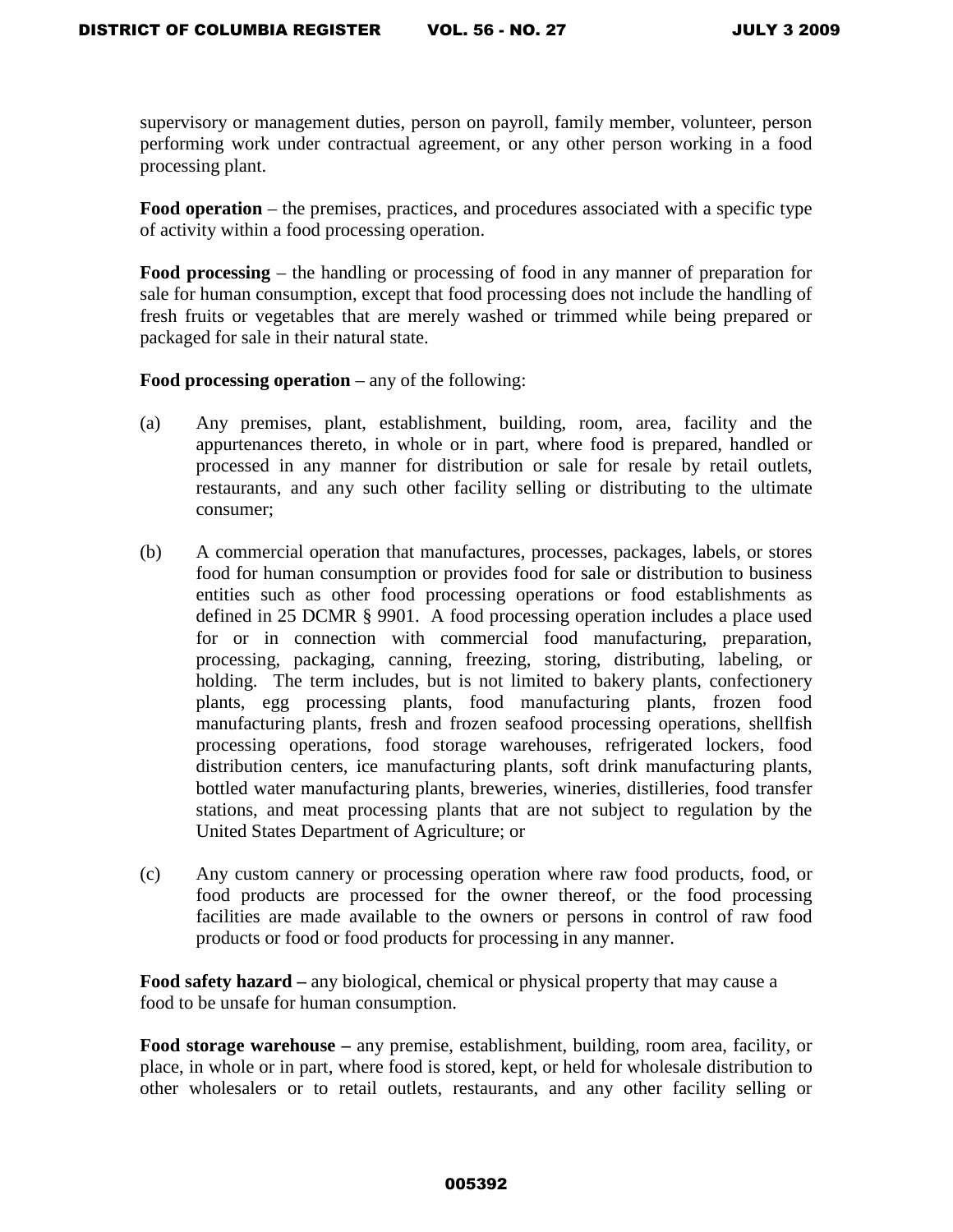distributing food to the ultimate consumer. The term does not include grain elevators or fruit and vegetable storage and packing houses that store, pack, and ship fresh fruit and vegetables.

**HACCP** – the Hazard Analysis Critical Control Point principles developed by the National Advisory Committee on Microbiological Criteria for Foods.

**HACCP Plan** – a written document that delineates formal procedures for following the Hazard Analysis Critical Control Point principles developed by the National Advisory Committee on Microbiological Criteria for Foods, or that a shellfish dealer follows to implement the HACCP requirements set forth in 21 CFR 123.6 as adopted by the ISSC.

**IgG –** a class of immunoglobulins that include the most common antibodies circulating in the blood, that facilitate the phagocytic destruction of microorganisms foreign to the body, that bind to and activate complement, and that are the only immunoglobulins to cross over the placenta from mother to fetus; an immunoglobulin of the class of IgG.

**Imminent health hazard** – a significant threat or danger to health that is considered to exist when there is evidence sufficient to show that a product, practice, circumstance, or event creates a situation that requires immediate correction or cessation of operations to prevent injury based on the number of potential injuries, and the nature, severity, and duration of the anticipated injury.

**Inspection item –** standard criteria under which single or multiple observations of specific critical or noncritical violations can be debited.

**Interstate Certified Shellfish Shippers List (ICSSL) –** a monthly FDA publication of shellfish dealers, domestic and foreign, who have been certified by a state or foreign Authority as meeting the public health control measures specified in this Code. An ICSSL Link is accessible through the ICSSL website at [http://www.issc.org/.](http://www.issc.org/)

**Interstate Shellfish Sanitation Conference (ISSC) –** the organization which consists of agencies from shellfish producing and receiving States, FDA, the shellfish industry, the National Marine Fisheries Service of the U.S. Department of Commerce, and the U.S. Environmental Protection Agency. The ISSC provides the formal structure wherein State regulatory authorities, with FDA concurrence, can establish updated guidelines and procedures for sanitary control of the shellfish industry.

**Licensee** – the holder of a license to operate a food processing operation.

**Lot** – the food produced during a period of time indicated by a specific code.

**Low-acid food** – any food, other than an alcoholic beverage, that has a finished equilibrium pH greater than four and six tenths  $(4.6)$  and a water activity  $(a_w)$  greater than eighty-five hundredths (0.85). Tomatoes and tomato products having a finished equilibrium pH less than four and seven tenths (4.7) are not classed as low-acid foods.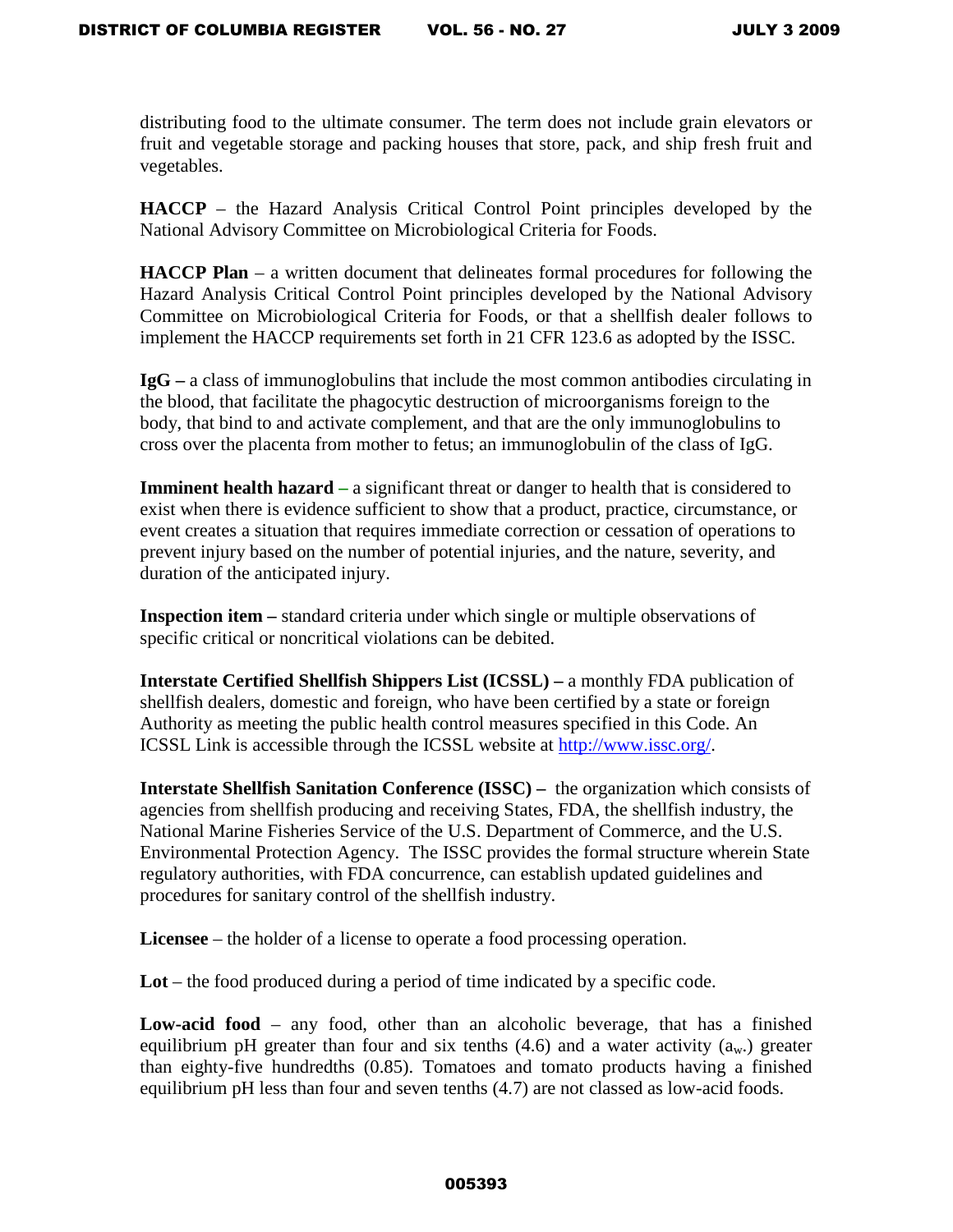**Mineral water –** bottled water that contains not less than two hundred and fifty parts per million (250 ppm) total dissolved solids that originate from a geologically and physically protected underground water source. Mineral water is characterized by constant levels and relative proportions of minerals and trace elements at the source. No minerals may be added to mineral water.

**National Shellfish Sanitation Program (NSSP)** – a Federal, State, Industry voluntary cooperative program that relies on regulatory controls by the State Shellfish Authority to ensure safe molluscan shellfish. The NSSP was developed through a Memorandum of Understanding between the FDA and the ISSC, of which the District of Columbia is a member.

**Natural water –** bottled spring, mineral, artesian, or well water that is derived from an underground formation. Natural water may be derived from a public water system if that supply has a single source such as an actual spring, artesian well, or pumped well, and has not undergone any treatment that changes its original chemical makeup except ozonization or an equivalent disinfection process.

**Person –** an association, a corporation, individual, partnership, trustee, government or governmental subdivision, or other legal entity.

**Pest** – any objectionable animal or insect including, but not limited to birds, rodents, flies, and larvae.

**Personal care items** – an item or substance that may be poisonous, toxic, or a source of contamination that is used to maintain or enhance a person's health, hygiene or appearance. Personal care items include medicines, first aid supplies, cosmetics, and toiletries such as toothpaste and mouthwash.

**pH** – the symbol for the negative logarithm of the hydrogen ion concentration, which is a measure of the degree of acidity or alkalinity of a solution. Values between zero (0) and seven (7) indicate acidity and values between seven (7) and fourteen (14) indicate alkalinity. The value for pure distilled water is seven (7), which is considered neutral.

**Physical facilities –** the structure and interior surfaces of a food processing operation, including accessories such as soap and towel dispensers and attachments such as light fixtures and heating or air conditioning system vents.

**Plumbing fixture** – a receptacle or device that is permanently or temporarily connected to the water distribution system of the premises and demands a supply from the system or discharges used water, waste materials, or sewage directly or indirectly to the drainage system of the premises.

**Plumbing system** – the water supply and distribution pipes; plumbing fixtures and traps; soil, waste, and vent pipes; sanitary and storm sewers and building drains, including their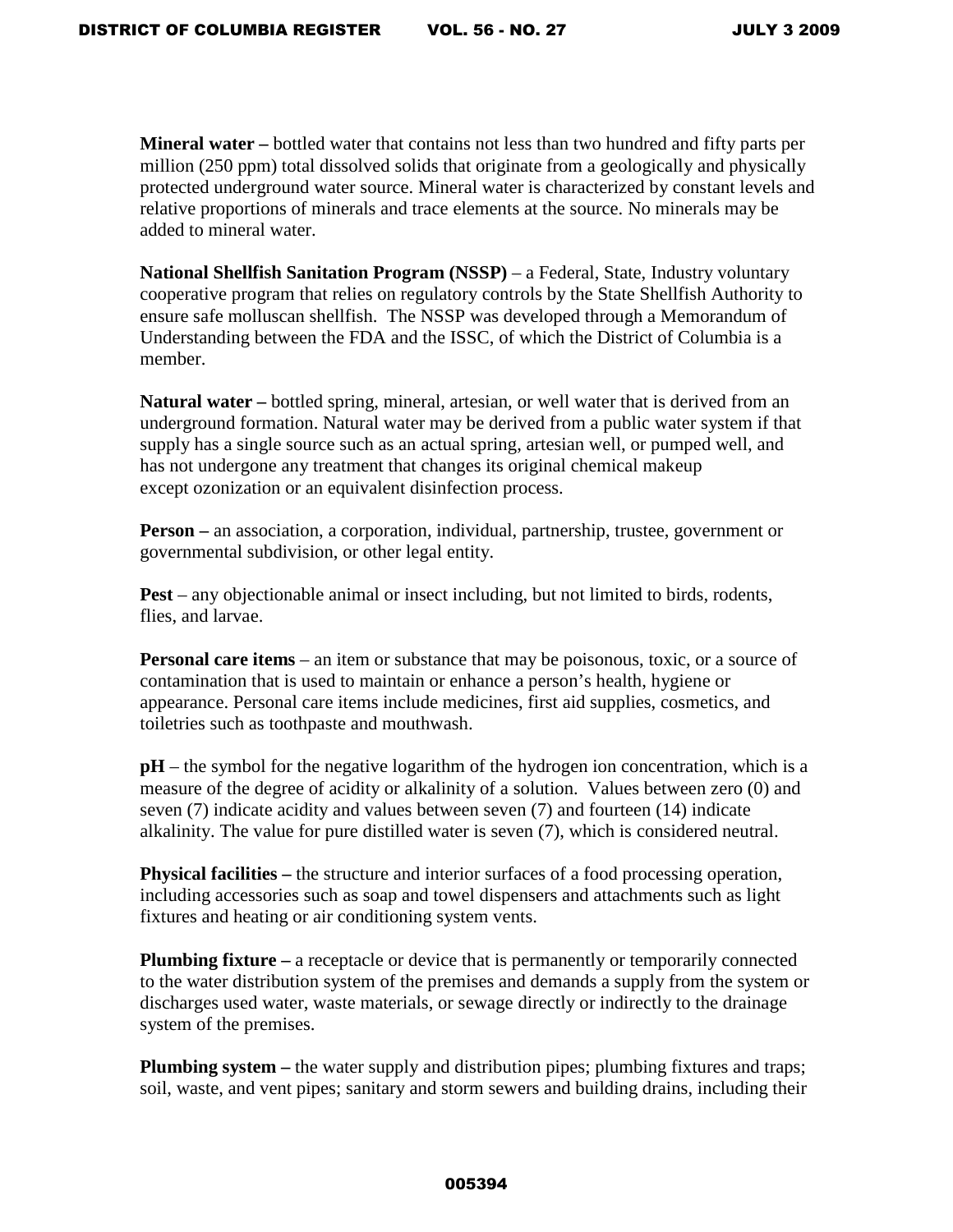respective connections, devices, and appurtenances within the premises; and watertreating equipment.

**Poisonous or deleterious substance** – a toxic substance occurring naturally or added to the environment for which a regulatory tolerance limit or action level has been established in shellfish to protect public health.

**Poisonous or toxic materials –** any of the following substances that are not intended for ingestion:

- (a) Cleaners and sanitizers, including cleaning and sanitizing agents and agents such as caustics, acids, drying agents, polishes, and other chemicals;
- (b) Pesticides, except sanitizers, including insecticides and rodenticides;
- (c) Substances necessary for the operation and maintenance of the food processing operation, such as nonfood grade lubricants and personal care items that may be deleterious to health; and
- (d) Substances that are not necessary for the operation and maintenance of the food processing operation, including but not limited to substances on the premises for retail sale, such as petroleum products and paints.

## **Potentially hazardous food – any of the following:**

- (a) A food that requires time/temperature control for safety (TCS) to limit pathogenic microorganism growth or toxin formation, including:
	- (1) An animal food that is raw or heat-treated; a plant FOOD that is heattreated or consists of raw seed sprouts, cut melons, cut tomatoes or mixtures of cut tomatoes that are not modified in a way so that they are unable to support pathogenic microorganism growth or toxin formation, or garlic-in-oil mixtures that are not modified in a way so that they are unable to support pathogenic microorganism growth or toxin formation; and
	- (2) Except as specified in section  $(b)(4)$  of this definition, a food that because of the interaction of its  $a_w$  and ph values is designated as Product Assessment Required (PA) in Table A or B of this definition: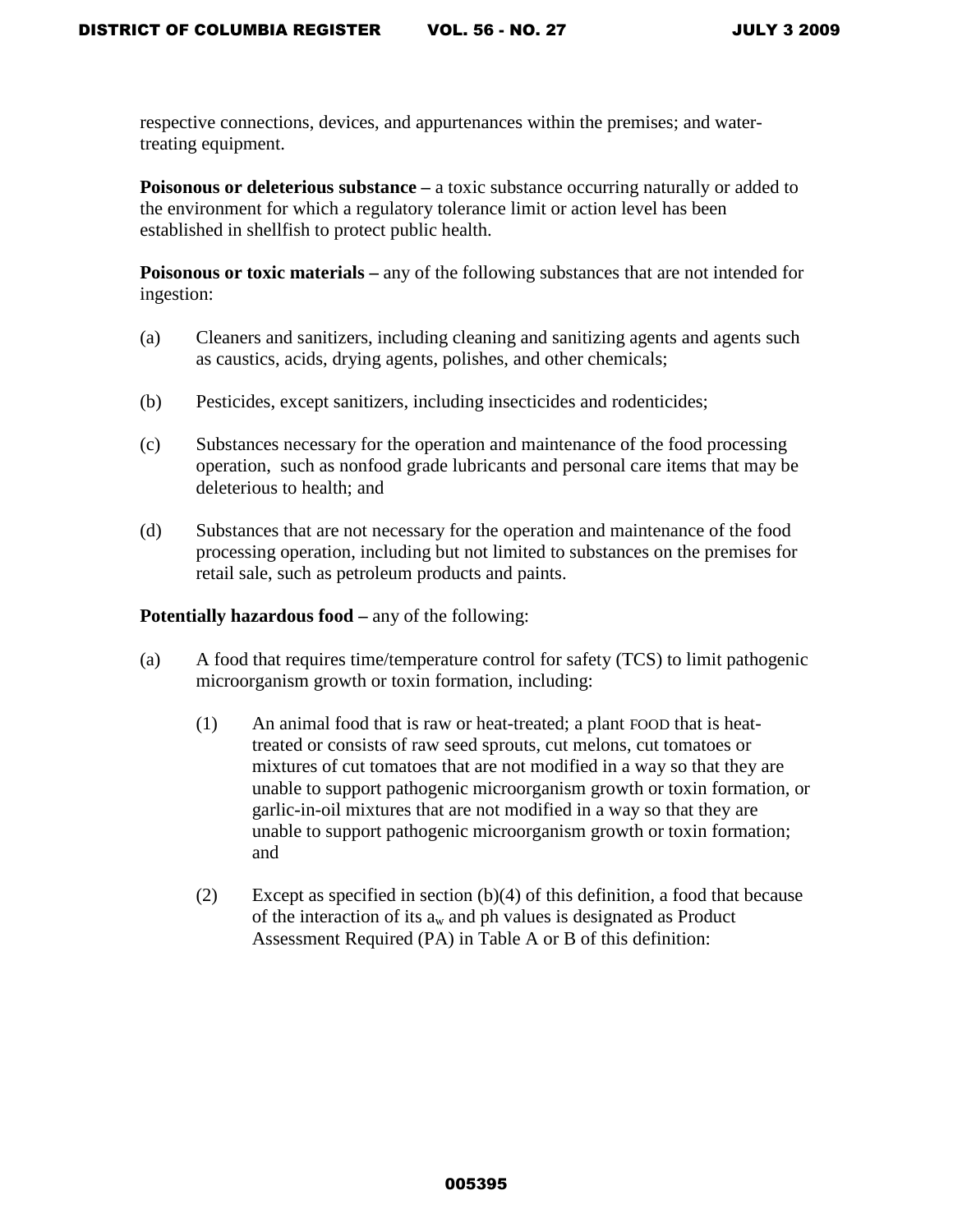$\mathsf{r}$ 

┑

| Table A. Interaction of ph and $a_w$ for control of spores in food heat-treated to destroy<br>vegetative cells and subsequently packaged                  |                                 |                         |                         |  |  |  |  |
|-----------------------------------------------------------------------------------------------------------------------------------------------------------|---------------------------------|-------------------------|-------------------------|--|--|--|--|
| $a_w$ values                                                                                                                                              | ph values                       |                         |                         |  |  |  |  |
|                                                                                                                                                           | 4.6 or less                     | $> 4.6 - 5.6$           | > 5.6                   |  |  |  |  |
| ${}_{0.92}$                                                                                                                                               | $non-PHF*/non-TCS$<br>food $**$ | non-PHF/non-TCS<br>food | non-PHF/non-TCS<br>food |  |  |  |  |
| $>0.92 - .95$                                                                                                                                             | non-PHF/non-TCS<br>food         | non-PHF/non-TCS<br>food | $PA***$                 |  |  |  |  |
| ∗<br>PHF means Potentially Hazardous Food<br>**<br>TCS food means Time/Temperature Control for Safety Food<br>***<br>PA means Product Assessment required |                                 |                         |                         |  |  |  |  |

|                                               |  | Table B. Interaction of ph and $a_w$ for control of vegetative cells and spores in food not |  |  |  |
|-----------------------------------------------|--|---------------------------------------------------------------------------------------------|--|--|--|
| heat-treated or heat-treated but not packaged |  |                                                                                             |  |  |  |

| $\mathbf{a}_{\mathbf{w}}$ values | ph values                      |                            |                                   |                            |  |  |
|----------------------------------|--------------------------------|----------------------------|-----------------------------------|----------------------------|--|--|
|                                  | < 4.2                          | $4.2 - 4.6$                | $>$ 4.6 – 5.0                     | > 5.0                      |  |  |
| < 0.88                           | $non-PHF^*/non-$<br>TCS food** | $non-PHF/$<br>non-TCS food | $non-PHF/$<br>non-TCS food        | $non-PHF/$<br>non-TCS food |  |  |
| $0.88 - 0.90$                    | $non-PHF/$<br>non-TCS food     | $non-PHF/$<br>non-TCS food | $non-PHF/non-$<br><b>TCS</b> food | $PA***$                    |  |  |
| $> 0.90 - 0.92$                  | $non-PHF/$<br>non-TCS food     | $non-PHF/$<br>non-TCS food | <b>PA</b>                         | <b>PA</b>                  |  |  |
| > 0.92                           | $non-PHF/$<br>non-TCS food     | <b>PA</b>                  | <b>PA</b>                         | <b>PA</b>                  |  |  |

\* PHF means Potentially Hazardous Food<br>
\*\* TCS food means Time/Temperature Con

\*\* TCS food means Time/Temperature Control for Safety Food<br>\*\*\* PA means Product Assessment required

PA means Product Assessment required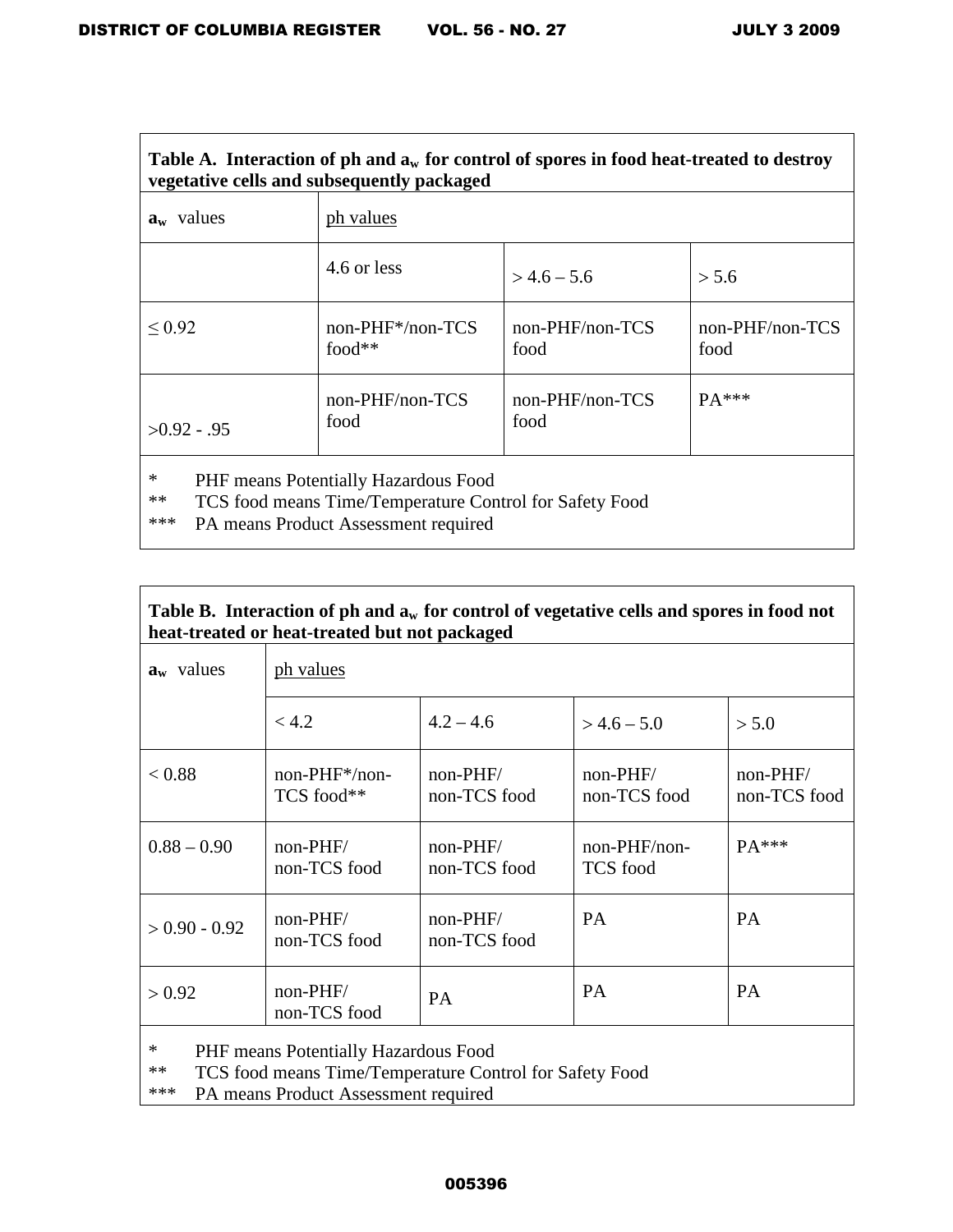- (b) The term does not include:
	- (1) An air-cooled hard-boiled egg with shell intact, or an egg with shell intact that is not hard-boiled but has been pasteurized to destroy all viable salmonellae;
	- (2) A food in an unopened hermetically sealed container that is commercially processed to achieve and maintain commercial sterility under conditions of non-refrigerated storage and distribution;
	- (3) A food that because of its ph or  $a_w$  value, or interaction of  $a_w$  value or ph values, is designated as a non-PHF/non-TCS food in Table A or B of this definition;
	- (4) A food that is designated as Product Assessment Required (PA) in Table A or B of this definition and has undergone a Product Assessment showing that the growth or toxin formation of pathogenic microorganisms that are reasonably likely to occur in that food is precluded due to:
		- (A) Intrinsic factors, including added or natural characteristics of the food such as preservatives, antimicrobials, humectants, acidulants, or nutrients;
		- (B) Extrinsic factors, including environmental or operational factors that affect the food such as packaging, modified atmosphere such as reduced oxygen packaging, shelf life and use, or temperature range of storage and use; or
		- (C) A combination of intrinsic and extrinsic factors; or
	- (5) A food that does not support the growth or toxin formation of pathogenic microorganisms in accordance with one of the sections in (b)(1) through (b)(4) of this definition even though the food may contain a pathogenic microorganism or chemical or physical contaminant at a level sufficient to cause illness or injury.

**Potable water** means a water supply that meets the requirements of 40 CFR Part 141 – National Primary Drinking Water Regulations and District of Columbia drinking water quality standards.

**Premises** – the physical facility of a food processing operation, its contents, and the contiguous land or property under the control of the licensee or dealer.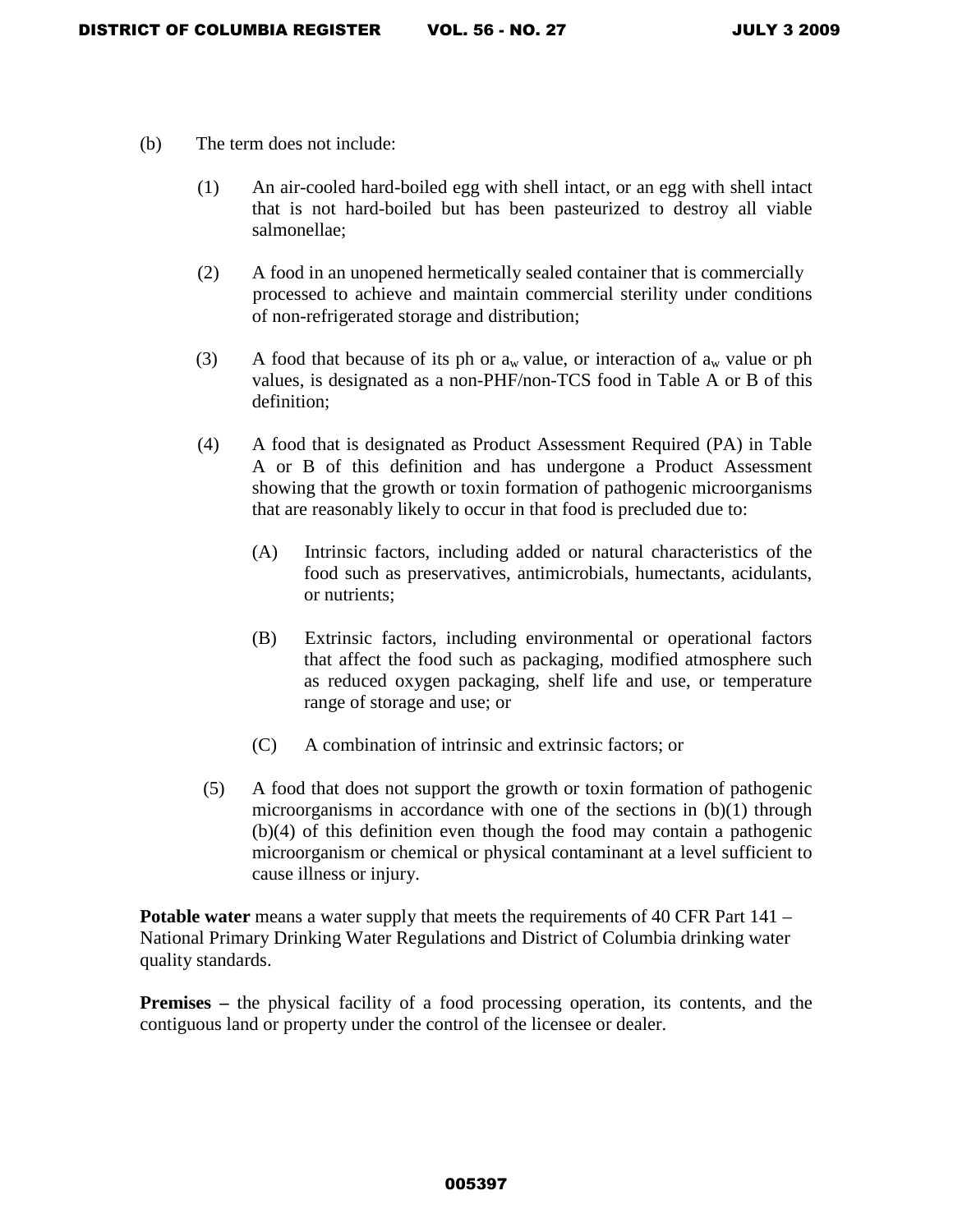**Processing –** the canning, freezing, drying, dehydrating, cooking, pressing, powdering, packaging, baking, heating, mixing, grinding, churning, separating, extracting, cutting, fermenting, eviscerating, preserving, jarring, or otherwise processing food, including:

- (a) Manufacturing egg products, including breaking eggs or filtering, mixing, blending, pasteurizing, stabilizing, cooling, freezing, drying, or packaging egg products;
- (b) Any operation or combination of operations, whereby poultry is slaughtered, eviscerated, canned, salted, stuffed, rendered, boned, cut up, or otherwise manufactured or processed but does not include freezing of poultry products, except when freezing is incidental to operations otherwise classed as "processing" under this paragraph;
- (c) Activities that are directly related to the production of juice products but do not include:
	- (1) Harvesting, picking, or transporting raw agricultural ingredients of juice products, without otherwise engaging in processing; and
	- (2) The operation of a retail establishment; and
- (d) Handling, storing, preparing, heading, eviscerating, shucking, freezing, changing into different market forms, manufacturing, preserving, packing, labeling, dockside unloading, or holding of fish or fishery products but does not include:
	- (1) Harvesting or transporting fish or fishery products, without otherwise engaging in processing;
	- (2) Practices such as heading, eviscerating, or freezing intended solely to prepare a fish for holding on board a harvest vessel; and
	- (3) The operation of a retail establishment.

**Public health significance** – the potential for causing diseases and symptoms, as specified in chapter 3 of this Code that include but are not limited to:

- (a) Diarrhea;
- (b) Fever;
- (c) Jaundice;
- (d) Vomiting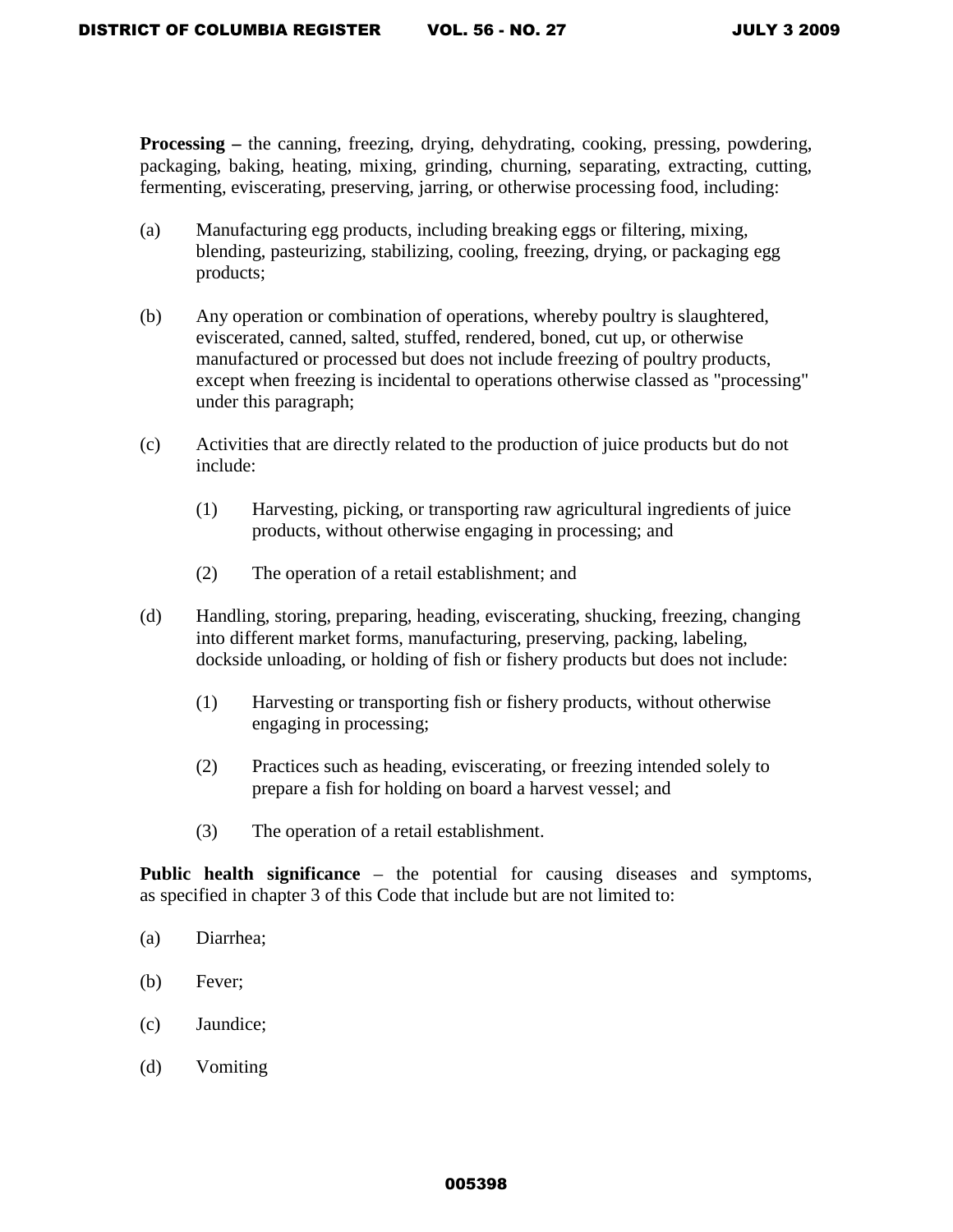- (e) Sore throat with fever;
- (f) Boils;
- (g) *Salmonella* Typhi;
- (h) *Shigella* spp.;
- (i) Enterohemorrhagic or Shiga Toxin-Producing *Escherichia coli*;
- (j) Hepatitis A virus; or
- (k) Norovirus.

**Public water system – a** system for the provision to the public of water for human consumption through pipes or, after August 5, 1998, other constructed conveyances, if such system has at least fifteen (15) service connections or regularly serves an average of at least twenty-five (25) individuals daily at least sixty (60) days out of the year including any collection, treatment, storage, and distribution facilities under the control of the operator of such system and used primarily in connection with such system; and any collection or pretreatment storage facilities not under such control which are used primarily in connection with such system.

**Pull date** – the latest date a packaged food product shall be offered for sale to the public.

**Purified water –** bottled water produced by distillation, deionization, reverse osmosis, or other suitable process and that meets the definition of purified water in the most recent edition of the United States Pharmacopeia. Water that meets this definition and is vaporized, then condensed, may be labeled "distilled water."

**Raw shellfish** – shellfish that have not been thermally processed to an internal temperature of one hundred forty-five degrees Fahrenheit (145° F) (sixty-two degrees Centigrade (62 ° C)) or greater for fifteen seconds (15 sec.); or to alter organoleptic characteristics.

**Recall –** a licensee's or dealer's removal or correction of a marketed product that the FDA or other responsible agency, such as the United States Department of Agriculture, Federal Trade Commission, or United States Customs Service considers to be in violation of the laws it administers and against which the agency would initiate legal action, e.g., seizure. Recall does not include a market withdrawal or a stock recovery, as defined in 21 CFR 7.3 – Definitions. A recall may be initiated: (1) voluntarily by the firm that has primary responsibility for the manufacture or marketing of the product; or (2) at the request of the FDA or other responsible agency. Information regarding recall activities is shared with state agencies and the Department through daily faxed Recall Notices or other government reports. The state agencies and the Department monitor recall activities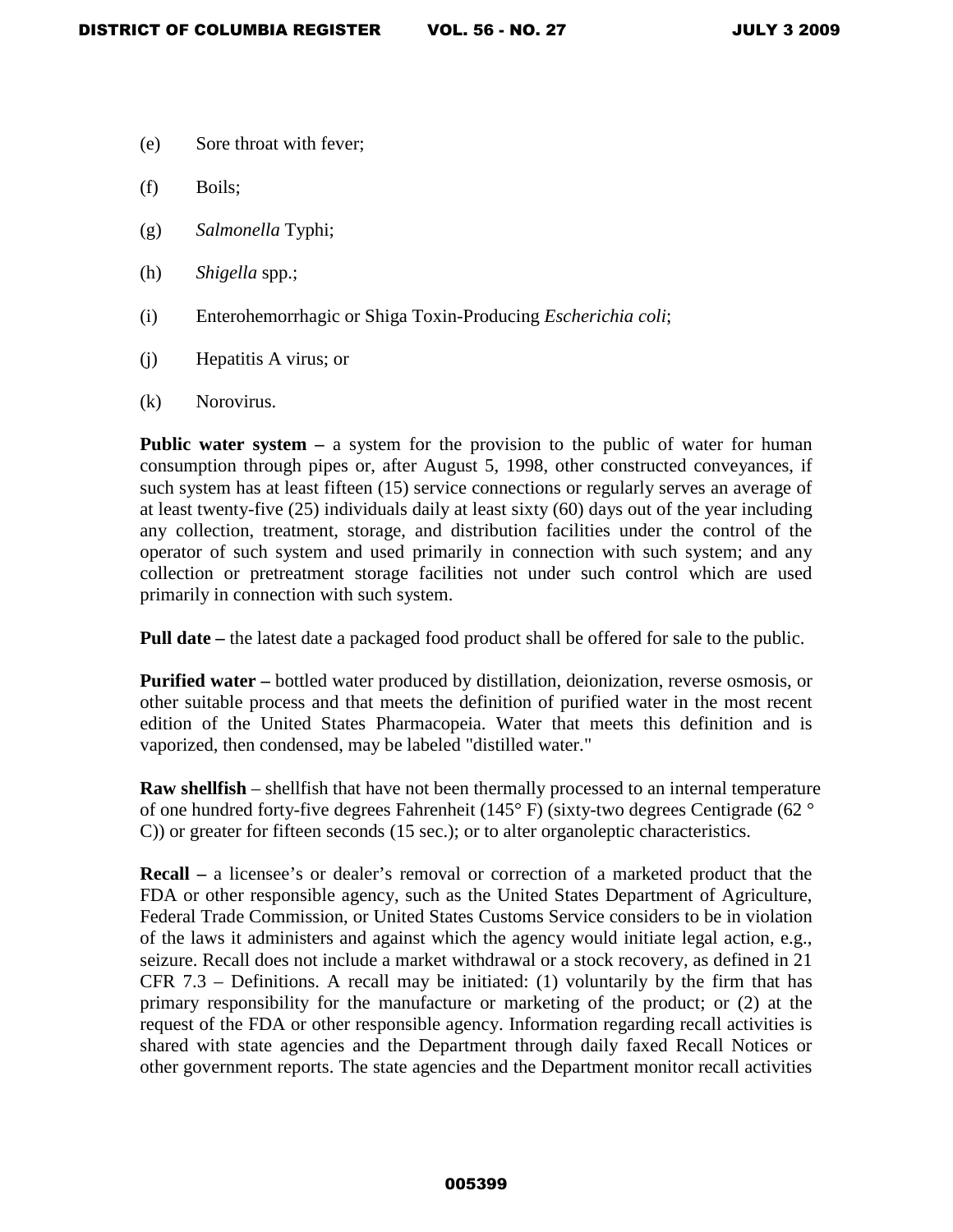to ensure non-compliant products are removed from the market through recall audit checks.

**Refrigerated locker** – any place, premises or establishment where facilities for the cold storage and preservation of human food in separate and individual compartments are offered to the public upon a rental or other basis providing compensation to the person offering such services. The term includes chill rooms, sharp freeze rooms and compartments, and locker rooms.

**Refuse** – solid waste not carried by water through the sewage system.

**Repacker** – any person, other than the original certified shucker packer, who repackages shucked shellfish into other containers.

**Represent –** to hold out as or to advertise.

**Reshipper** – a person who purchases shucked shellfish or shellstock from dealers and sells the product without repacking or relabeling to other dealers, wholesalers, or retailers.

**Restrict** – to limit the activities of a food employee so that there is no risk of transmitting a disease that is transmissible through food and the food employee does not work with exposed food, clean equipment or utensils, food contact surfaces, or food-packaging materials.

**Restricted egg** – any check, dirty egg, incubator reject, inedible, leaker, or loss.

**Restricted use pesticide** – a pesticide product that contains the active ingredients specified in 40 CFR 152.175 – Pesticides classified for restricted use, and that is limited to use by or under the direct supervision of a certified applicator.

**Retailer or retail establishment –** an operation that stores, prepares, packages, serves, vends, or otherwise provides food for human consumption directly to consumers; and includes any person in intrastate commerce who sells eggs to a consumer.

**Rework** – clean, unadulterated food that has been removed from processing for reasons other than unsanitary conditions or that has been successfully reconditioned by reprocessing and is suitable for use as food.

**Safe materials** – articles manufactured from or composed of materials that may not reasonably be expected to, directly or indirectly, become a component of or otherwise adversely affect the characteristics of any food.

**Sanitation control record –** a record that documents the monitoring of sanitation practices and conditions during processing.

#### 005400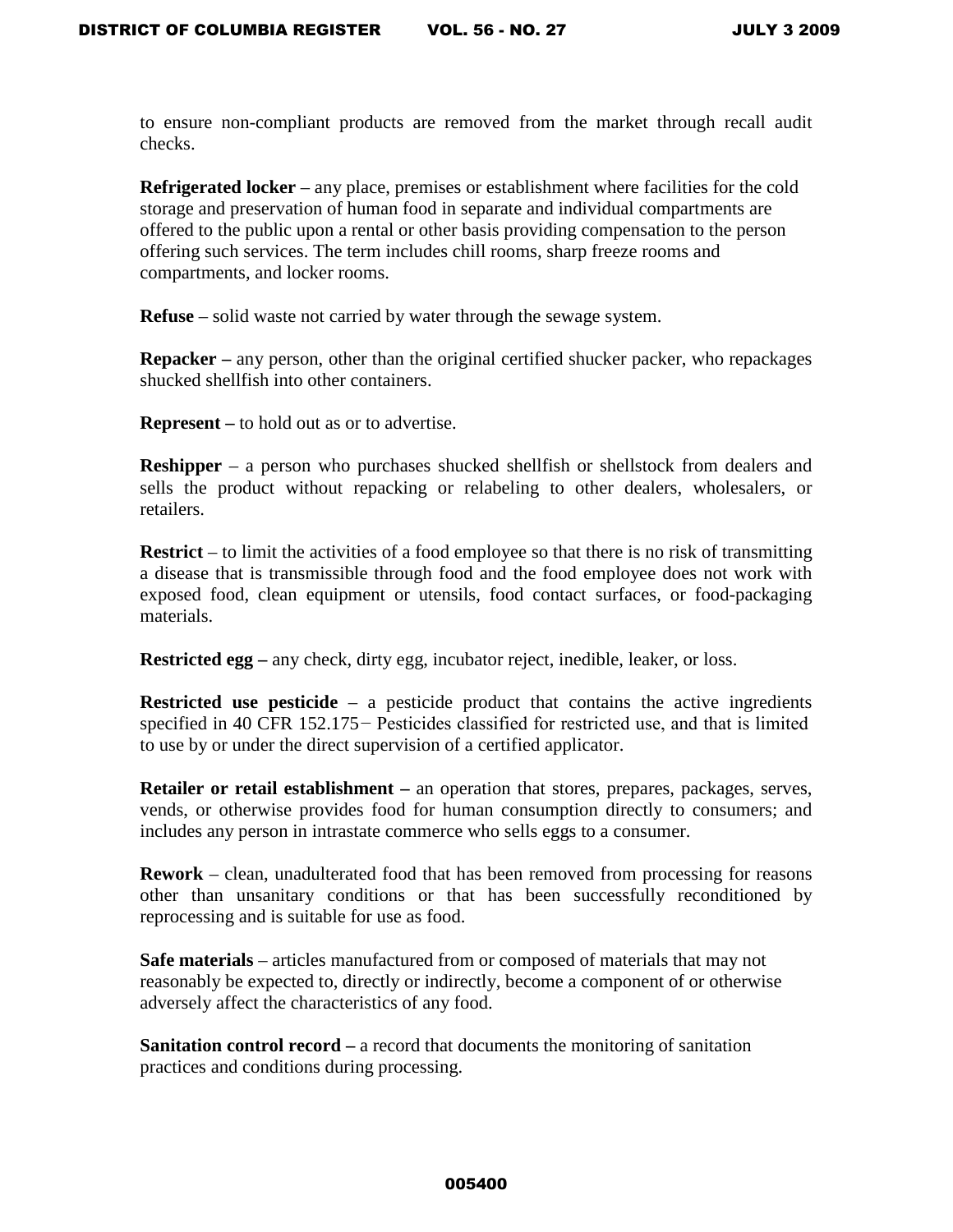**Sanitization** – the application of cumulative heat or chemicals on cleaned food-contact surfaces that, when evaluated for efficacy, is sufficient to yield a reduction of five (5) logs, which is equal to a ninety-nine and nine hundred, ninety-nine thousands of a percent (99.999%) reduction of representative disease microorganisms of public health importance.

**Sanitize** – the application of a bactericidal treatment which is approved as being effective in destroying microorganisms, including pathogens:

- (a) To adequately treat food contact surfaces by a process that is effective in destroying vegetative cells of microorganisms of public health significance substantially reducing the numbers of other undesirable microorganisms and not adversely affecting the product or its safety for the consumer; or
- (b) To treat hands in accordance with the requirements in section 404.

**Scheduled process** – the process selected by a processor as adequate for use under food manufacturing conditions to achieve and maintain a food that will not permit the growth of microorganisms having public health significance.

**Sealed –** free of cracks or other openings that allow the entry or passage of moisture.

**Service animal** – an animal such as a guide dog, signal dog, or other animal trained to provide assistance to an individual with a disability.

**Sewage –** liquid waste containing animal or vegetable matter in suspension or solution and may include liquids containing chemicals in solution.

**Shelf life –** the length of time during which a packaged food product will retain its safe consumption quality if stored under proper temperature conditions.

**Shellfish** – all aspects of:

- (a) Oysters, clams, or mussels, whether:
	- (1) Shucked or in the shell;
	- (2) Raw, including post harvest processed;
	- (3) Fresh or frozen; or
	- (4) Whole or in part; and
- (b) Scallops in any form, except when the final product form is the adductor muscle only.

### 005401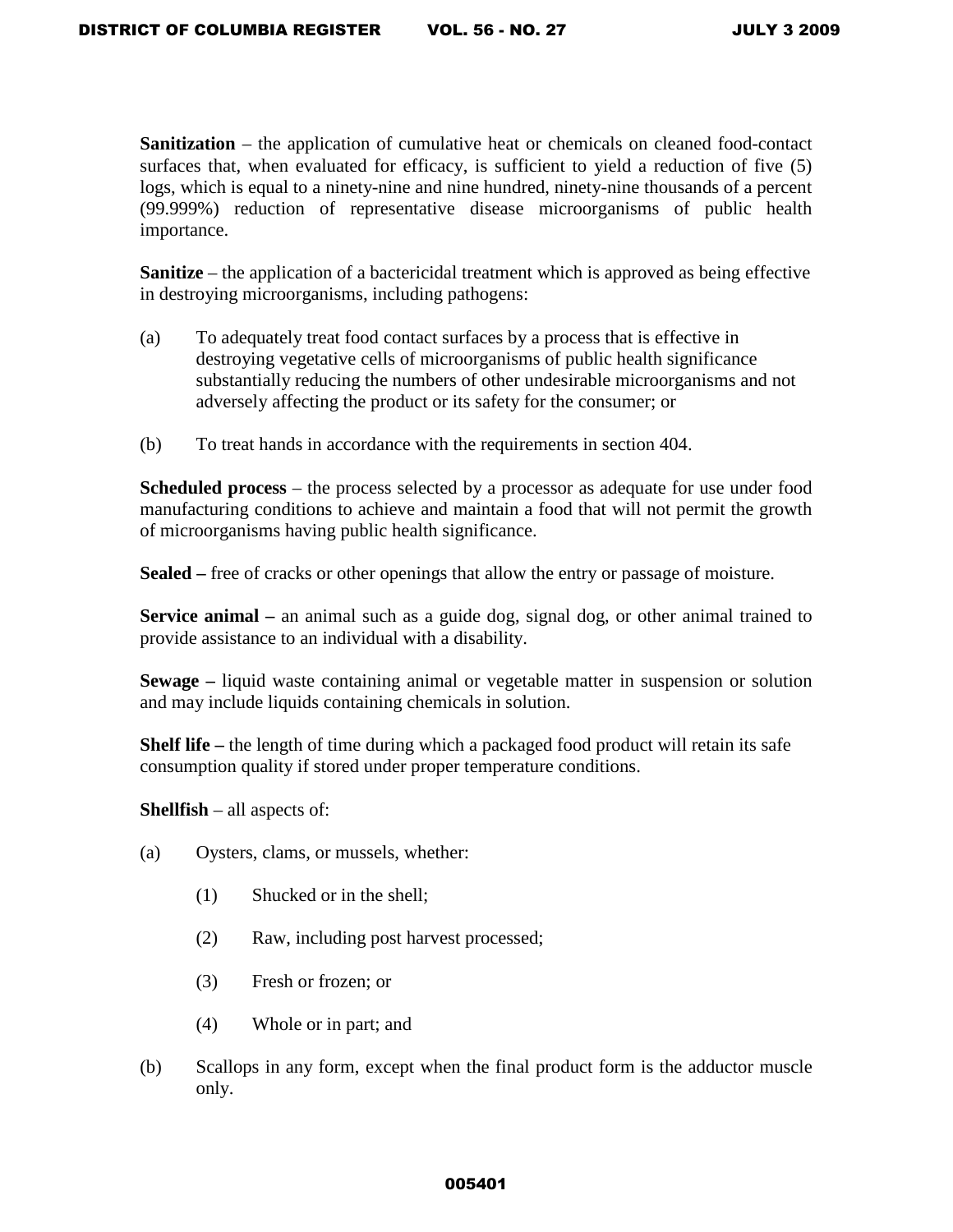**Shellfish dealer** – any person who engages in, or desires to engage or continue to engage in the wholesale handling, shipping, or repacking of molluscan shellfish according to the provisions of the NSSP.

**Shellstock** – live molluscan shellfish in the shell.

**Shellstock Shipper (SS)** – a dealer who grows, harvests, buys, or repacks and sells shellstock. A shellstock shipper may also ship shucked shellfish. A shellstock shipper is not authorized to shuck shellfish or to repack shucked shellfish.

**Shiga toxin-producing** *Escherichia coli (*STEC*)* **–** any *E. coli* capable of producing Shiga toxins (also called verocytotoxins or "Shiga-like" toxins). Examples of serotypes of STEC include both O157 and non-O157 *E. coli.*

**Shucker-Packer** (SP) – a person who shucks and packs shellfish. A shucker-packer may act as a shellstock shipper or reshipper or may repack shellfish originating from other certified dealers.

# **Smooth –**

- (a) A food-contact surface having a surface free of pits and inclusions with a cleanability equal to or exceeding that of (100) grit number three (3) stainless steel;
- (b) A nonfood-contact surface of equipment having a surface equal to that of commercial grade hot-rolled steel free of visible scale; or
- (c) A floor, wall, or ceiling having an even or level surface with no roughness or projections that renders it difficult to clean.

**Spring water** – water derived from an underground formation from which water flows naturally to the surface of the earth. "Spring water" shall meet the requirements of "natural water."

**Standard of Identity – a government regulation which establishes the criteria which** must be met before foods can be labeled in a certain way.

**Supervisor –** a licensee or an employee of a licensee who, when present at the food processing operation, is responsible for the food processing operation or for the food processing operation's compliance with some or all of the provisions of this Code.

**Temperature measuring device –** a thermometer, thermocouple, thermistor, or other device that indicates the temperature of food, air, or water.

### 005402